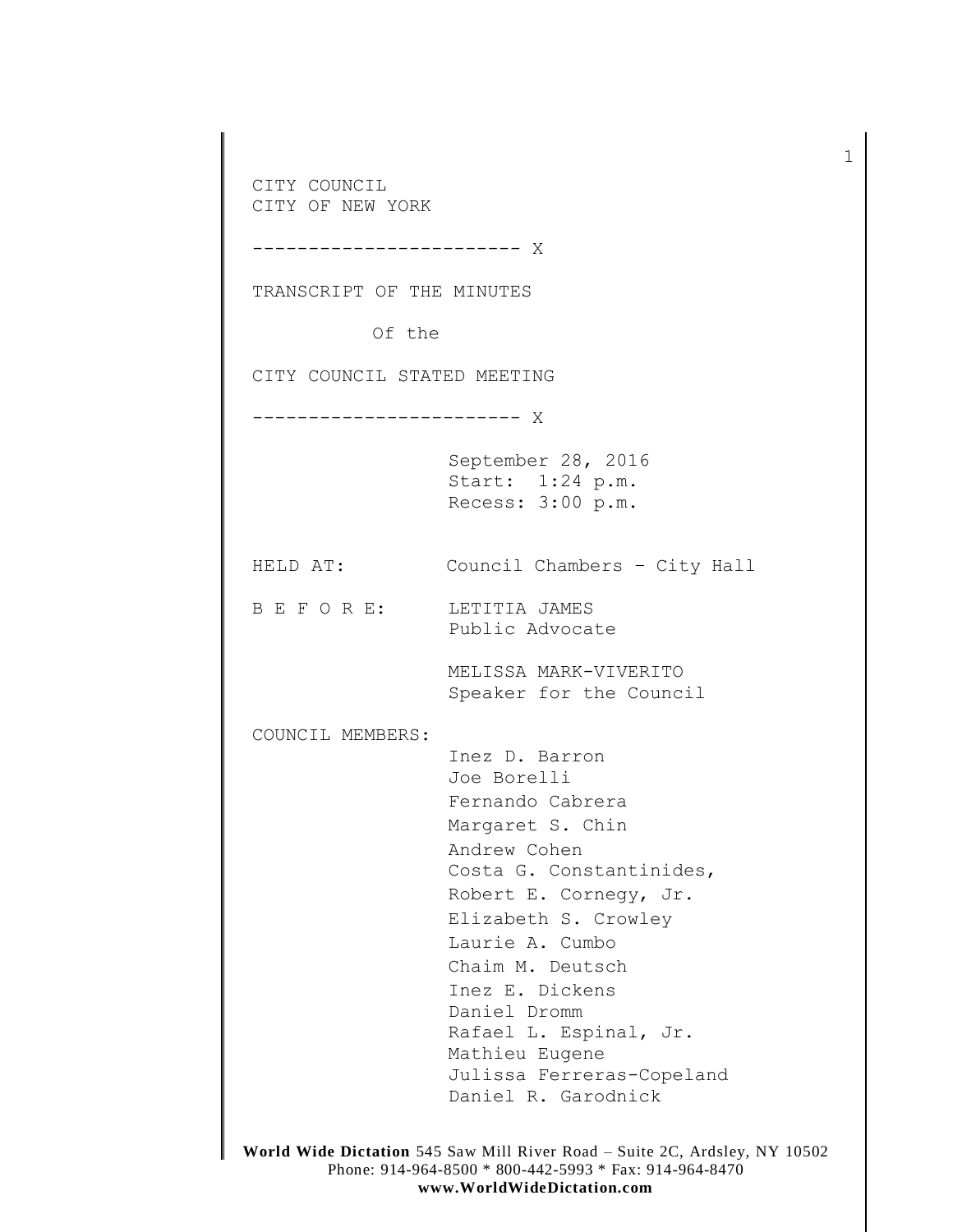Vincent J. Gentile Vanessa L. Gibson David G. Greenfield Barry Grodenchik Corey D. Johnson Ben Kallos Andy L. King Peter A. Koo Karen Koslowitz Rory I. Lancman Brad S. Lander Stephen T. Levin Mark Levine Alan N. Maisel Steven Matteo Darlene Mealy Carlos Menchaca Rosie Mendez I. Daneek Miller Annabel Palma Antonio Reynoso Donovan J. Richards Ydanis A. Rodriguez Deborah L. Rose Helen K. Rosenthal Rafael Salamanca Ritchie J. Torres Mark Treyger Eric A. Ulrich James Vacca Paul A. Vallone James G. Van Bramer Jumaane D. Williams Ruben Wills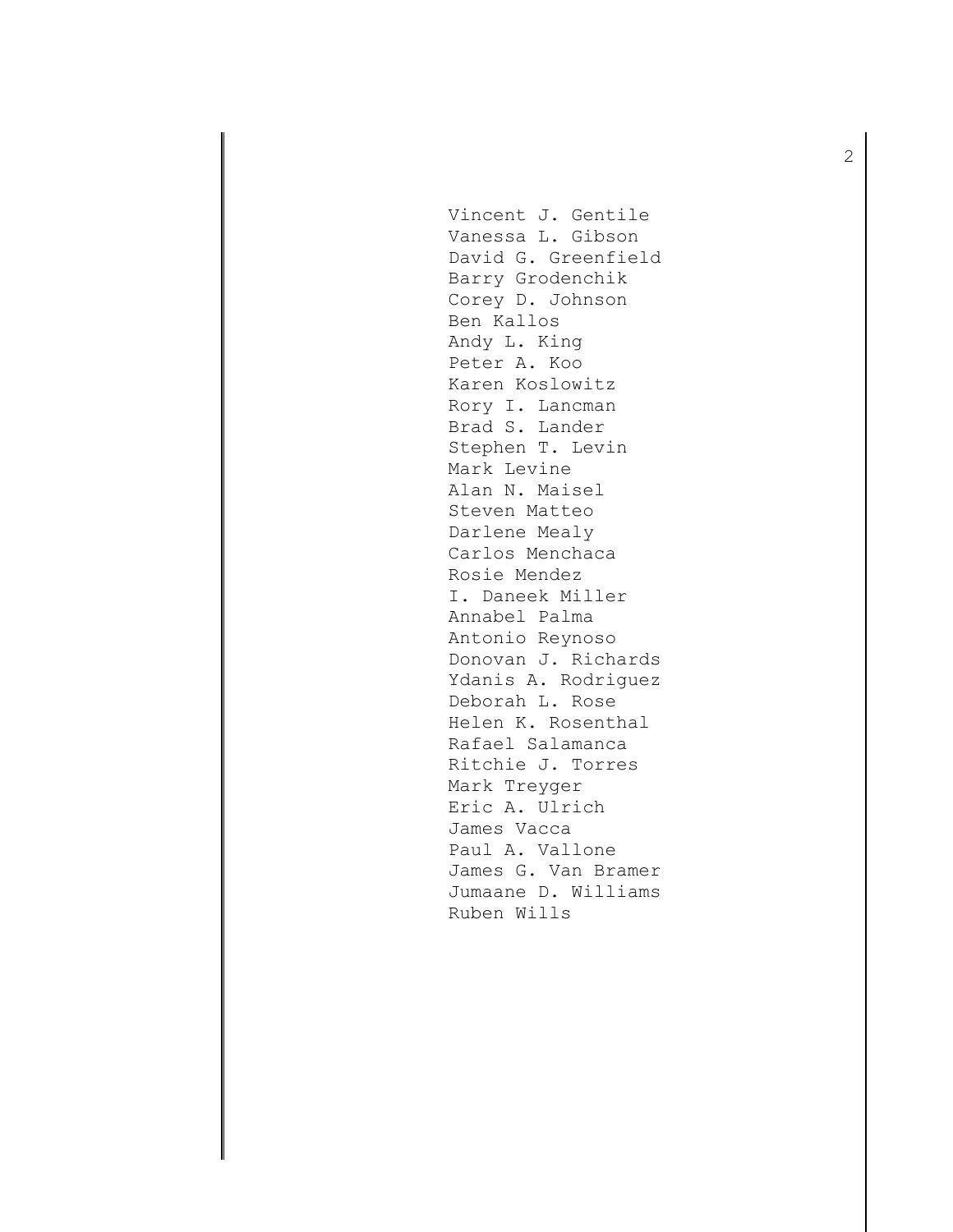A P P E A R A N C E S (CONTINUED)

Monsignor Sen G. Olgle, Pastor Our Lady of Mount Parish 13-25 Newton Avenue Astoria, New York 11102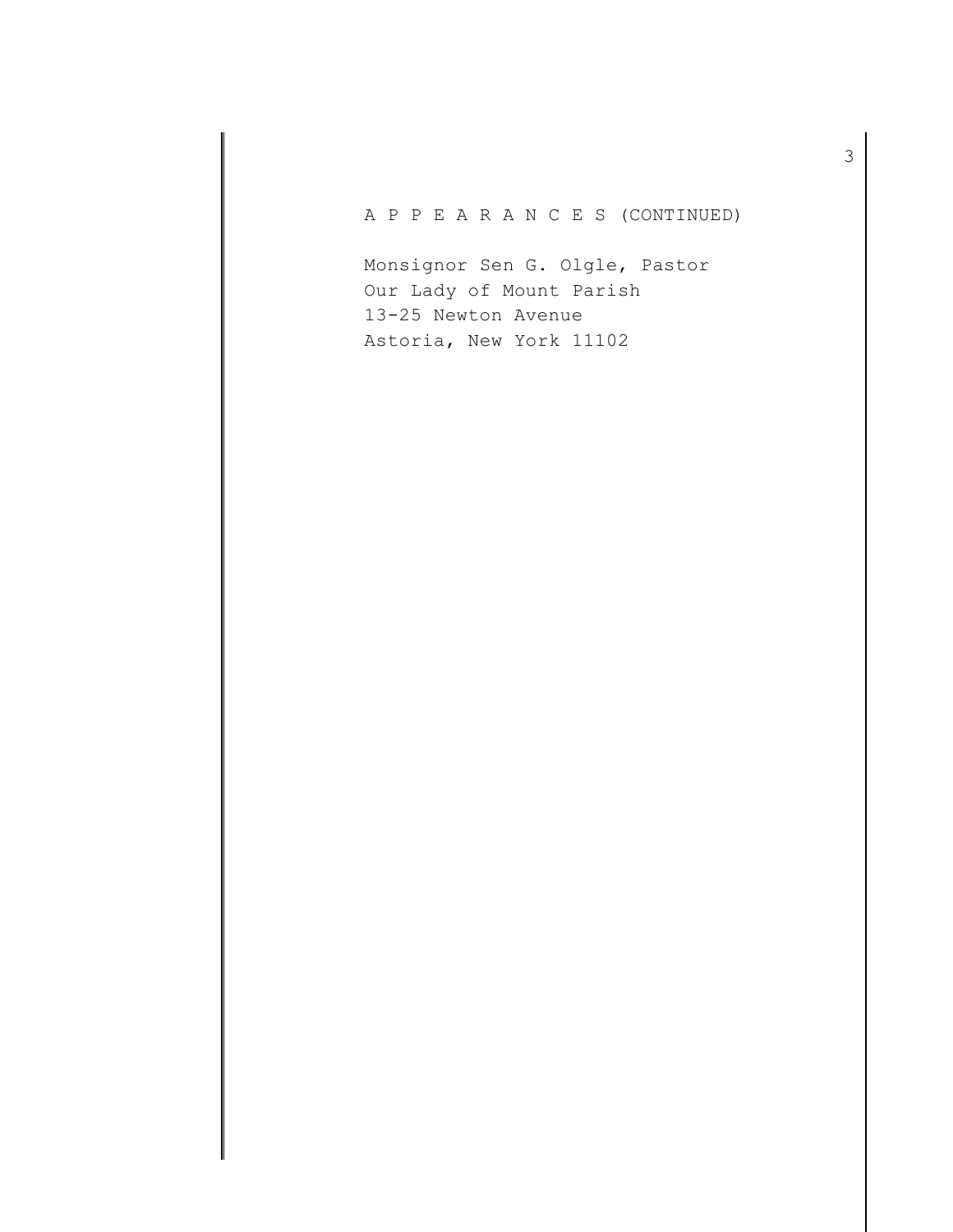| $\overline{2}$ | [sound check, pause]                                  |
|----------------|-------------------------------------------------------|
| 3              | SPEAKER MARK-VIVERITO: I want to-we're                |
| 4              | going to get started. People are on their way up.     |
| 5              | We'll be full in a minute. We have three ceremonials  |
| 6              | today. I definitely want to thank my colleagues, and  |
| $\overline{7}$ | we're going to start of with Margaret Chin who is     |
| 8              | recognizing Mr. Kin Sheung Wong after 50 years of     |
| 9              | teaching. Oh, my gosh, 50 years of teaching and 18    |
| 10             | years of service as the Principal of the New York     |
| 11             | Chinese Language School. Wow, that's pretty           |
| 12             | impressive. So I'm going to hand it off to Margaret.  |
| 13             | COUNCIL MEMBER CHIN: Thank you, Speaker.              |
| 14             | I would like to invite Principal Wong, Wong-Kin       |
| 15             | Sheung Wong. That's alright. [applause] And I         |
| 16             | would like to invite up his family, and the President |
| 17             | of CCBA, Chinese Consolidated Benevolent Association, |
| 18             | President Shaw to come up, and also the-we also have  |
| 19             | some teachers from the Chinese School. Principal      |
| 20             | Wong is the principal of New York Chinese School for  |
| 21             | 18 years, but he also serve as a teacher and the      |
| 22             | Program Director there for almost 50 years. Now, the  |
| 23             | New York Chinese School started in 1909 more than 100 |
| 24             | years ago. It started with 20 students. That was      |
| 25             | under the Chin Dynasty, and you know that we          |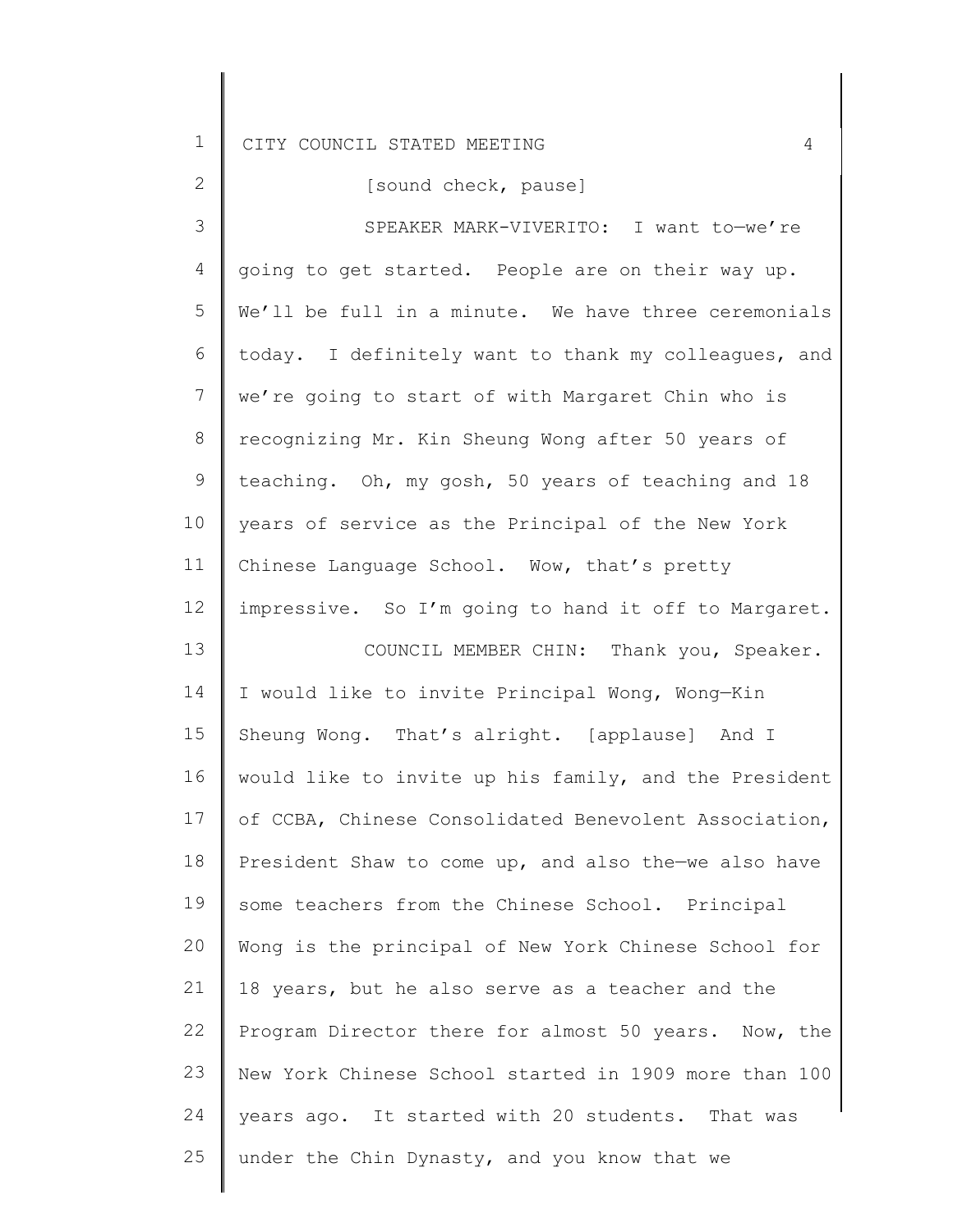2 3 4 5 6 7 8 9 10 11 12 13 14 15 16 17 18 19 20 21 22 23 24 overturned, you know, overturned the Chin Dynasty in 1911, and established the first Republic in China. But now they serve over 3,000 students every year learning Cantonese and Mandarin and they're not all Chinese students. Alright, they have students from all backgrounds because they want to learn Chinese, and we also have adults that are their students. But the interesting fact is that many of the students work for our city. They could be principal of a school or a teacher in a school. One of my staff went to the Chinese School, and we also have a lot of police officers, and also one of the chiefs, right? I think Chief Thomas Chan was also a student at the New York Chinese School. So it is my great honor to present the City Council Proclamation to Principal Wong for his dedication to this community, and for teaching Chinese language and culture for so many generations, and this is a great opportunity for us to really appreciate and thank him for all his great work. So would the clerk please read the Proclamation. Thank you. CLERK: Council, City of New York Proclamation: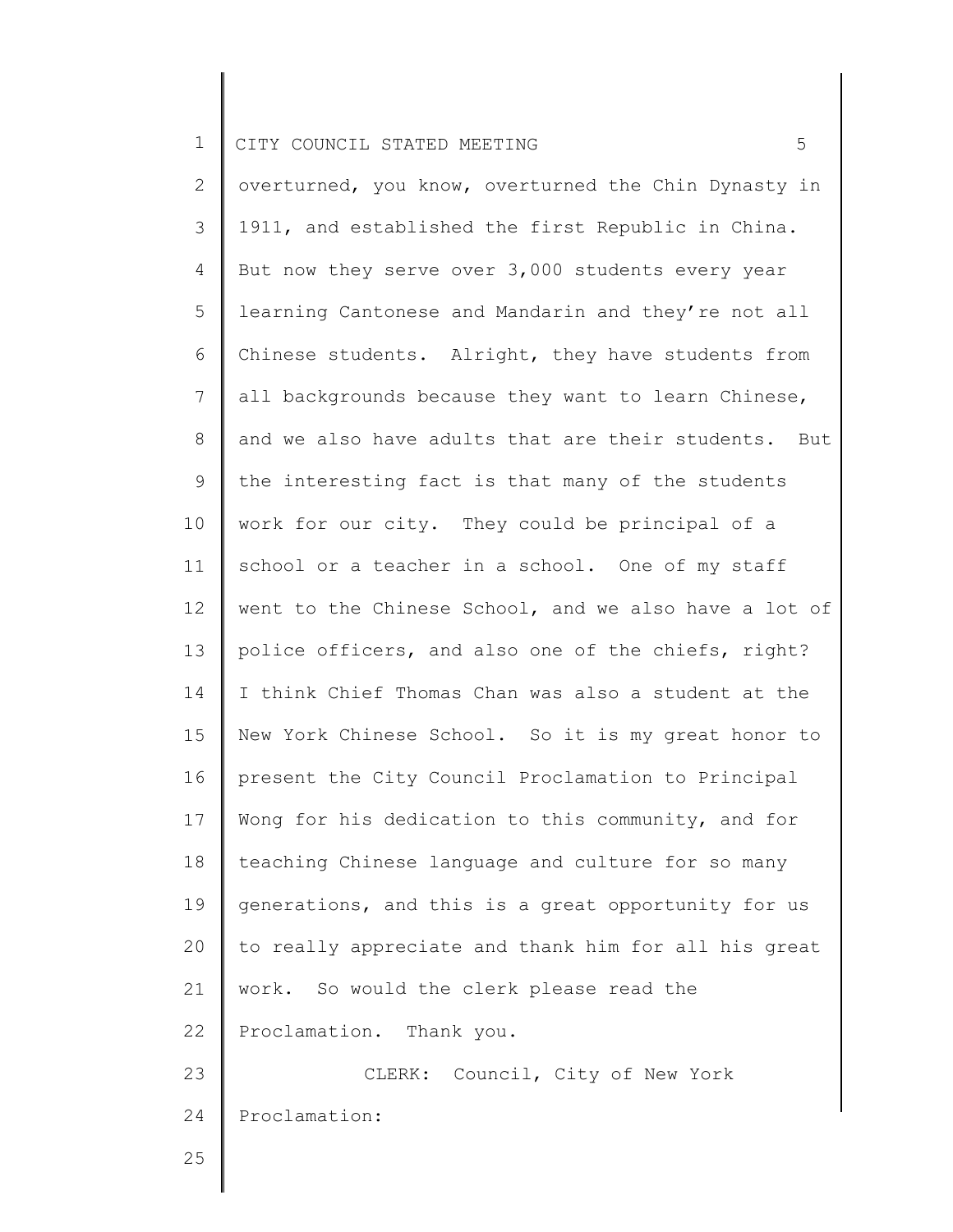| $\mathbf{2}^{\prime}$ | Whereas, the Council of the City of New               |
|-----------------------|-------------------------------------------------------|
| 3                     | York is proud to honor Mr. Kin Sheung, Principal of   |
| 4                     | the New York Chinese Language School on the occasion  |
| 5                     | of his retirement after more than 50 years of         |
| 6                     | teaching; and                                         |
| 7                     | Whereas, for 18 years Mr. Wong has serves             |
| 8                     | as principal of the New York Chinese School, one of   |
| 9                     | the largest Chinese language schools in North         |
| 10                    | America. During that time Mr. Wong has been a         |
| 11                    | visible and welcoming presence to both parents and    |
| 12                    | students; and                                         |
| 13                    | Whereas, born in Wen Jong, China, and                 |
| 14                    | raised in Hong Kong, Mr. Wong attempted Tim Kay       |
| 15                    | University where he studied Chinese literature.       |
| 16                    | After graduating he was invited to teach at the same  |
| 17                    | university. In 1969, Mr. Wong immigrated to the       |
| 18                    | United States, and soon found a job as an-as an       |
| 19                    | internal auditor at Chemical Bank. At the same time,  |
| 20                    | he enrolled in the New York EXCEL program at New York |
| 21                    | University improving his English language skills      |
| 22                    | while maintaining a strong connection to his native   |
| 23                    | tongue and cultural-cultural heritage; and            |
| 24                    | Whereas, in order to foster and                       |
| 25                    | strengthen that connection, Mr. Wong started working  |
|                       |                                                       |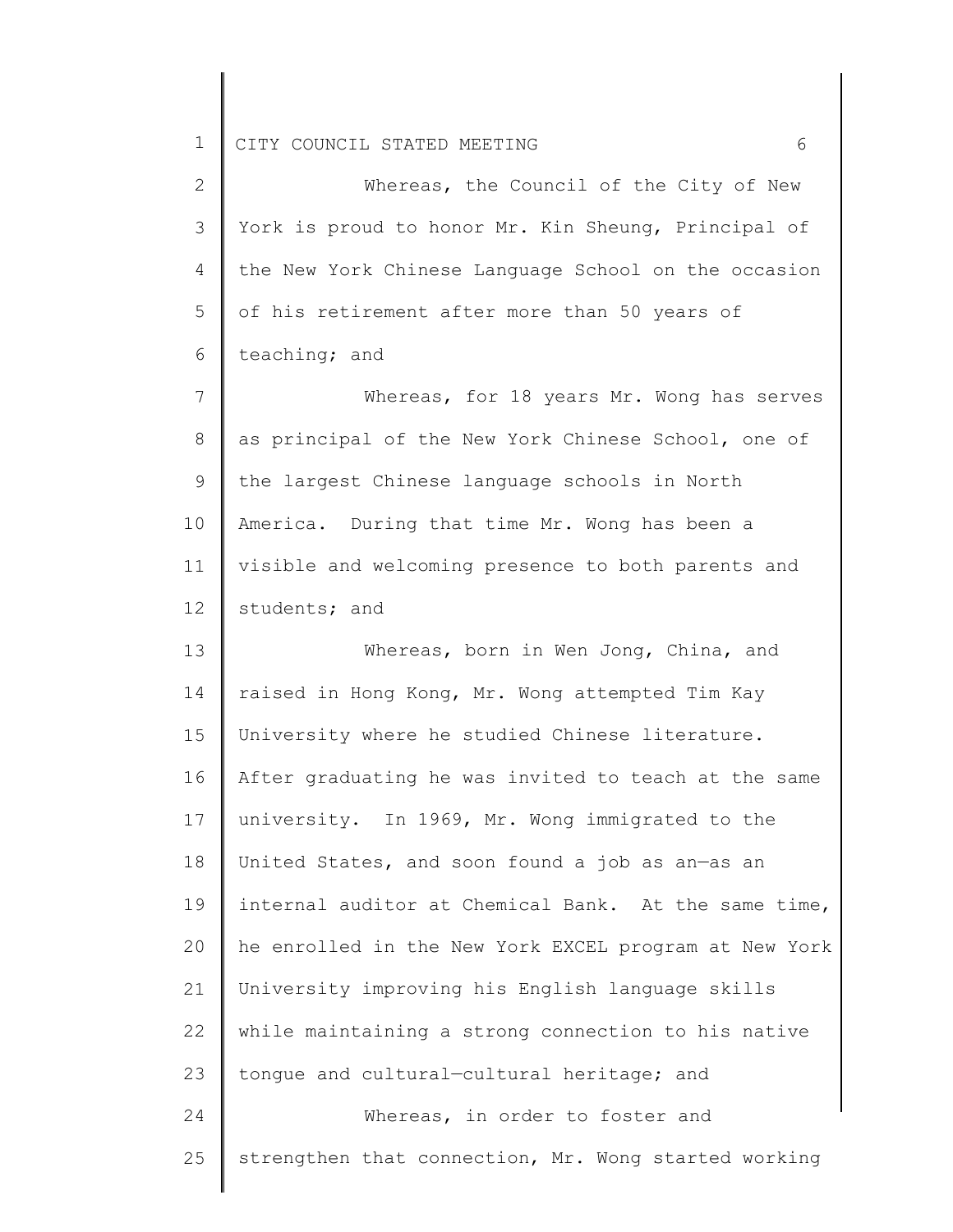| $\mathbf{2}^{\mathsf{I}}$ | at the New York Chinese School as a language teacher  |
|---------------------------|-------------------------------------------------------|
| 3                         | inspiring students to develop a lifelong appreciation |
| 4                         | for the Chinese language and their shared cultural    |
| 5                         | heritage. In 1998, after serving for two years as an  |
| 6                         | interim-in-in an interim capacity, Mr. Wong was       |
| 7                         | formally named principal of the school; and           |
| 8                         | Whereas, throughout his 47 years of                   |
| $\mathsf 9$               | dedication to the New York Chinse School, Mr. Wong    |
| 10                        | has worked tirelessly to promote the Chinese language |
| 11                        | and to preserve cultural values in his adopted        |
| 12                        | country. Upon his retirement he can be proud and      |
| 13                        | know that his work as both a teacher and a scholar of |
| 14                        | Chinese culture will continue to resonate in the      |
| 15                        | lives of countless students and admirers (sic) for    |
| 16                        | years to come. He has truly excelled in his work,     |
| 17                        | and has earned the highest respect and esteem of his  |
| 18                        | fellow New Yorkers.                                   |
| 19                        | Now, therefore, be it know that the                   |

20 21 22 23 24 Council of the City of New York gratefully honors Kim Sheung Wong for the enduring contributions he has made throughout his career, and wishes him the very best on the well-earned occasion of his retirement from teaching. Melissa Mark-Viverito, Speak for the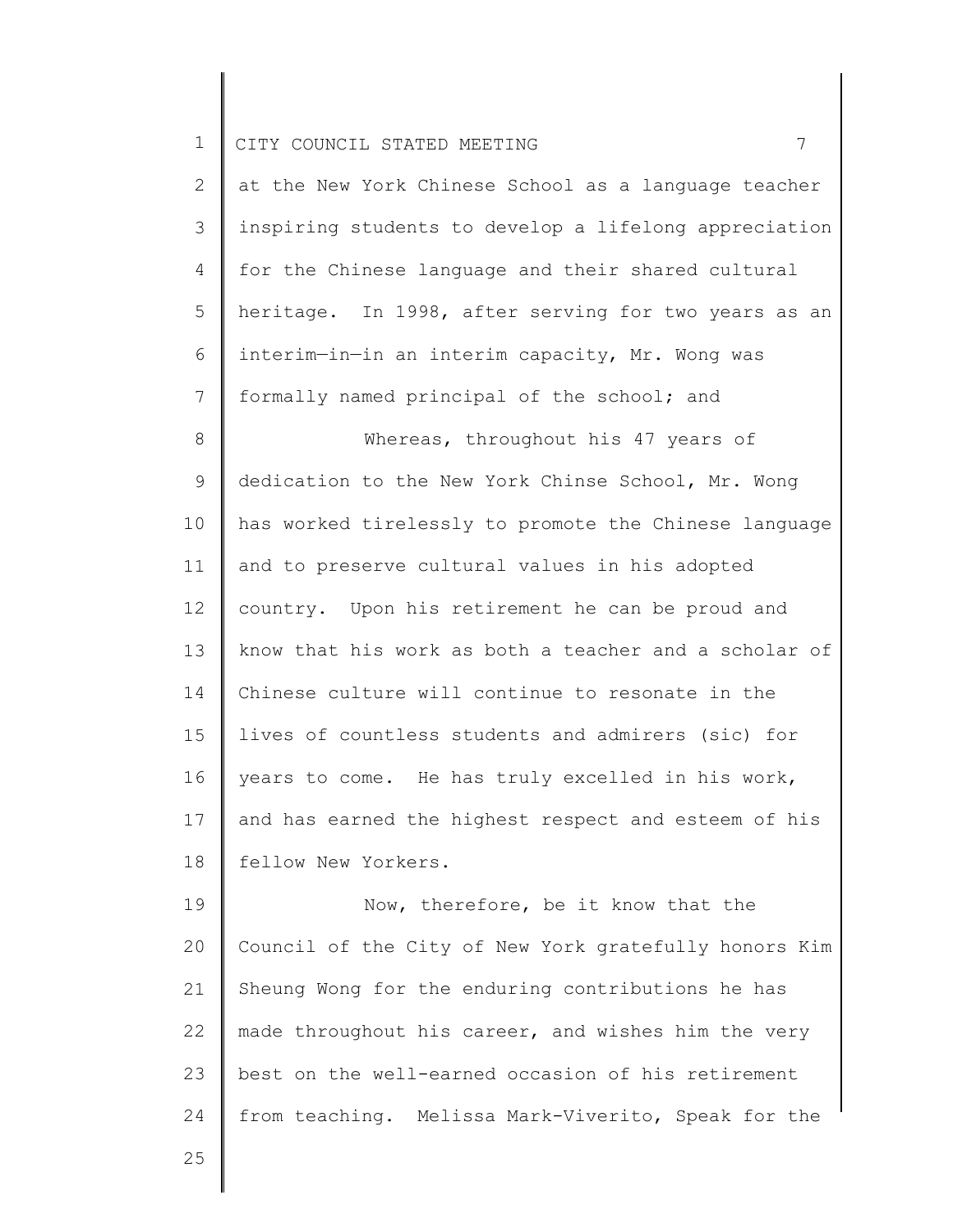| $\mathbf 1$ | CITY COUNCIL STATED MEETING<br>8                      |
|-------------|-------------------------------------------------------|
| 2           | Entire Council, Margaret S. Chin, Council Member      |
| 3           | First District, Manhattan                             |
| 4           | COUNCIL MEMBER CHIN: Thank you.                       |
| 5           | [applause/cheers] You know, for the first time in the |
| 6           | proclamation we print Mr. Wong's name in Chinese,     |
| 7           | but it doesn't sound totally correct. I mean like an  |
| 8           | English pronunciation, but his name in Chinese is     |
| 9           | inscribed in the Proclamation, Wong [speaking         |
| 10          | Chinese]. So I'm going to ask Principal Wong to say   |
| 11          | a few words.                                          |
| 12          | PRINCIPAL WONG: Thank you. I teach at                 |
| 13          | that school 47 years. Very long, but school is only   |
| 14          | part-time students, but I still don't for full-time   |
| 15          | in the school because the teacher not all the full-   |
| 16          | time only principals, and lay, too, (sic) that are    |
| 17          | full-time. So today, I receive this. I want to        |
| 18          | thank you, and thank you my family and thank you my   |
| 19          | wife. They take care and the family, and today many   |
| 20          | teachers come to therapy (sic) and thank you all of   |
| 21          | them. Thank you.                                      |
| 22          | COUNCIL MEMBER CHIN: [applause] Thank                 |
| 23          | you. So, okay, Mrs. Wong, do you want to come         |
| 24          | together here? I mean the family and his daughter     |
| 25          | and his grandson, and his son-in-law come on.         |
|             |                                                       |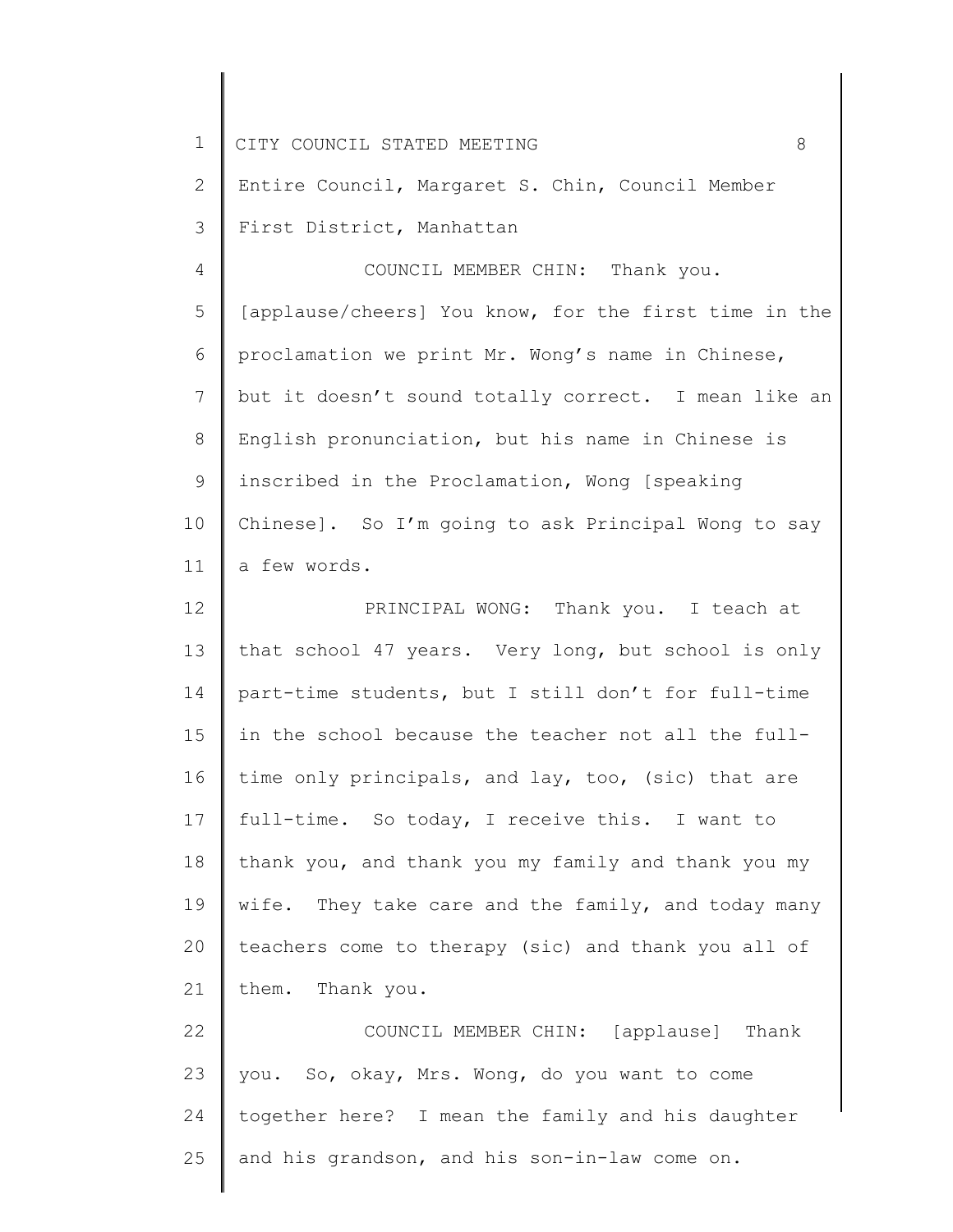| $\mathbf 1$   | 9<br>CITY COUNCIL STATED MEETING                      |
|---------------|-------------------------------------------------------|
| $\mathbf{2}$  | Because as Mr. Wong said, even though the position    |
| 3             | because the school is only after school, and weekends |
| 4             | and during the summer, but he worked there long hours |
| 5             | every day, and so he thanks-and his daughters all     |
| 6             | attended the school, and son. [pause] Thank you.      |
| 7             | SPEAKER MARK-VIVERITO: Thank you so                   |
| 8             | much. Thank you.                                      |
| $\mathcal{G}$ | MALE SPEAKER: Thank you so much.                      |
| 10            | [applause] [background comments, pause]               |
| 11            | SPEAKER MARK-VIVERITO: Alright, we're                 |
| 12            | going to go onto our second ceremonial. Council       |
| 13            | Member Williams, I think we're-I think they are here. |
| 14            | Council Member Williams will be issuing a             |
| 15            | Proclamation to Brooklyn Community Pride Center--and  |
| 16            | the representatives are here-for their work in        |
| 17            | providing service and support to the LGBT community   |
| 18            | in Brooklyn since 2008. And all of the council        |
| 19            | members who want to join us come on up. I'll hand it  |
| 20            | off to Council Member Williams.                       |
| 21            | COUNCIL MEMBER WILLIAMS: Thank you,                   |
| 22            | Madam Speaker. Is Steve Levin here also? Oh, and      |
| 23            | the Chief Officer. So today we're here to honor       |
| 24            | Brooklyn Community Pride Immigration and Equality and |
| 25            | the five artists for their hard work and advocacy on  |
|               |                                                       |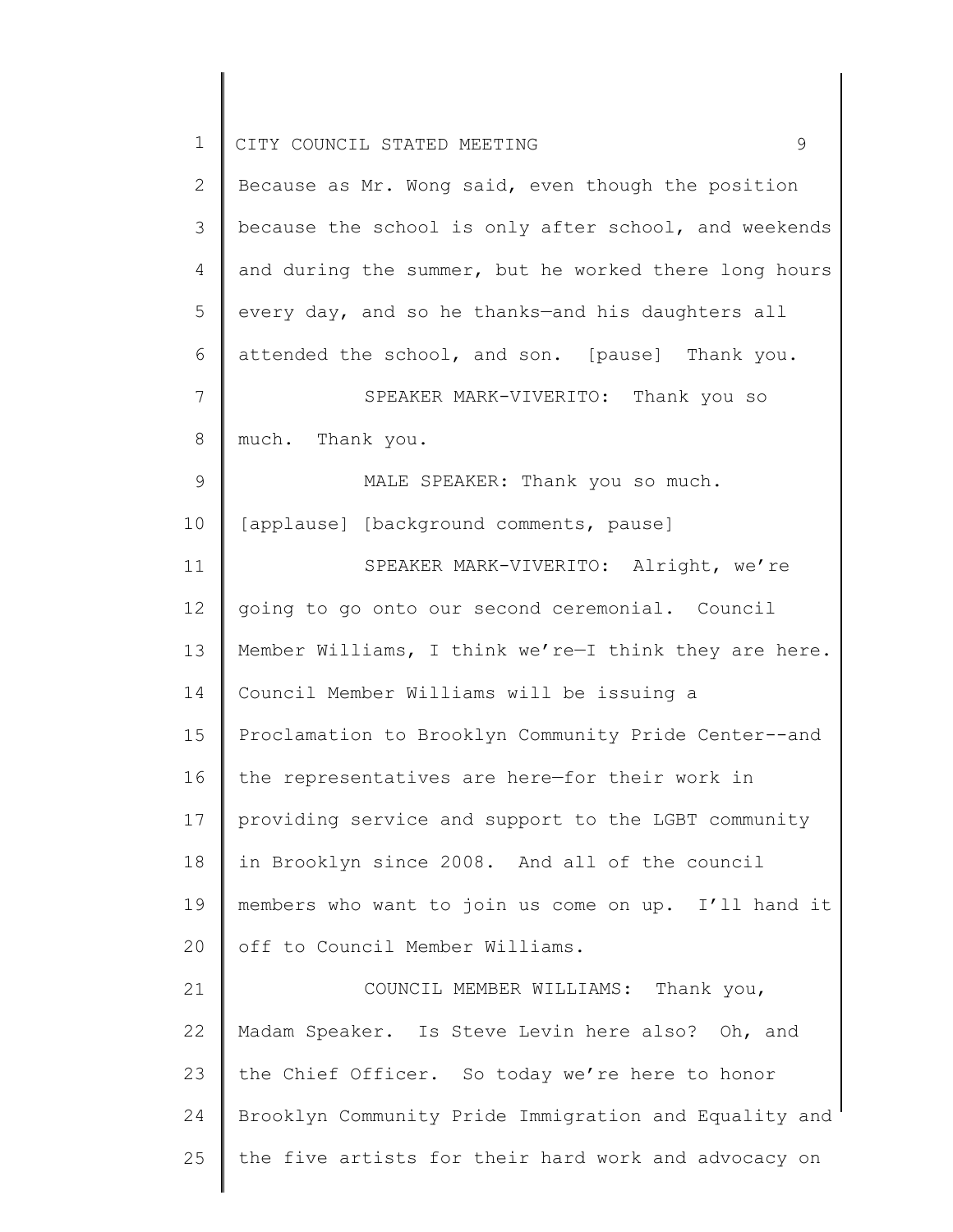2 3 4 5 6 7 8 9 10 11 12 13 14 15 16 17 18 19 20 21 22 23 24 25 behalf of the LGBT Community in Brooklyn. Since 2008, Brooklyn Community Pride has provided premier networks— Over here. [pause, background comments] Alright, there's there is a lot for us. [applause/ cheers] So, today we are here to honor Brooklyn Community Pride Immigration, Equality and five artists for their hard work and advocacy on behalf of the LGBT community in Brooklyn. Since 2008, Brooklyn, Community Pride has provided a premier network of programs and services for the LGBT community in Brooklyn, a center that has enabled the LGBT community to actively participate in positive life affirming activities. As part of Brooklyn Community Pride with the LBGT community, the New Americans project Rebecca Centeno—I apologize if I butchered that. Wilfred Hernandez, Jackie Yodashkin, Sue-Elise Peebles, and Gabriel Royal have combatted hostile rhetoric with inspirational stories and work that reflect their contributions to the LGBT Americans. Immigration equality has advocated for and represented members of the LGBT community to immigrant community since 1994. They are the only LGBTQ org--organization with a staff of immigration attorneys dedicated to providing legal assistance to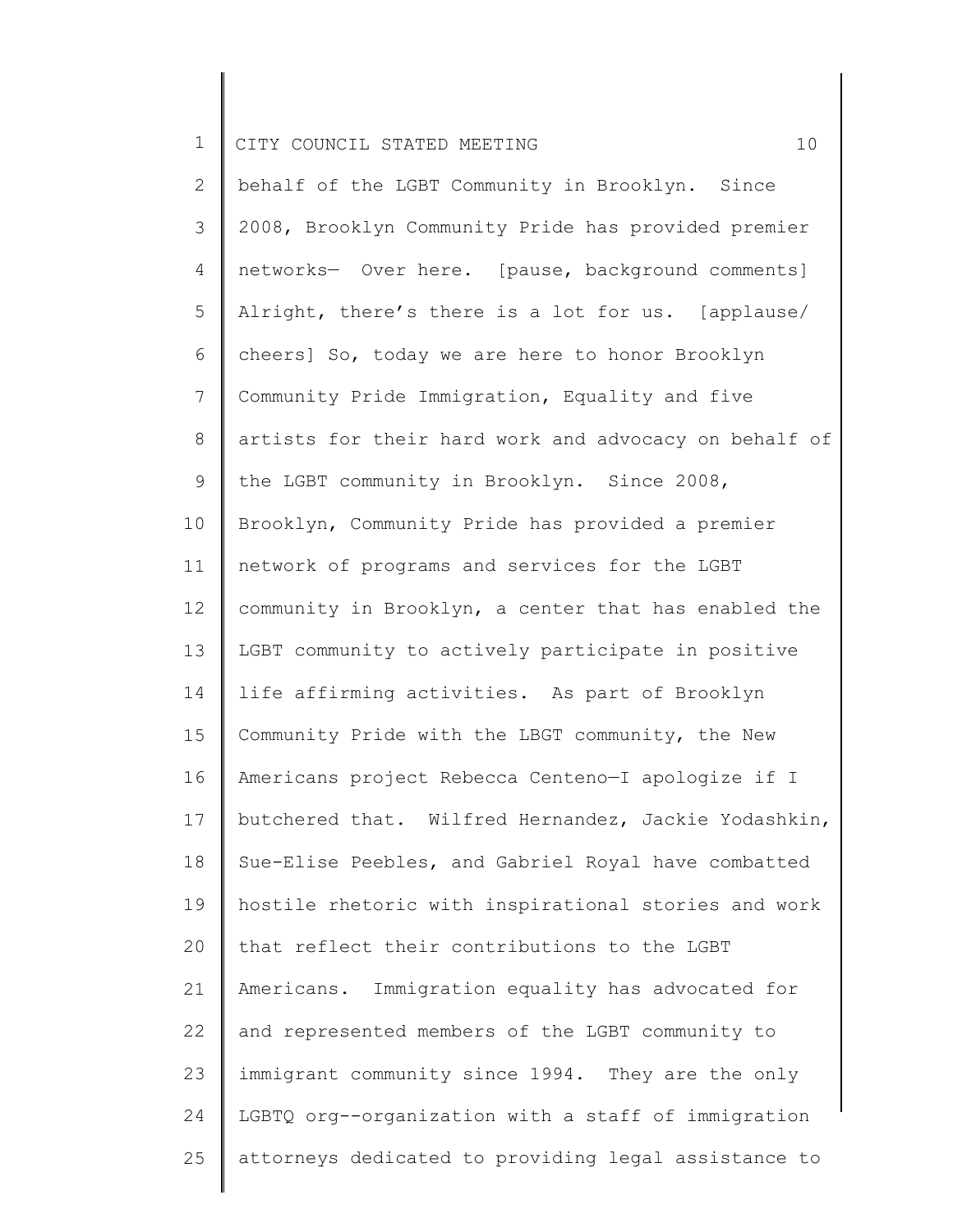| ᅩ |  | I CITY COUNCIL STATED MEETING |  |  |  |  |  |  |
|---|--|-------------------------------|--|--|--|--|--|--|
|---|--|-------------------------------|--|--|--|--|--|--|

2 3 4 5 6 7 8 9 10 11 the LGBT community and HIV positive immigrants. Myself I've dedicated my life to working for social justice and equality and equity. Because of this, it's my honor to recognize other who, too, have dedicated their lives promoting equality and helping others share their stories and doing the same. So we have a Proclamation for the Center, and we have citations for everyone. [pause] So I just want to ask Steve, who the center in his district facility is.

12 13 14 15 16 17 18 19 20 21 22 23 24 25 COUNCIL MEMBER LEVIN: Thank you very much Council Member Williams. Thank you Speaker. So I'm very proud to be able to represent the district where the Brooklyn Community Pride Center calls home. It has for many years. It is good that one of the most inspirational stories of an organization really coming into its own over the last several years, and continuing to grow and you make us all proud as Brooklynites, and we—and we are excited to be partners, and—and be witness to your incredible story, your incredible growth, and we're really happy to be here today with you. Thank you. [pause] SPEAKER MARK-VIVERITO: Alright, thank you. Sorry. I was just trying to figure out if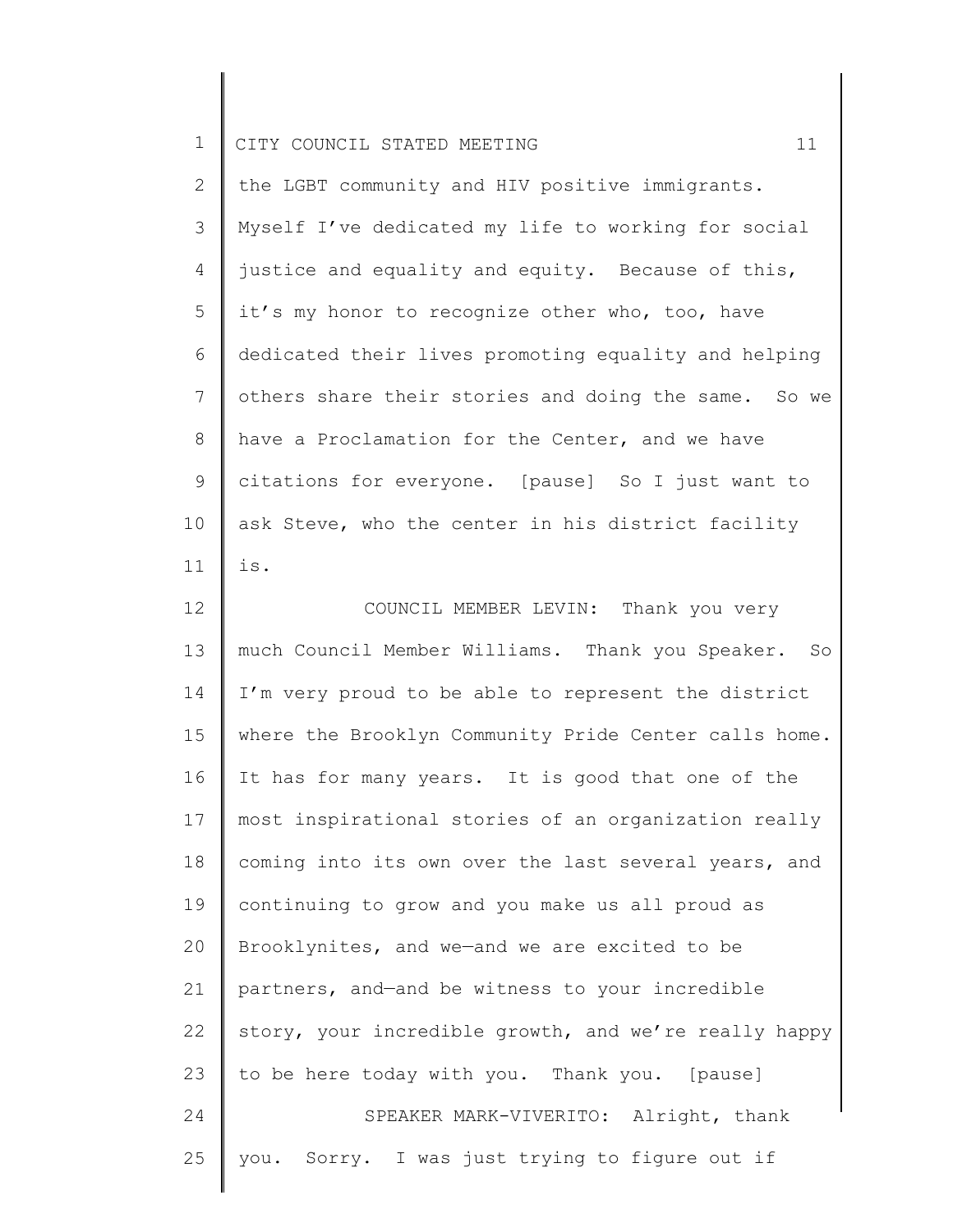| $\mathbf 1$ | 12 <sup>°</sup><br>CITY COUNCIL STATED MEETING        |
|-------------|-------------------------------------------------------|
| 2           | there's another representative that would speak, but  |
| 3           | we are going to ask the clerk to read the             |
| 4           | Proclamation, and thank you all for being here.<br>It |
| 5           | really is-it means a lot to us as well.               |
| 6           | CLERK: Council, City of New York                      |
| 7           | Proclamation.                                         |
| 8           | Whereas, the Council of the City of New               |
| 9           | York is proud to honor the Brooklyn Community Pride   |
| 10          | Center for its excellent support to Brooklyn's LGBT   |
| 11          | community; and                                        |
| 12          | Whereas, the Brooklyn Community Pride                 |
| 13          | located in Downtown Brooklyn at 4 Metrotech on the    |
| 14          | ground floor was incorporated in 2008, and granted    |
| 15          | 501(c)(3) status in 2009. Since it opened its door,   |
| 16          | the Brooklyn Center has developed important original  |
| 17          | programming to youth, seniors, CGMC, transgender and  |
| 18          | non-and gender non-conforming individuals and other   |
| 19          | Brooklynites. In addition to hosting arts and         |
| 20          | cultural groups and several tall step (sic) and       |
| 21          | support groups, the Brooklyn Community Pride Center   |
| 22          | has worked with immigration equality to contribute to |
| 23          | the LGBTQ New Americans Project, an all history       |
| 24          | project focused on LGB-L-LGBTQ immigrants. The LGBTQ  |
| 25          | New Americans Project was funded by the New York City |
|             |                                                       |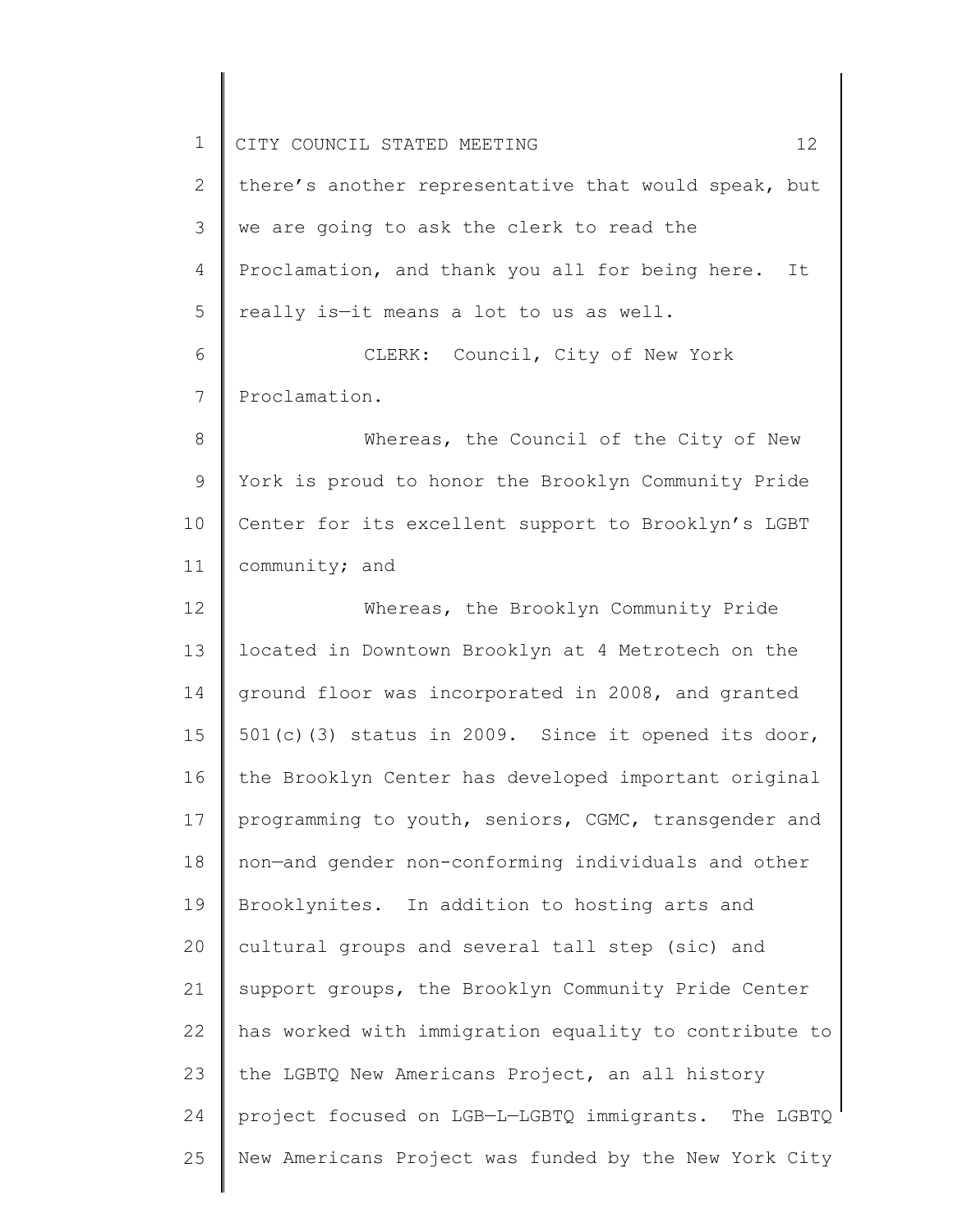1 2 3 4 5 6 CITY COUNCIL STATED MEETING 13 Department of Cultural Affair in partnership with the New York City Council; and Whereas, the Brooklyn Community Pride Center has greatly expanded its reach by forging meaningful partnerships with the Bushwick Anti-

7 8 9 10 11 12 13 14 15 Violence Project, the Brooklyn Public Library; Spencer Wyckoff Hospital, the Door and Puente Bushwick Leadership Center, the Hedrick Martin Institute, Make the Road New York, Red Hook Initiative, South Brooklyn Lead Services another organizations as well as many other non-profits like Appel Foundation, Trevor Park Project, Peace Flag, Lambs and Legal Defense Fund, and GMHC to cite only a few; and

16 17 18 19 20 21 Whereas, today the Brooklyn Community Pride Center remains committed to providing the services to the areas that need it most, and now hopes to offer more support to Crown Heights Bedford-Stuyvesant by relocating to the Bedford Union Armory in the next few years.

22 23 24 25 Now, therefore, be it known that the Council of the City of New York is proud to honor the Brooklyn Community Pride Center as a wonderful resource for the LGBT community throughout the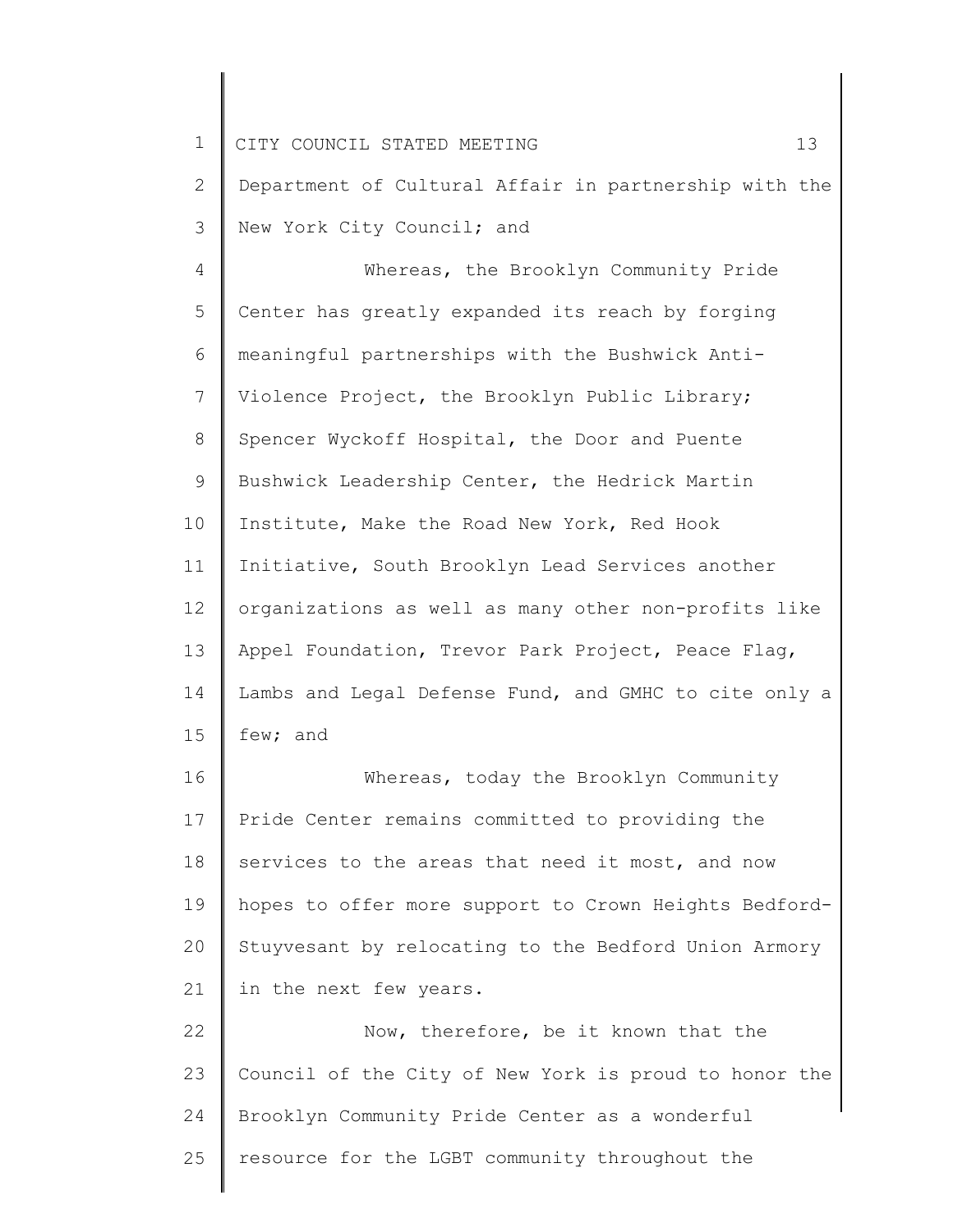1 2 3 4 5 6 7 8 9 10 11 12 13 14 15 16 17 18 19 20 21 22 23 24 CITY COUNCIL STATED MEETING 14 borough of Brooklyn. Melissa Mark-Viverito, Speaker for the Entire Council; Jumaane V. Williams, Council Member, 46<sup>th</sup> District, Brooklyn; Steven Levin, Council Member, 33<sup>rd</sup> District, Brooklyn and all seven members of the City Council's LGBT Caucus. [applause] FLOYD RUMOHR: I couldn't have said that better myself. My name is Floyd Rumohr, the Executive Director of the Brooklyn Community Pride Center, and it's my great honor to accept this proclamation on behalf of the beautiful LGBTQ Brooklynites who contribute to our center and are served by it everyday. We experience nearly 7,000 door swings annually, and we are growing, as someone mentioned earlier. Soon we'll be relocating to Restoration Plaza, and if luck holds, we'll be expanding into the Bedford Union Armory by 2019-2020. I am so proud of this particular team who in a few short months pulled together one of the most beautiful projects I've ever seen. The artist, Sue-Elise Peebles, Gabriel Royal, Rebecca Centeno, the filmmaker. I'm particularly proud of Wilfredo Hernandez, our arts and culture group leader, and we're very fortunate enough here today to have one of

our LGBTQ new Americans here Oliver whose story you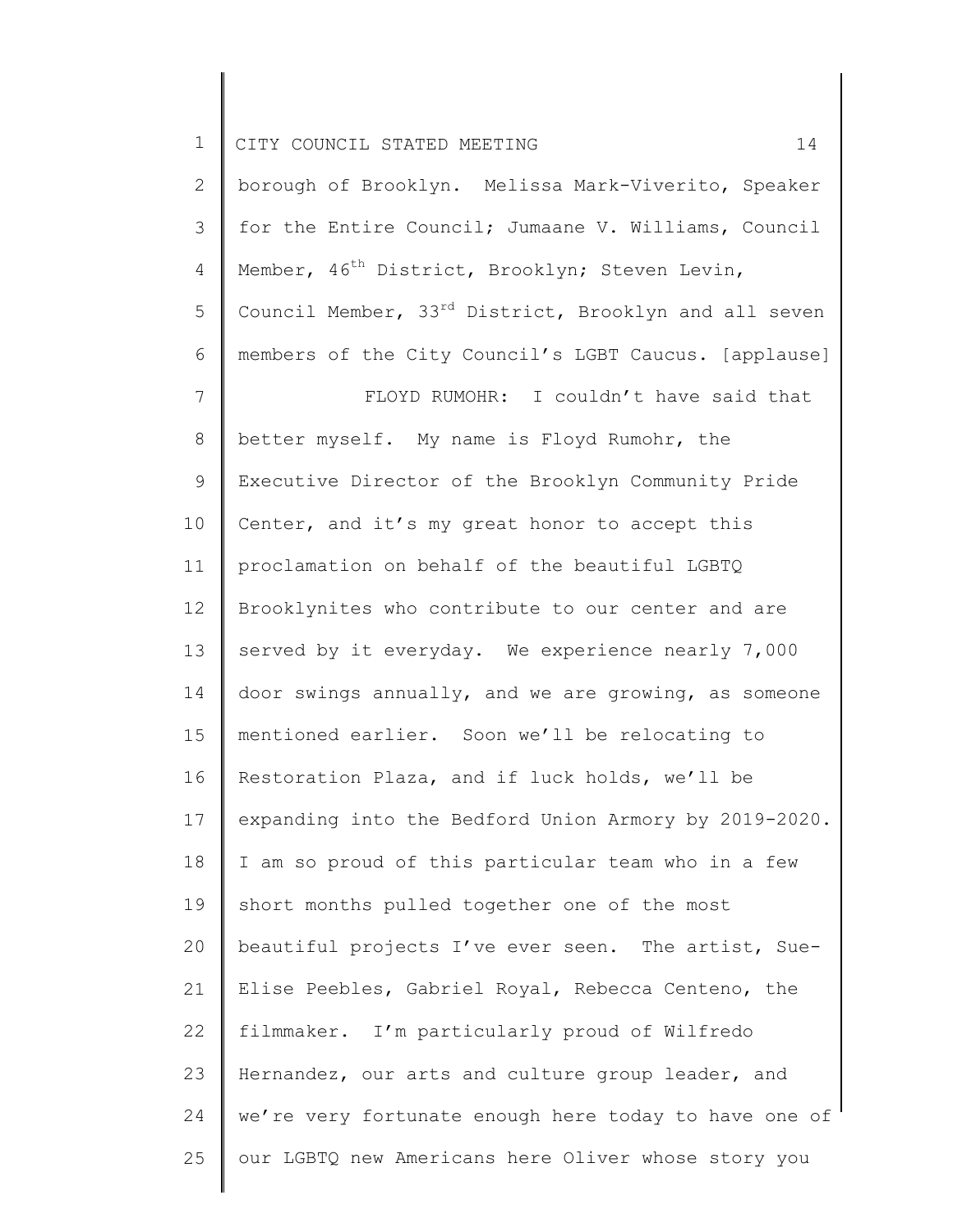2 3 4 5 6 7 8 9 can hear right on our website at LGBTbrooklyn.org. It would be remiss of me to forget our collaborating partner in Immigration Equality represented by Aaron Morris, the Executive Director and Jackie Yodashkin, the Communications Director without whom this project would not have gotten off the ground. So thank you once again [applause] and come out to Brooklyn. [applause/cheers]

10 11 12 13 14 15 16 17 18 19 20 21 22 23 24 25 SPEAKER MARK-VIVERITO: Alright. Thank you so much, and thank you for joining us. It really means a lot. [background comments, pause] Alright, thank you. [applause/cheers] Jumaane, pictures. [background comments, pause] Okay we have one more ceremonial, which is obviously an incredibly important one. I want to ask all of my colleagues to join us. Unfortunately, Council Member Corey Johnson had an unexpected emergency, and he will not able to join us, but this on his behalf. [background comments, pause] As we all know that on September  $17<sup>th</sup>$ , our city particularly on the 23<sup>rd</sup> Street in Council Member Corey Johnson's district suffered an explosion that was due to the terrorist actions of an individual who thankfully has been caught. We want to take a moment to appreciate and to demonstrate our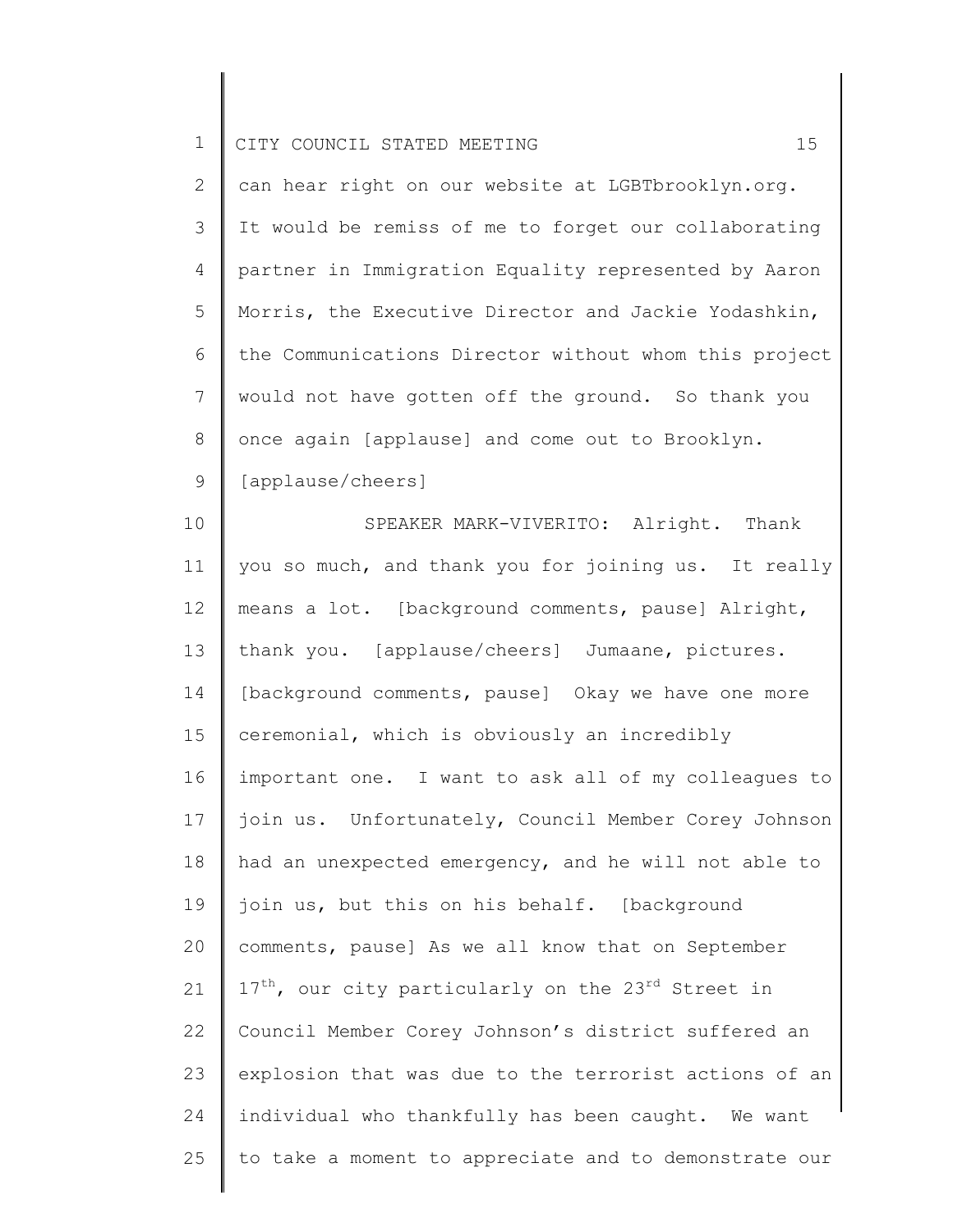2 3 4 5 6 7 8 9 10 11 12 13 14 15 16 17 18 19 20 21 22 23 24 25 appreciation to not only our first responders who are critical obviously, but this community really came together as a whole to—to really provide support to each other. So as our first responders were ensuring that everyone was safe, to makes sure that everyone got the assistance they needed, if there was any to be transported to the hospital. We definitely want to thank all of them. There were also local organizations who stepped up, our local—local small local businesses that stepped up. S o Corey had reached out to me, Council Member Johnson, and said that he really wanted to take a moment to demonstrate the appreciation and us a City Council in representation of the city are—are doing this on his behalf. So I would like to ask, we had a lot of proclamations to give, but definitely we want to make sure that we do—we give them—we give them all to—to the first responders and to those that are being recognized today. So we have the Tenth Precinct that obviously we want to thank. It's Captain Paul Lanot or Lanot is here. [applause/cheers] The third—hold on, guys. Let's hold our applause because there's a whole bunch here. The  $13<sup>th</sup>$  Precinct and Captain Brandon Samoni (sp?) is going represent the  $13<sup>th</sup>$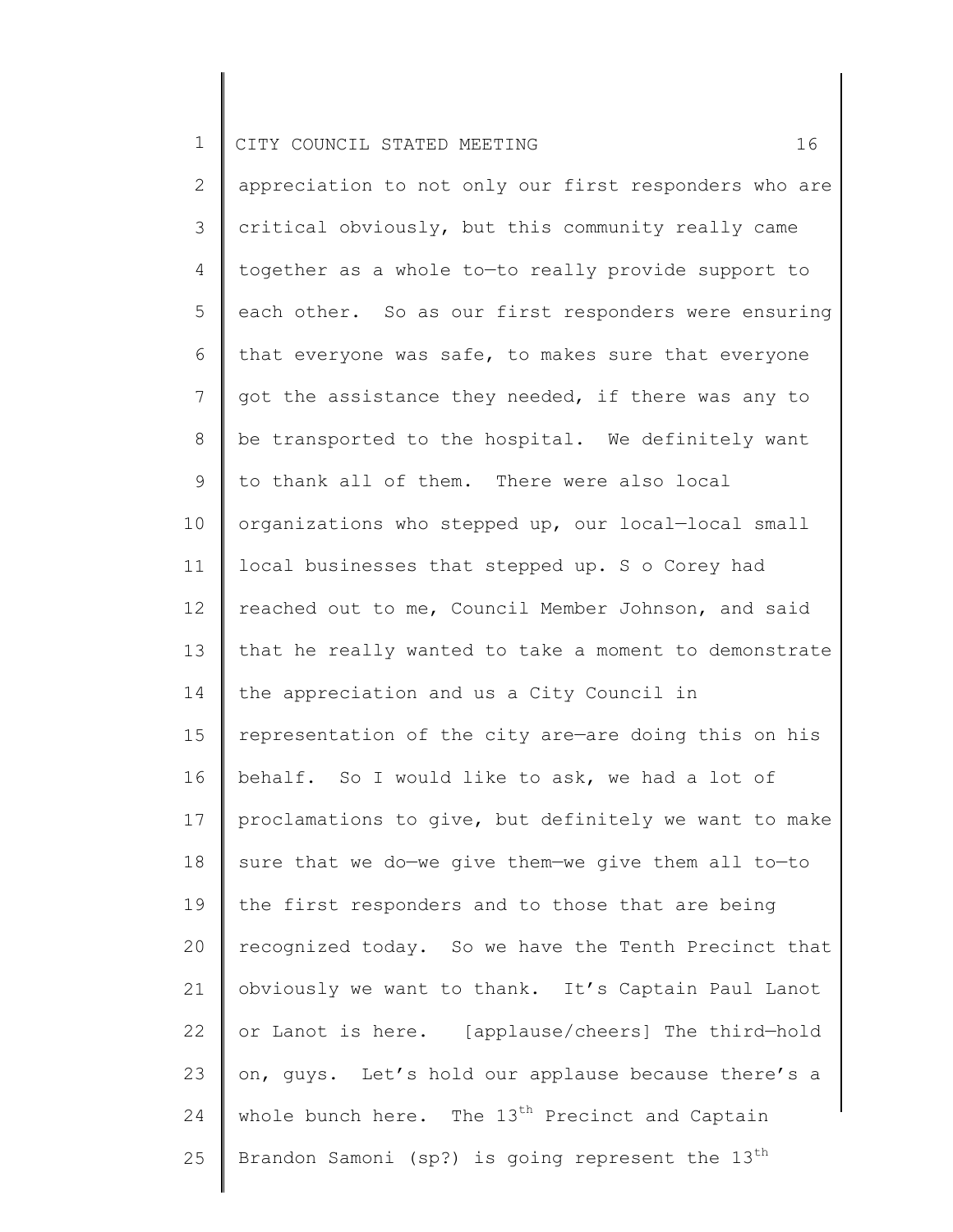2 3 4 5 6 7 8 9 10 11 12 13 14 15 16 17 18 19 20 21 22 23 24 25 Precinct. [applause/cheers] We want to thank the FDNY First Deputy Commissioner Robert Turner Manhattan Division Command; Chief Roger Stackowich and Assistant Chief of the MS Operations Chief Michael Fritten. (sic) Thank you so much for being here. [applause/cheers] We're also-we're also—people had heard the story how the Malibu Diner came to the rescue of Vision, the—the residents that live in the building that is managed and—and by Vision, which is services for the blind and visually impaired. So the owner of Malibu Diner, Jose Collado and Alex Grimpas are here. [applause] Do you want to come on up? And we also have the representative from Vision, Services for the Blind and Visually impaired, Nancy Miller, Executive Director and Glenn Zaab (sp?) [applause] Do we have Glenn? Is Glenn here? Okay, go ahead. Who is a resident—I'm sorry a tenant from Sallas (sp?) Manor. We have Lennox Health, Greenwich Village Emergency Department Medical Director Dr. Eric Cruzen, and also Assistant Nursing Director Peter Lennon. Are they here? Alright, come on up. [applause] And from the New York City Health and Hospitals Bellevue, right, we want to thank the Chief Executive Officer William Hicks; the Chief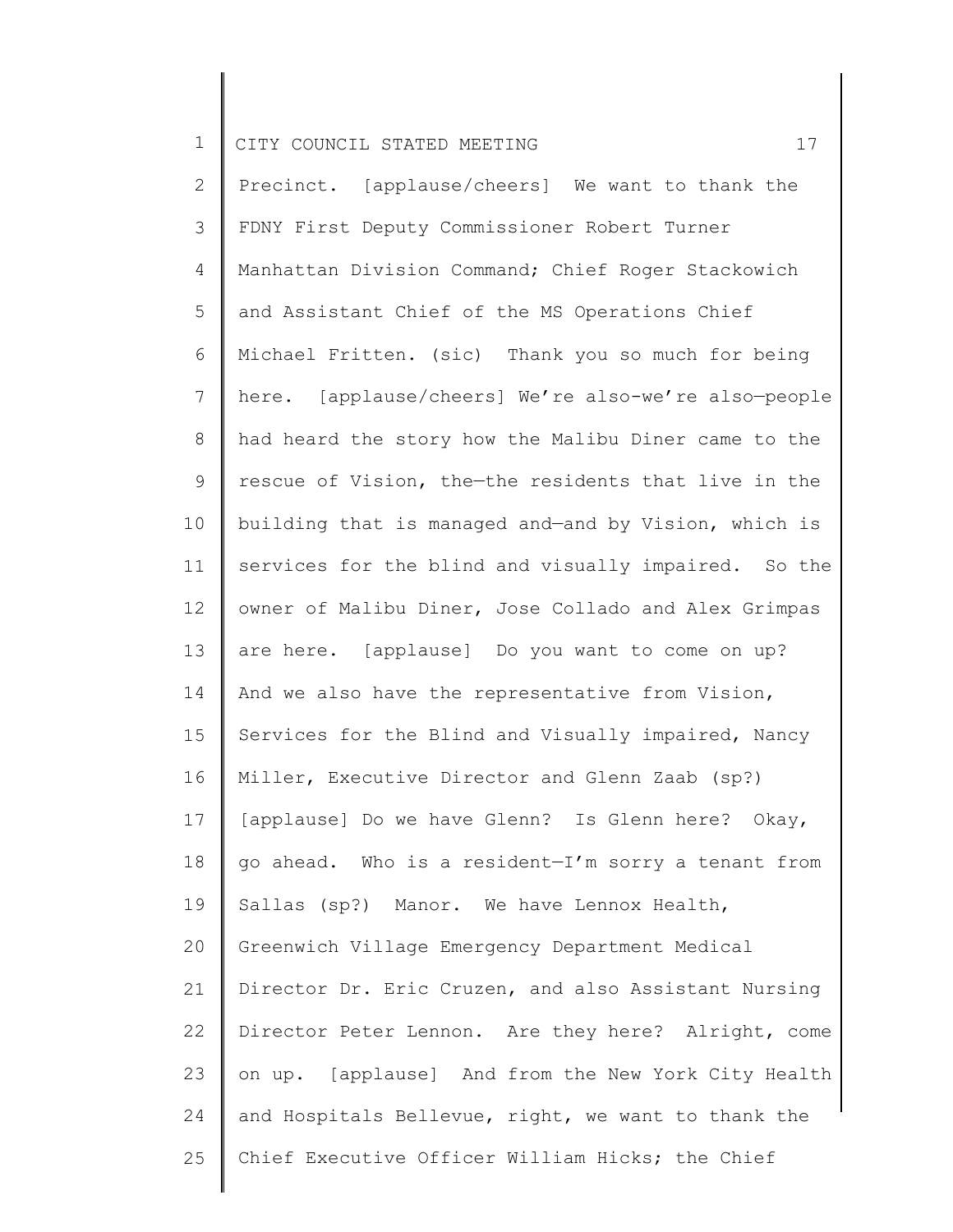2 3 4 5 6 7 8 9 10 11 12 13 14 15 16 17 18 19 20 21 22 23 24 25 Nursing Officer Ken Mendez; the Chief of Surgery Division Chief Trauma and Critical Care, Cyrus Prangos (sp?). We also want to thank Assistant Director of Nursing Emergency Department Antoinette Barilla; Staff Nurse of the Emergency Department Arlene Marciano; and Staff Nurse in the Emergency Department Richard Williams. If they could all join us. [applause] Right. So this—this is just again a-a moment. Obviously, we can't have everybody speak. [laughs] We'd be here all day, but no—but I we really wanted to take a moment from our deliberations and open up the Chamber to each and everyone of you because you just exemplify the best of the city not only in terms of our first responders, what you do each and every day in keeping us safe. And unfortunately, the—we lost—we lost a life yesterday. Someone that again was doing their service in the FDNY, but really to the community members as well that came together and embraced right, each other and supported each other, and—and it just exemplifies what we are all about. So thank you all very, very much for that, and the City Council and our Public Advocate and everyone here wants to give you a great round of applauses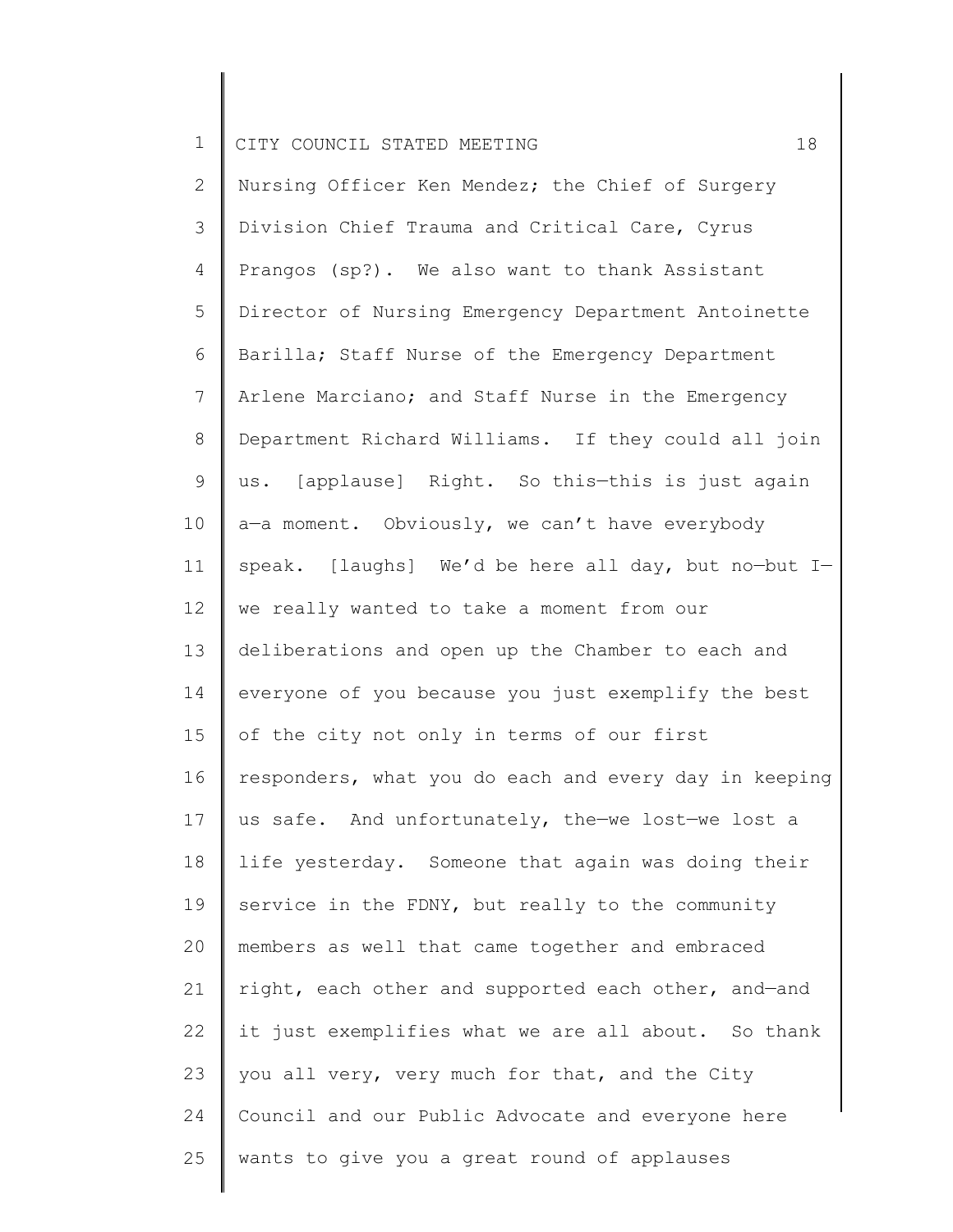2 3 4 5 6 7 8 9 10 11 12 13 14 15 16 17 18 19 20 21 22 23 24 25 [applause/cheers] And-and the—and the last thing—the last thing I'll say because obviously Council Member Johnson, as I indicated, had an emergency. He couldn't be here. You know, his leadership was really unbelievable. Many of you know that. You've been interacting with him on a daily basis, but his constituents really, really have a great representative, someone who was there on the ground. We supported him in whatever way we could, whatever he needed, but that definitely in the coordination. I—I suffered and explosion in my district. As people know, I lost eight lives of constituents about three years ago, and the level of coordination to makes sure all the different city agencies, state agencies, federal agencies to ensure that people are getting the proper attention is a lot to coordinate. It's a lot to organize, and Corey has been doing an incredible job. So thank you to him as well on our behalf, and then thank you all very much. [applause/cheers] [background comments, pause] SERGEANT-AT-ARMS: Ladies and Gentlemen, can I have your attention, please. Can I please have your attention. All quiet on the floor, please. Quiet, please. At this time, please place all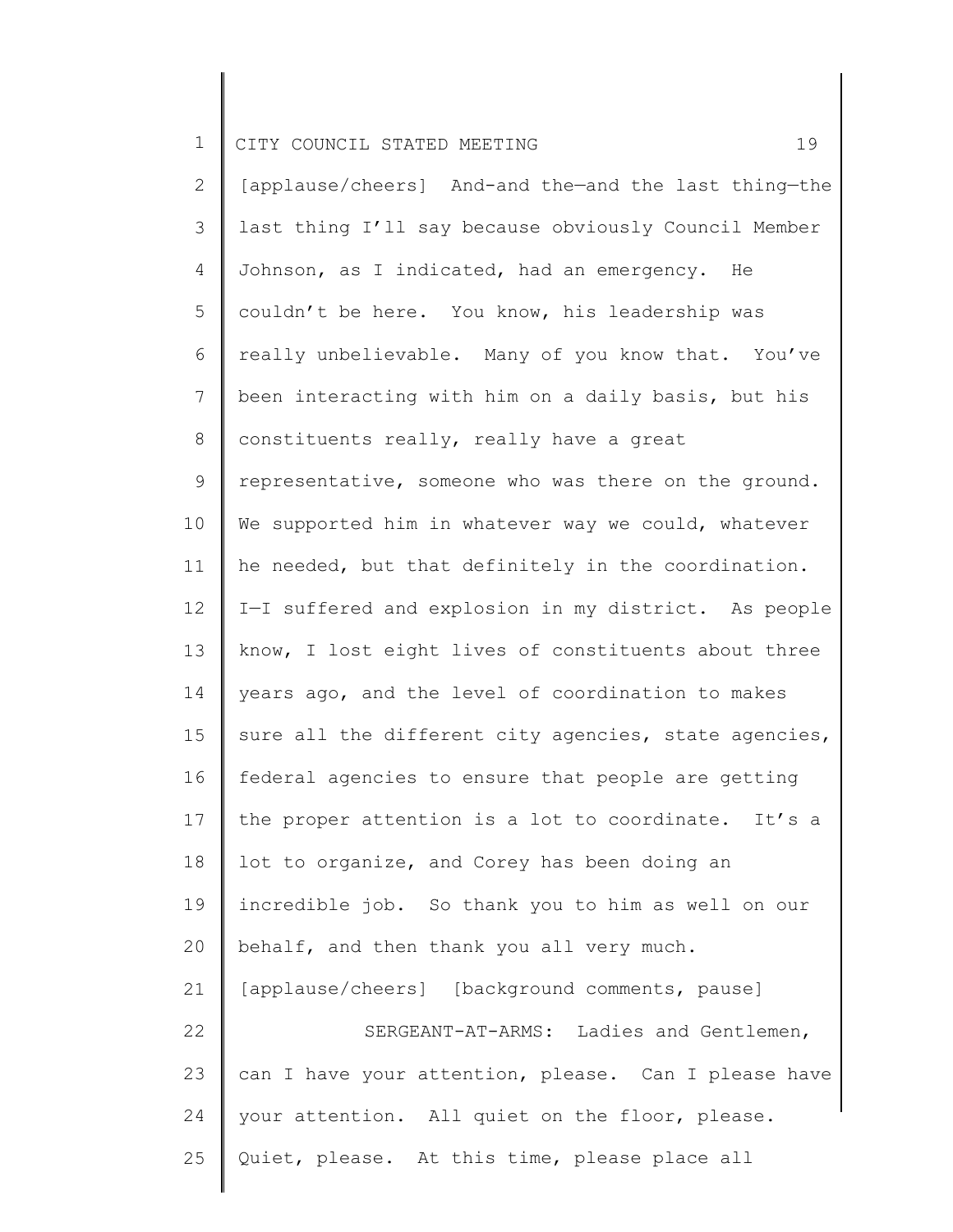| $\mathbf 1$  | 20<br>CITY COUNCIL STATED MEETING                    |
|--------------|------------------------------------------------------|
| $\mathbf{2}$ | electronic devices to vibrate. Will all non-Council  |
| 3            | employees, non-Council employees please leave the    |
| 4            | main floor of the Chambers. We have additional       |
| 5            | seating upstairs in the balcony. Thank you.          |
| 6            | PUBLIC ADVOCATE JAMES: Quiet in the                  |
| 7            | Chambers, please. Everyone please have your seat.    |
| 8            | If you are staff member, have your seat. If you're a |
| 9            | visitor, I would ask that you go to the rostrum and  |
| 10           | take a seat. Everyone please take a seat. Quiet in   |
| 11           | the Chambers. Quiet in the chambers. We're about to  |
| 12           | begin. May we please close those doors? Everyone     |
| 13           | rise for the Pledge of Allegiance. [pause]           |
| 14           | CLERK: Barron.                                       |
| 15           | COUNCIL MEMBER BARRON: Present.                      |
| 16           | CLERK: Borelli.                                      |
| 17           | COUNCIL MEMBER BORELLI: Here.                        |
| 18           | CLERK: Cabrera.                                      |
| 19           | COUNCIL MEMBER CABRERA: Here.                        |
| 20           | CLERK: Chin.                                         |
| 21           | COUNCIL MEMBER CHIN: Here.                           |
| 22           | CLERK: Cohen. Constantinides.                        |
| 23           | COUNCIL MEMBER CONSTANTINIDES: Here.                 |
| 24           | PUBLIC ADVOCATE JAMES: [shushing for                 |
| 25           | quiet]                                               |
|              |                                                      |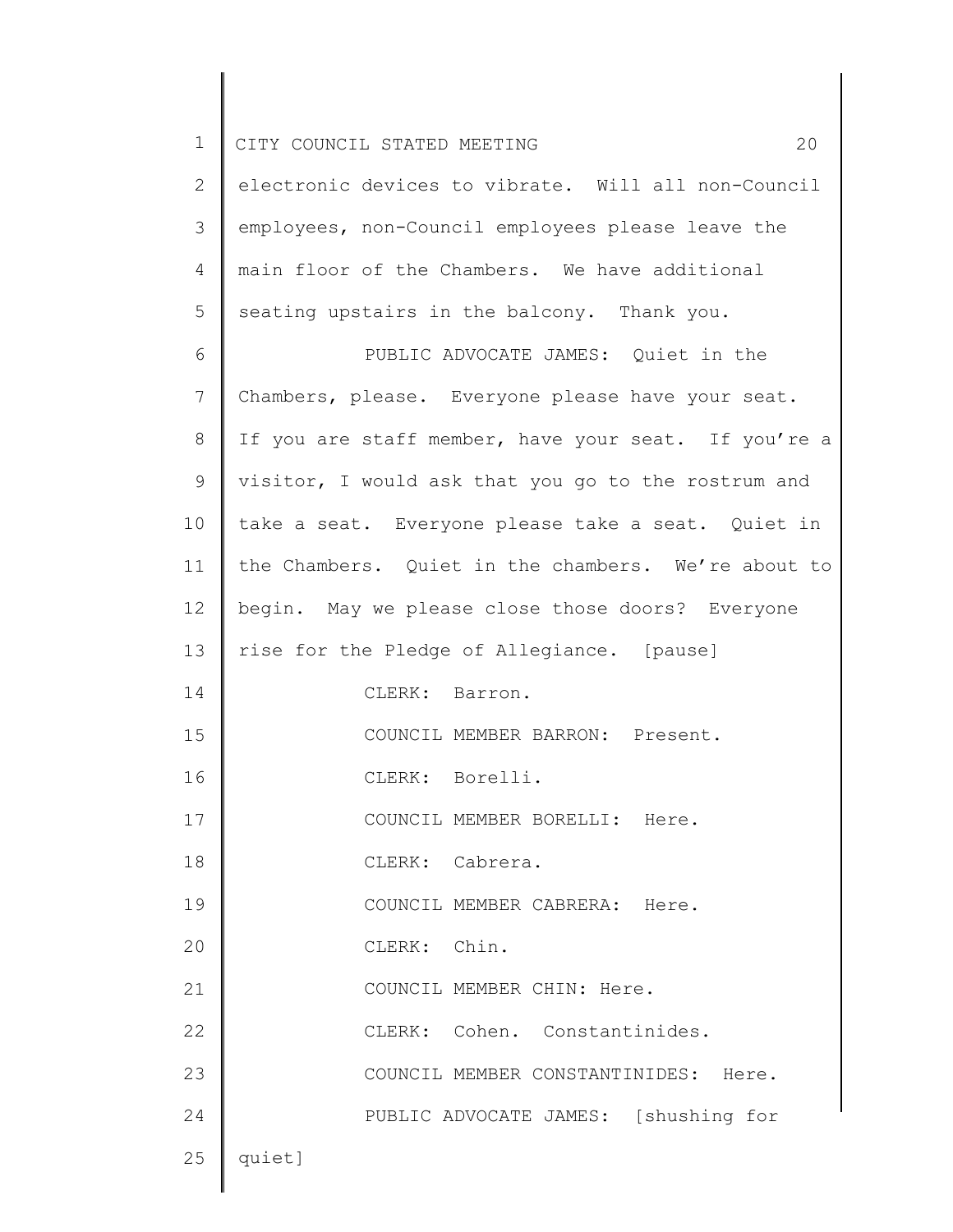| 1             | CITY COUNCIL STATED MEETING |               |                    |                               |                                         | 21 |
|---------------|-----------------------------|---------------|--------------------|-------------------------------|-----------------------------------------|----|
| $\mathbf{2}$  |                             |               | CLERK: Cornegy.    |                               |                                         |    |
| 3             |                             |               |                    |                               | COUNCIL MEMBER CORNEGY: Present.        |    |
| 4             |                             |               | CLERK: Crowley.    |                               |                                         |    |
| 5             |                             |               |                    | COUNCIL MEMBER CROWLEY: Here. |                                         |    |
| 6             |                             | CLERK: Cumbo. |                    |                               |                                         |    |
| 7             |                             |               |                    |                               | COUNCIL MEMBER CUMBO: Present.          |    |
| 8             |                             |               |                    | CLERK: Deutsch. Dickens.      |                                         |    |
| $\mathcal{G}$ |                             |               |                    | COUNCIL MEMBER DICKENS: Here. |                                         |    |
| 10            |                             | CLERK: Dromm. |                    |                               |                                         |    |
| 11            |                             |               |                    | COUNCIL MEMBER DROMM: Here.   |                                         |    |
| 12            |                             |               | CLERK: Espinal.    |                               |                                         |    |
| 13            |                             |               |                    | COUNCIL MEMBER ESPINAL: Here. |                                         |    |
| 14            |                             |               |                    |                               | CLERK: Eugene. Ferreras-Copeland.       |    |
| 15            |                             |               |                    |                               | COUNCIL MEMBER FERRERAS-COPELAND: Here. |    |
| 16            |                             |               | CLERK: Garodnick.  |                               |                                         |    |
| 17            |                             |               |                    |                               | COUNCIL MEMBER GARODNICK: Here.         |    |
| 18            |                             |               | CLERK: Gentile.    |                               |                                         |    |
| 19            |                             |               |                    | COUNCIL MEMBER GENTILE: Here. |                                         |    |
| 20            |                             |               | CLERK: Gibson.     |                               |                                         |    |
| 21            |                             |               |                    | COUNCIL MEMBER GIBSON: Here.  |                                         |    |
| 22            |                             |               | CLERK: Greenfield. |                               |                                         |    |
| 23            |                             |               |                    |                               | COUNCIL MEMBER GREENFIELD: Here.        |    |
| 24            |                             |               | CLERK: Grodenchik. |                               |                                         |    |
| 25            |                             |               |                    |                               |                                         |    |
|               |                             |               |                    |                               |                                         |    |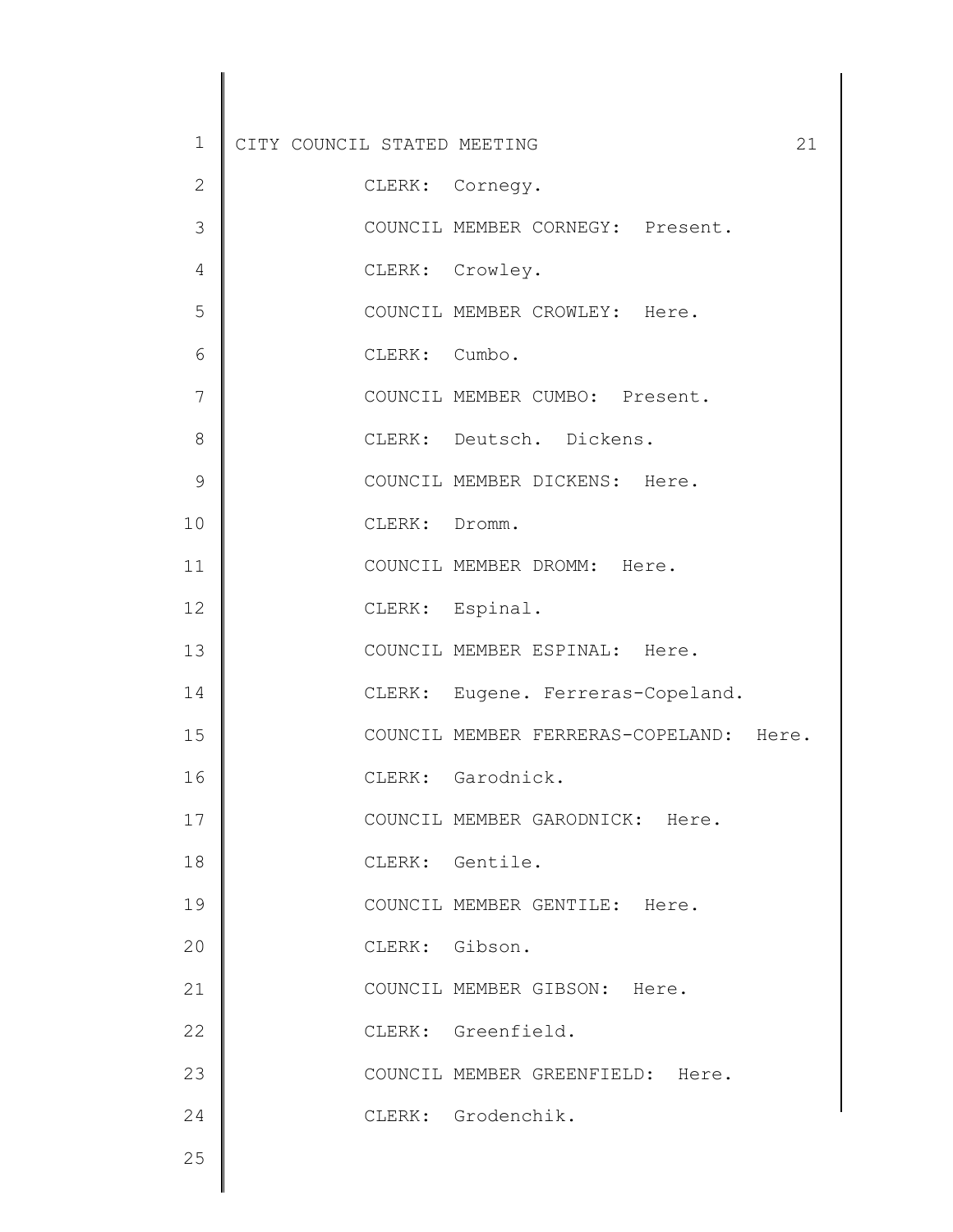| 1             | CITY COUNCIL STATED MEETING | 22                                   |  |
|---------------|-----------------------------|--------------------------------------|--|
| $\mathbf{2}$  |                             | COUNCIL MEMBER GRODENCHIK: [off mic] |  |
| 3             | Present.                    |                                      |  |
| 4             |                             | CLERK: Johnson. Kallos.              |  |
| 5             |                             | COUNCIL MEMBER KALLOS: Here.         |  |
| 6             |                             | CLERK: King.                         |  |
| 7             |                             | COUNCIL MEMBER KING: Present.        |  |
| 8             |                             | CLERK: Koo.                          |  |
| $\mathcal{G}$ |                             | COUNCIL MEMBER KOO: Present.         |  |
| 10            |                             | CLERK: Koslowitz.                    |  |
| 11            |                             | COUNCIL MEMBER KOSLOWITZ: Here.      |  |
| 12            |                             | CLERK: Lancman.                      |  |
| 13            |                             | COUNCIL MEMBER LANCMAN: Here.        |  |
| 14            |                             | CLERK: Lander.                       |  |
| 15            |                             | COUNCIL MEMBER LANDER: Here.         |  |
| 16            |                             | CLERK: Levin.                        |  |
| 17            |                             | COUNCIL MEMBER LEVIN: Here.          |  |
| 18            |                             | CLERK: Levine.                       |  |
| 19            |                             | COUNCIL MEMBER LEVINE: Here          |  |
| 20            |                             | CLERK: Maisel.                       |  |
| 21            |                             | COUNCIL MEMBER MAISEL: Here.         |  |
| 22            |                             | CLERK: Mealy.                        |  |
| 23            |                             | COUNCIL MEMBER MEALY: Here.          |  |
| 24            |                             | CLERK: Menchaca.                     |  |
| 25            |                             | COUNCIL MEMBER MENCHACA: Presente.   |  |
|               |                             |                                      |  |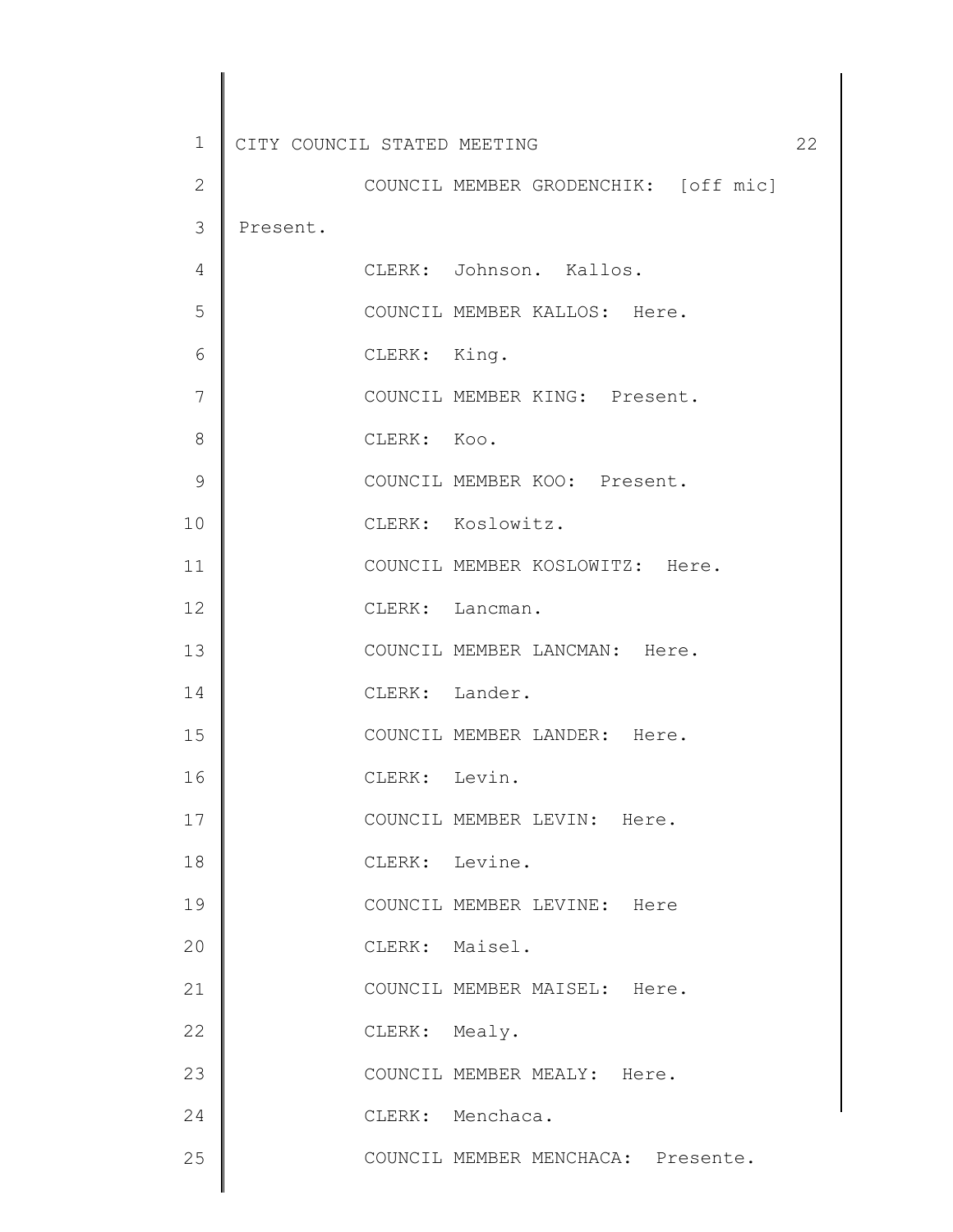| $\mathbf 1$  | CITY COUNCIL STATED MEETING<br>23      |
|--------------|----------------------------------------|
| $\mathbf{2}$ | CLERK: Mendez. Miller.                 |
| 3            | COUNCIL MEMBER MILLER: Present.        |
| 4            | CLERK: Palma. Reynoso.                 |
| 5            | COUNCIL MEMBER REYNOSO: Here, present. |
| 6            | CLERK: Richards.                       |
| 7            | COUNCIL MEMBER RICHARDS: Present.      |
| 8            | CLERK: Rodriguez.                      |
| 9            | COUNCIL MEMBER RODRIGUEZ: [off mic]    |
| 10           | Present.                               |
| 11           | CLERK: Rose.                           |
| 12           | COUNCIL MEMBER ROSE: Here.             |
| 13           | CLERK: Rosenthal.                      |
| 14           | COUNCIL MEMBER ROSENTHAL: Here.        |
| 15           | CLERK: Salamanca.                      |
| 16           | COUNCIL MEMBER SALAMANCA: Present.     |
| 17           | CLERK: Torres.                         |
| 18           | COUNCIL MEMBER TORRES: Here.           |
| 19           | CLERK: Treyger.                        |
| 20           | COUNCIL MEMBER TREYGER: Here.          |
| 21           | CLERK: Ulrich.                         |
| 22           | COUNCIL MEMBER ULRICH: Present.        |
| 23           | CLERK: Vacca.                          |
| 24           | COUNCIL MEMBER VACCA: Here.            |
| 25           |                                        |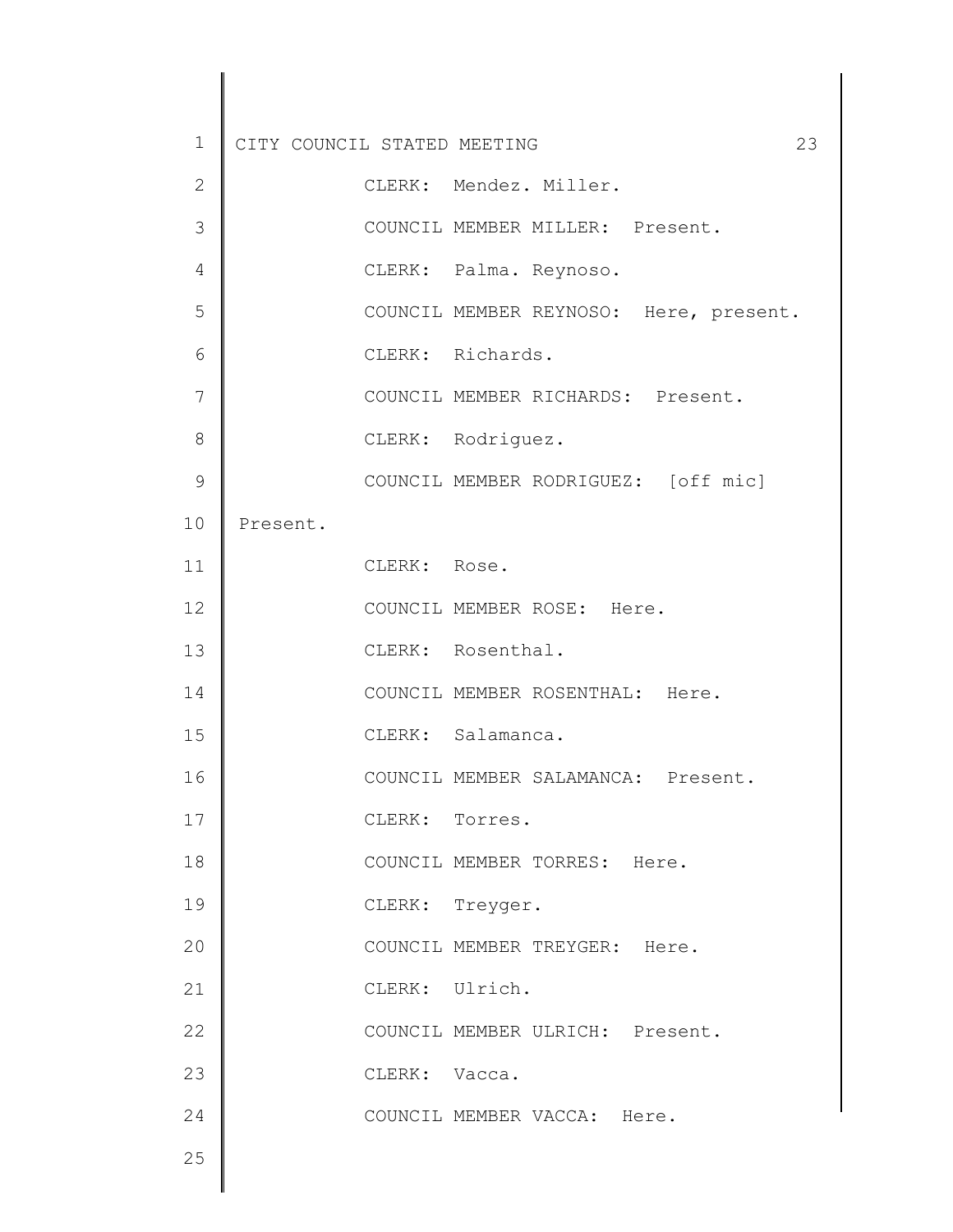1 2 3 4 5 6 7 8 9 10 11 12 13 14 15 16 17 18 19 20 21 22 23 24 25 CITY COUNCIL STATED MEETING 24 CLERK: Vallone. Williams. Greenfield. Cohen. COUNCIL MEMBER COHEN: Here. CLERK: Wills. COUNCIL MEMBER WILLS: Here. CLERK: Matteo. Van Bramer. COUNCIL MEMBER VAN BRAMER: Here. CLERK: Speaker Mark-Viverito. SPEAKER MARK-VIVERITO: Here. PUBLIC ADVOCATE JAMES: [shushing for quiet] Thank you. Quiet in the Chambers. All rise for the invocation. SERGEANT-AT-ARMS: All rise. PUBLIC ADVOCATE JAMES: That will be delivered by Monsignor Sean Olgle, the Pastor of Our Lady of Mount Carmel Parish in Astoria, Queens. Quiet in the chambers. MONSIGNOR SEAN OLGLE: Let us recall that we dwell always in the presence of the God who knows and loves us. God, our creator, we praise you. Because of your goodness you have given us life and light and have made us in your own image and likeness, which is the source of all human dignity and rights. You call us to serve one another with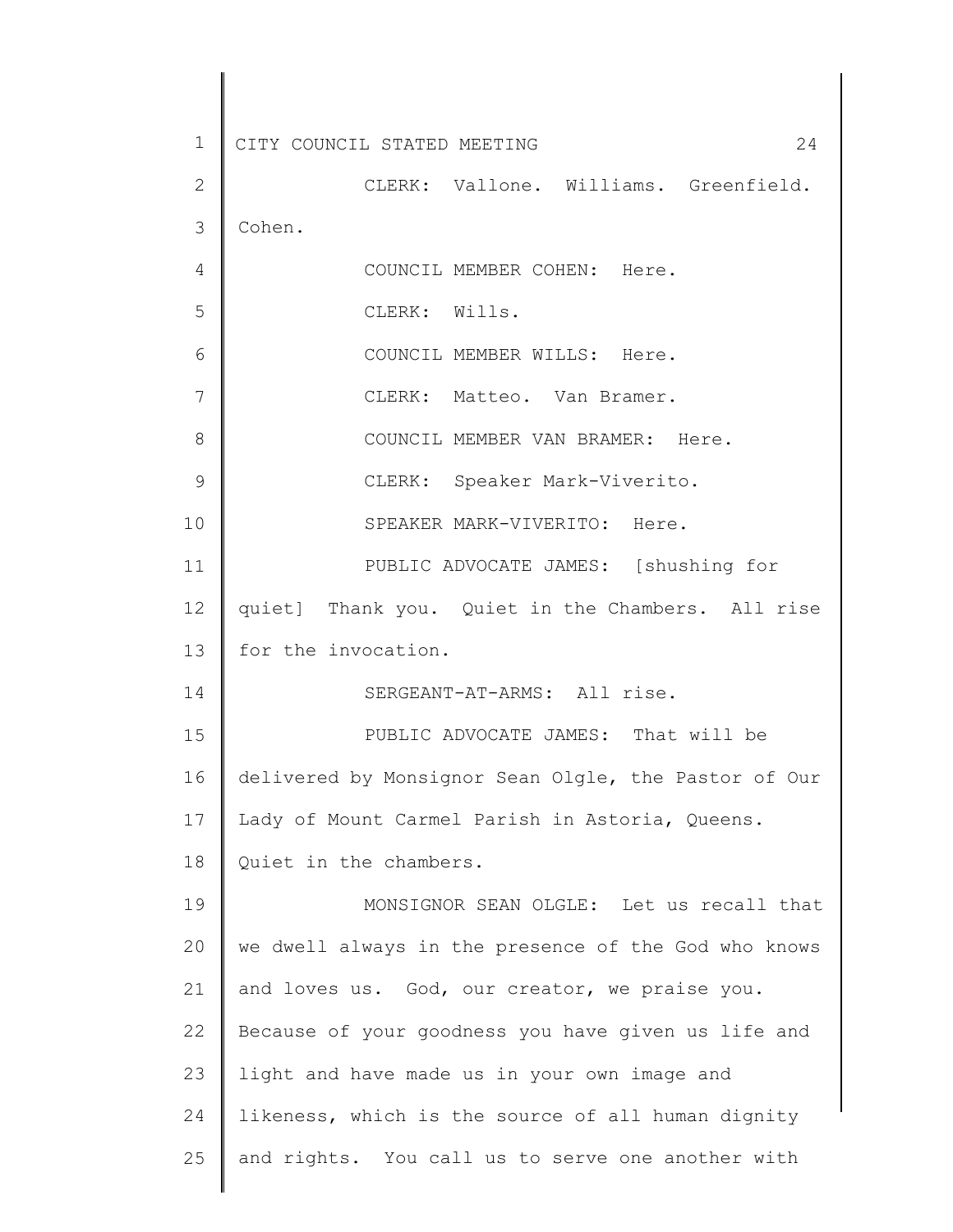| $\overline{2}$ | your same generosity of spirit, and to honor you in   |
|----------------|-------------------------------------------------------|
| 3              | how we carry out our duties. Help these leaders in    |
| 4              | our great city to imitate your generosity in serving  |
| 5              | the people of our city with honesty, courage and      |
| 6              | intelligence. Help them provide for the needs of all  |
| 7              | who live in our city social, educational and          |
| $8\,$          | material. Make these leaders compassionate servants   |
| 9              | in your image especially for the most vulnerable      |
| 10             | among us. Help them to be aware that their role is    |
| 11             | not a job only, but a vocation, a calling. Hear       |
| 12             | them--help them to hear your call to respond with     |
| 13             | your love and to increase that love in our society    |
| 14             | through their actions here. We make this prayer in    |
| 15             | hope now and forever. Amen.                           |
| 16             | PUBLIC ADVOCATE JAMES: Please be seated.              |
| 17             | A motion to spread the invocation. Council Member     |
| 18             | Constantinides. Quiet in the chambers please. Quiet   |
| 19             | in the chambers.                                      |
| 20             | COUNCIL MEMBER CONSTANTINIDES: Madam                  |
| 21             | Public Advocate, I'd like to make a motion to spread  |
| 22             | the invocation across the entire council, and if you  |
| 23             | would indulge me, to speak a little bit about our-our |
| 24             | Lady of Mount Carmel. They are celebrating their      |
| 25             | $175^{th}$                                            |
|                |                                                       |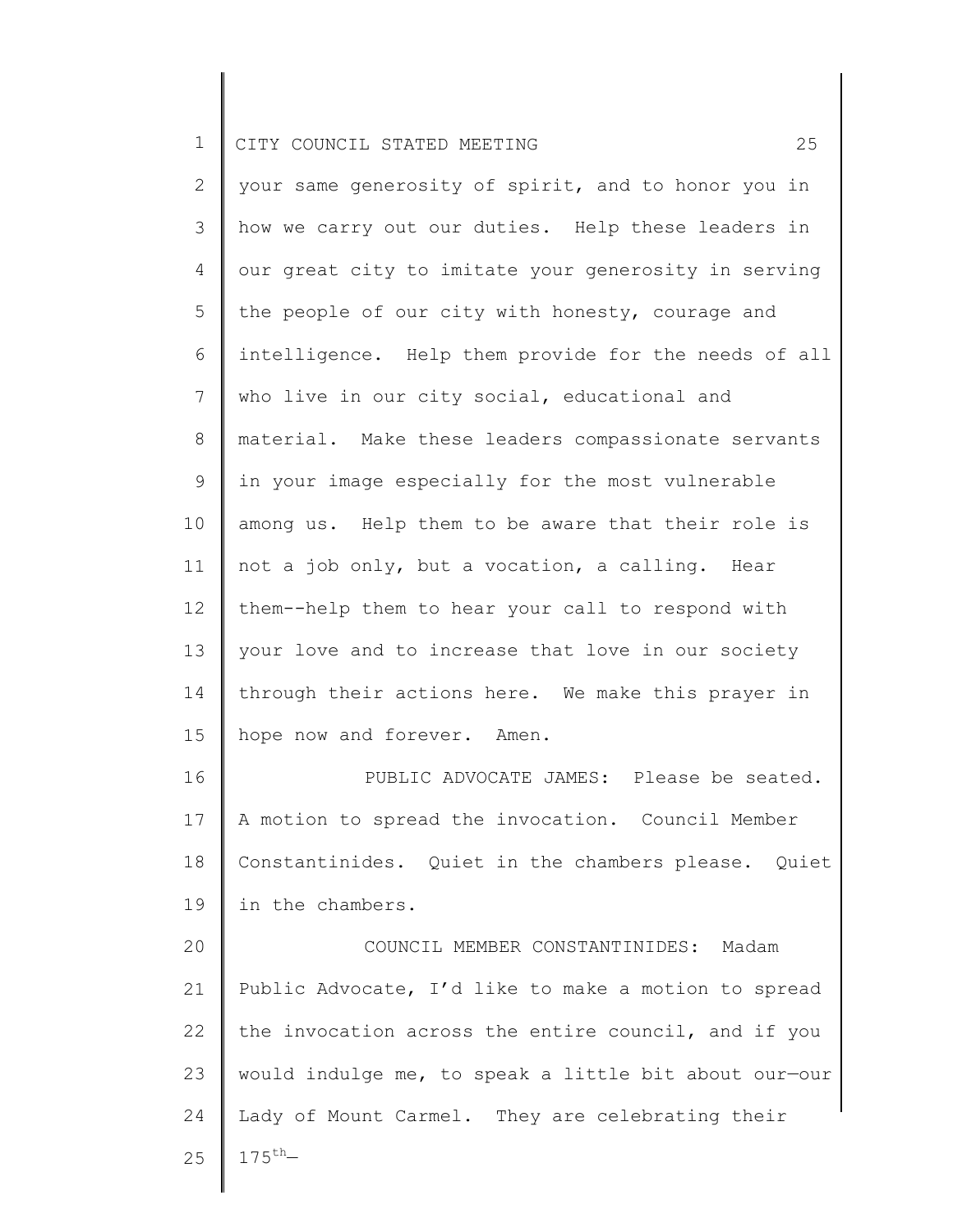2 3 4 5 6 7 8 9 10 11 12 13 14 15 16 17 18 19 20 21 22 23 24 25 PUBLIC ADVOCATE JAMES: [interposing] Council Member, one minute. May we have quiet in the chambers and re—out of respect for the Council Member, please. COUNCIL MEMBER CONSTANTINIDES: Thank you. PUBLIC ADVOCATE JAMES: Quiet in the chambers. I apologize. COUNCIL MEMBER CONSTANTINIDES: This year they're-they're celebrating their 175<sup>th</sup> anniversary, our Lady of Mount Carmel is a parish established in 1841, served at the base of operations for all Catholic parishes and missions in Queens and Long Island. The founding pastor— SERGEANT-AT-ARMS: [interposing] Quiet, please. PUBLIC ADVOCATE JAMES: [shushing for quiet] COUNCIL MEMBER CONSTANTINIDES: --Father Michael Curren traveled by horseback and boat from Astoria to everywhere from Flushing to Riverhead. The current church is located on Newtown Avenue and Crescent Street that opened in 1873. Over the years, Our Lady of Mount Carmel has served tens of thousands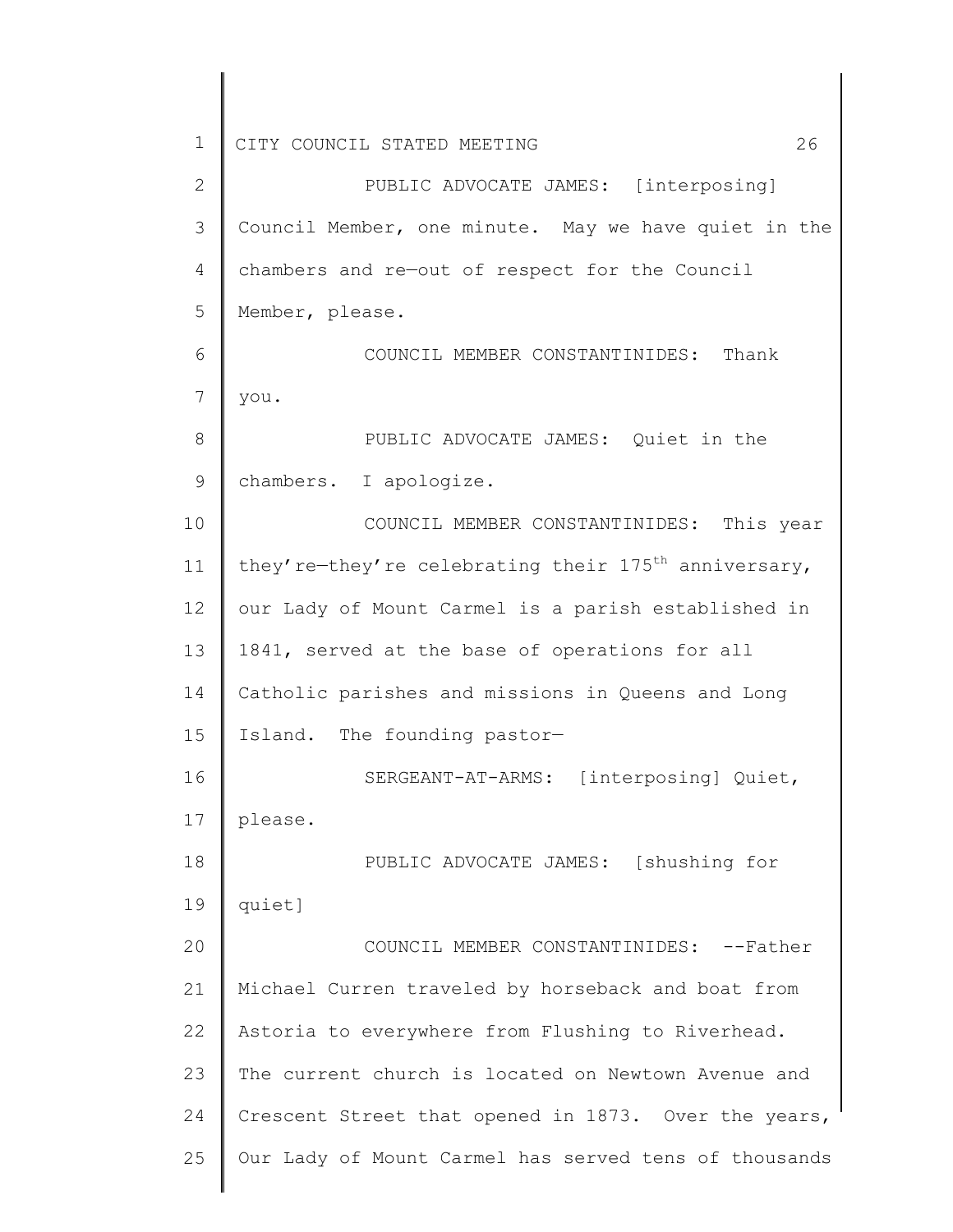| $\mathbf 1$    | 27<br>CITY COUNCIL STATED MEETING                     |
|----------------|-------------------------------------------------------|
| $\mathbf{2}$   | of Catholics. Many have attended the parish school    |
| 3              | in our community from 1891 to 2005, and the church    |
| 4              | continues to serve a diverse and multi-cultural       |
| 5              | population of our neighborhood with Sunday mass in    |
| 6              | five different languages: English, Spanish, Italian,  |
| $\overline{7}$ | Czech, Vietnamese. More than 3,000 people per month   |
| 8              | receive help and-and services at the parish's food    |
| 9              | pantry at our-at Saint Martha-Mary Chapel, and        |
| 10             | Monsignor Olgle, as a native Astorian, has worked in  |
| 11             | Queens County his entire life as the dean of          |
| 12             | PUBLIC ADVOCATE JAMES: [interposing]                  |
| 13             | [shushing for quiet]                                  |
| 14             | COUNCIL MEMBER CONSTANTINIDES: -- of eight            |
| 15             | Catholic parishes in Long Island City and Astoria has |
| 16             | always someone our communities can count on, and we-  |
| 17             | we seek his guidance. So today we're proud to have    |
| 18             | him here giving us his fine invocation.               |
| 19             | PUBLIC ADVOCATE JAMES: Thank you,                     |
| 20             | Council Member, and again we welcome the Monsignor to |
| 21             | the House of the People. Thank you. Adoption of       |
| 22             | minutes.                                              |
| 23             | CLERK: None.                                          |
| 24             | PUBLIC ADVOCATE JAMES: Messages and                   |
| 25             | Papers from the Mayor.                                |
|                |                                                       |

 $\parallel$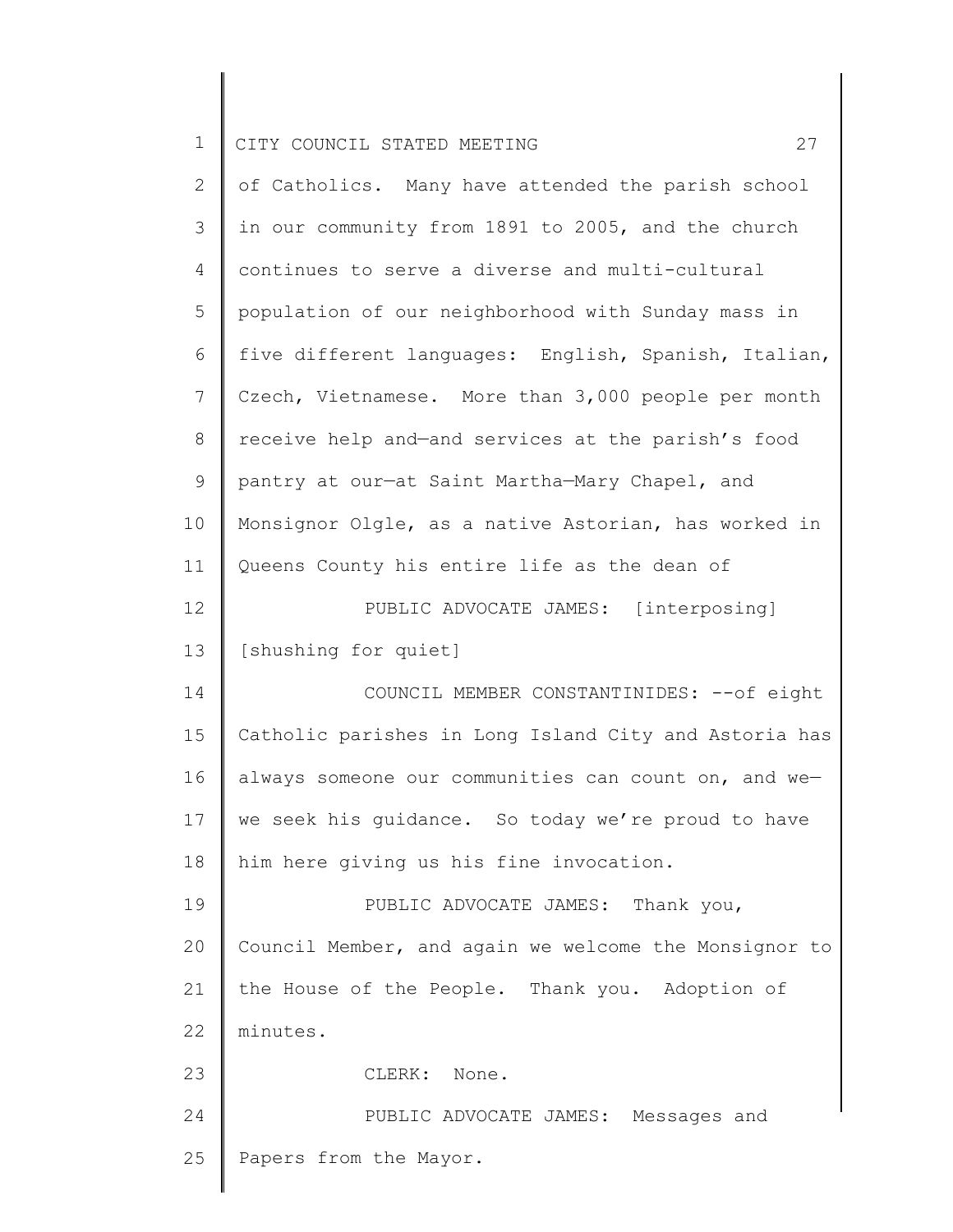1 2 3 4 5 6 7 8 9 10 11 12 13 14 15 16 17 18 19 20 21 22 23 24 25 CITY COUNCIL STATED MEETING 28 CLERK: M-440, the Mayor's Management Report. SPEAKER MARK-VIVERITO: Received order, printed and filed. [pause] PUBLIC ADVOCATE JAMES: Communication from city, county and borough offices. CLERK: Preconsidered M-441, Expense Budget. SPEAKER MARK-VIVERITO: Finance. PUBLIC ADVOCATE JAMES: Petitions and Communications. CLERK: None. PUBLIC ADVOCATE JAMES: Land Use Callups. CLERK: M-442 through M-448 on page 3, various applications. SPEAKER MARK-VIVERITO: Coupled on callup vote, roll call. CLERK: Barron. COUNCIL MEMBER BARRON: Aye. CLERK: Borelli. COUNCIL MEMBER BORELLI: Aye. CLERK: Cabrera. COUNCIL MEMBER CABRERA: Aye.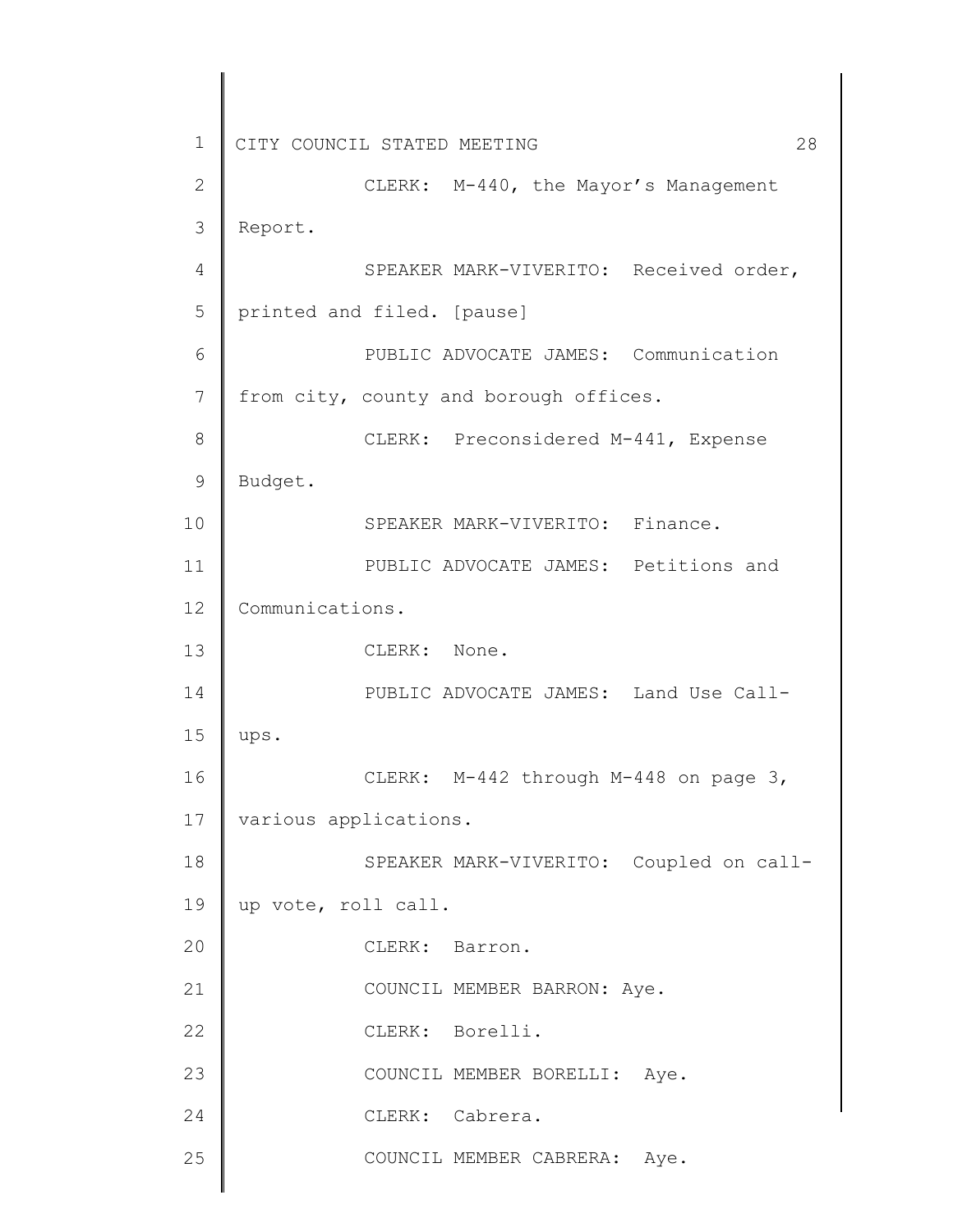| 1             | CITY COUNCIL STATED MEETING          | 29 |
|---------------|--------------------------------------|----|
| $\mathbf{2}$  | CLERK: Chin.                         |    |
| 3             | COUNCIL MEMBER CHIN: Aye.            |    |
| 4             | CLERK: Cohen.                        |    |
| 5             | PUBLIC ADVOCATE JAMES: [interposing] |    |
| 6             | [shushing for quiet]                 |    |
| 7             | COUNCIL MEMBER COHEN: Aye.           |    |
| 8             | CLERK: Constantinides.               |    |
| $\mathcal{G}$ | COUNCIL MEMBER CONSTANTINIDES: Aye.  |    |
| 10            | CLERK: Cornegy.                      |    |
| 11            | COUNCIL MEMBER CORNEGY: Aye.         |    |
| 12            | CLERK: Crowley.                      |    |
| 13            | COUNCIL MEMBER CROWLEY: Aye.         |    |
| 14            | CLERK: Cumbo.                        |    |
| 15            | COUNCIL MEMBER CUMBO: Aye.           |    |
| 16            | CLERK: Deutsch.                      |    |
| 17            | PUBLIC ADVOCATE JAMES: [interposing] |    |
| 18            | [shushing for quiet]                 |    |
| 19            | COUNCIL MEMBER DEUTSCH: Aye.         |    |
| 20            | CLERK: Dickens.                      |    |
| 21            | COUNCIL MEMBER DICKENS: Aye.         |    |
| 22            | CLERK: Dromm.                        |    |
| 23            | COUNCIL MEMBER DROMM: Aye.           |    |
| 24            | CLERK: Espinal.                      |    |
| 25            | COUNCIL MEMBER ESPINAL: Aye.         |    |
|               |                                      |    |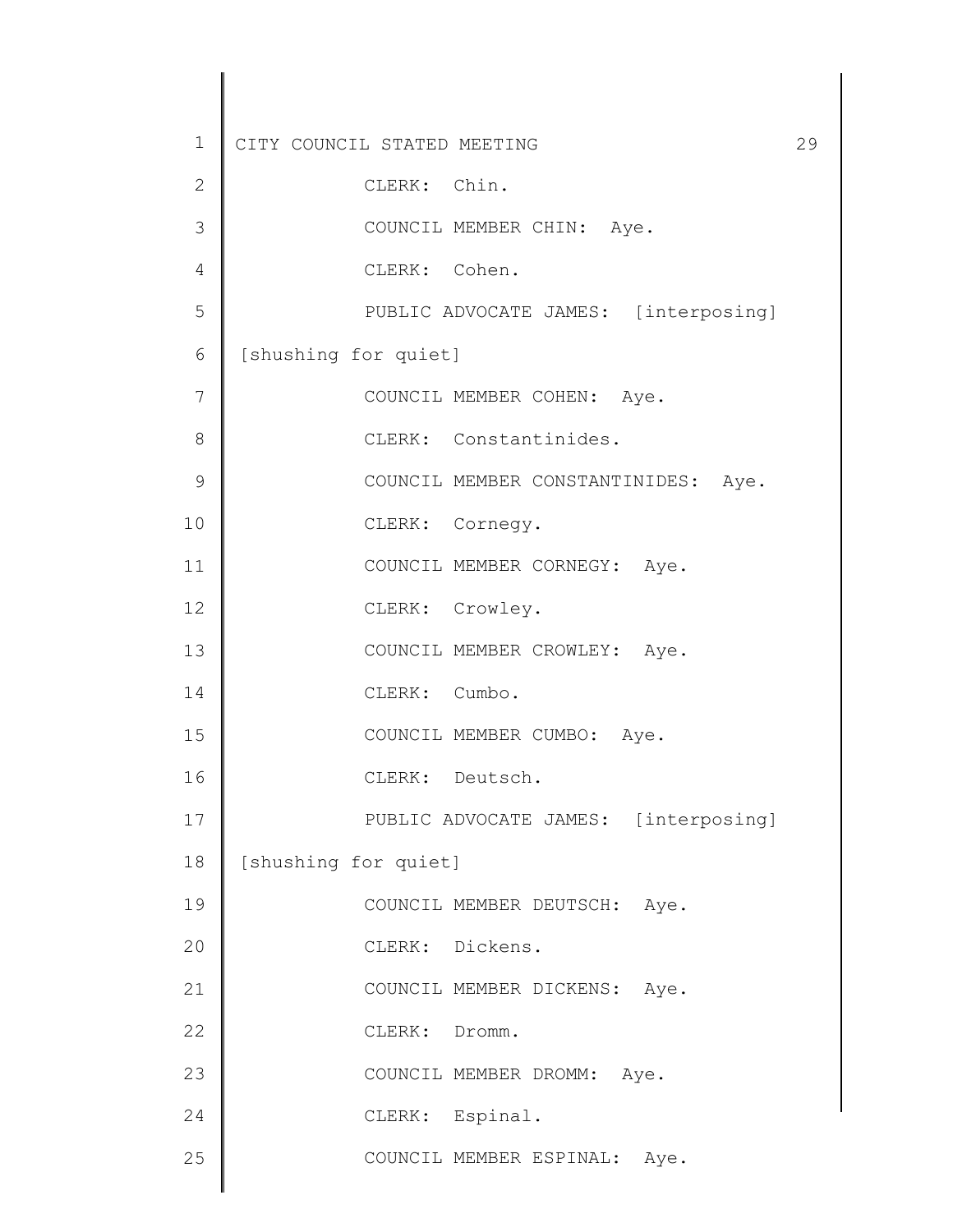| $\mathbf 1$  | CITY COUNCIL STATED MEETING<br>30                     |
|--------------|-------------------------------------------------------|
| $\mathbf{2}$ | CLERK: Eugene.                                        |
| 3            | COUNCIL MEMBER EUGENE: Aye.                           |
| 4            | PUBLIC ADVOCATE JAMES: Can we ask the                 |
| 5            | individuals in the hallway to be quiet, please, and   |
| 6            | the council members on the left. (sic)                |
| 7            | CLERK: Ferreras-Copeland.                             |
| 8            | COUNCIL MEMBER COPELAND: Aye.                         |
| 9            | CLERK: Garodnick.                                     |
| 10           | COUNCIL MEMBER GARODNICK: Aye.                        |
| 11           | CLERK: Gentile.                                       |
| 12           | COUNCIL MEMBER GENTILE: I'd to vote aye               |
| 13           | on all call-ups, and with permission I'd like to vote |
| 14           | on all coupled general orders.                        |
| 15           | PUBLIC ADVOCATE JAMES: Yes.                           |
| 16           | COUNCIL MEMBER GENTILE: I vote aye.                   |
| 17           | CLERK: Gibson.                                        |
| 18           | COUNCIL MEMBER GIBSON: Aye.                           |
| 19           | CLERK: Greenfield.                                    |
| 20           | [background comments]                                 |
| 21           | PUBLIC ADVOCATE JAMES: Greenfield.                    |
| 22           | COUNCIL MEMBER GREENFIELD: Aye.                       |
| 23           | CLERK: Grodenchik.                                    |
| 24           | COUNCIL MEMBER GRODENCHIK: Aye.                       |
| 25           | CLERK: Kallos.                                        |
|              |                                                       |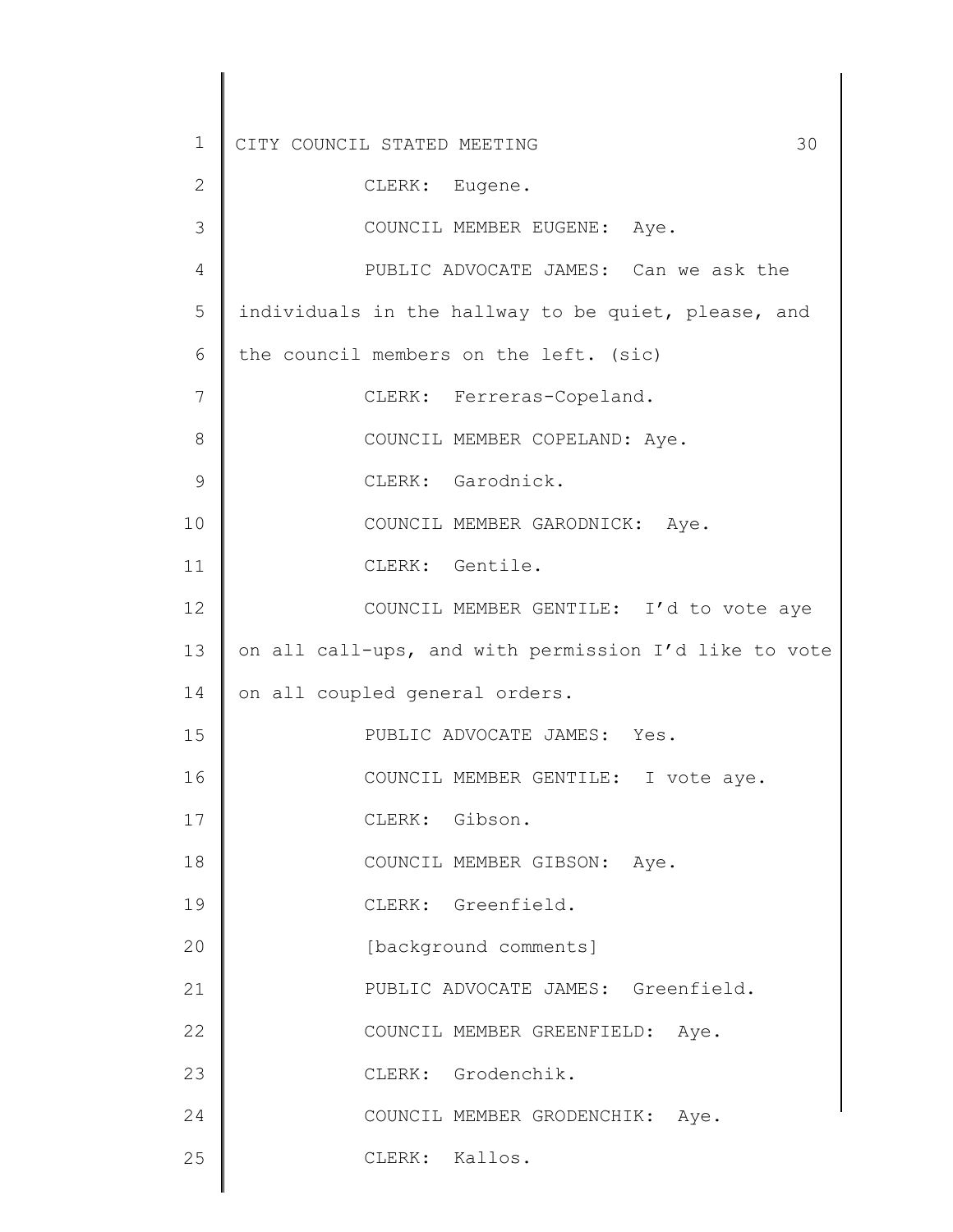| 1             | CITY COUNCIL STATED MEETING<br>31                   |
|---------------|-----------------------------------------------------|
| $\mathbf{2}$  | COUNCIL MEMBER KALLOS: I'd like to vote             |
| 3             | aye on all call-ups and with permission I'd like to |
| 4             | vote on all coupled general orders.                 |
| 5             | PUBLIC ADVOCATE JAMES: Yes.                         |
| 6             | COUNCIL MEMBER KALLOS: I vote aye.                  |
| 7             | PUBLIC ADVOCATE JAMES: Thank you.                   |
| 8             | CLERK: King.                                        |
| $\mathcal{G}$ | PUBLIC ADVOCATE JAMES: [interposing]                |
| 10            | [shushing for quiet]                                |
| 11            | COUNCIL MEMBER KING: Aye.                           |
| 12            | CLERK: Koo.                                         |
| 13            | COUNCIL MEMBER KOO: Aye.                            |
| 14            | CLERK: Koslowitz.                                   |
| 15            | COUNCIL MEMBER KOSLOWITZ: Aye.                      |
| 16            | CLERK: Lancman.                                     |
| 17            | PUBLIC ADVOCATE JAMES: Lancman.                     |
| 18            | CLERK: Lander.                                      |
| 19            | COUNCIL MEMBER LANDER: Aye.                         |
| 20            | CLERK: Levin.                                       |
| 21            | COUNCIL MEMBER LEVIN: Aye.                          |
| 22            | CLERK: Levine.                                      |
| 23            | COUNCIL MEMBER LEVINE: Aye.                         |
| 24            | CLERK: Maisel.                                      |
| 25            | PUBLIC ADVOCATE JAMES: Maisel.                      |
|               |                                                     |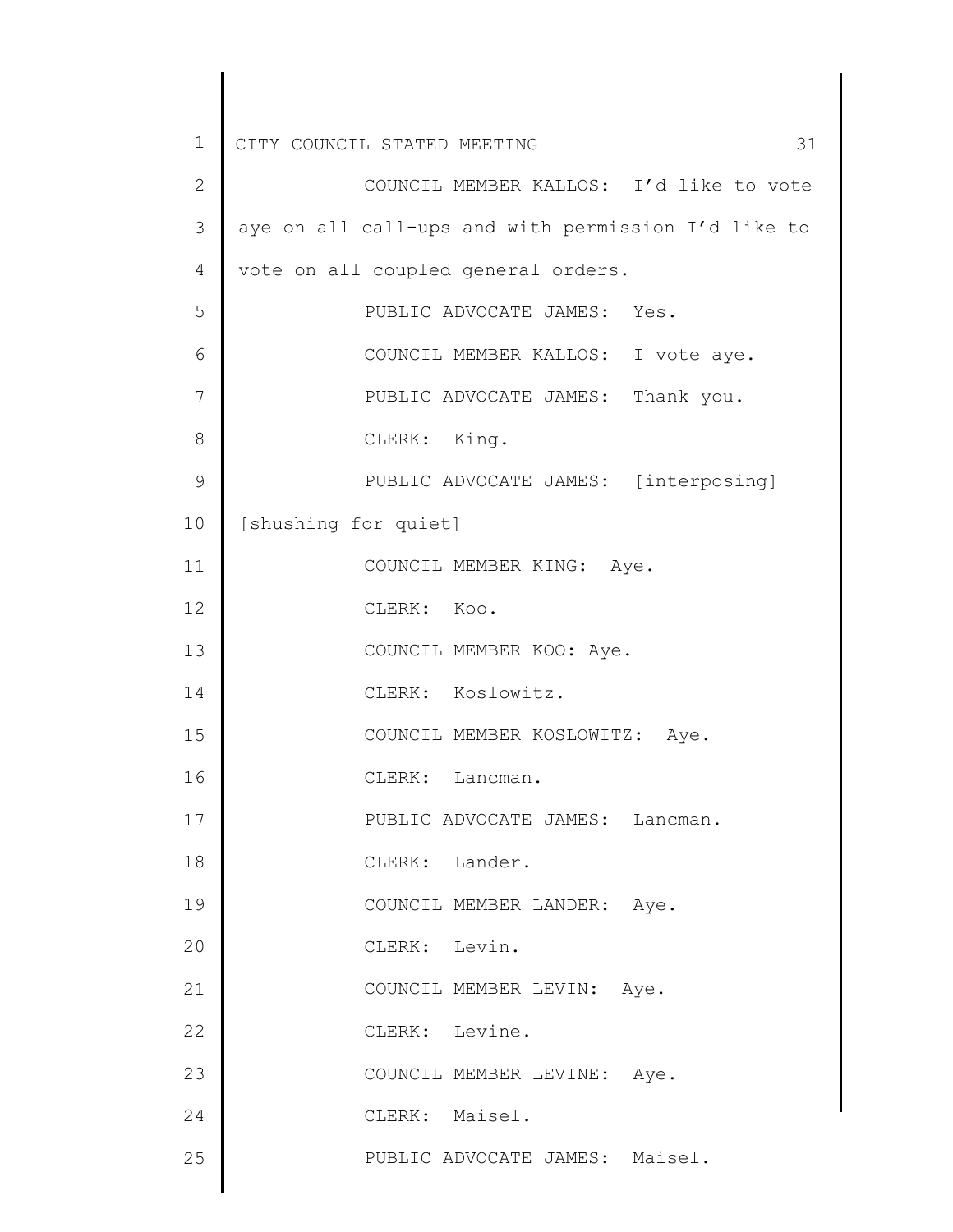| $\mathbf 1$   | CITY COUNCIL STATED MEETING |               | 32                                                  |
|---------------|-----------------------------|---------------|-----------------------------------------------------|
| $\mathbf{2}$  |                             |               | CLERK: Mealy. Menchaca. Mendez. Miller.             |
| 3             |                             |               | COUNCIL MEMBER MILLER: Aye.                         |
| 4             |                             | CLERK: Palma. |                                                     |
| 5             |                             |               | COUNCIL MEMBER PALMA: Aye.                          |
| 6             |                             |               | CLERK: Reynoso.                                     |
| 7             |                             |               | COUNCIL MEMBER REYNOSO: Aye.                        |
| 8             |                             |               | CLERK: Richards.                                    |
| $\mathcal{G}$ |                             |               | COUNCIL MEMBER RICHARDS: Aye.                       |
| 10            |                             |               | CLERK: Rodriguez.                                   |
| 11            |                             |               | COUNCIL MEMBER RODRIGUEZ: Aye.                      |
| 12            |                             | CLERK: Rose.  |                                                     |
| 13            |                             |               | COUNCIL MEMBER ROSE: Aye.                           |
| 14            |                             |               | CLERK: Rosenthal.                                   |
| 15            |                             |               | COUNCIL MEMBER ROSENTHAL: Aye, and I                |
| 16            |                             |               | would like to vote aye on all call-ups, and with    |
| 17            |                             |               | permission I'd like to vote on all coupled general  |
| 18            | orders.                     |               |                                                     |
| 19            |                             |               | PUBLIC ADVOCATE JAMES: Yes.                         |
| 20            |                             |               | COUNCIL MEMBER ROSENTHAL: I vote aye.               |
| 21            |                             |               | PUBLIC ADVOCATE JAMES: Yes, thank you.              |
| 22            |                             |               | CLERK: Salamanca.                                   |
| 23            |                             |               | COUNCIL MEMBER SALAMANCA: With-with                 |
| 24            |                             |               | permission I would like to vote on all items on the |
| 25            |                             |               |                                                     |
|               |                             |               |                                                     |

 $\begin{array}{c} \hline \end{array}$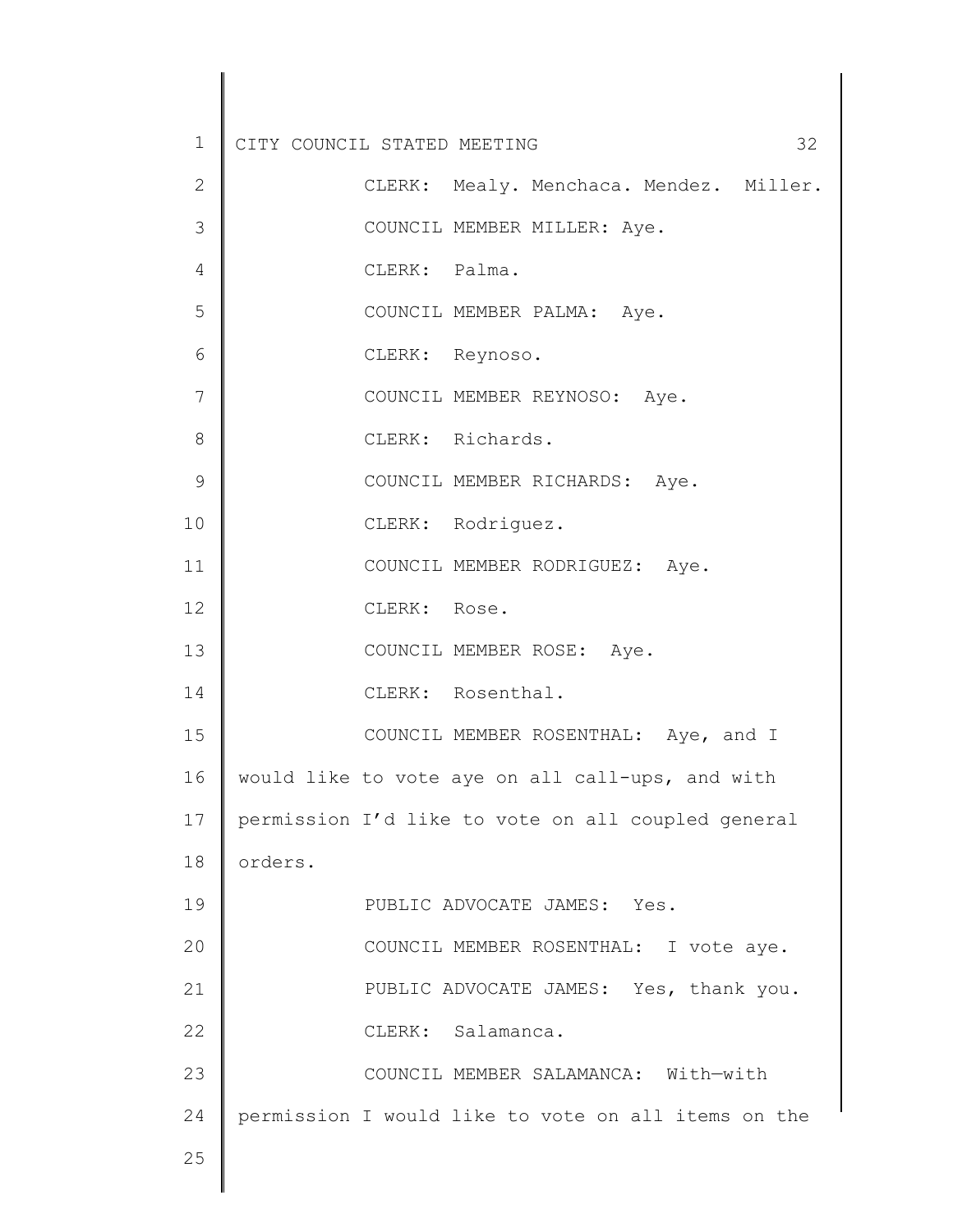1 2 3 4 5 6 7 8 9 10 11 12 13 14 15 16 17 18 19 20 21 22 23 24 25 CITY COUNCIL STATED MEETING 33 general orders calendar as well as any and all resolutions and land use call-ups. I vote aye— PUBLIC ADVOCATE JAMES: [interposing] yes. COUNCIL MEMBER SALAMANCA: --on all. Thank you. PUBLIC ADVOCATE JAMES: Thank you. CLERK: Lancman. Torres. Treyger. COUNCIL MEMBER TREYGER: Aye. CLERK: Ulrich. COUNCIL MEMBER ULRICH: Aye. CLERK: Vacca. COUNCIL MEMBER VACCA: Aye. CLERK: Vallone. COUNCIL MEMBER VALLONE: Aye. CLERK: Williams. PUBLIC ADVOCATE JAMES: Williams. Williams. CLERK: Wills. COUNCIL MEMBER WILLS: Aye. CLERK: Matteo. COUNCIL MEMBER MATTEO: Aye. CLERK: Van Bramer. COUNCIL MEMBER VAN BRAMER: I vote aye.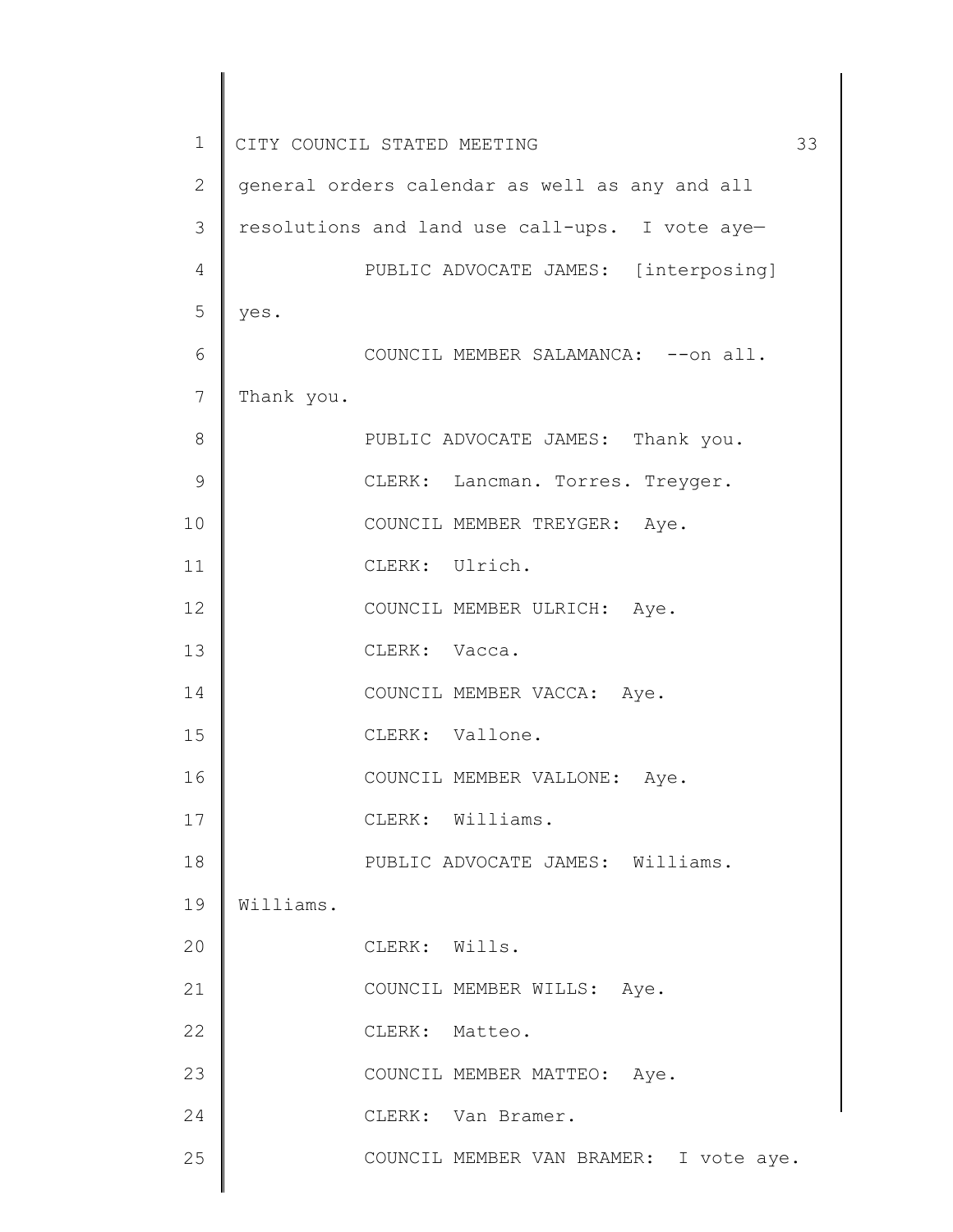| $\mathbf 1$     | 34<br>CITY COUNCIL STATED MEETING                    |
|-----------------|------------------------------------------------------|
| 2               | CLERK: Speaker Mark-Viverito.                        |
| 3               | SPEAKER MARK-VIVERITO: Aye. [pause]                  |
| 4               | PUBLIC ADVOCATE JAMES: Today's Land Use              |
| 5               | Call-Ups were adopted by a vote of 45 in the         |
| 6               | affirmative, 0 in the negative. Quiet in the         |
| 7               | chambers, please. Now, we'll hear from the Speaker   |
| 8               | Melissa Mark-Viverito.                               |
| $\mathsf 9$     | SPEAKER MARK-VIVERITO: Could I ask my                |
| 10              | colleagues to just rise for a minute?                |
| 11              | PUBLIC ADVOCATE JAMES: All rise.                     |
| 12              | SPEAKER MARK-VIVERITO: [coughs]                      |
| 13              | Yesterday morning, as I indicated earlier the NY     |
| 14              | Bronx Engine 75 Battalion Chief Michael Fahy was     |
| 15              | killed in an explosion in the Kingsborough           |
| 16              | neighborhood of the Bronx. Our emergency personnel   |
| 17 <sub>2</sub> | are out in the city everyday exhibiting bravery and  |
| 18              | selflessness while they work to keep us safe. I      |
| 19              | definitely want to take a moment of silence. We have |
| 20              | three children that now are without their father.    |
| 21              | It's just a constant reminder of what our first      |
| 22              | responders to each every day on behalf of all of us, |
| 23              | on behalf of this wonderful city. So I want to       |
| 24              | definitely take a moment of silence to honor Chief   |
| 25              |                                                      |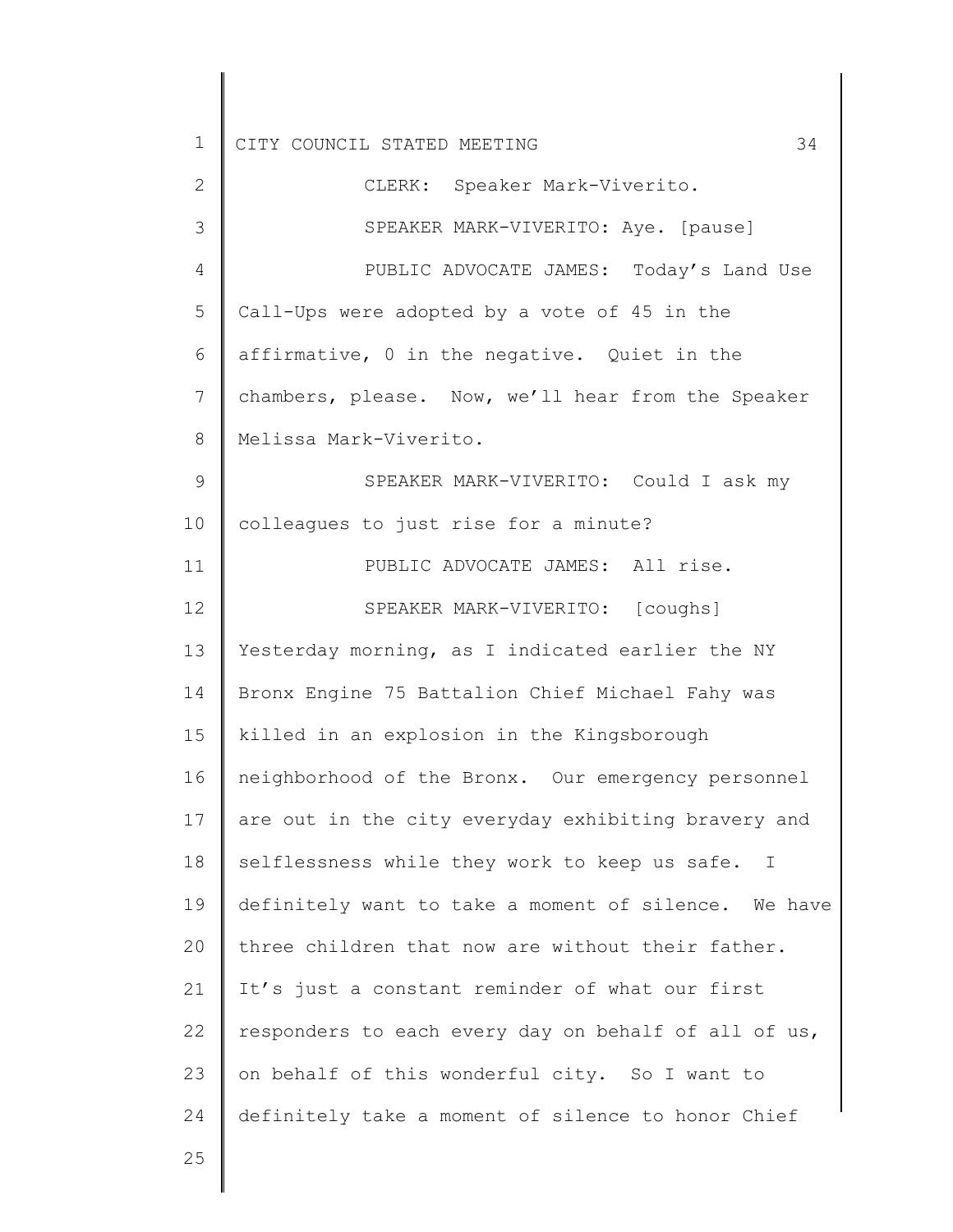1 2 3 4 5 6 7 8 9 10 11 12 13 14 15 16 17 18 19 20 21 22 23 24 25 CITY COUNCIL STATED MEETING 35 Fahy's extraordinary sacrifice. [moment of silence observed] Thank you, my colleagues. PUBLIC ADVOCATE JAMES: Please be seated. SPEAKER MARK-VIVERITO: On the  $17<sup>th</sup>$ , we saw another event require the courage of our emergency personnel. When an improvised explosive device— PUBLIC ADVOCATE JAMES: [interposing] [shushing for quiet] SPEAKER MARK-VIVERITO: --went off in Chelsea— SERGEANT-AT-ARMS: Quiet please. SPEAKER MARK-VIVERITO: -- our first responders, many of whom we recognize here today were on the scene within minutes reassuring our citizens and securing the area from any further risks. We are grateful for the quick response, and grateful not lives were lost that day. It really cannot be understated how thankful we are for the work that FDNY, NYPD, EMS and all other emergency response teams around the city are doing. So we thank you all for what you do. Also, just to recognize and many of you may have known that one of our staff actually is fine obviously, but one of our staff was also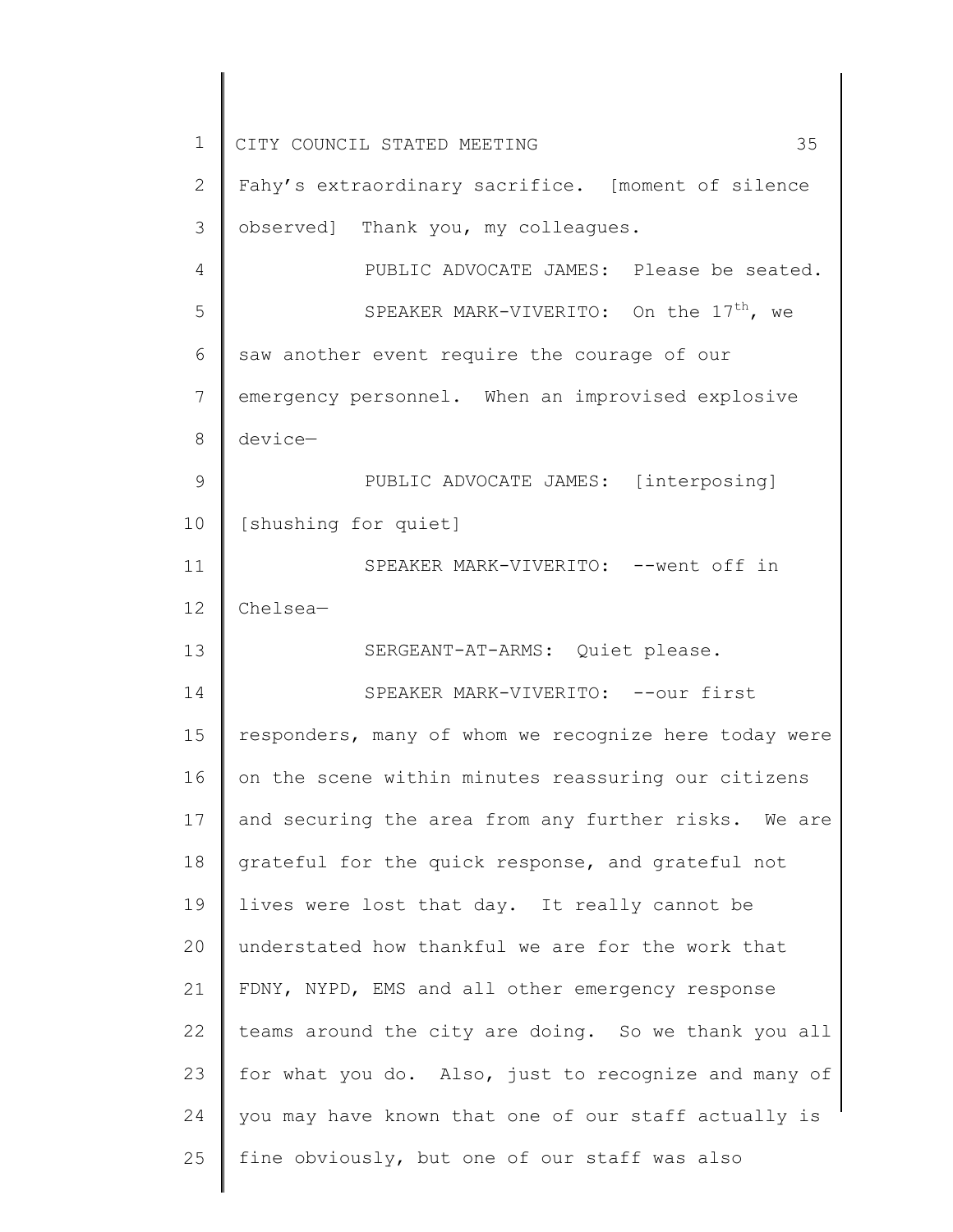2 3 4 5 6 7 8 9 10 11 12 13 14 15 16 17 18 19 20 21 22 23 24 25 impacted by that incident, and he's doing well. I placed a call to him, but it really has touched many in different ways. On that note I also actually want to take a moment to recognize the passing of Israel Leader Shimon Peres last night. A tireless advocate for peace, Shimon Peres served twice as the Prime Minister of Israel, twice as interim Prime Minister and as a member of  $12<sup>th</sup>$  Cabinet in a political career spanning over 66 years, which included only recently with his terms as the ninth president of Israel from 2007 to 2014. A Nobel Peace Prize Laureate, Peres was visionary and a beloved statements who famously pointed out to the world that optimists and pessimists die the same way. They just live differently. I prefer to live as an optimist. Also, I want to thank Council Member Jumaane Williams for bringing to our attention that we want to also note the passing of Dr. Lamuel Stanislaus, a community activist and former ambassador to the U.N. from Grenada. Dr. Stanislaus was one of the founders of the West Indian day—American Day Carnival, an important part of the New York community for over 50 years. So we can them in our thought. And I want to also—like to acknowledge the opening of the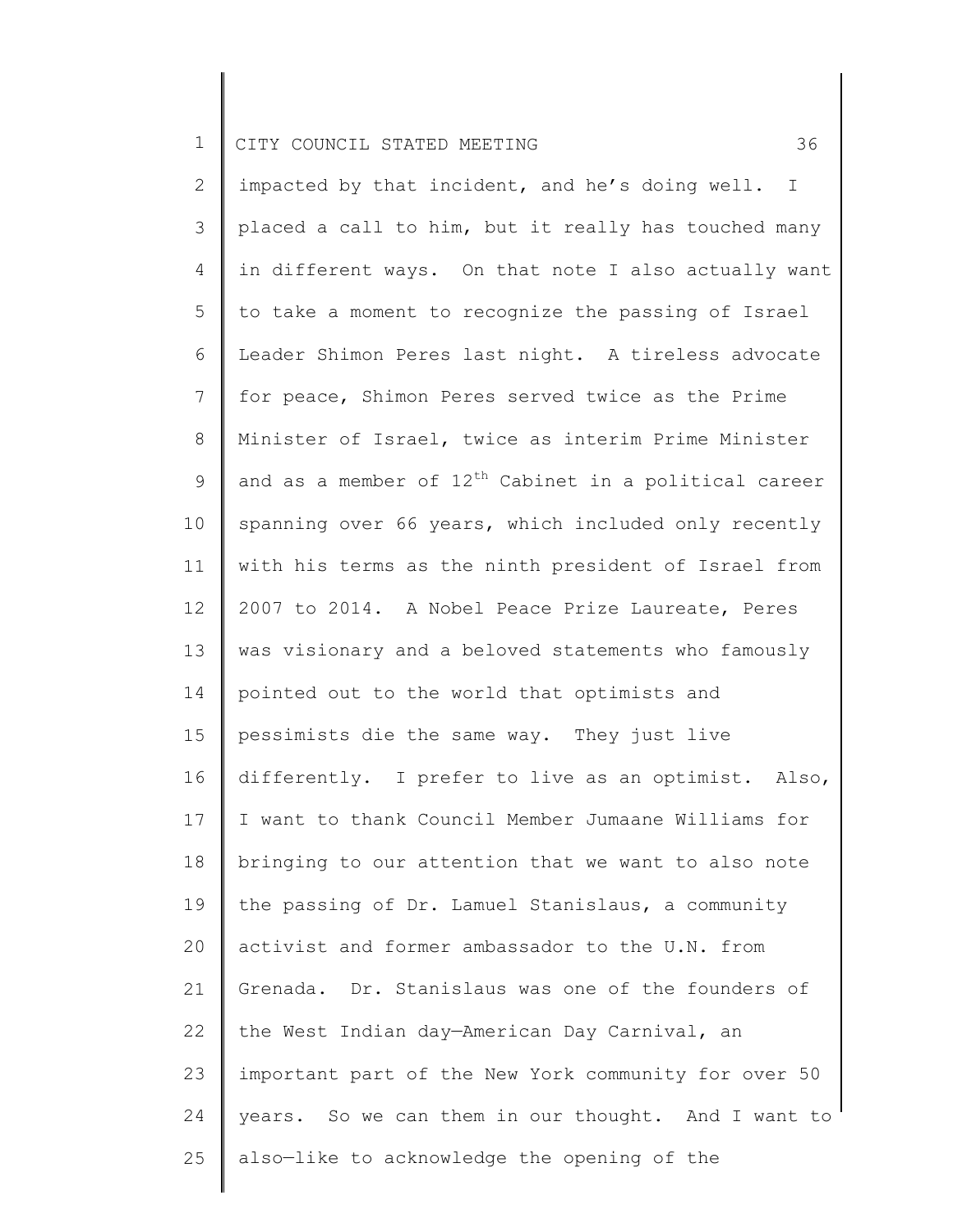2 3 4 5 6 7 8 9 10 11 12 13 14 15 16 17 18 19 20 21 22 23 24 25 Smithsonian African-American Museum in DC this past Saturday. I want to send congratulations to those whose initiative made this treasure a reality. I am pleased to see our nation's capital reflecting the inclusive history that built it. And finally, on that note I want to just to all my colleagues and friends who are celebrating the Jewish New Year, which begins this Sunday evening, and I think we have some cookies that are being shared by one of our members. I want to—I want to thank him, but as we celebrate the Jewish New Year, which begins this Sunday evening, I want to wish a [foreign language] and a happy new year to all. So today, the Council will be voting on legislation that builds on our commitment to making our city greener and more sustainable for all New Yorkers. Biodiesel is a bio-fuel that burns cleaner and costs less than traditional petroleum fuel oil. PUBLIC ADVOCATE JAMES: [interposing] [shushing for quiet] SERGEANT-AT-ARMS: Quiet please. Keep it down. SPEAKER MARK-VIVERITO: Introduction 642- A sponsored by Council Member Costa Constantinides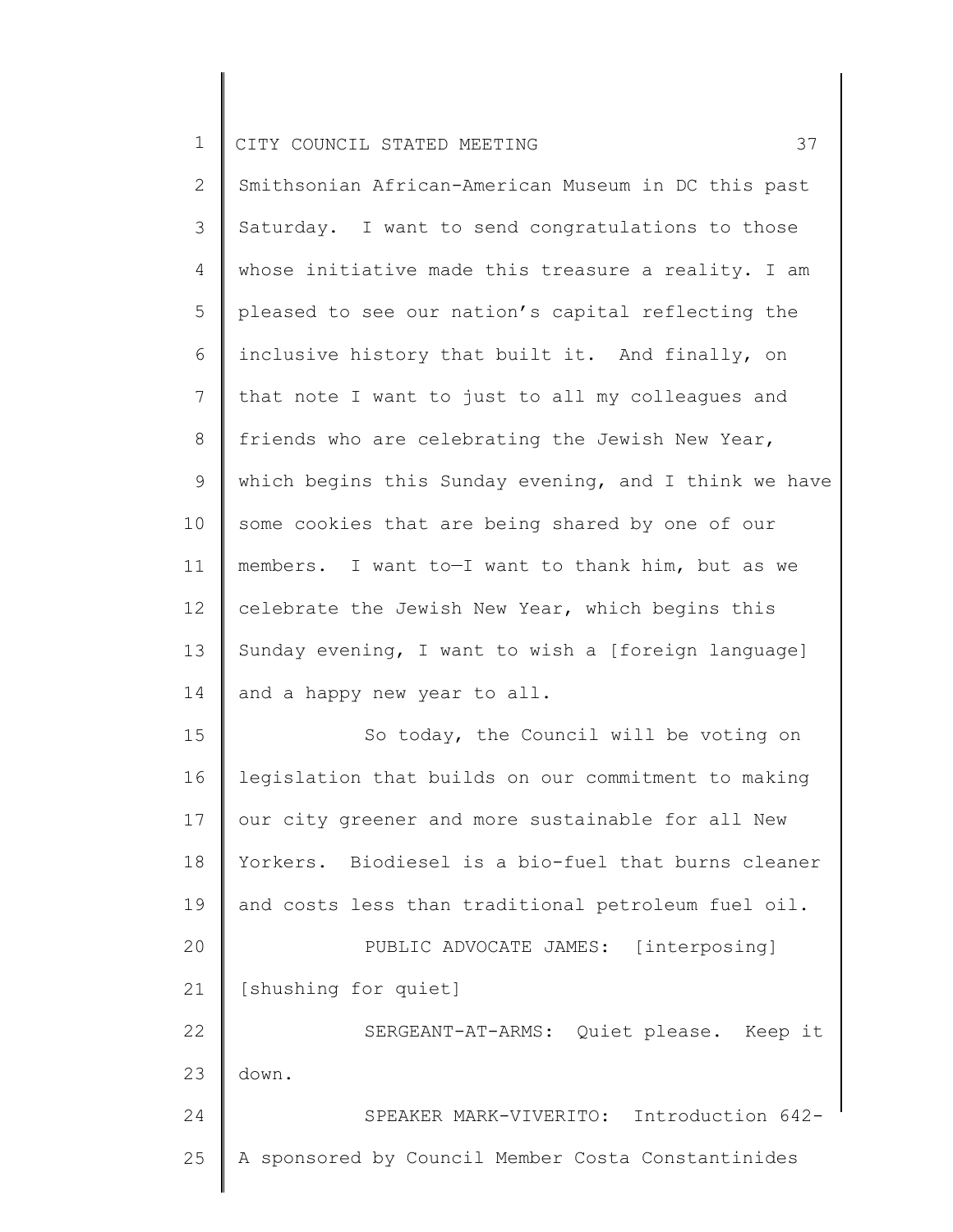2 3 4 5 6 7 8 9 10 will increase the amount of biodiesel in heating oil from 2% to 20% by October 2034. By transitioning to cleaner heating oil, we are sending less carbon monoxide, less particulate matter and fewer unburned hydro carbons to the atmosphere. For the staff I want to thank Bill Murray, Samara Swanston, Jonathan Seltzer for their work on this bill. I want to thank Cost Constantinides for his leadership, and he will say a few words about this bill.

11 12 13 14 15 16 17 18 19 20 21 22 23 24 25 COUNCIL MEMBER CONSTANTINIDES: Thank you Madam Speaker. I want to thank you again for your leadership, and your bold vision on the environment, and making sure that New York City is more green and more sustainable and all my colleagues. I rise today to ask my colleagues to support Intro 642, a bill to raise the biofuel standard in New York City home heating oil. Heating oils are a major source of air pollutants in New York City. I think that 70% of emissions come from buildings and home heating oils are responsible for approximately 12% of local emissions of particulate matter. More than vehicle traffic or power plants. Petroleum diesel exhaust is a major source of air pollution and exposure to—to such exhaust and has adverse health effects including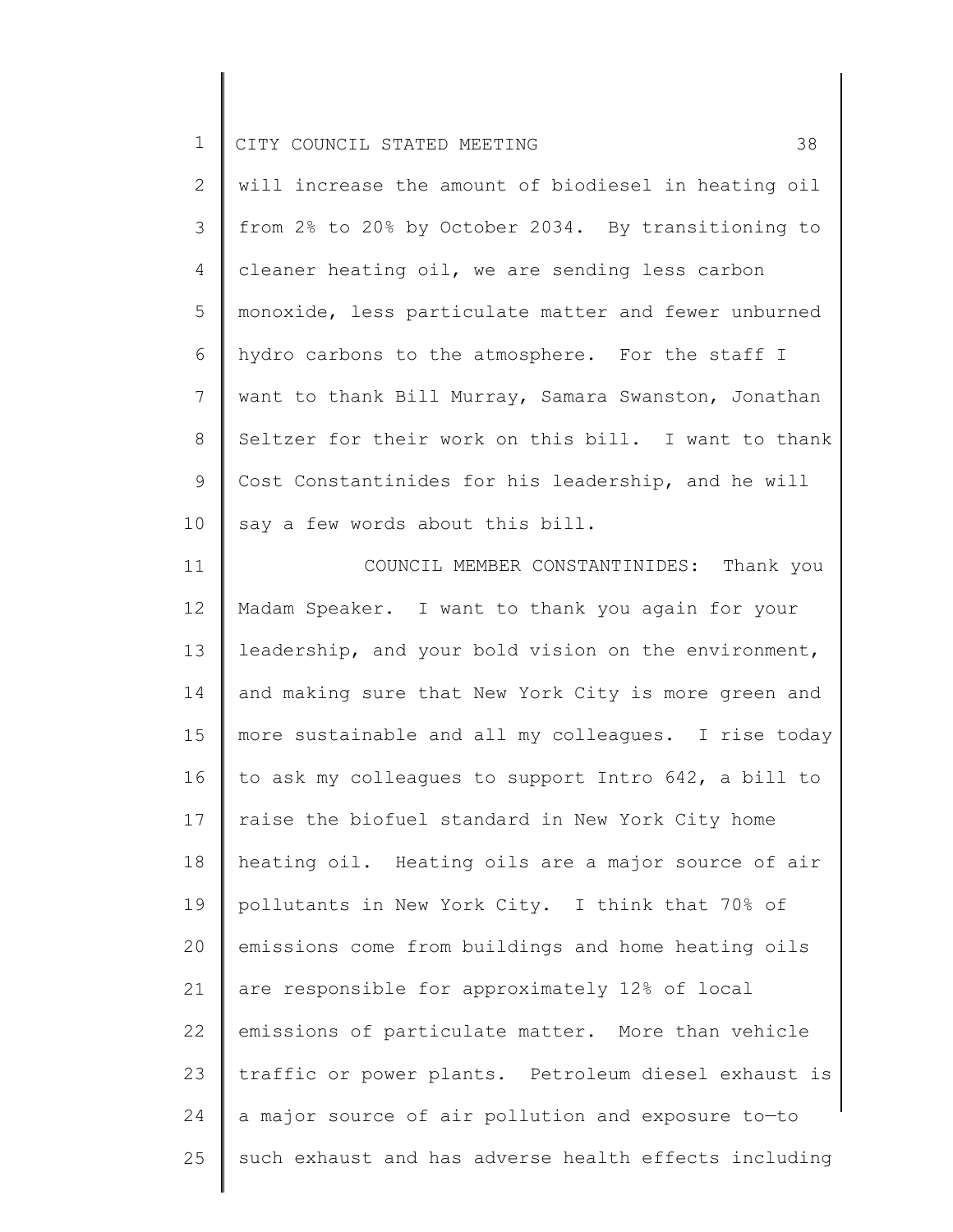1 2 3 4 5 6 7 8 9 10 11 12 13 14 15 16 17 18 19 20 21 22 23 24 25 CITY COUNCIL STATED MEETING 39 increased mortality rates, respiratory diseases, changes in lung function and asthma attacks. PUBLIC ADVOCATE JAMES: [interposing] [shushing for quiet] COUNCIL MEMBER CONSTANTINIDES: Links have been documented between air pollution from diesel exhaust and various cardio pulmonary diseases. Compared to using petroleum diesel, using biodiesel and a diesel agent it reduces emissions to particulate matter, sulfates and carbon monoxide. With this bill, we will increase our use of biodiesel from the current tested standard of 2% to 5% by October 2017. That will—then we'll raise that blend up to 20% by 2034 incrementally. This policy reduces the fossil fuel contents of heating oil, expands the use of biofuel in our home heating oil. It will reduce pollution, upgrade air quality, and improve our public health. Biodiesel commit up to 90% fewer greenhouse gases and up to ten times less particulate matter. This increase going from 2% to 5% blend has the environmental impact equivalent to taking 45,000 cars off the road every year. Increasing to the 20% blend is the equivalent of taking up to 175,000 cars off the road. This policy is nothing new. Blending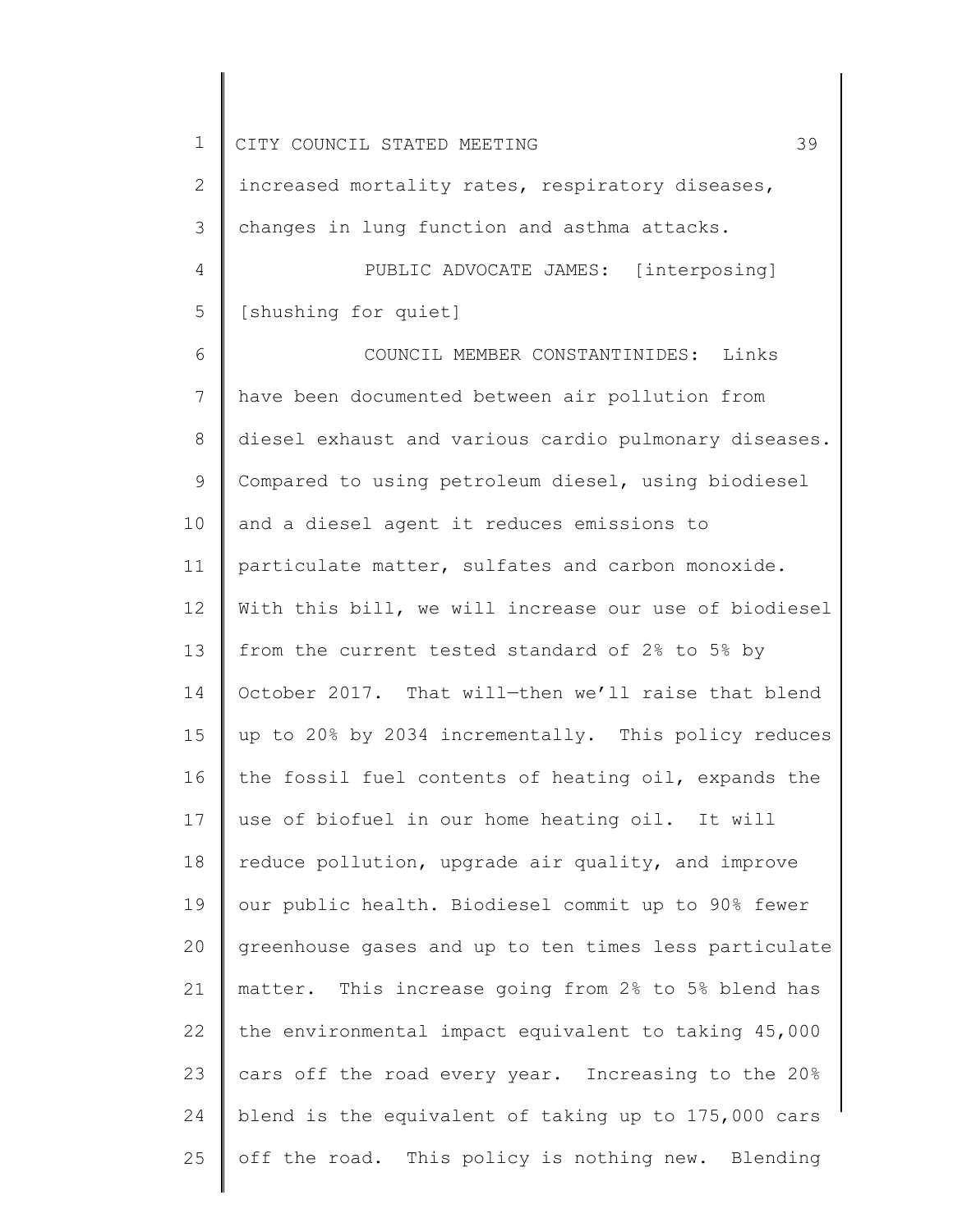| $\mathbf 1$  | 40<br>CITY COUNCIL STATED MEETING                     |
|--------------|-------------------------------------------------------|
| $\mathbf{2}$ | biofuel and heating oil has been a citywide practice  |
| 3            | since 2012 when then Mayor Bloomberg signed into law  |
| 4            | and required a standard of 2% biodiesel blend.        |
| 5            | Thanks to our city's commitment to cleaner heating    |
| 6            | oil standard, the Department of Hospitals estimated   |
| 7            | there have been 780 few deaths, 1,600 fewer emergency |
| $8\,$        | visits for asthma, and 460 fewer hospitalizations for |
| 9            | respiratory and cardiovascular disease. I also want   |
| 10           | to take a moment to clear up some of the              |
| 11           | misconceptions surrounding this bill that have been   |
| 12           | permeated by big oil, and their motivation is that    |
| 13           | we'll be burning conservatively 150 million gallons   |
| 14           | of oil less-                                          |
| 15           | SERGEANT-AT-ARMS: [interposing] Quiet                 |
| 16           | please.                                               |
| 17           | COUNCIL MEMBER CONSTANTINIDES: -- at 20%              |
| 18           | First, three is no evidence that biodiesel is more    |
| 19           | expensive than standard petroleum. Its cost is        |
| 20           | historically the same or cheaper. Our biofuel comes   |
| 21           | predominantly from grease recycled from restaurants-  |
| 22           | PUBLIC ADVOCATE JAMES: [interposing]                  |
| 23           | [shushing for quiet]                                  |
| 24           | COUNCIL MEMBER CONSTANTINIDES: --across               |
| 25           | the city, and from waste products of soy beans        |
|              |                                                       |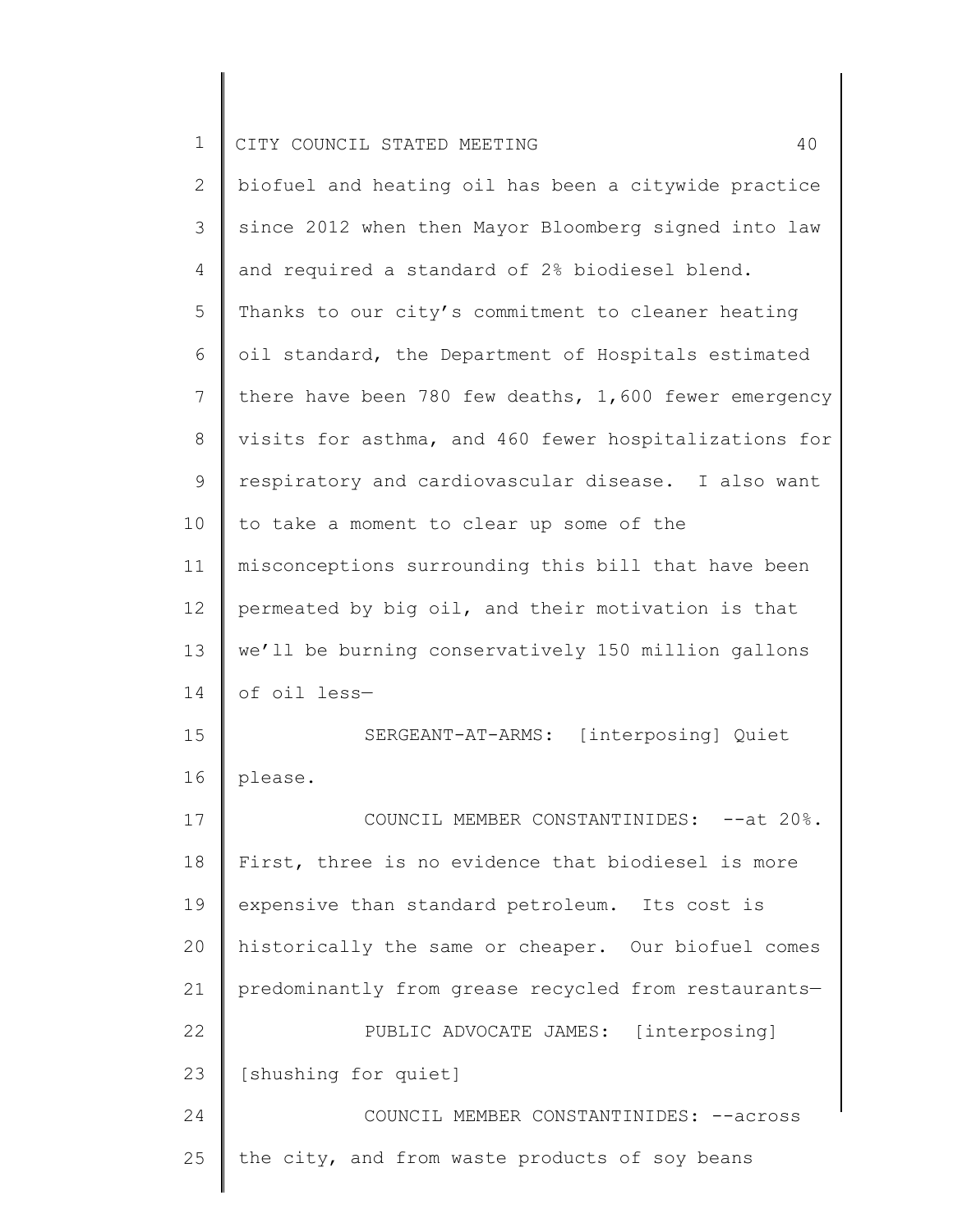2 3 4 5 6 7 8 9 10 11 12 13 14 15 16 17 18 19 20 21 22 23 24 products. Increasing biodiesel will not benefit a few select individuals. It will support green jobs across our city. Restaurants can sell their used cooking grease to the grease collectors that turn into biofuel instead of spending money of having it disposed of. One of the goals of NY—One NYC, which achieved the cleanest air of any city in the country. The biodiesel legislation previously passed, and the market created by the use of biofuel has not only improved our air quality, it has grown jobs and reduced our reliance on fossil fuel. With the legislation being voted on today, we move much closer to the goals of One NYC in reducing our emissions 80% by 2050. I want to thank all of the advocates, the League of New York Conservation Voters who have been strong proponents, the Environmental Defense Fund, Empire Clean Cities, United for Action, and the Teamsters for their strong advocacy and support. And again our Council staff Ed Adkins, Laura Popa, Jeff Baker, Samara Swanston, Bill Murray, John Seltzer and my own Legislative staff Nick Wizowski and John Ben— Benjamin for all their great efforts. In this today, we're taking a huge step forward in making our city

25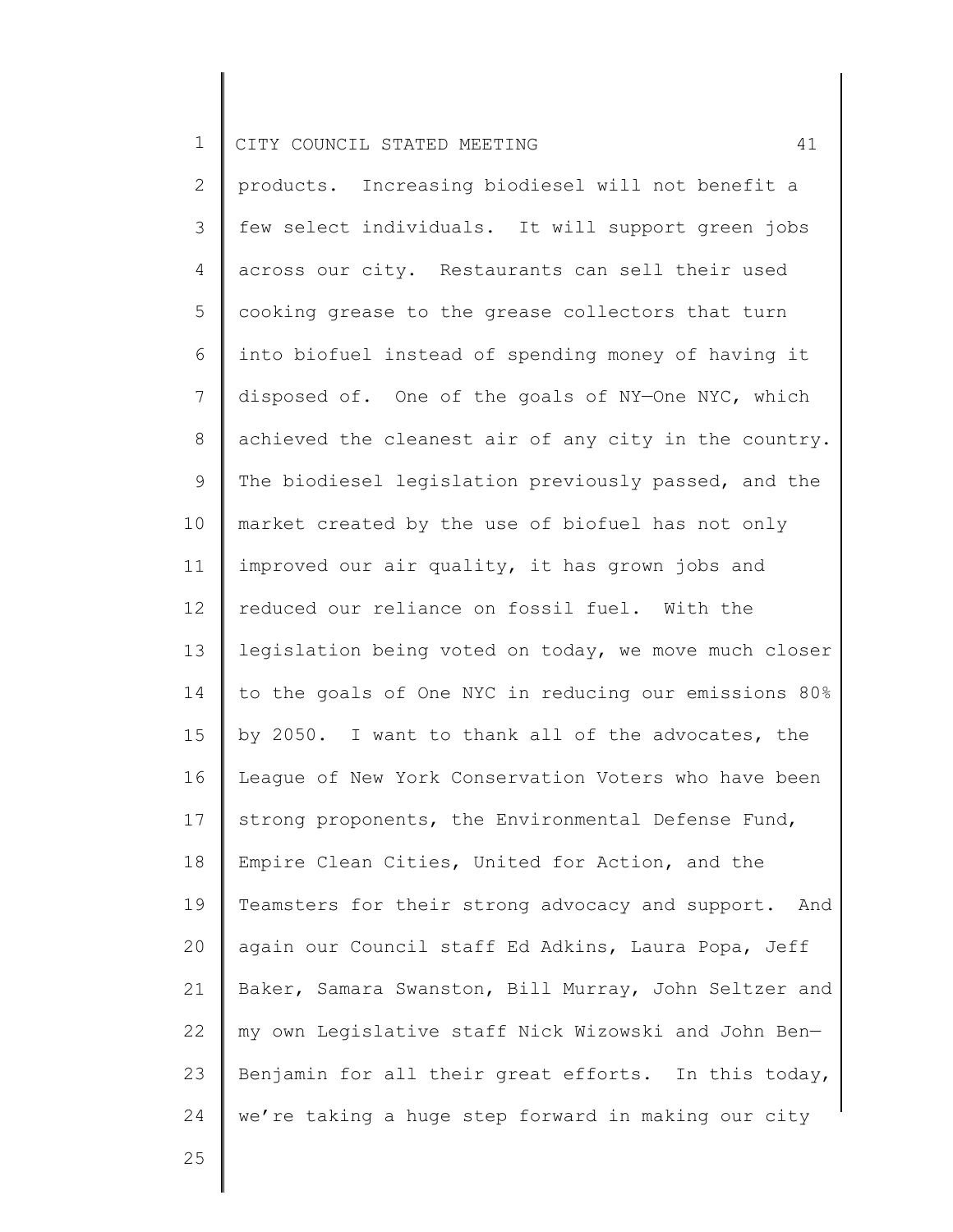| 1  | 42<br>CITY COUNCIL STATED MEETING                    |
|----|------------------------------------------------------|
| 2  | more green and sustainable. Thank you, Madam Speaker |
| 3  | again for your leadership.                           |
| 4  | SPEAKER MARK-VIVERITO: Thank-thank you,              |
| 5  | Council Member. I also want to recognize that we     |
| 6  | have been in the audience sitting here our former    |
| 7  | colleague Mark Weprin, former Assemblyman, now       |
| 8  | working with Governor Cuomo. I think he's sitting    |
| 9  | over here. [applause/cheers] There he is.            |
| 10 | MARK WEPRIN: [off mic] Thank you.                    |
| 11 | SPEAKER MARK-VIVERITO: [laughs] Next,                |
| 12 | the Council is going to be voting on legislation to  |
| 13 | bring New York City's Energy Conservation Code in    |
| 14 | line with-                                           |
| 15 | PUBLIC ADVOCATE JAMES: [interposing]                 |
| 16 | [shushing for quiet]                                 |
| 17 | SPEAKER MARK-VIVERITO: -- recent changes-            |
| 18 |                                                      |
| 19 | SERGEANT-AT-ARMS: [interposing] Keep it              |
| 20 | down.                                                |
| 21 | SPEAKER MARK-VIVERITO: -- with recent                |
| 22 | changes made to the Statewide Code. Under New York   |
| 23 | State Law, New York City may have its own energy     |
| 24 | conservation code as long as it is at least          |
| 25 | asterisked (sic) as the state's own energy           |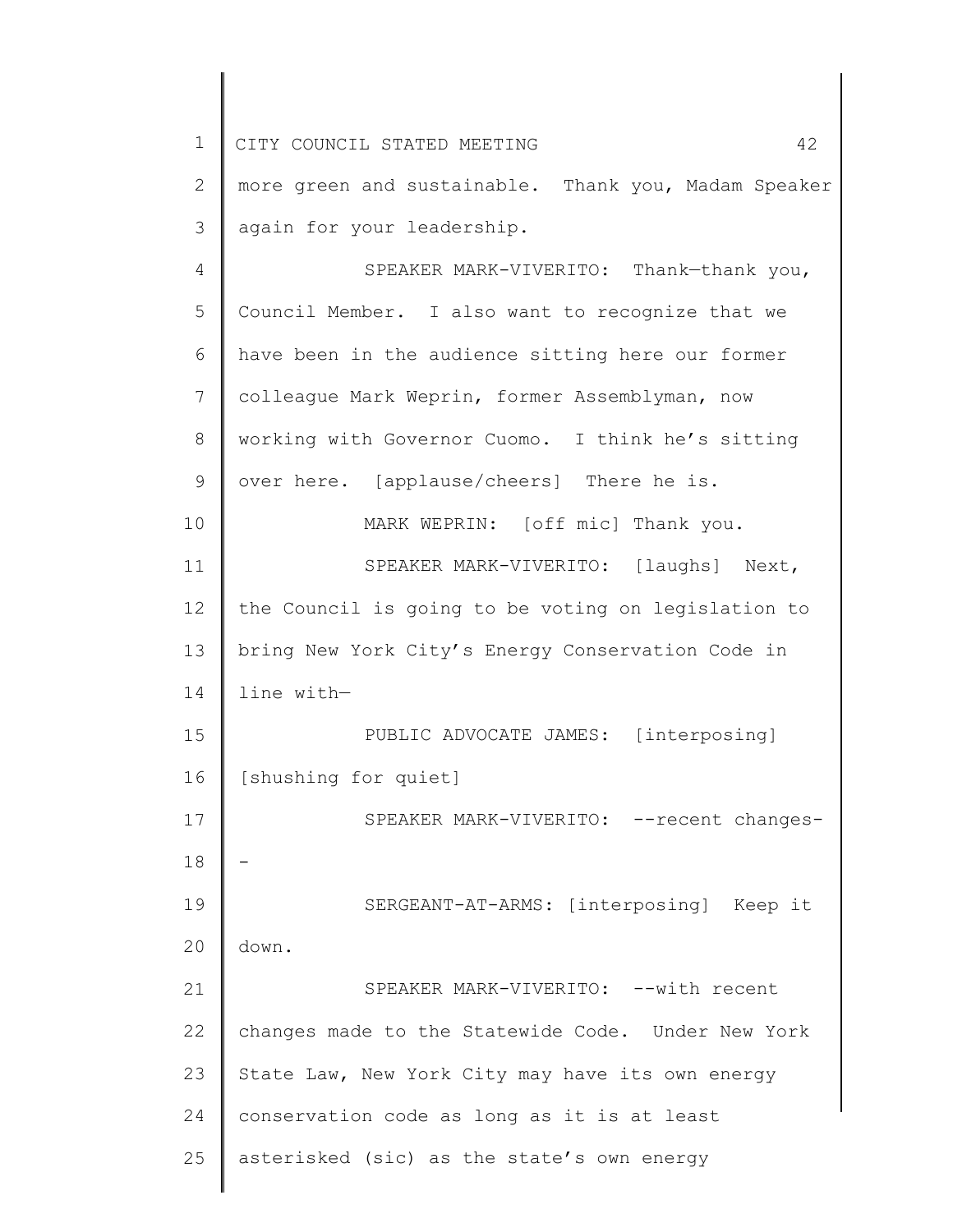| $\overline{2}$<br>3<br>a revised 2016 supplement to that state code.<br>$\overline{4}$<br>Introduction 1277-A, sponsored by Council Member<br>5<br>Williams, will update and make technical changes to<br>6<br>$\overline{7}$<br>$\,8\,$<br>$\mathsf 9$<br>here Jim Wilcox, Megan Chan, Guillermo Patino, Jose<br>Conde and Sara Gastelum. Council Member Williams<br>10<br>11<br>will say a few words about his bill.<br>12<br>COUNCIL MEMBER WILLIAMS: I thank you,<br>13<br>it. It's just the technical fixes, and I thank you<br>14<br>15<br>for your support.<br>16<br>SPEAKER MARK-VIVERITO: Alright, thank<br>17<br>you, and finally the Council will be voting on a<br>package of legislation to help reform our city's<br>18<br>19<br>our continuing focus on the City's criminal justice<br>20<br>21<br>addressing major criminal justice issues.<br>22<br>23<br>PUBLIC ADVOCATE JAMES: [interposing] | $\mathbf 1$ | CITY COUNCIL STATED MEETING<br>43                     |
|-----------------------------------------------------------------------------------------------------------------------------------------------------------------------------------------------------------------------------------------------------------------------------------------------------------------------------------------------------------------------------------------------------------------------------------------------------------------------------------------------------------------------------------------------------------------------------------------------------------------------------------------------------------------------------------------------------------------------------------------------------------------------------------------------------------------------------------------------------------------------------------------------------------------|-------------|-------------------------------------------------------|
|                                                                                                                                                                                                                                                                                                                                                                                                                                                                                                                                                                                                                                                                                                                                                                                                                                                                                                                 |             | conservation code. In August, New York State adopted  |
|                                                                                                                                                                                                                                                                                                                                                                                                                                                                                                                                                                                                                                                                                                                                                                                                                                                                                                                 |             |                                                       |
|                                                                                                                                                                                                                                                                                                                                                                                                                                                                                                                                                                                                                                                                                                                                                                                                                                                                                                                 |             |                                                       |
|                                                                                                                                                                                                                                                                                                                                                                                                                                                                                                                                                                                                                                                                                                                                                                                                                                                                                                                 |             |                                                       |
|                                                                                                                                                                                                                                                                                                                                                                                                                                                                                                                                                                                                                                                                                                                                                                                                                                                                                                                 |             | our existing code most of which will focus on minimum |
|                                                                                                                                                                                                                                                                                                                                                                                                                                                                                                                                                                                                                                                                                                                                                                                                                                                                                                                 |             | efficiency requirements for heating, ventilating and  |
|                                                                                                                                                                                                                                                                                                                                                                                                                                                                                                                                                                                                                                                                                                                                                                                                                                                                                                                 |             | cooling equipment. I want to thank on the staff side  |
|                                                                                                                                                                                                                                                                                                                                                                                                                                                                                                                                                                                                                                                                                                                                                                                                                                                                                                                 |             |                                                       |
|                                                                                                                                                                                                                                                                                                                                                                                                                                                                                                                                                                                                                                                                                                                                                                                                                                                                                                                 |             |                                                       |
|                                                                                                                                                                                                                                                                                                                                                                                                                                                                                                                                                                                                                                                                                                                                                                                                                                                                                                                 |             |                                                       |
|                                                                                                                                                                                                                                                                                                                                                                                                                                                                                                                                                                                                                                                                                                                                                                                                                                                                                                                 |             |                                                       |
|                                                                                                                                                                                                                                                                                                                                                                                                                                                                                                                                                                                                                                                                                                                                                                                                                                                                                                                 |             | Madam Speaker. I actually think you covered most of   |
|                                                                                                                                                                                                                                                                                                                                                                                                                                                                                                                                                                                                                                                                                                                                                                                                                                                                                                                 |             |                                                       |
|                                                                                                                                                                                                                                                                                                                                                                                                                                                                                                                                                                                                                                                                                                                                                                                                                                                                                                                 |             |                                                       |
|                                                                                                                                                                                                                                                                                                                                                                                                                                                                                                                                                                                                                                                                                                                                                                                                                                                                                                                 |             |                                                       |
|                                                                                                                                                                                                                                                                                                                                                                                                                                                                                                                                                                                                                                                                                                                                                                                                                                                                                                                 |             |                                                       |
|                                                                                                                                                                                                                                                                                                                                                                                                                                                                                                                                                                                                                                                                                                                                                                                                                                                                                                                 |             |                                                       |
|                                                                                                                                                                                                                                                                                                                                                                                                                                                                                                                                                                                                                                                                                                                                                                                                                                                                                                                 |             | jails. This is another milestone for the Council in   |
|                                                                                                                                                                                                                                                                                                                                                                                                                                                                                                                                                                                                                                                                                                                                                                                                                                                                                                                 |             |                                                       |
|                                                                                                                                                                                                                                                                                                                                                                                                                                                                                                                                                                                                                                                                                                                                                                                                                                                                                                                 |             | system as we lead the way in our nation's progress in |
|                                                                                                                                                                                                                                                                                                                                                                                                                                                                                                                                                                                                                                                                                                                                                                                                                                                                                                                 |             |                                                       |
|                                                                                                                                                                                                                                                                                                                                                                                                                                                                                                                                                                                                                                                                                                                                                                                                                                                                                                                 |             |                                                       |
| 24<br>[shushing for quiet]                                                                                                                                                                                                                                                                                                                                                                                                                                                                                                                                                                                                                                                                                                                                                                                                                                                                                      |             |                                                       |
| 25<br>SPEAKER MARK-VIVERITO: This package-                                                                                                                                                                                                                                                                                                                                                                                                                                                                                                                                                                                                                                                                                                                                                                                                                                                                      |             |                                                       |

║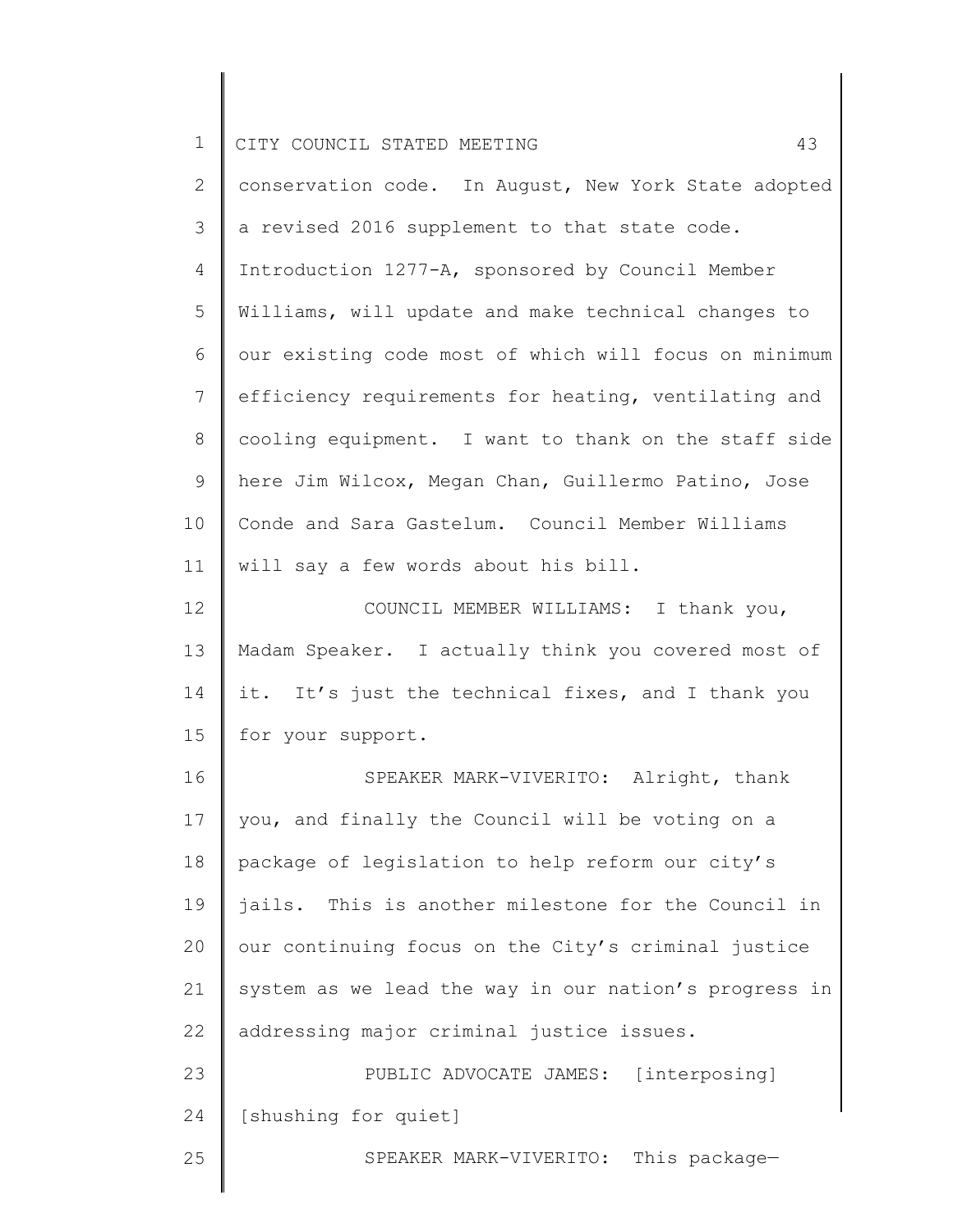2 3 SERGEANT-AT-ARMS: [interposing] Quiet, please.

4 5 6 7 8 9 10 11 12 13 14 15 16 SPEAKER MARK-VIVERITO: This package will require the—the use of progressive techniques in interacting with vulnerable inmates, establish due process in determining admissions to crucial departmental programs, increase transparency for those programs, and streamline procedures for obtaining inmate's important medical records among other efforts to make our city's jail more humane and transparent. I want to thank Brian Crowe, Will Hungat (sp?), Steve Reister (sic) on the staff side, and then this—this is the package, and I'll ask members to speak according to the ones that they sponsored.

17 18 19 20 21 22 23 24 25 Introduction 1064-A, sponsored by Council Member Elizabeth Crowley, would require the Department of Corrections to issue a yearly report on inmate programming including vocational training, counseling, cognitive therapy, and drug treatment among others. The reports will be required to include information related to funding, the number of inmates of served, a brief description of each such program and successful completion and compliance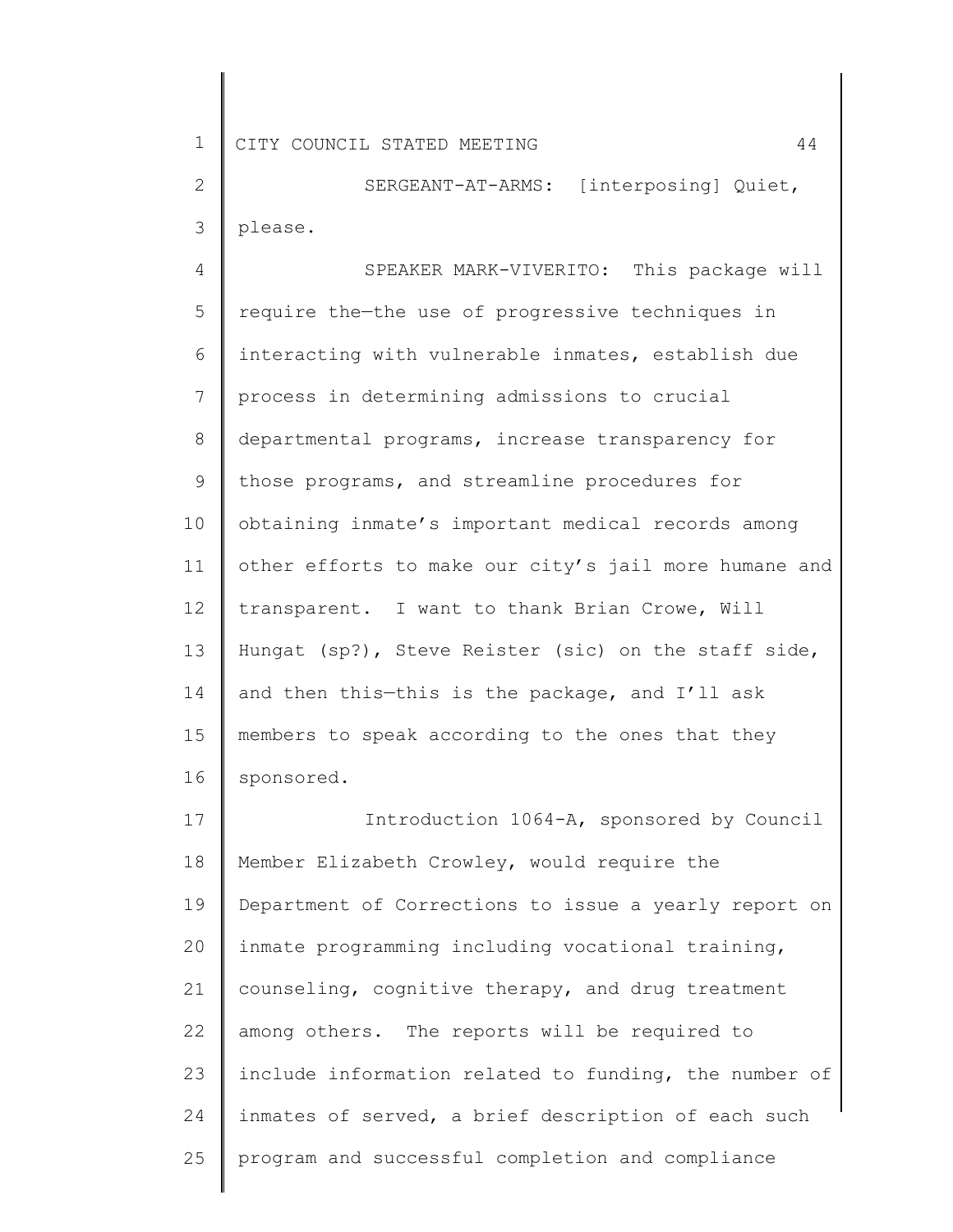2 3 4 5 6 rates where applicable. Combined this legislation will help the Council fully examine the effectiveness of DOC's programming efforts, and the rehabilitation of those incarcerated in our jails, and I will ask Council Member Crowley to say a few words.

7 8 9 10 11 12 13 14 15 16 17 18 19 20 21 22 23 24 25 COUNCIL MEMBER CROWLEY: Thank you. Good afternoon. I am pleased that the Council will vote today on this package of bills related to the Department of Correction for various reform measures to ultimately improve the environment in our city's jails. I'd like to thank our Speaker Melissa Mark-Viverito for her advocacy and her commitment to criminal justice reform. The bill that I sponsored will require the Department of Correction to issue a yearly report on inmate programming, and bring a greater level of transparency to these programs. The City has allocated new funding for inmates to receive up to five hours of programming a day amounting to a \$22 million safe line in the budget. This is up from previous years by 400%. It is important the Department of Correction report on the types of programs it offers, participants taking these programs and the overall effectiveness of the programs. Through this, we can ensure that our City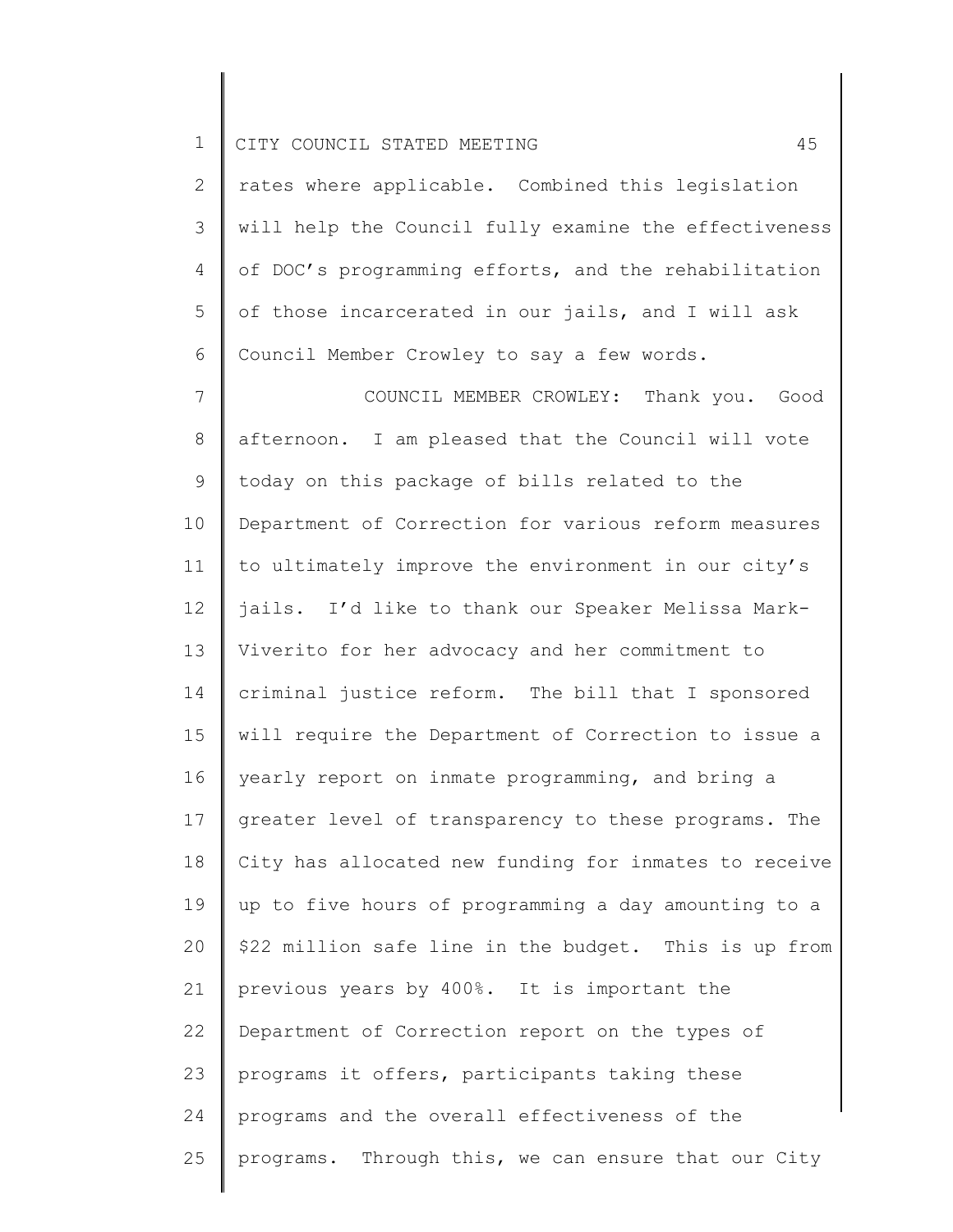|  |  | CITY COUNCIL STATED MEETING |  |  |  | $\sim$ |
|--|--|-----------------------------|--|--|--|--------|
|--|--|-----------------------------|--|--|--|--------|

2 3 4 5 6 7 8 dollars spent [background comments] responsibly and efficiently, and inmates are participating in meaningful activities and receiving real services. Many thanks again to our Speaker and to all my colleagues who have sponsored criminal justice legislation today, City Council Members Gibson, Johnson, Cohen and Cumbo. Thank you.

9 10 11 12 13 14 15 16 17 18 19 20 21 22 23 24 25 SPEAKER MARK-VIVERITO: Thank you, Council Member. The next bill up for consideration regards trauma-informed care. Trauma-informed care is a method training victims—I'm sorry—of treating victims of trauma that has been developed in part by the Substance Abuse and Mental Health Services Administration of the United States Department of Health and Human Services. Introduction 1144-A sponsored by Council Member Laurie Cumbo requires the training and usage of trauma-informed care, and regular reporting on its implementation. [background comments] This method has been used successfully in a variety of context including in correctional facilities, and involves recognizing the symptoms of trauma, and using trauma specific interventions that may de-escalate volatile situations and help stabilize inmates. This legislation would also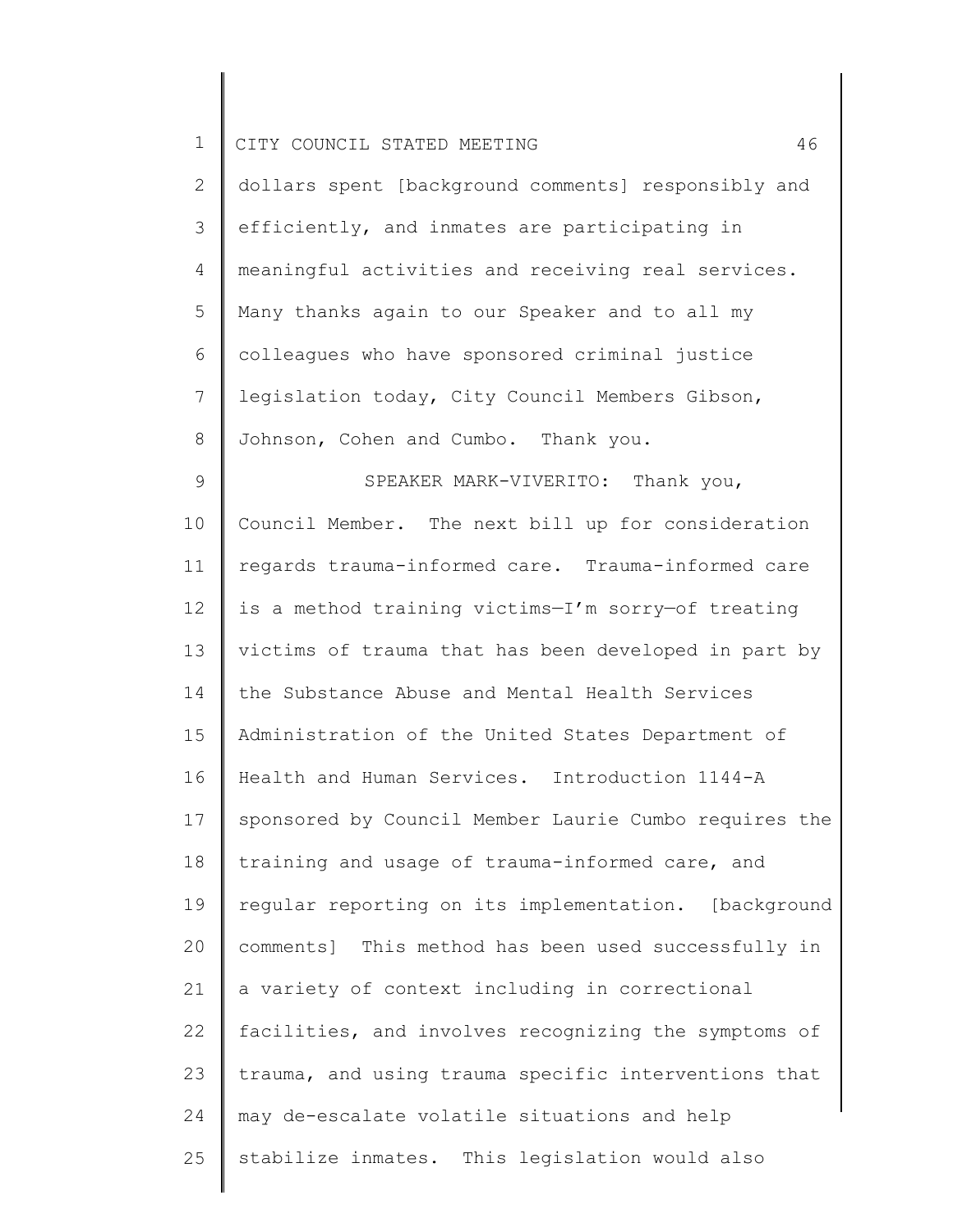2 3 4 5 6 7 8 9 10 11 12 13 14 15 16 17 18 19 20 21 22 23 24 require an annual report on the use of traumainformed care, and is partnered with Introduction 1183-A, sponsored by Council Member Andrew Cohen, which relates to the use of trauma-informed care in city correctional facilities. First, the bill would require the NYPD to create a report whenever a person under arrest is treated by a healthcare provider while in police custody. These reports will be transferred to the Department of Health and Mental Hygiene whenever and arrestee is sent to a city jail. Second, the bill would require the Department of Health and Mental Hygiene to screen every arrestee brought to a criminal court arraignment for possible health issues prior to being arraigned. Any health issues found will be documented in a report which the Department of Health and Mental Hygiene would combine with reports created by the NYPD and forward to Correctional Health Services in advance of their first evaluation of an inmate. The bill would also require the Department of Health and Mental Hygiene to created procedures to ensure prompt access to hospital records for those treated while in NYPD custody. Again, these are two bills. Council Member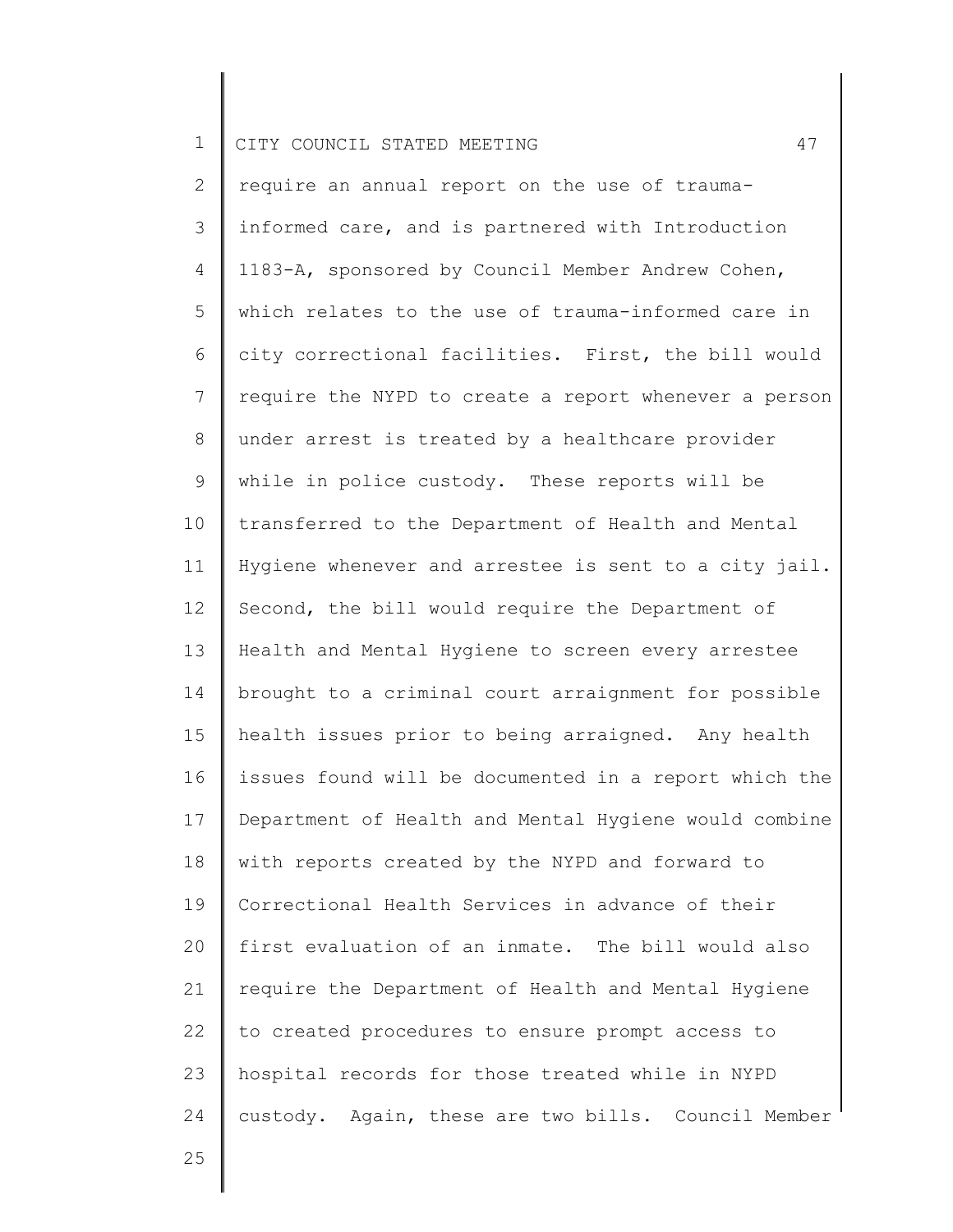1 2 3 4 5 6 7 8 9 10 11 12 13 CITY COUNCIL STATED MEETING 48 Cumbo, I'll her to say a few words first, then followed by Council Member Cohen. COUNCIL MEMBER CUMBO: Thank you Speaker Melissa Mark-Viverito. I am a proud sponsor of Intro 1144-A. This bill requires the DOC to utilize trauma-informed care. Trauma-informed care is a method of treating victims of trauma that has been developed in part by the Substance Abuse and Mental Health Services Administration of the United States Department of Health and Human Services. These method—methods have been used in a variety of context including in correctional facilities and involve

14 15 16 17 18 recognizing the symptoms of trauma and using traumaspecific interventions that may de-escalate violent situations and help stabilize that that have been incarcerated. Many incarcerated women and men have experienced some aspect of trauma—

19 20 PUBLIC ADVOCATE JAMES: [interposing] [shushing for quiet]

21 22 COUNCIL MEMBER CUMBO: --often ongoing during their lives--

23 24 SERGEANT-AT-ARMS: [interposing] Quiet, please.

25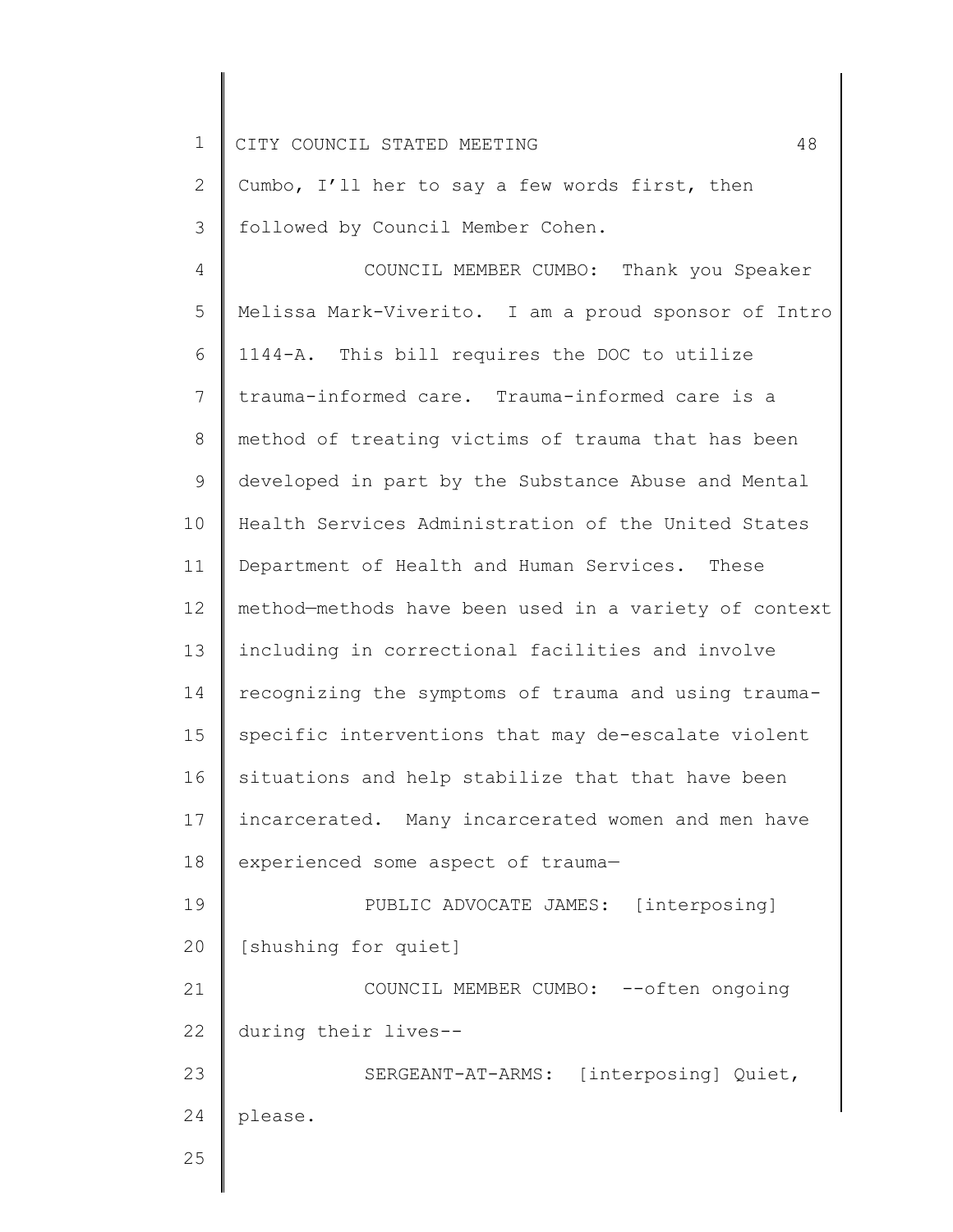2 3 4 5 6 7 8 9 10 11 12 13 14 15 16 17 18 19 20 21 22 23 24 25 COUNCIL MEMBER CUMBO: --and as we know, hurt people hurt people. The majority of women in our criminal justice system have experienced various degrees of trauma, many challenges including sexual violence, rape, assault, childhood sexual abuse, and/or they may have witnessed violence done to others. In order for people to become productive members of society once they are released, it is vital that they are provided effective mental health resources while they are incarcerated. Traumainformed care helps staff recognize symptoms of trauma and adjust therapy accordingly. Studies have shown that this method resulted in a 62% reduction in staff assaults, and a 54% reduction in inmate assault. There is evidence that trauma-informed care leads to less suicide attempts, disciplinary actions and prison violence. That is why what we are doing today is so important. Research suggests that correctional systems working with women offenders should be designed specifically to meet women's needs. As Chair of the Committee on Women's Issues and Co-Chair of the Women's Caucus, I look forward to changing the correctional approach noted for our communities to be treated in an appropriated manner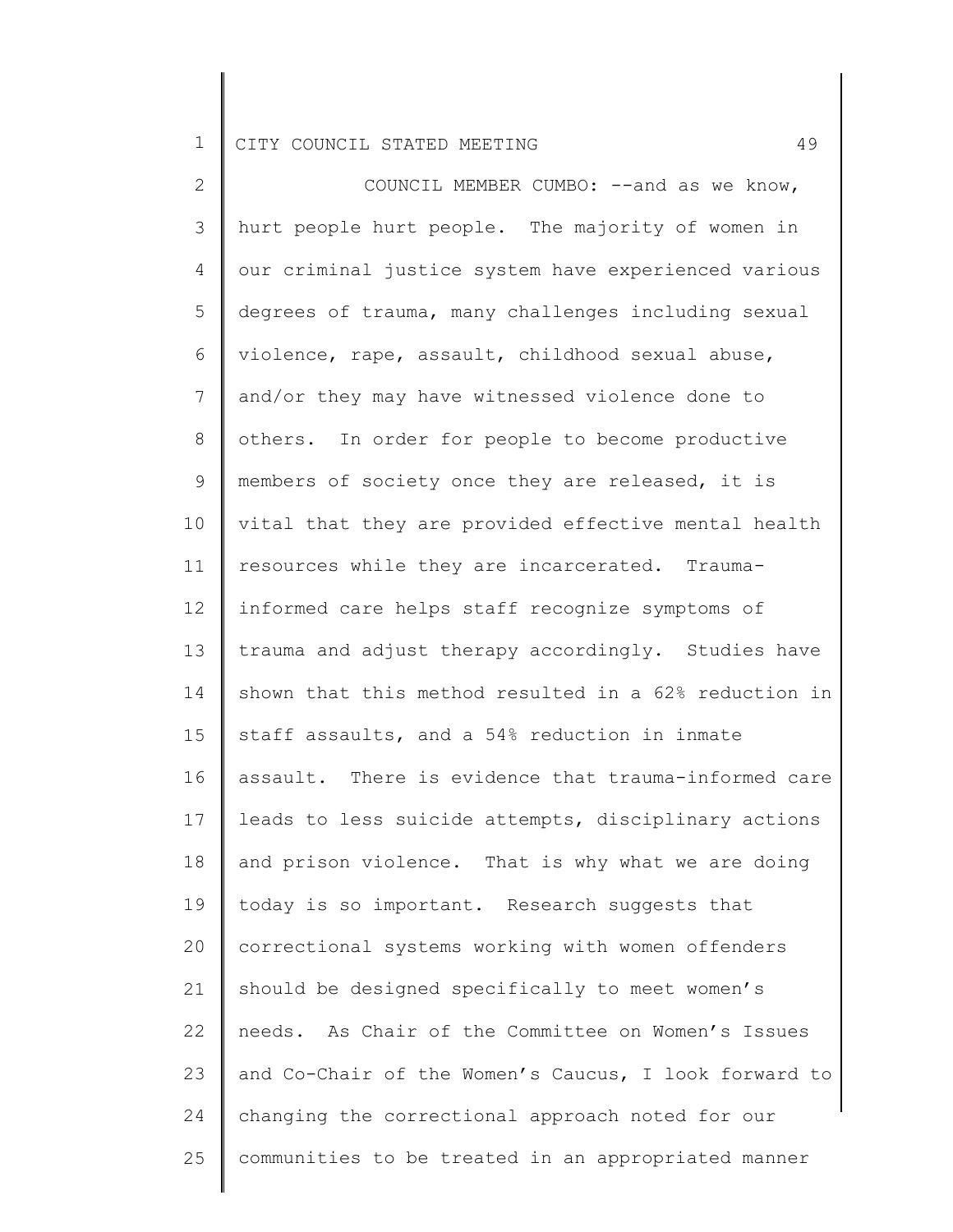2 3 4 5 6 7 8 9 10 11 12 13 14 15 16 17 18 19 20 21 22 23 24 because the ultimate goal of prison is rehabilitation and I would go further to safe healing. I would like to thank Brian Crowe, the Fire and Criminal Justice Legislative Counsel for working on a comprehensive package of bills, which are intended raise the quality of care [background comments] for our inmates and raise standards, transparency and accountability at our city's correctional facilities. We believe that the need is urgent and to treat and work with those that have been correct—institutionalized that prioritize their needs. So the growth of these individuals is done with dignity and the highest regard to quality. In addition, a huge thank you to my colleagues who have been instrumental in putting this package together including Council Members Crowley, Gibson, Cohen and Johnson. I'd also like to thank Laura Popa and Matt Gewolb for your leadership, and I'd like to thank this entire body for continuing to have a commitment for equality for women wherever they are including our correctional facilities. Thank you. COUNCIL MEMBER COHEN: Thank you. PUBLIC ADVOCATE JAMES: [laughs]

25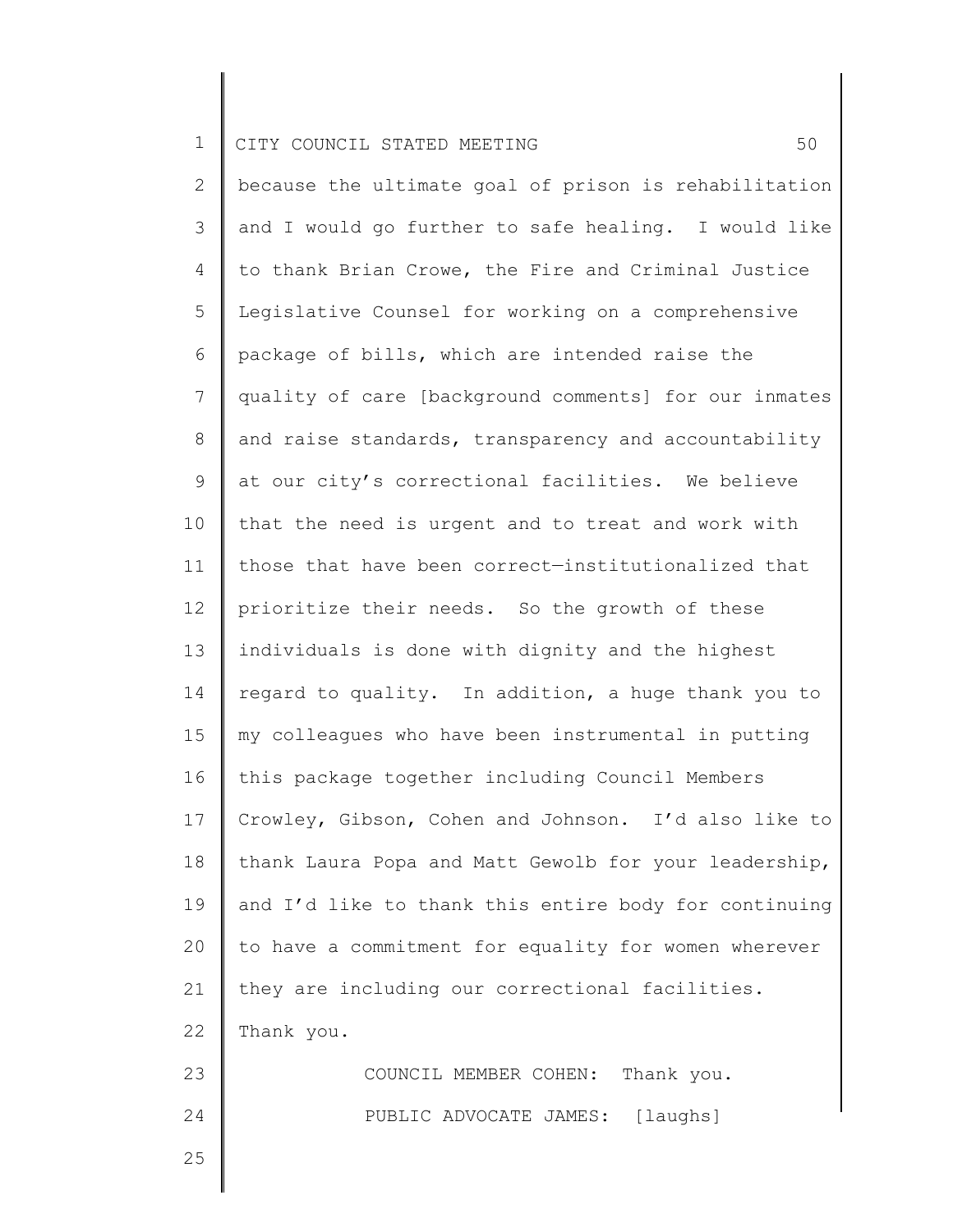2 3 4 5 6 7 8 9 10 11 12 13 14 15 16 17 18 19 20 21 22 23 24 25 COUNCIL MEMBER COHEN: While the overall population at Rikers has declined significantly, the population with mental health issues has remained stubbornly high. 1183 will provide for prearraignment screening, which will created a record, which will hopefully reduce the chances of the person—the arrestee entering Rikers Island or upon entering Rikers Island making sure that there's a continuity of care, and that they get the treatment that they need and are entitled to. Madam Public Advocate, indulge me for just one second. I do want to express my profound grief over the loss of Chief Fahy, and the explosion in my district yesterday. And I do want to thank the City for a tremendous response. All agencies were on hand and the response was very, very impressive for those people. Thank you. SPEAKER MARK-VIVERITO: Thank you, Council Member. This legislation, the one we just referred to, will go a long way in ensuring continuity of care for inmates and manage the city jails. I'm very proud of that and with similar—with a similar regard for inmate wellbeing, we'll also be voting on Introduction 1014-A sponsored by Council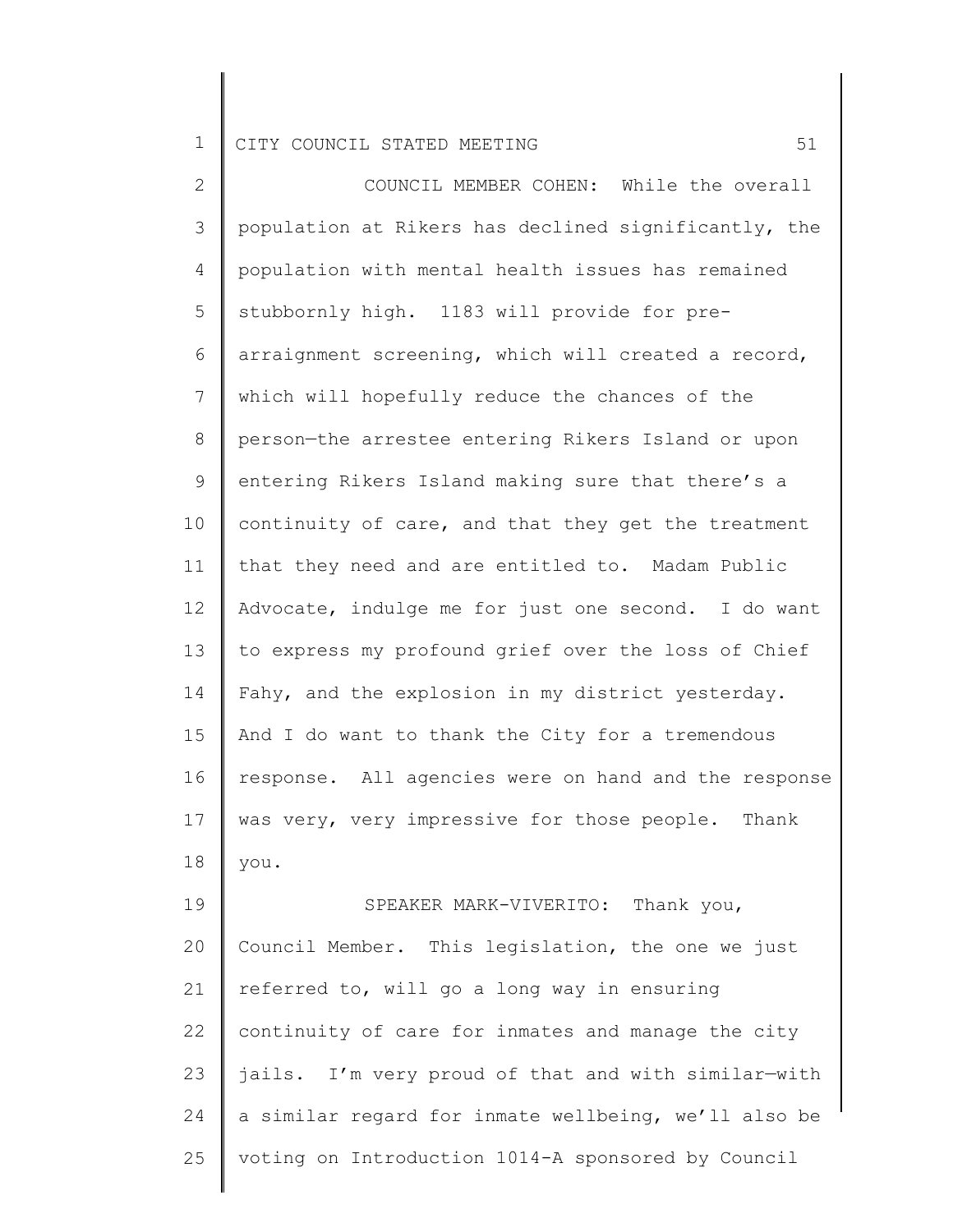2 3 4 5 6 7 8 9 10 11 12 13 14 15 16 17 18 19 20 21 22 23 24 25 Member Corey Johnson, who is unfortunately not here with us, which deals with annual reporting the number of released inmates who were repeatedly treated for mental illness while in DOC custody. This report would also give us insight into recidivism as it will track the percentage of treated inmates who re-enter DOC custody within one year. Finally, we will be voting on Introduction 899-A sponsored by Public Safety Chair Vanessa Gibson, which established formal procedures for the DOC's Nursery Admission process. The DOC currently operates a 25-bed nursery to house pregnant inmates, and children recently born to female inmates. This nursery has historically operated under capacity. So the bill will codify standards for considering inmate admission. This includes having the warden of the facility make initial admission determinations and providing written decisions to any inmate whose admission is denied. Specifying the reasons for denial and establishing an appellate—appeals process. The bill would also require reporting related to the programming services available, and usage of the nursery as well as the reporting on the placement of children denied admission to the nursey. This is a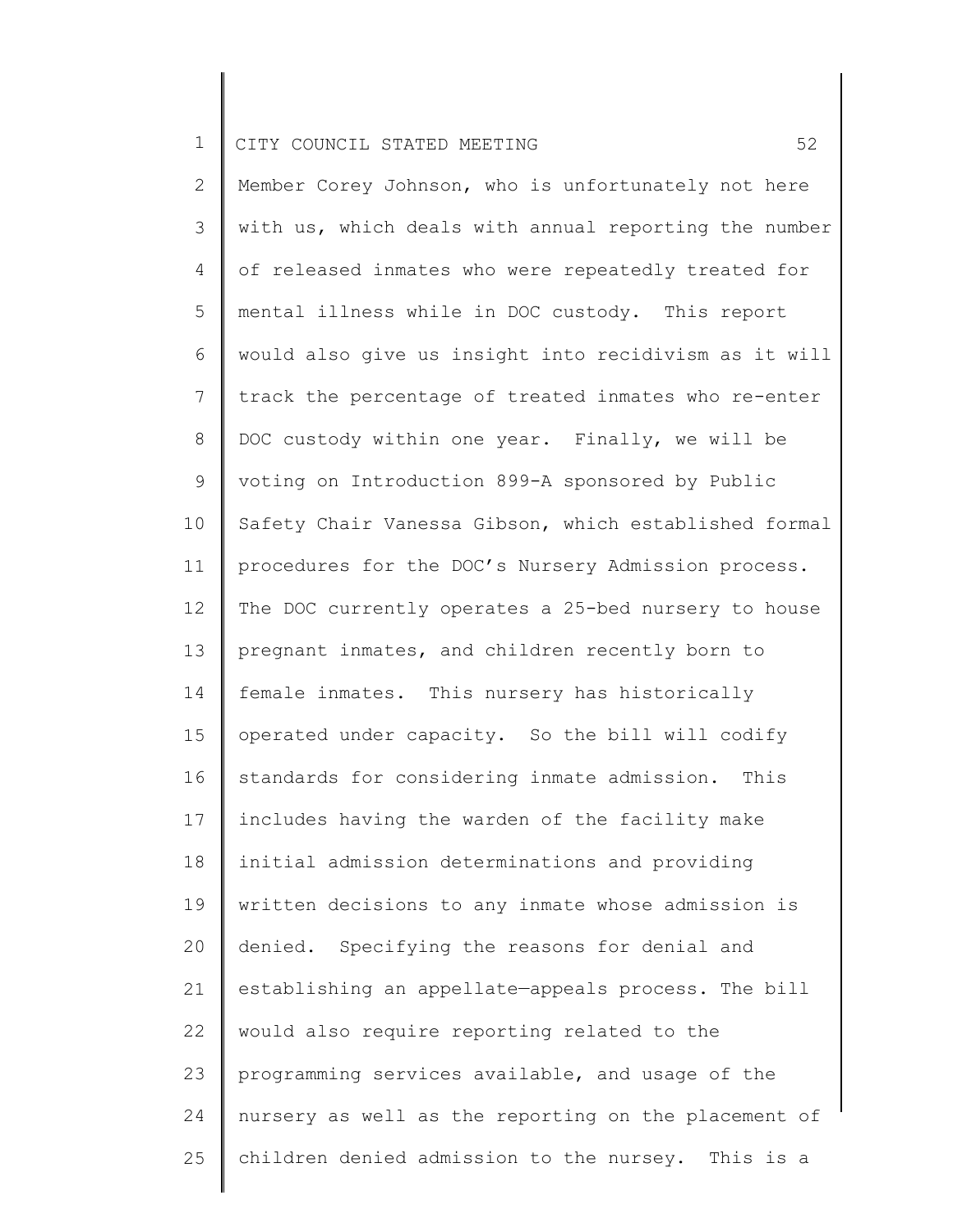1 2 3 4 5 6 7 8 9 10 11 12 13 14 15 16 17 18 19 20 21 22 23 24 25 CITY COUNCIL STATED MEETING 53 great bill. I want to thank Council Member Gibson for her leadership, and she'll say a few words. COUNCIL MEMBER GIBSON: Thank you very much, Madam Speaker, Madam Public Advocate. Good afternoon to all of my colleagues. Despite all of PUBLIC ADVOCATE JAMES: [interposing] [shushing for quiet] COUNCIL MEMBER GIBSON: --the investment and intention-- SERGEANT-AT-ARMS: [interposing] Keep it down, please, keep it down, please. COUNCIL MEMBER GIBSON: --that we have given Rikers Island recently, correctional health and women's health in particular continues to be shortchanged. Health is an invaluable asset and can make or break a detainee's ability to thrive upon being released from jail. We can and must do better. Women who give birth while they're incarcerated or who have recently given birth proceeding their incarceration have a unique set of needs. Rikers Island is among a handful of jails that offer a nursery program, allowing those mothers to live with their infant children for up to 12 months. For that, I am extremely thankful. Nationally, nursey programs have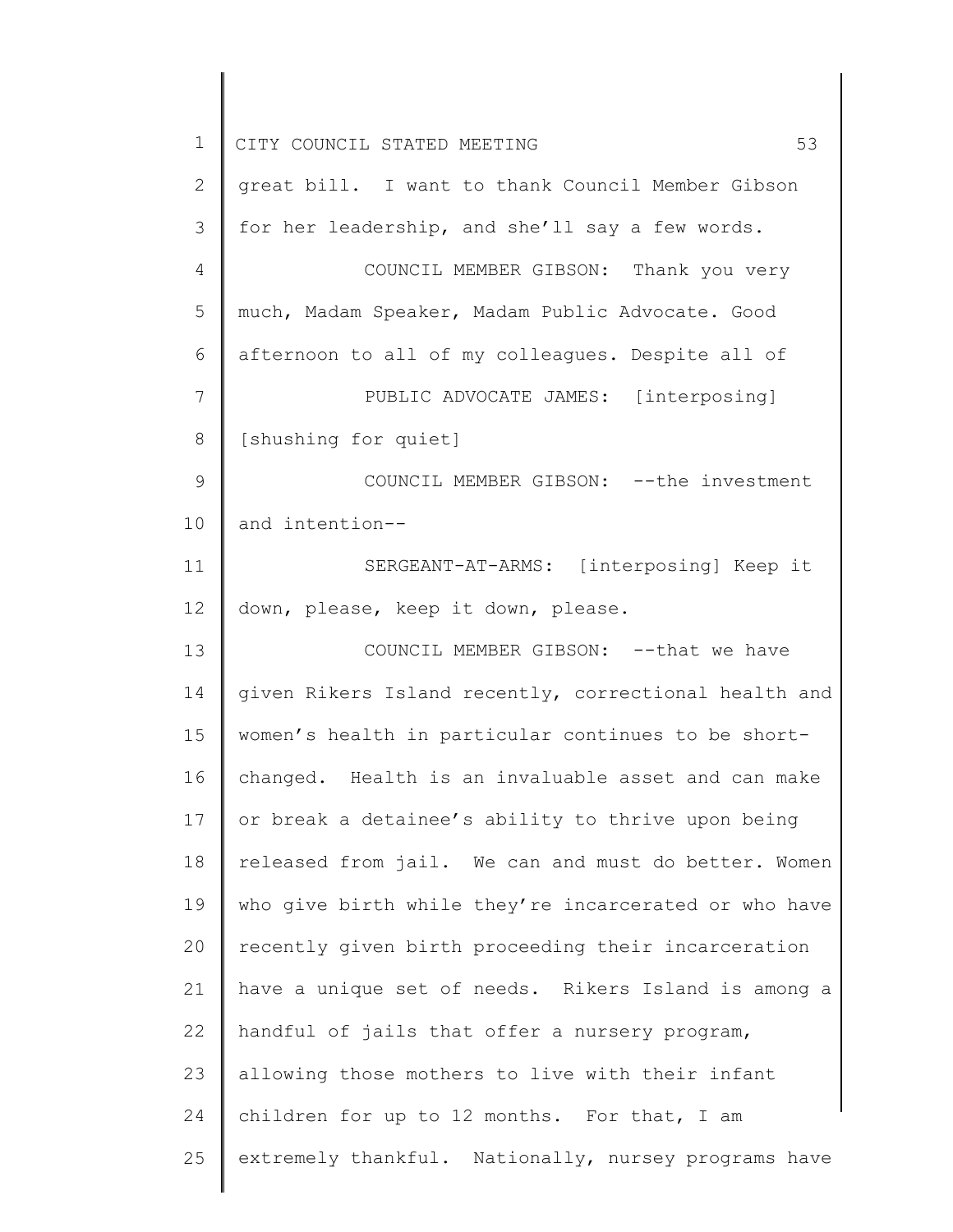2 3 4 5 6 7 8 9 10 11 12 13 14 15 16 17 18 19 20 21 22 23 24 25 been proven to decrease recidivism and long-term drug use among mothers who have been admitted. The nursery provides these women with physical and psychological services, education and nutritional classes that they might not otherwise have had access to as well as educational, recreational, and health services for their newborn children. This is a program that is proven to help so many women and preserve their infant's early childhood development. It is simply unacceptable for the Department of Corrections to fail these women and their children and not to take every step possible to reduce recidivism among detainees. This afternoon, this City Council has the opportunity to fundamentally change the Rikers Island Nursery Program by establishing clear procedures and protocol around admission and recordkeeping. Intro 899-A will improve the Nursery Program and restore basic rights to incarcerated mothers and their infants. This legislation will further stipulate that the Department of Corrections consults with the early childhood development experts in both cases where it may not be in the child's best interest to be in the Nursey Program. Finally, this legislation will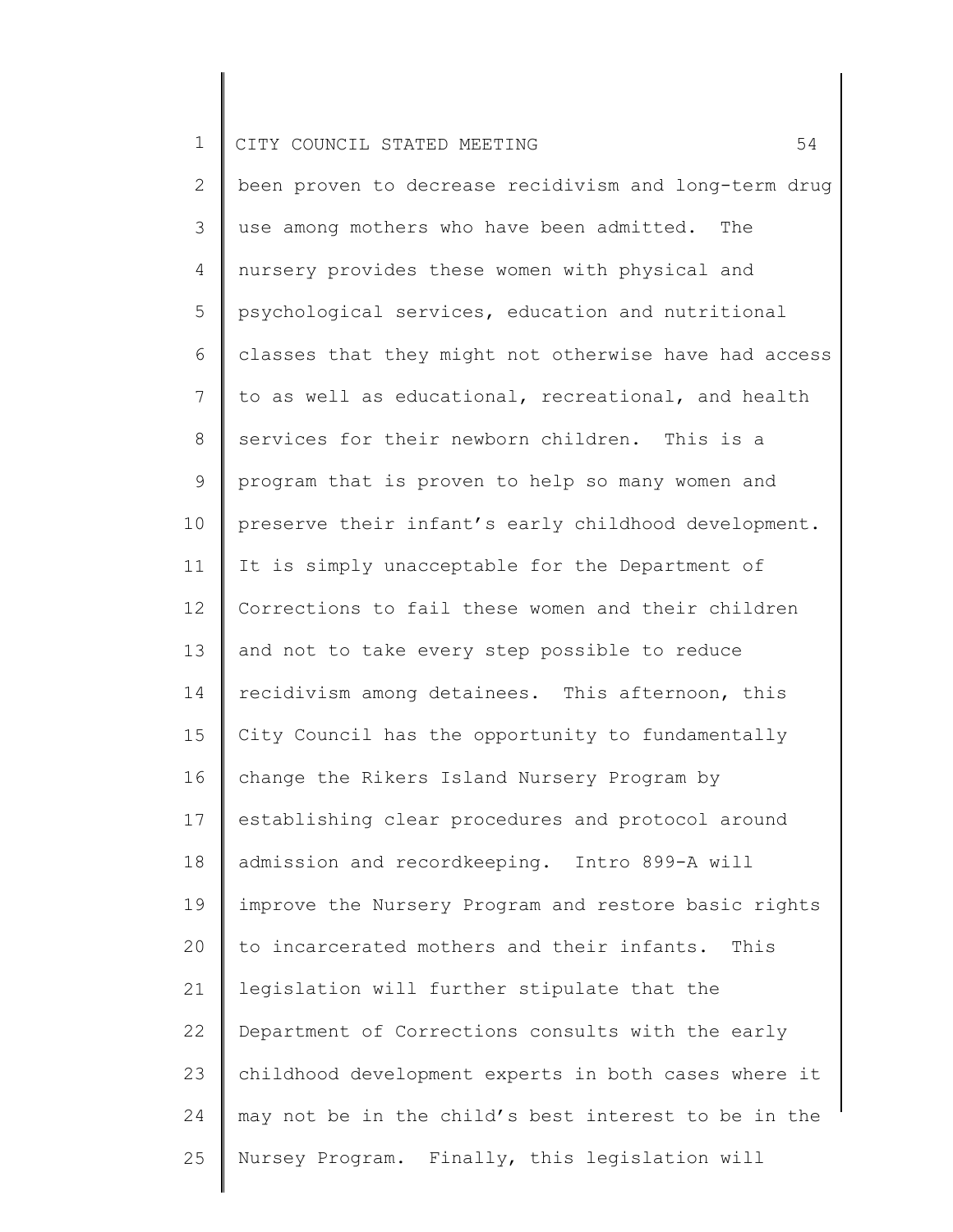2 3 4 5 6 7 8 9 10 11 12 13 14 15 16 17 18 19 20 21 22 23 24 mandate female detainees are notified of the Nursey Program upon entry to Rikers Island, and also requires information on the nursey to be clearly posted in our clinics. These are common sense measures to mitigate the lasting social-emotional and physical health impacts of needlessly separating infants from their mothers, and require the department to improve basic recordkeeping on the application as well as outcomes of women who apply for this critical program. I am absolutely grateful and thankful to have the co-sponsorship of so many of our colleagues here, but certainly want to recognize our Speaker Melissa Mark-Viverito for her leadership and support, our Chair of the Committee on Fire and Criminal Justice Services, Council Member Elizabeth Crowley, fellow Women's Caucus Co-Chair, and Chair of the Women's Issues Committee Council Member Laurie Cumbo, and Council Member Helen Rosenthal. And I also want to thank and recognize the incredible work of the Legal Aid Society, their Prisoner's Rights Project, and the Women's Prison Association for their strong support of this bill. I also want to recognize the staff who worked so tirelessly on this

25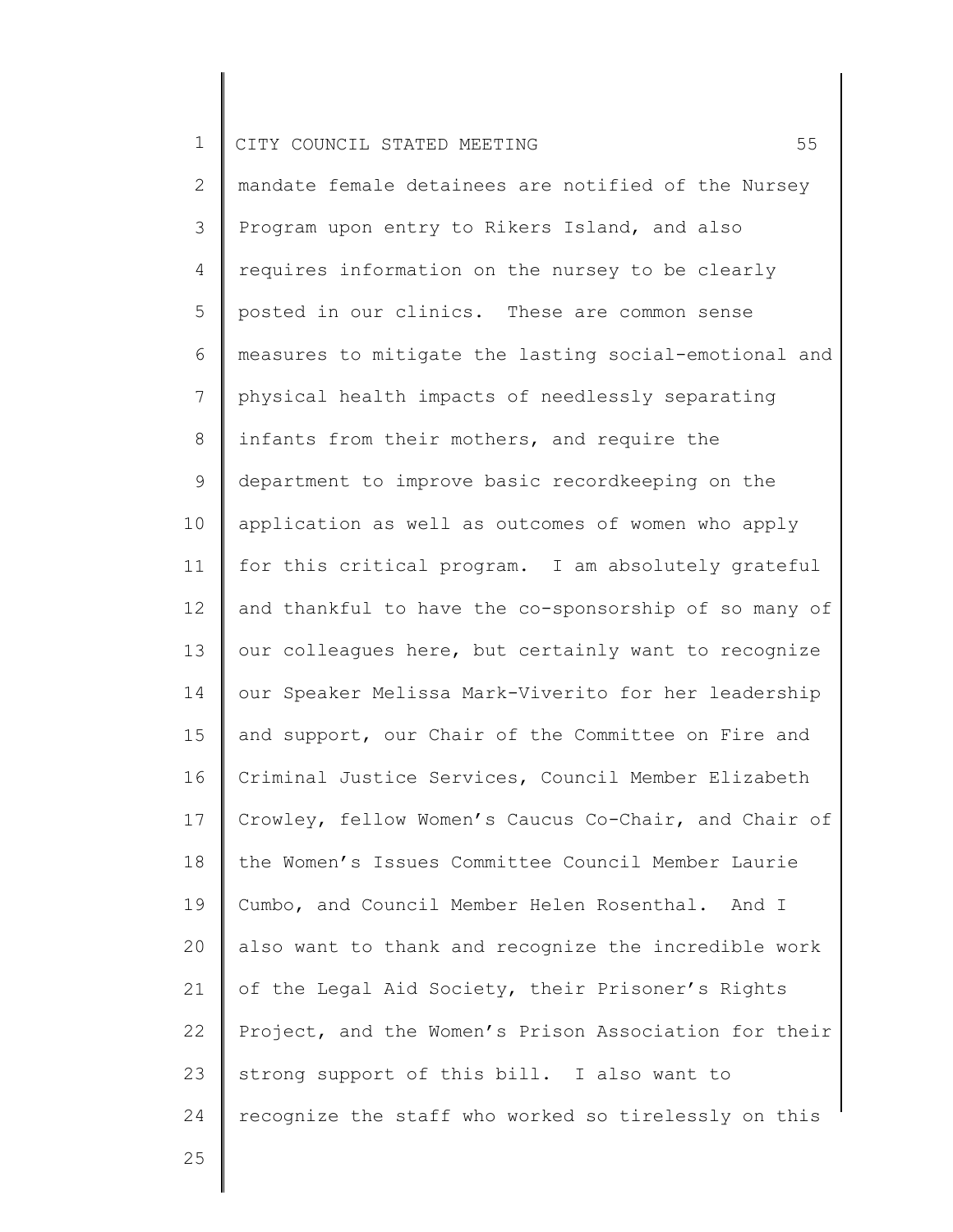| $\mathbf 1$ | 56<br>CITY COUNCIL STATED MEETING                     |
|-------------|-------------------------------------------------------|
| 2           | legislation, Laura Popa, Rachel Cordero, Robert       |
| 3           | Collandra, Brian Crowe [background comments]-         |
| 4           | PUBLIC ADVOCATE JAMES: [interposing]                  |
| 5           | [shushing for quiet]                                  |
| 6           | COUNCIL MEMBER GIBSON: -- who did                     |
| 7           | tremendous work.                                      |
| 8           | SERGEANT-AT-ARMS: Quiet please.                       |
| 9           | COUNCIL MEMBER GIBSON: And from my staff              |
| 10          | Kaitlyn O'Hagan and Dana Wax. I think you all for     |
| 11          | your support, and urge you to vote in favor of Intro  |
| 12          | 899. Thank you Madam Speaker. Thank you Madam         |
| 13          | Public Advocate.                                      |
| 14          | SPEAKER MARK-VIVERITO: Thank you Council              |
| 15          | Member and again thanks to all Council Members. Let   |
| 16          | me just end with this. You know, I want to just       |
| 17          | quickly address some of the protests, which have been |
| 18          | occurring including from the-our city police (sic)    |
| 19          | within this Council. We are quite obviously in a      |
| 20          | difficult moment in our nation's history. The bitter  |
| 21          | scars of racism-- I-I would appreciate it if I could  |
| 22          | get attention.                                        |
| 23          | SERGEANT-AT-ARMS: Keep it down, please.               |
| 24          | Keep it down, please.                                 |
| 25          |                                                       |
|             |                                                       |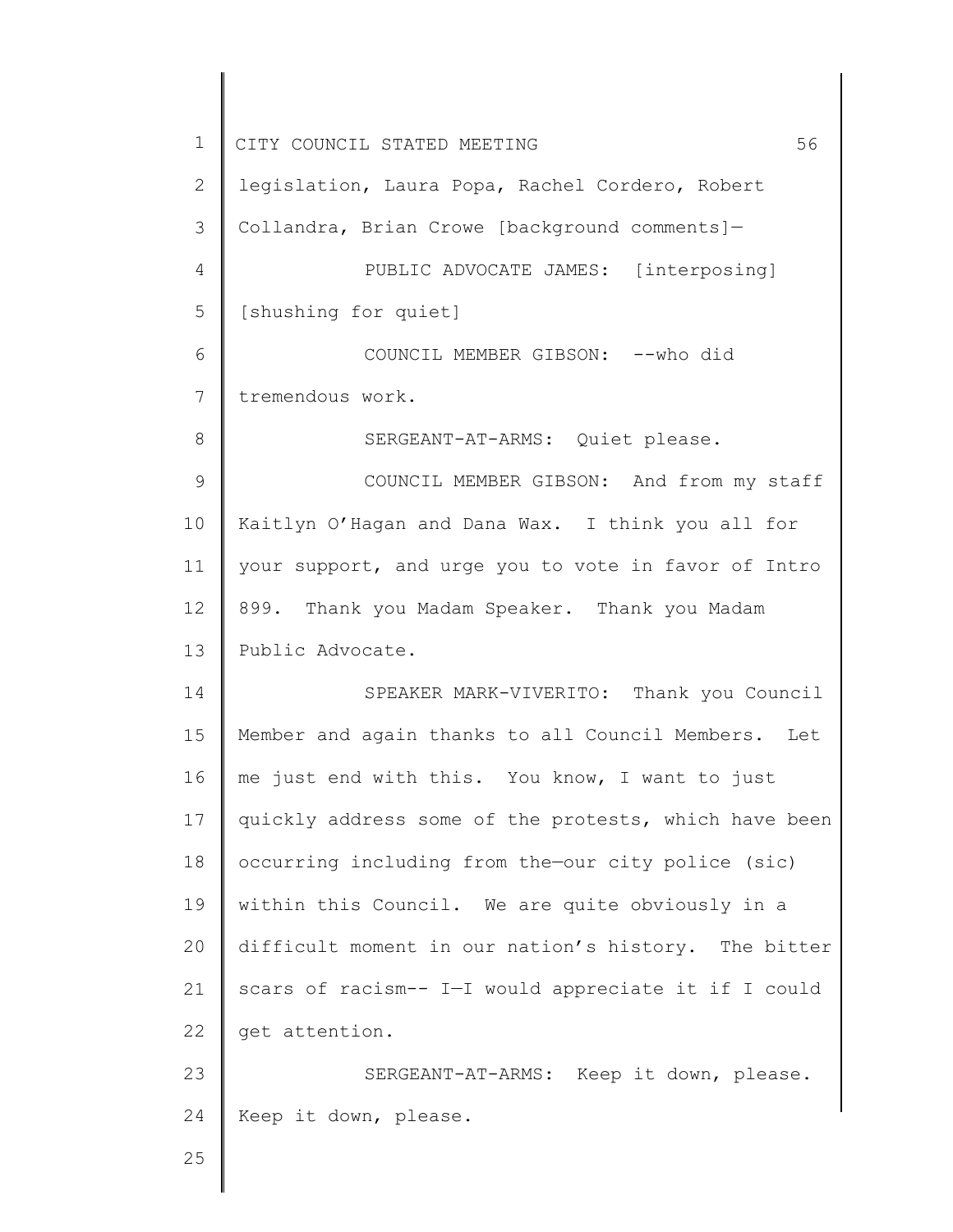2 3 PUBLIC ADVOCATE JAMES: Quiet in the Chambers, please.

4 5 6 7 8 9 10 11 12 13 14 15 16 17 18 19 20 21 22 23 24 25 SERGEANT-AT-ARMS: Can you keep it quiet. SPEAKER MARK-VIVERITO: Thank you. So, I'll start again, and I want to just address that some of the protests, which have been occurring including some taking place within this Council. We are quite obviously in a difficult moment in our nation's history. The bitter scars of racism, institutional and otherwise continue to plague us, and systemic issues continue to persist. You just have to listen to the news what's been happening the past several weeks, and the past several months and years. In New York City we have made strides, but clearly there's a lot more work that needs to be done. The hate which has been directed towards Council Member Williams, which we read about the other day is horrific. He has the right to protest. This is his right as a citizen of this country and no one can take that away from him. No one. As some of you may remember, a few years ago—a few years ago I faced similar criticism when my own patriotism and love of this country was questioned when I was running for Speaker, and it continues to be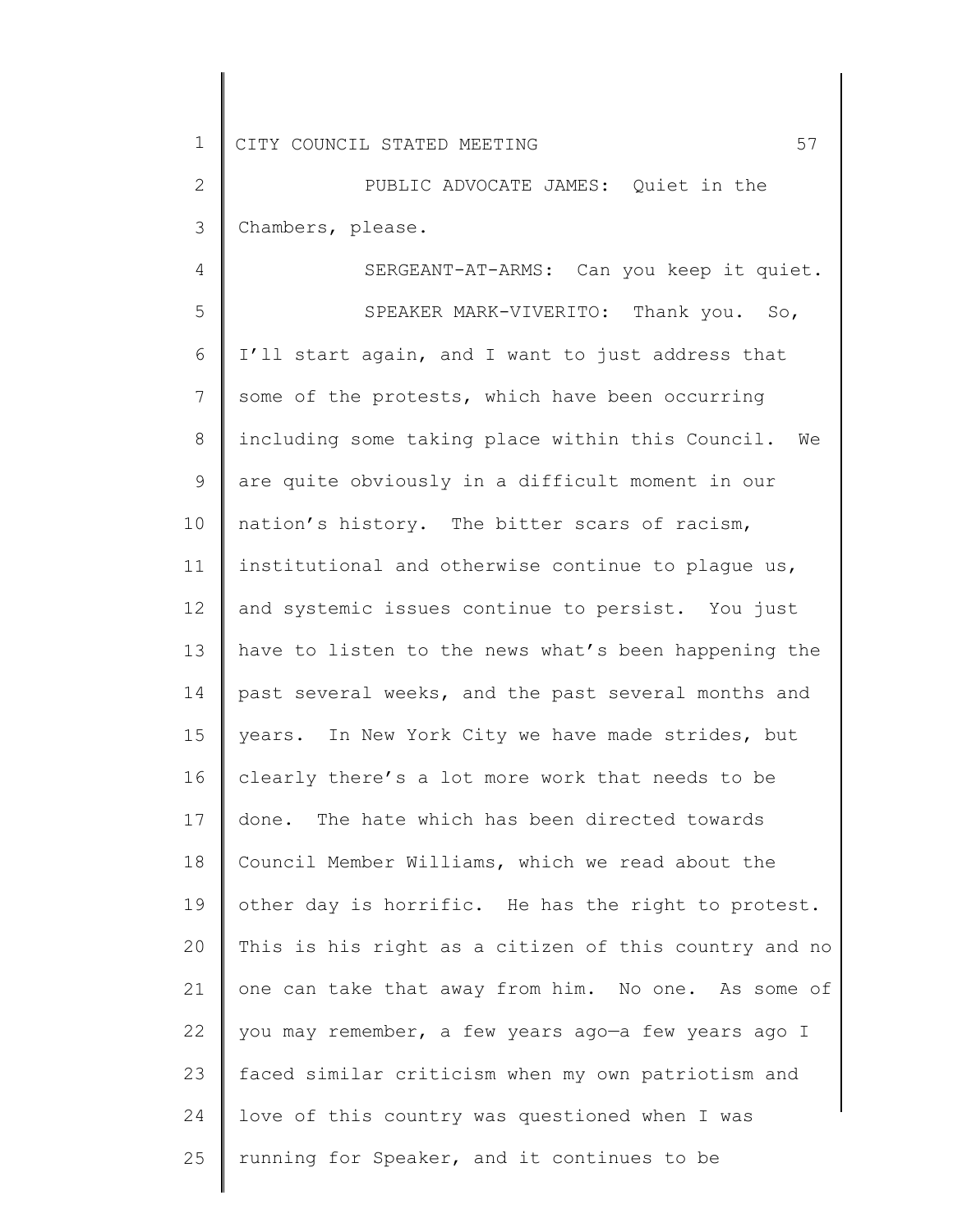2 3 4 5 6 7 8 9 10 11 12 13 14 15 16 17 18 19 20 21 22 23 24 questioned to this day. It was hurtful then and it is hurtful now. These tactics are designed to created otherness and try to set us against one—one another, and we cannot let that happen. It is important to speak out against injustice in all forms. It is important for us to stand up or sit down for what's right and it's important we talk to each other, that we listen each other's experiences and perspectives. That we learn from that, we grow from that, we respect that. Because that is what shapes our frame of reference. As I said in my State of the City in 2015, it is through listening that we being to put aside our own biases. It is through listening that we can start to heal, and as long we're listening and that's active listening not passive listening to really be able to absorb what it is that you're being told. It is only through listening that we can gain a better understanding of one another. So please let's listen to each other and let's reach higher ground that we are striving for, and with that, I end communication from the Speaker. PUBLIC ADVOCATE JAMES: Thank you. On

25 that note, I wanted to recognize Jumaane's mother who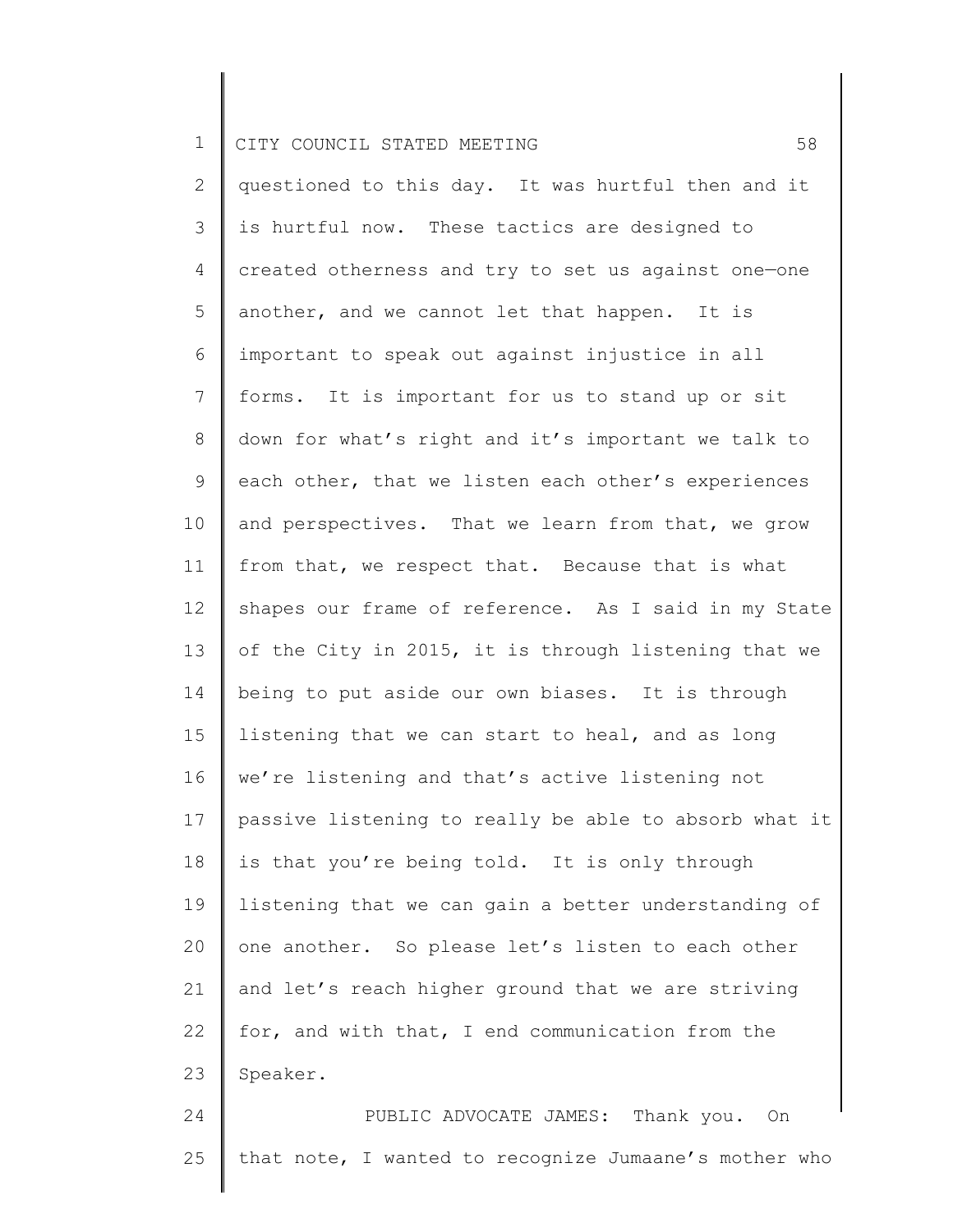1 2 3 4 5 6 7 8 9 10 11 12 13 14 15 16 17 18 19 20 21 22 23 24 25 CITY COUNCIL STATED MEETING 59 was in the balcony, but I do not see her, but we welcome her to the Chambers. [applause] Discussion of General Orders. Seeing none, Report of Special Committees. CLERK: None. PUBLIC ADVOCATE JAMES: Reports of Standing Committees. CLERK: Report of the Committee on Environmental Protection, Intro 642-A, Clean Heating Oil. SPEAKER MARK-VIVERITO: Amended and coupled on General Orders. CLERK: Report of the Committee on Finance, Preconsidered Reso 1228, Special Assessment Districts. PUBLIC ADVOCATE JAMES: [interposing] [shushing for quiet] SERGEANT-AT-ARMS: [interposing] Keep it down, please. Keep it down. SPEAKER MARK-VIVERITO: Coupled on General Orders. CLERK: Preconsidered Reso 929, Organization Funding.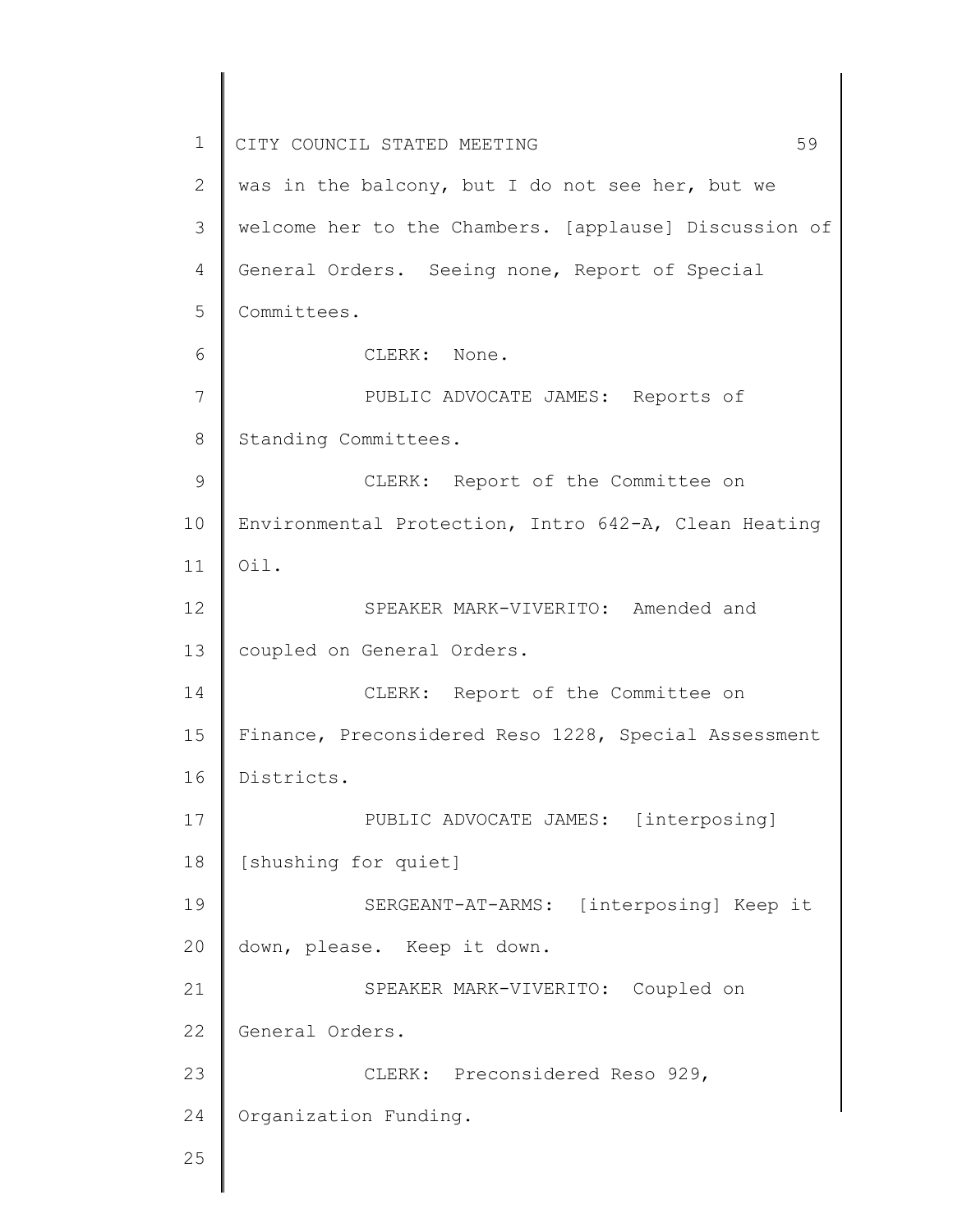1 2 3 4 5 6 7 8 9 10 11 12 13 14 15 16 17 18 19 20 21 22 23 24 25 CITY COUNCIL STATED MEETING 60 SPEAKER MARK-VIVERITO: Coupled on General Orders. CLERK: Preconsidered M-441 and Reso 1233, Expense Budget. SPEAKER MARK-VIVERITO: Coupled on General Orders CLERK: Report of the Committee on Fire and Criminal Justice Services, Intro 899-A, Rikers Island Nursery Program. SPEAKER MARK-VIVERITO: Amended and coupled on General Orders. PUBLIC ADVOCATE JAMES: [interposing] [shushing for quiet] CLERK: Intro 1014-A, Report regarding— PUBLIC ADVOCATE JAMES: [interposing] [shushing for quiet] SERGEANT-AT-ARMS: [interposing] Keep it down, please. Keep it down, please. CLERK: Report regarding Mentally Ill Inmates SPEAKER MARK-VIVERITO: Amended and coupled on General Orders. CLERK: Intro 1064-A, Corrections to the department program.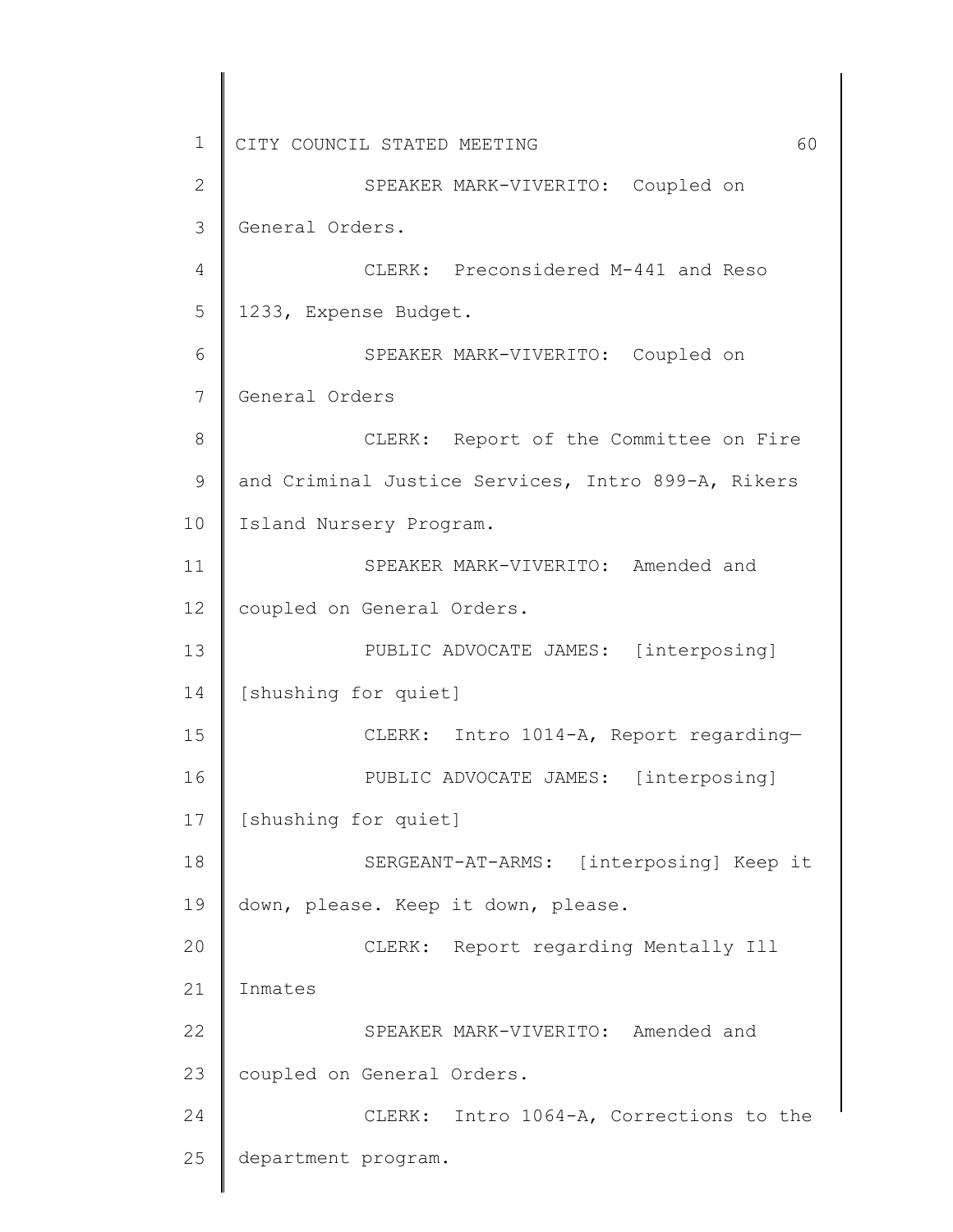1 2 3 4 5 6 7 8 9 10 11 12 13 14 15 16 17 18 19 20 21 22 23 24 25 CITY COUNCIL STATED MEETING 61 SPEAKER MARK-VIVERITO: Amended and coupled on General Orders. CLERK: Intro 1144-A, Trauma Care in Correctional Facilities. SPEAKER MARK-VIVERITO: Amended and coupled on General Orders. CLERK: Report of the Committee on Housing and Buildings Intro 1277-A, Energy Code. SPEAKER MARK-VIVERITO: Amended and coupled on General Orders. CLERK: Report of the Committee on Land Use, LU 427 and Reso 1234, UDAP (sic) Manhattan. SPEAKER MARK-VIVERITO: Coupled on General Orders. CLERK: LU 438 and Reso 1235, Zoning Permit. SPEAKER MARK-VIVERITO: Coupled on General Orders. CLERK: LU 454 and Reso 1236 and LU 457 through LU 457 and Reso 1239, Property Tax Exemption. SPEAKER MARK-VIVERITO: Coupled on General Orders. CLERK: LU 458 and Reso 1240 Sidewalk Café.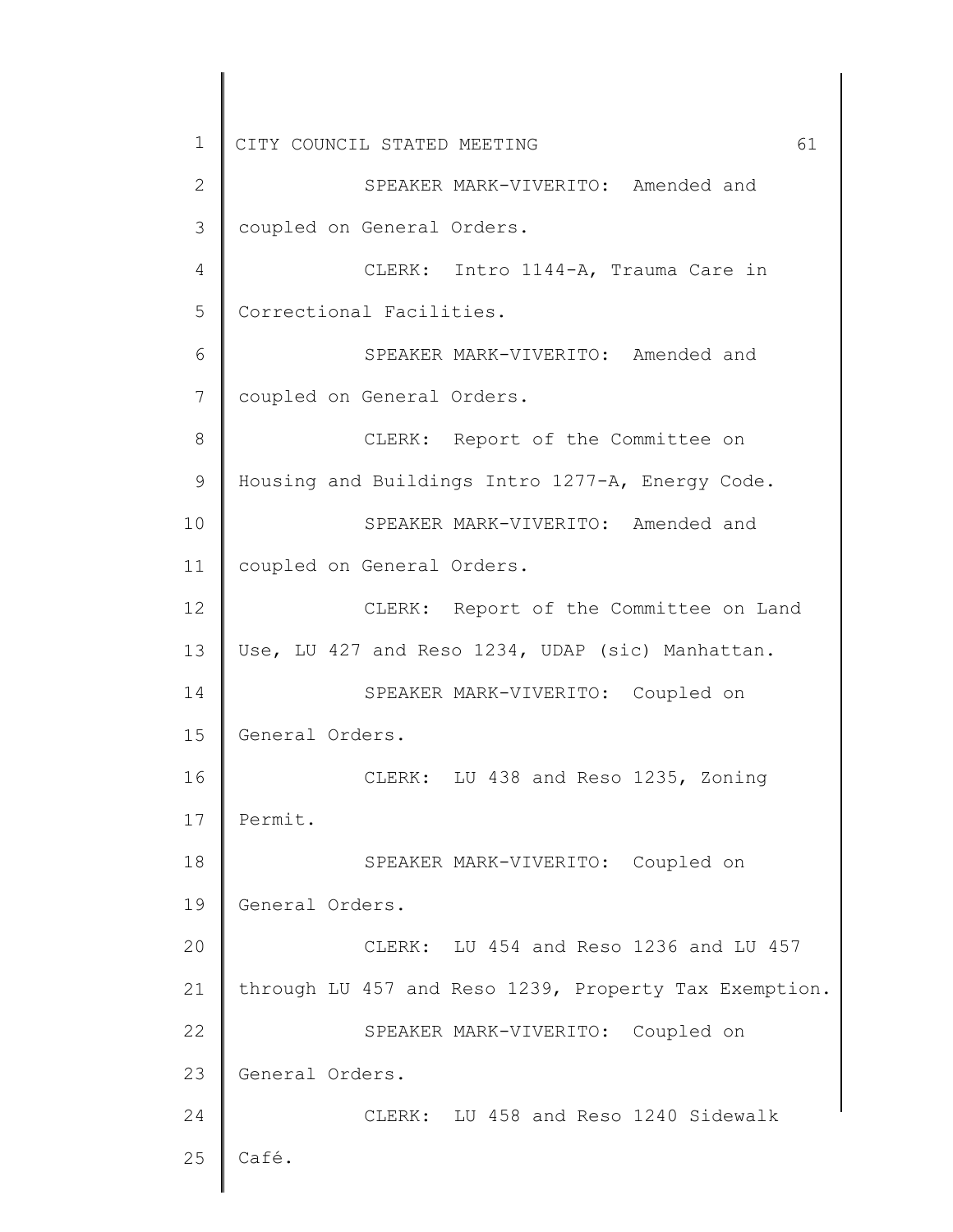1 2 3 4 5 6 7 8 9 10 11 12 13 14 15 16 17 18 19 20 21 22 23 24 25 CITY COUNCIL STATED MEETING 62 SPEAKER MARK-VIVERITO: Coupled on General Orders. CLERK: LU 467 and Reso 1241 and LU 468 and Reso 1242 Queens Public Library. SPEAKER MARK-VIVERITO: Coupled on General Orders. CLERK: Preconsidered LU 469 and Reso 1243, Property Tax Exemption. SPEAKER MARK-VIVERITO: Coupled on General Orders. CLERK: Report of the Committee on Mental Health, Developmental Disability, Alcoholism, Substance Abuse and Disability Services, Intro 1183- A, Health Information of Inmates. SPEAKER MARK-VIVERITO: Amended and coupled on General Orders. CLERK: On the General Order Calendar Resolution Appointing Various Persons Commissioner of Deeds. SPEAKER MARK-VIVERITO: Coupled on General Orders, and at this time I ask for roll call on all items on the Coupled General Order Calendar. CLERK: Barron. COUNCIL MEMBER BARRON: Aye.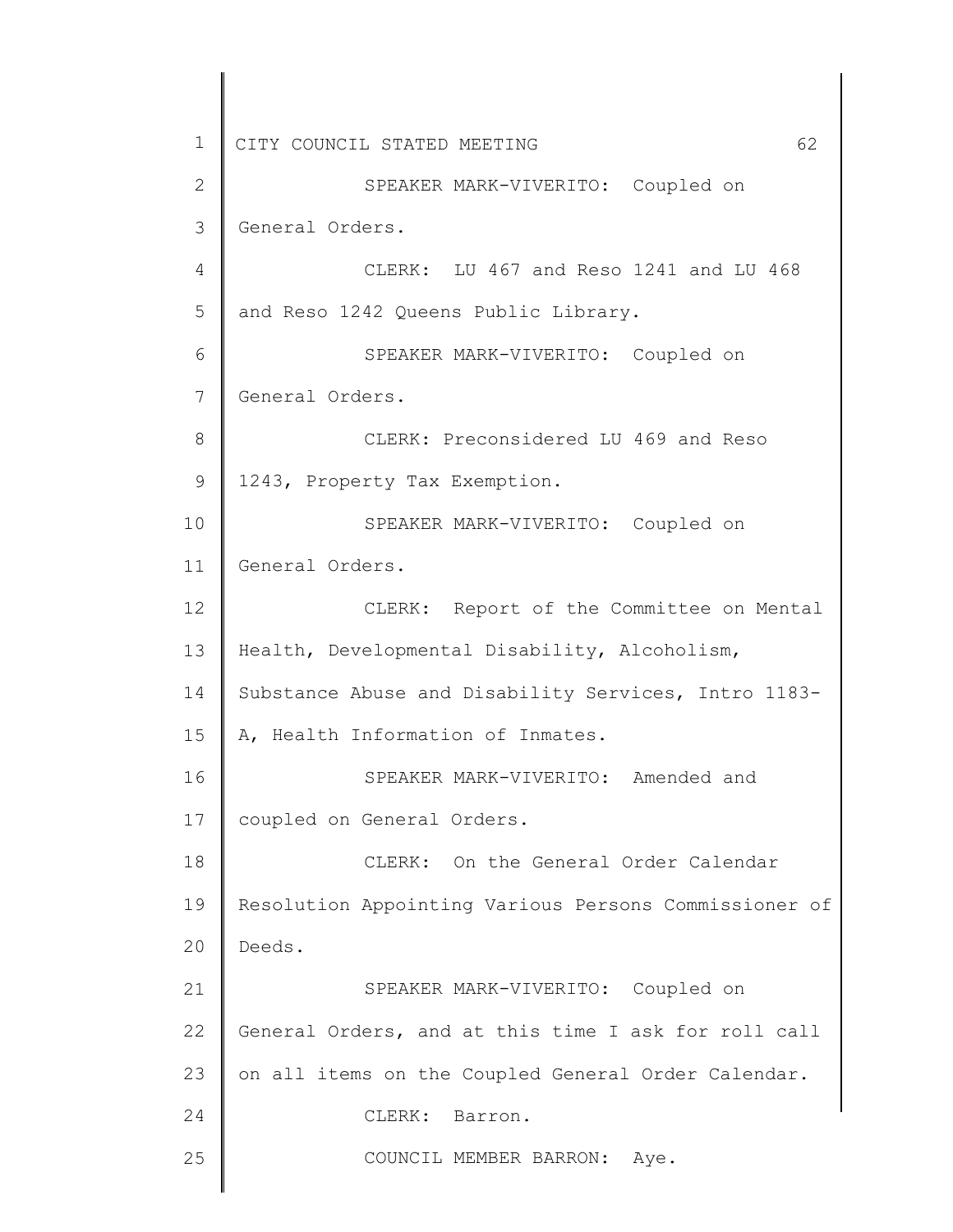| 1             | CITY COUNCIL STATED MEETING<br>63      |
|---------------|----------------------------------------|
| 2             | CLERK: Borelli.                        |
| 3             | COUNCIL MEMBER BORELLI: Aye on all     |
| 4             | except 642.                            |
| 5             | CLERK: Cabrera.                        |
| 6             | COUNCIL MEMBER CABRERA: Aye.           |
| 7             | CLERK: Chin.                           |
| 8             | COUNCIL MEMBER CHIN: Aye on all.       |
| $\mathcal{G}$ | CLERK: Cohen.                          |
| 10            | PUBLIC ADVOCATE JAMES: Cohen.          |
| 11            | COUNCIL MEMBER COHEN: [off mic] I vote |
| 12            | aye.                                   |
| 13            | CLERK: Constantinides.                 |
| 14            | COUNCIL MEMBER CONSTANTINIDES: Aye on  |
| 15            | all.                                   |
| 16            | CLERK: Cornegy.                        |
| 17            | COUNCIL MEMBER CORNEGY: Aye on all.    |
| 18            | CLERK: Crowley.                        |
| 19            | COUNCIL MEMBER CROWLEY: Aye on all.    |
| 20            | CLERK: Cumbo.                          |
| 21            | COUNCIL MEMBER CUMBO: Aye on all.      |
| 22            | CLERK: Deutsch.                        |
| 23            | COUNCIL MEMBER DEUTSCH: Aye on all.    |
| 24            | CLERK: Dickens.                        |
| 25            | COUNCIL MEMBER DICKENS: Aye.           |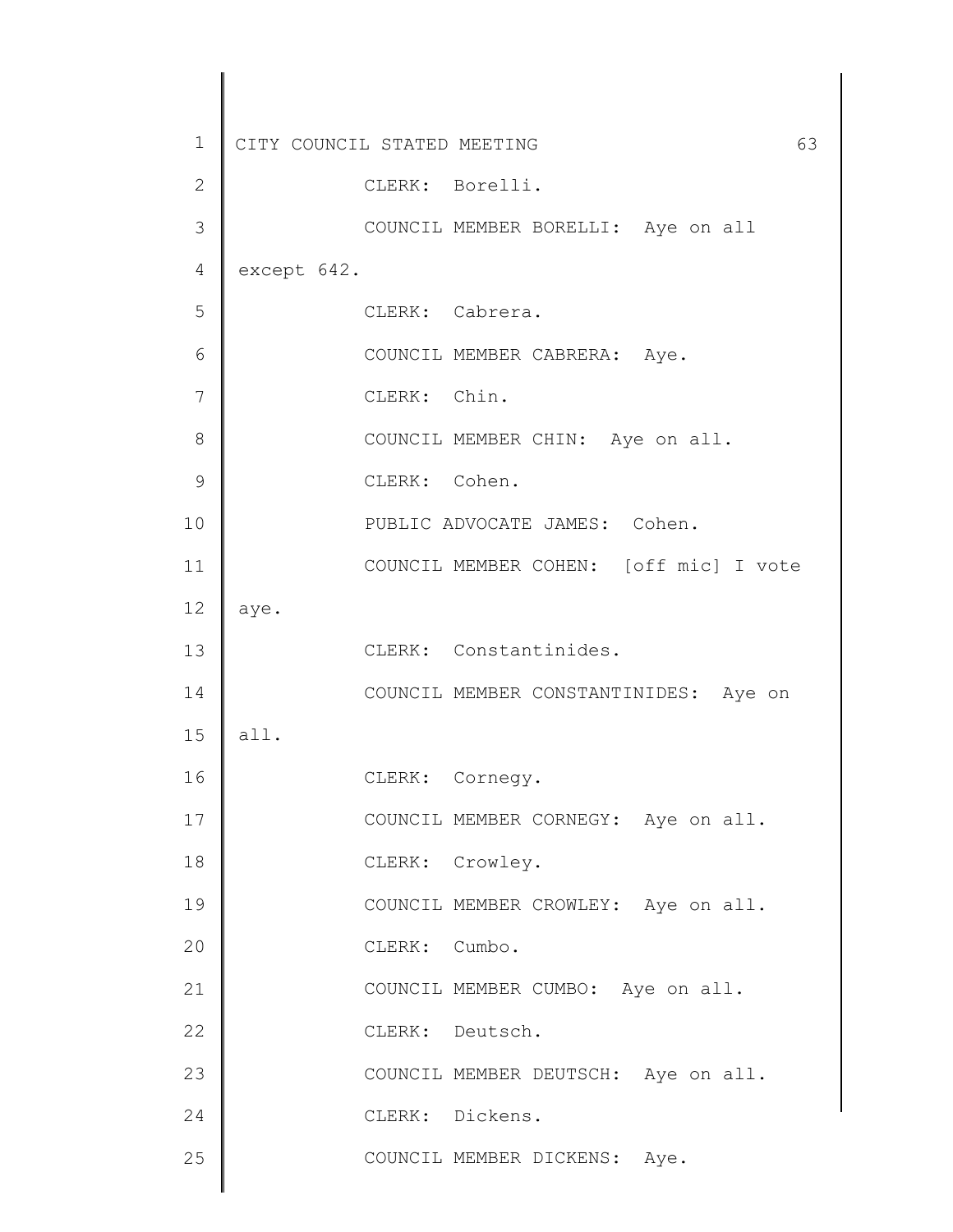| $\mathbf 1$   | CITY COUNCIL STATED MEETING<br>64      |
|---------------|----------------------------------------|
| $\mathbf{2}$  | CLERK: Dromm.                          |
| 3             | COUNCIL MEMBER DROMM: Aye.             |
| 4             | CLERK: Espinal.                        |
| 5             | COUNCIL MEMBER ESPINAL: Aye on all.    |
| 6             | CLERK: Eugene.                         |
| 7             | COUNCIL MEMBER EUGENE: Aye.            |
| 8             | CLERK: Ferreras-Copeland. Garodnick.   |
| $\mathcal{G}$ | COUNCIL MEMBER GARODNICK: Aye.         |
| 10            | CLERK: Gibson.                         |
| 11            | COUNCIL MEMBER GIBSON: Aye on all.     |
| 12            | CLERK: Greenfield.                     |
| 13            | COUNCIL MEMBER GREENFIELD: Aye.        |
| 14            | CLERK: Grodenchik.                     |
| 15            | COUNCIL MEMBER GRODENCHIK: Aye on all. |
| 16            | CLERK: Cohen.                          |
| 17            | COUNCIL MEMBER COHEN: Aye.             |
| 18            | CLERK: King.                           |
| 19            | COUNCIL MEMBER KING: Aye on all.       |
| 20            | CLERK: Koo.                            |
| 21            | COUNCIL MEMBER KOO: Aye.               |
| 22            | CLERK: Koslowitz.                      |
| 23            | COUNCIL MEMBER KOSLOWITZ: Aye.         |
| 24            | CLERK: Lancman.                        |
| 25            | COUNCIL MEMBER LANCMAN: Aye.           |
|               |                                        |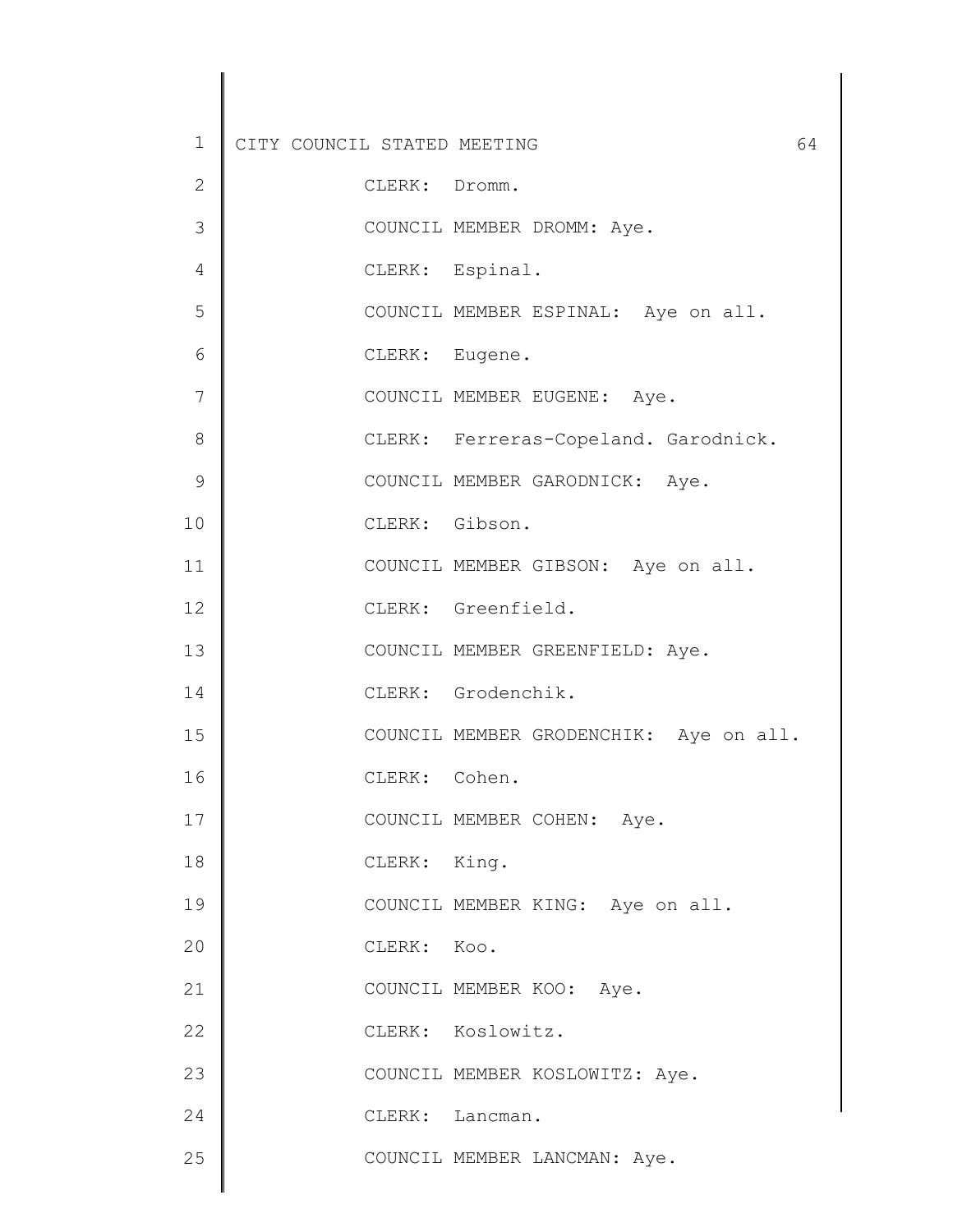| 1             | CITY COUNCIL STATED MEETING<br>65                  |
|---------------|----------------------------------------------------|
| $\mathbf{2}$  | CLERK: Lander.                                     |
| 3             | COUNCIL MEMBER LANDER: Aye on all.                 |
| 4             | CLERK: Levin.                                      |
| 5             | COUNCIL MEMBER LEVIN: Aye on all.                  |
| 6             | CLERK: Levine.                                     |
| 7             | COUNCIL MEMBER LEVINE: Aye on all.                 |
| 8             | CLERK: Maisel.                                     |
| $\mathcal{G}$ | COUNCIL MEMBER MAISEL: Yes.                        |
| 10            | CLERK: Mealy.                                      |
| 11            | COUNCIL MEMBER MEALY: May have                     |
| 12            | permission to call on Land Use and General Orders? |
| 13            | PUBLIC ADVOCATE JAMES: Yes.                        |
| 14            | COUNCIL MEMBER MEALY: I vote aye on all.           |
| 15            | PUBLIC ADVOCATE JAMES: Thank you.                  |
| 16            | CLERK: Menchaca.                                   |
| 17            | COUNCIL MEMBER MENCHACA: Aye on all.               |
| 18            | CLERK: Mendez.                                     |
| 19            | COUNCIL MEMBER MENDEZ: I vote aye on all           |
| 20            | and request permission to vote on the Land Use and |
| 21            | General Order Calendar.                            |
| 22            | PUBLIC ADVOCATE JAMES: Yes.                        |
| 23            | COUNCIL MEMBER MENDEZ: I vote aye on all           |
| 24            | again. Thank you.                                  |
| 25            | PUBLIC ADVOCATE JAMES: Thank you.                  |
|               |                                                    |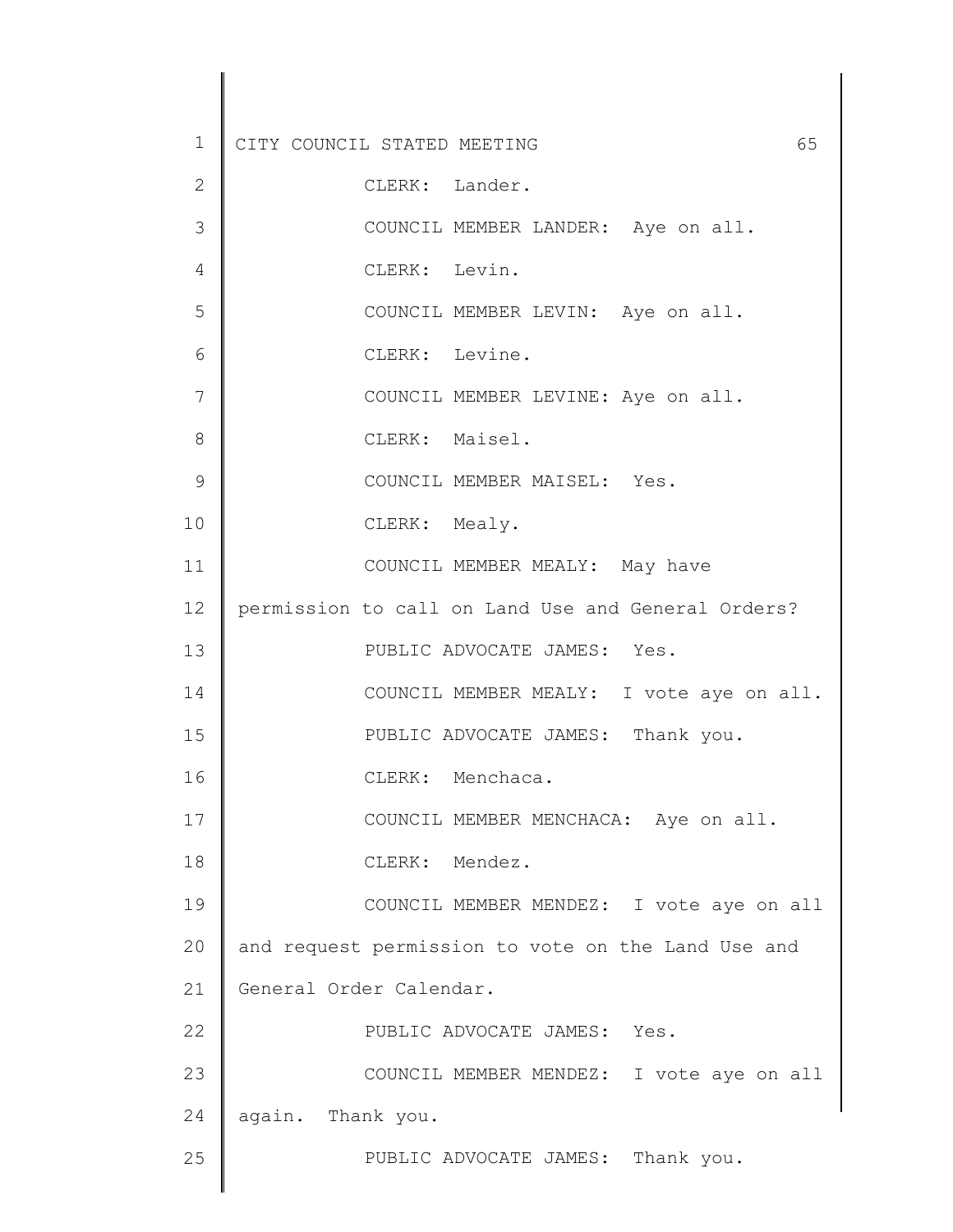1 2 3 4 5 6 7 8 9 10 11 12 13 14 15 16 17 18 19 20 21 22 23 24 25 CITY COUNCIL STATED MEETING 66 CLERK: Miller. COUNCIL MEMBER MILLE: Aye on all. PUBLIC ADVOCATE JAMES: Thank you. CLERK: Palma. COUNCIL MEMBER PALMA: [off mic] Aye. CLERK: Reynoso. COUNCIL MEMBER REYNOSO: I vote aye on all. CLERK: Richards. COUNCIL MEMBER RICHARDS: Aye on all. CLERK: Rodriguez. COUNCIL MEMBER RODRIGUEZ: Aye. CLERK: Rose. COUNCIL MEMBER ROSE: Aye on all. PUBLIC ADVOCATE JAMES: [interposing] [shushing for quiet] CLERK: Torres. COUNCIL MEMBER TORRES: Aye on all. CLERK: Treyger. COUNCIL MEMBER TREYGER: Aye. CLERK: Ulrich. COUNCIL MEMBER ULRICH: Permission to—I'm just kidding. Yes. [laughter] Aye on all. Just kidding. Just kidding. Aye on all except—see, you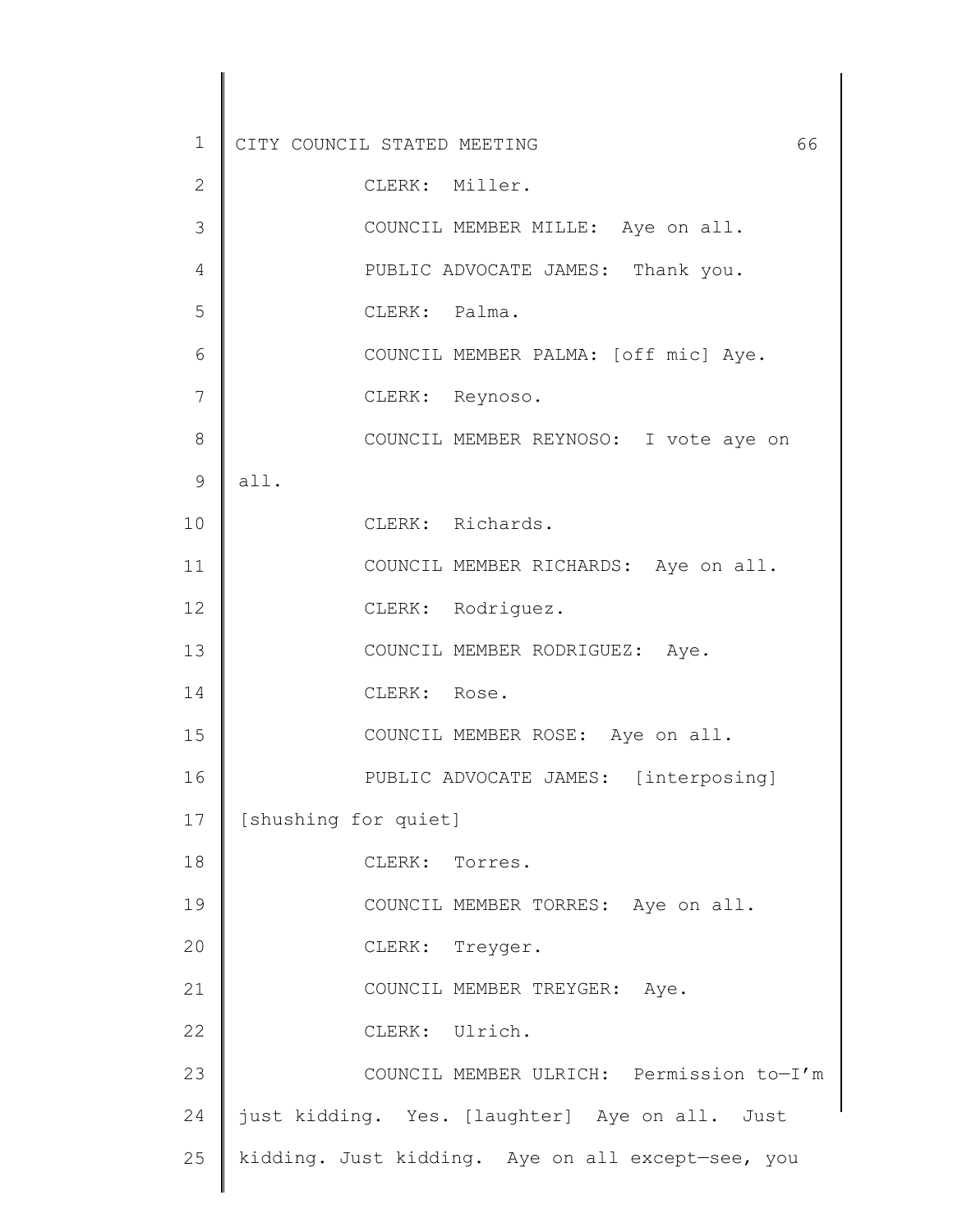1 2 3 4 5 6 7 8 9 10 11 12 13 14 15 16 17 18 19 20 21 22 23 24 25 CITY COUNCIL STATED MEETING 67 almost scratched me out. Aye on all except Intro 642. Thank you. PUBLIC ADVOCATE JAMES: Thank you. CLERK: Vacca. COUNCIL MEMBER VACCA: Aye on all. CLERK: Vallone. COUNCIL MEMBER VALLONE: Aye on all. CLERK: Williams. PUBLIC ADVOCATE JAMES: Williams. COUNCIL MEMBER WILLIAMS: Aye on all with the exception of Land Use 438 and the accompanying resolution 1235, which I abstain. PUBLIC ADVOCATE JAMES: Abstaining. (sic) CLERK: Wills. COUNCIL MEMBER WILLS: Aye on all. PUBLIC ADVOCATE JAMES: Thank you. CLERK: Matteo. COUNCIL MEMBER MATTEO: No on 642-A and aye on the rest. CLERK: Van Bramer. COUNCIL MEMBER VAN BRAMER: Aye on all. CLERK: Speaker Mark-Viverito. PUBLIC ADVOCATE JAMES: And we did it. Whoo. For those who are watching, there's not one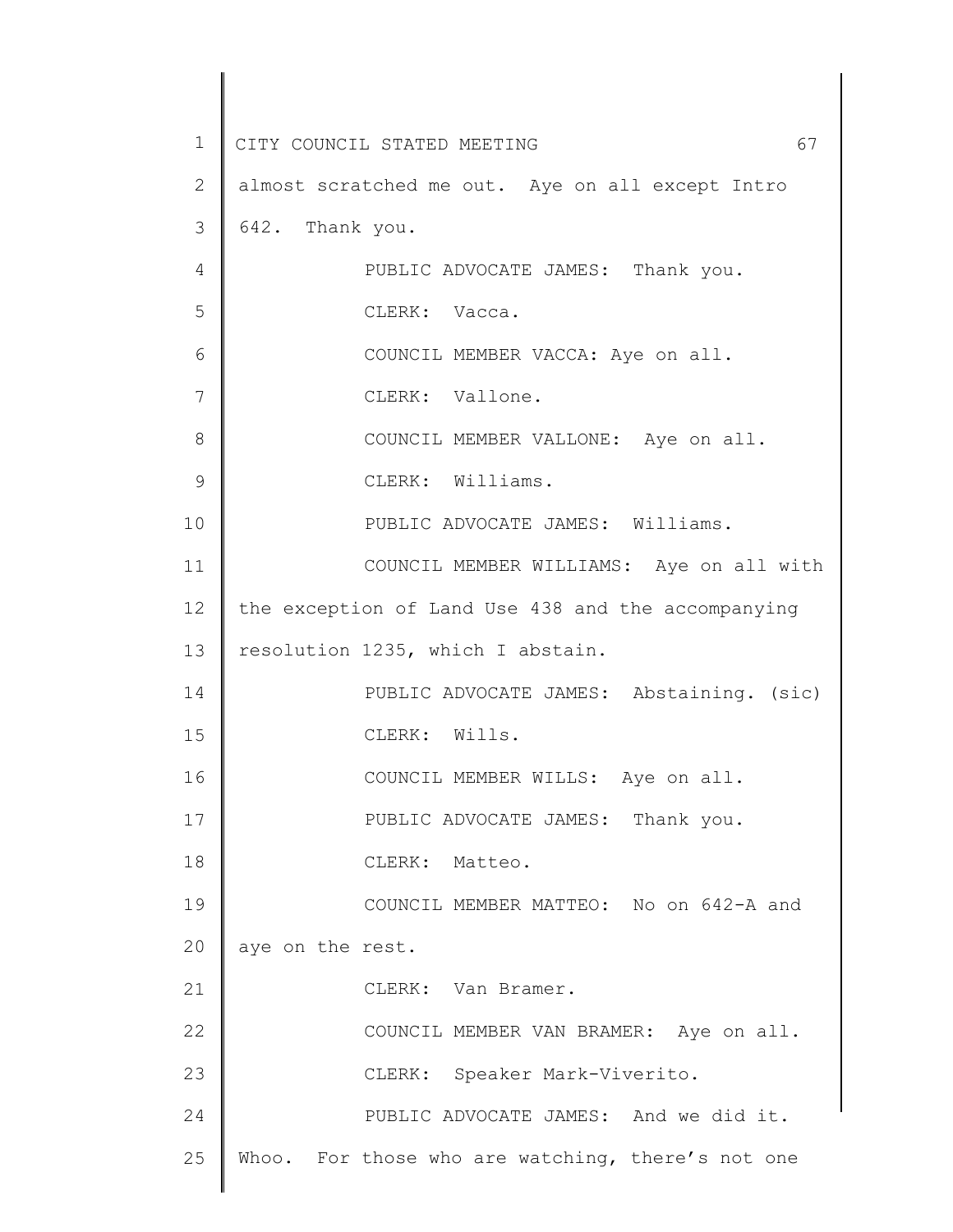1 2 3 4 5 6 7 8 9 10 11 12 13 14 15 16 17 18 19 20 21 22 23 24 25 CITY COUNCIL STATED MEETING 68 comment on any bill. Today, a celebration. [laughter] MELISSA MARK-VIVERITO: Let's keep it going, right. PUBLIC ADVOCATE JAMES: Not. All items on today's General Order Calendar were adopted by a vote of 60 in the affirmative, 0 in the negative, 0 abstentions with the exception of Intro 642-A, which was adopted by a vote of 47 in the affirmative, 3 negative and 0 abstentions. Quiet down. And LU 438 and Reso 1235, which was adopted by a vote 49 in the affirmative, 0 in negative and 0 abstentions, and the Revised Land Use Call-Ups were adopted by 50 in the affirmative. [pause] Well, for the Land Use Call-Ups and Reso 1235 were adopted by a vote of 49 in the affirmative, 0 negative and 1 abstention. Revised Land Use Call-Ups 50 in the affirmative, 0 negative, and that concludes the report. Introduction and Reading of Bills. SPEAKER MARK-VIVERITO: All bills are referred to committees, as indicated in on the agenda. PUBLIC ADVOCATE JAMES: There are no resolutions. We will immediately go to General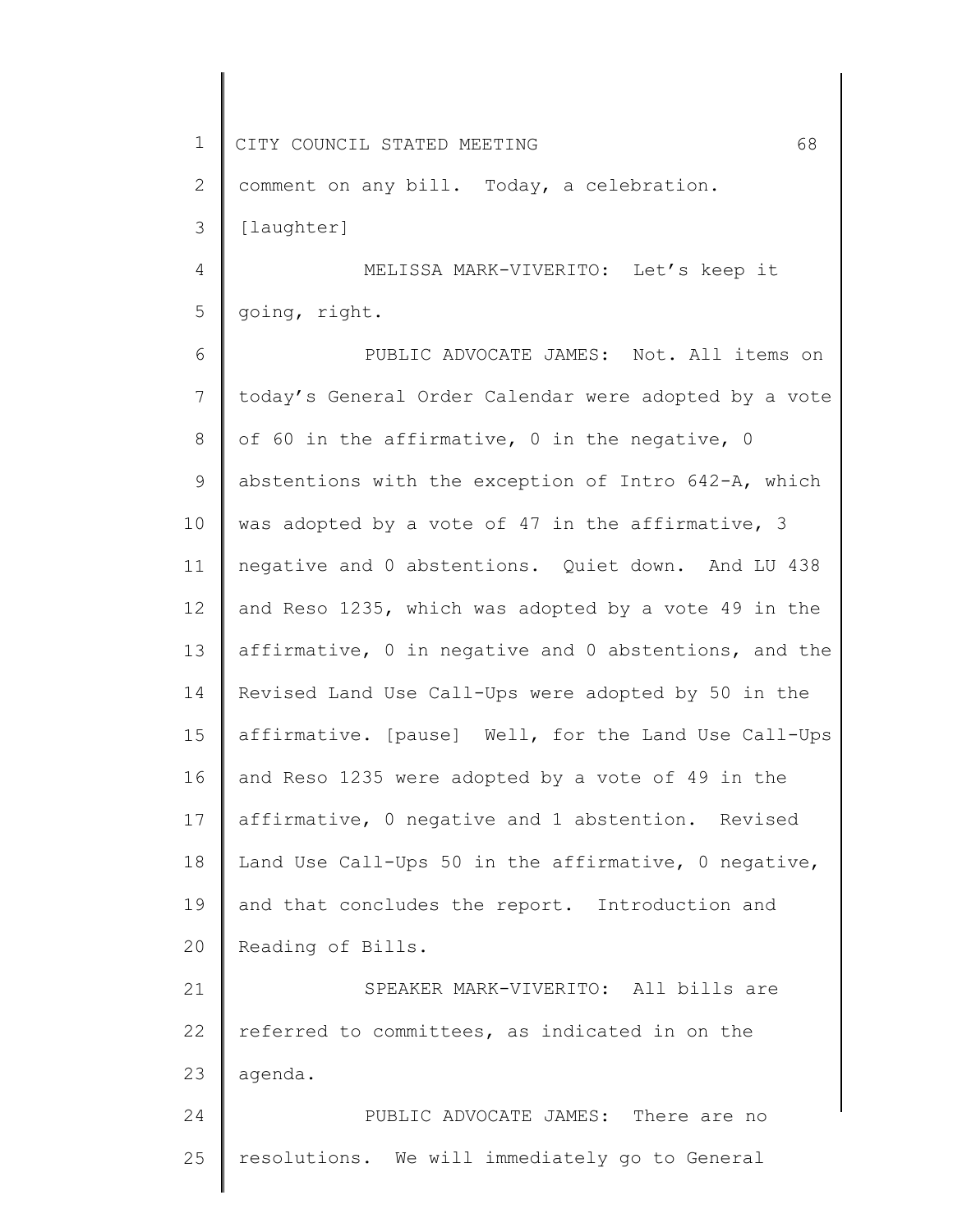1 2 3 4 5 6 7 8 9 10 11 12 13 14 15 16 17 18 19 20 21 22 23 24 25 CITY COUNCIL STATED MEETING 69 Discussion, the first beginning with Council Member Garodnick, and the clock is now on for two minutes. SERGEANT-AT-ARMS: [interposing] Keep it down, please. COUNCIL MEMBER GARODNICK: Thank you very much, Madam Public Advocated. I wanted to draw my colleagues' attention to a bill that I'm introducing today, Number 1283, that would regulate the sale of liquid detergent pods. Liquid detergent pods whether used in your washing machine or your dishwasher are undoubtedly convenient, particularly for busy parents, but they have one major— PUBLIC ADVOCATE JAMES: [interposing] [shushing for quiet] COUNCIL MEMBER GARODNICK: -- problem. They pose-- SERGEANT-AT-ARMS: [interposing] Keep it down, please. PUBLIC ADVOCATE JAMES: [interposing] [shushing for quiet] Excuse me Council Member. May we have quiet in the Chambers. We're still in session. SERGEANT-AT-ARMS: Keep it down, please. Can you be quiet, please.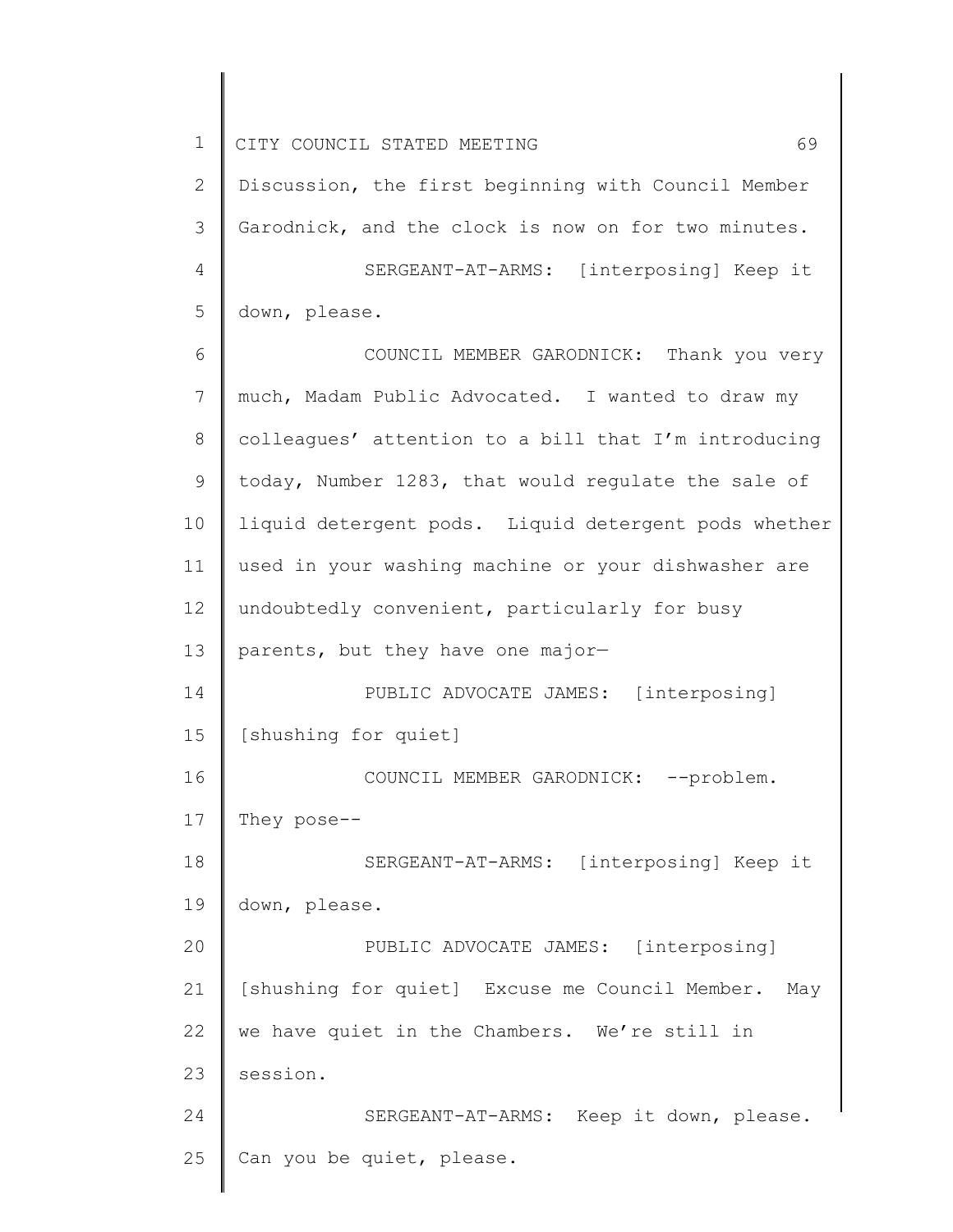2 3 PUBLIC ADVOCATE JAMES: Thank you. We apologize, Council Member.

4 5 6 7 8 9 10 11 12 13 14 15 16 17 18 19 20 21 22 23 24 25 COUNCIL MEMBER GARODNICK: They pose safety risks for young kids. In the past  $2-1/2$  years, there have been more than 32,000 calls to poison control centers due to exposure to the highly concentrated chemicals in these pods. And in 2015, Consumer Reports determined that they could no longer recommend liquid laundry pods due to safety concerns. The most common root of exposure is ingestion. Young children are entices by the pods' bright multi colors and eat them thinking that they are candy. The consequence s can be immediate and severe. Two years of data from the National Poison Data System found that 769 children required hospitalization due to injuries sustained from ingesting a liquid detergent packet. These injuries include seizure, vomiting, fluid in the lungs, slow heart beats, gastric burn, respiratory arrest, coma, and at least one case even death. Candy colored and bit size detergent pods pose real dangers to kids, and are accidents waiting to happen. These detergent packets offer a real convenience, but we need to set a standard that makes them less likely to end up in the mouth of a young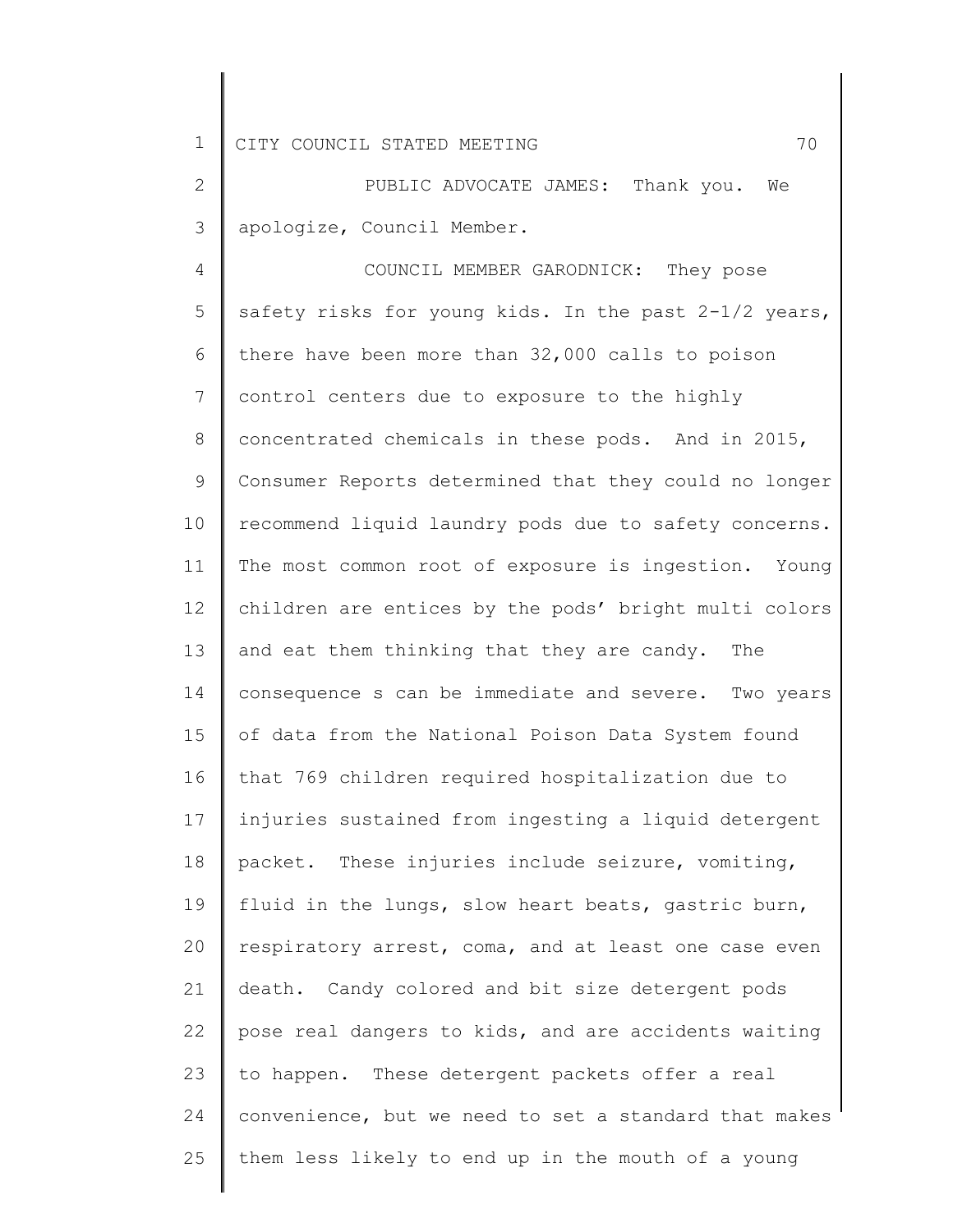| $\mathbf 1$    | 71<br>CITY COUNCIL STATED MEETING                     |
|----------------|-------------------------------------------------------|
| $\overline{2}$ | child. This legislation establishes reasonable        |
| 3              | safety measures to advance this important goal, and   |
| 4              | prevent tragedies before they occur. As a father of   |
| 5              | two young boys, I stand with all parents, as they are |
| 6              | common sense consumer protections for the health and  |
| 7              | safety of our youngest New Yorkers. I urge my         |
| 8              | colleagues to have a look at this bill, 1283 and to   |
| 9              | affirm that safety cannot take a back seat to         |
| 10             | convenience especially when it comes to our children. |
| 11             | Thank you and again, I encourage my colleagues to     |
| 12             | have a look at the bill. Thank you.                   |
| 13             | PUBLIC ADVOCATE JAMES: Thank you.                     |
| 14             | Council Member Williams.                              |
| 15             | COUNCIL MEMBER WILLIAMS: Thank you.                   |
| 16             | First, I want to add my condolences to Fire Captain   |
| 17             | that was killed in the Bronx explosion. I also        |
| 18             | wanted to send my condolences to the family of Dr.    |
| 19             | Lamuel Stanislaus-                                    |
| 20             | PUBLIC ADVOCATE JAMES: [interposing]                  |
| 21             | [shushing for quiet]                                  |
| 22             | COUNCIL MEMBER WILLIAMS: -- who was one               |
| 23             | of the original founders of the Labor Day Parade, and |
| 24             | also a union ambassador. He also hails from the       |
| 25             | Island Grenada. His nice, Milam-that is stressed      |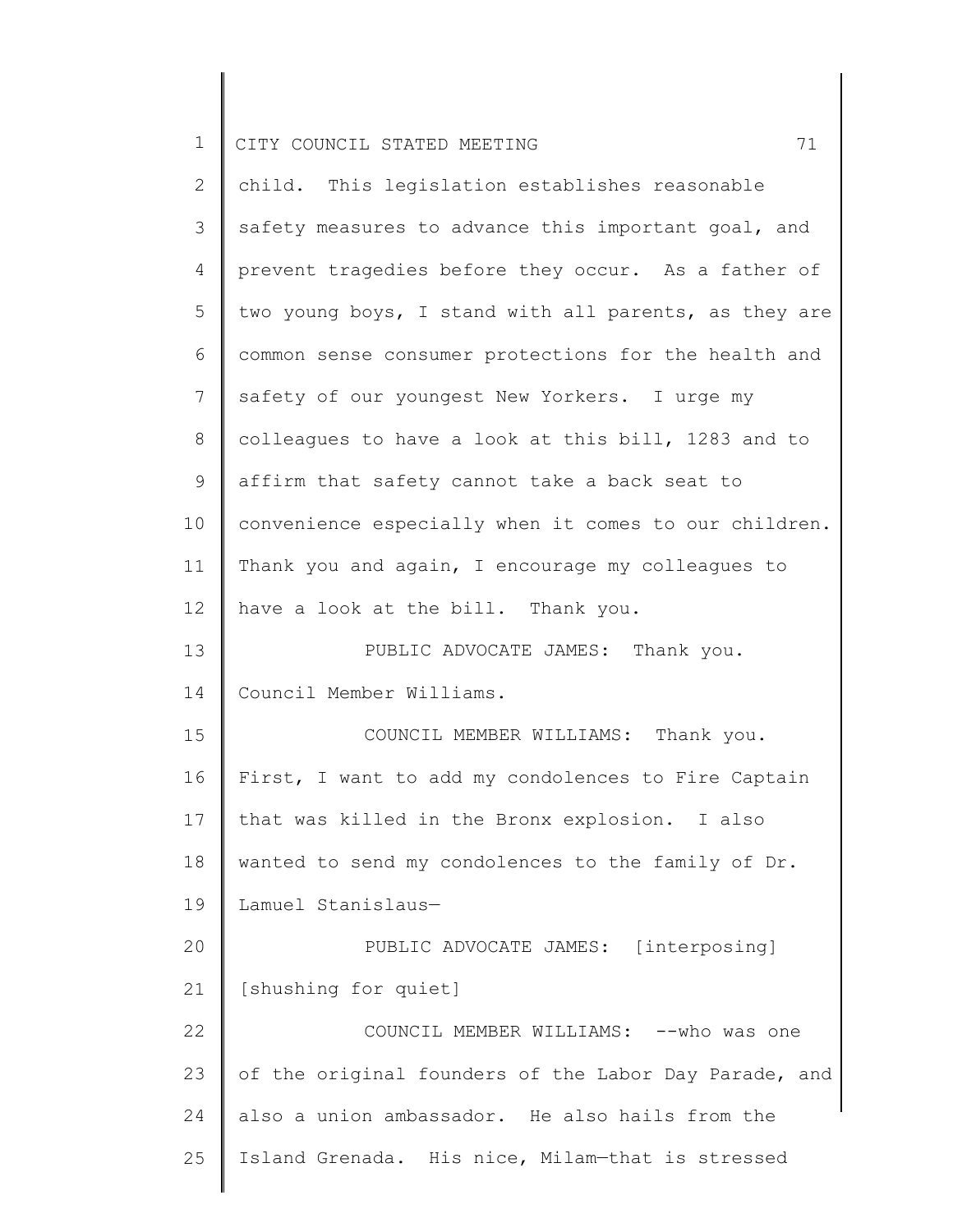2 3 4 5 6 7 8 9 10 11 12 13 14 15 16 17 18 19 20 21 22 23 24 25 here. (sic) Also, as the first Grenada-American elected in New York City, his name always rang very loudly when I was growing up. Second, I want to make the comments about my promoter's protests. One, I want to thank Black Latino Asian Caucus for their letter of support, and thank the Speaker for her letter of support. I thank all of my colleagues in this body and beyond for their letters and their Tweets and their special media posts, and particularly those who don't even agree with me, but also sent letters of support. I do want to thank the Council Member Espinal, Barron, Menchaca, Lander, King, Rose and Reynoso for joining not just in support of me, but in support of the cause. And I want to make public note that this is not a surprise any members who decided to that they will continue standing. This is a very personal thing, and I believe that many people have different ways of expressing their angst and their actions and their protests. No one was lesser than the other. We had a press conference earlier with some veterans to help push back on this anti-American and somehow disrespectful. A veteran who won a Purple Heart also talked about the wounds that he received in fighting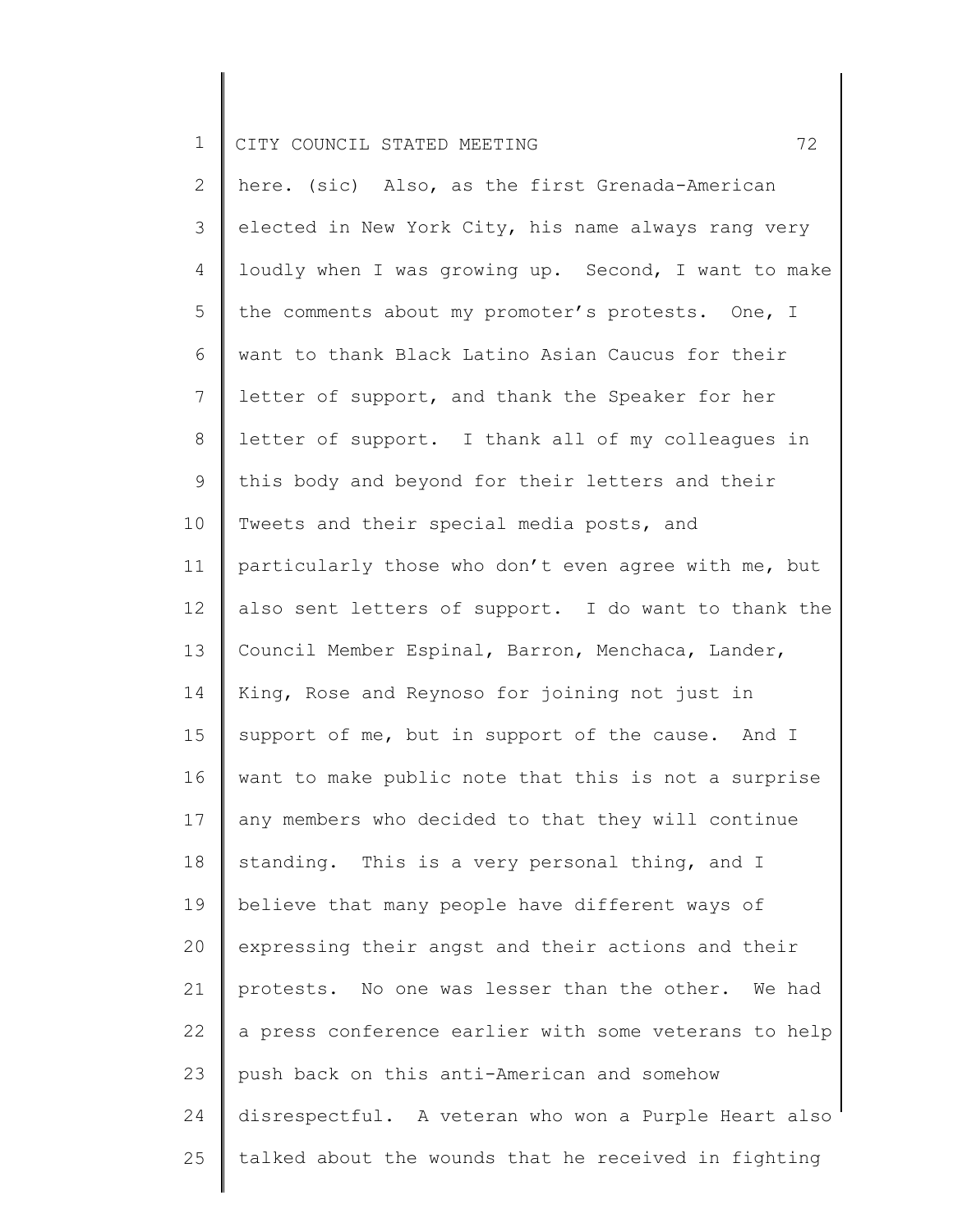2 3 4 5 6 7 8 9 10 11 12 13 14 15 16 17 18 19 20 21 22 23 24 25 the right for this kind of protest. You cannot be anti-American if you're asking America to live up to its own ideals. I would also say many of the people who are pushing back on this have not supported any type of protest. I simply sat and prayed peacefully in a Stated Meeting, not at a 9/11 memorial or not a fallen soldier or funerals, a funeral for a fallen soldier or an officer. Yet, I believe the question at some point is do you even believe there is anything to protest at all? Our legislation has pushed back upon, and we began to walk from DC to Staten Island. People were chanting "Get a job." Also chanting that they could impact grief. (sic) So hopefully, as the Speaker said, we can respect each other's journey, and really begin to believe in people's experience and move the conversation forward. Thank you. PUBLIC ADVOCATE JAMES: Thank you. Council Member Deutsch. [pause] COUNCIL MEMBER DEUTSCH: Thank you. Sorry for the delay. Today, I'm introducing the bill Intro 1280 that will enable New Yorkers to obtain police reports from a motor vehicle accident via email. Currently when motorists are involved in an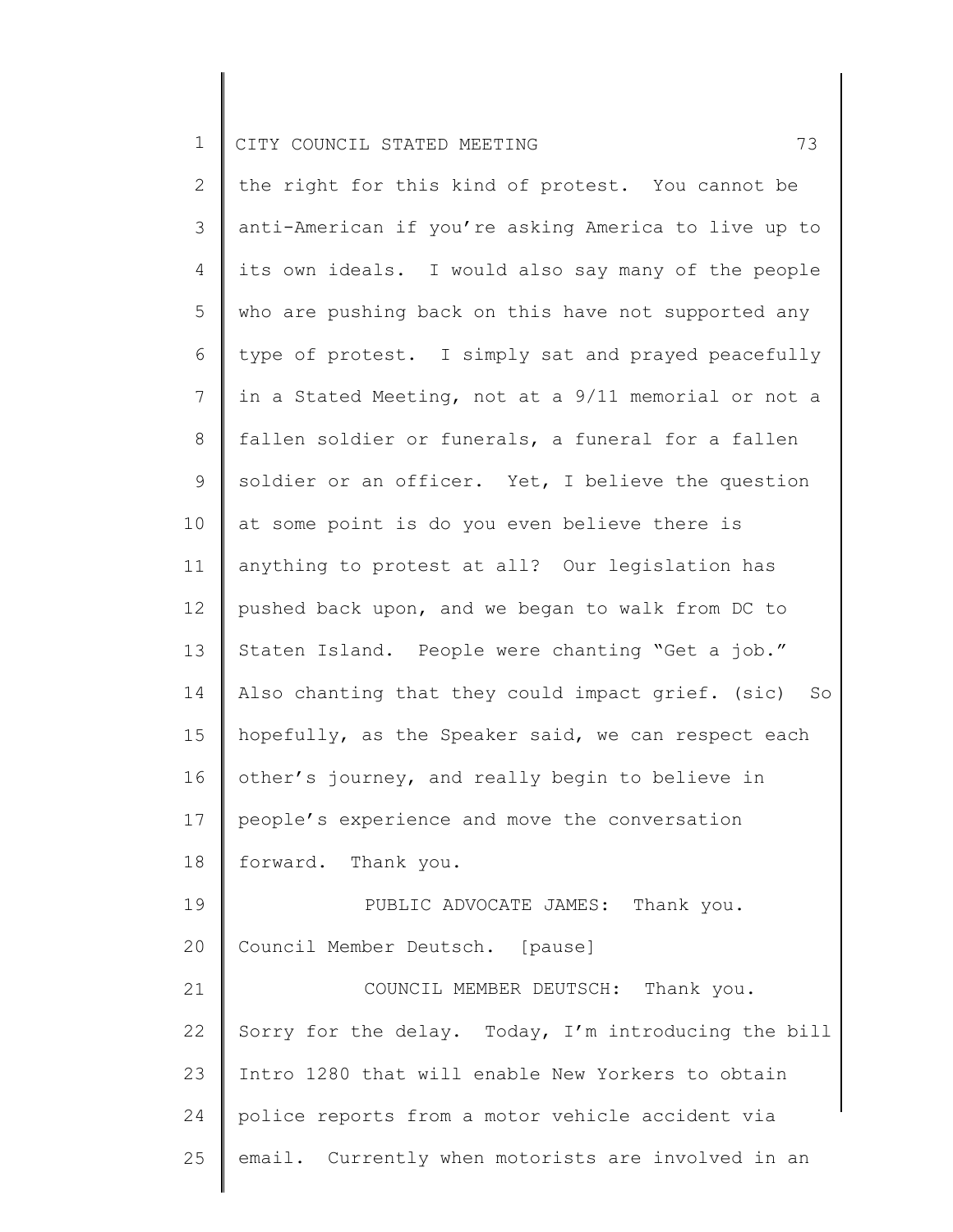2 3 4 5 6 7 8 9 10 11 12 13 14 15 16 17 18 19 20 21 22 23 24 accident it can be often stress—be stressful and a time consuming experience to attempt to obtain a police report from the local precinct. It can involve multiple phone calls, a lone waiting period, and generally having to go down to the precinct to pick up the report. For NYPD officers preparing the report, and then coordinating with the involved parties for pickup can also occupy unnecessary, lengthy amount of time. My bill would expedite that process for both the police officer and the drivers involved in the accident with one click of a button. The report can be sent out and received in an expeditious manner. This will free up NYPD resources to focus on crime fighting and other important matters as well as alleviating the stress that so many have to experience when trying to acquire a copy of their accident report. People and residents in our—spend actually 25 years of their lives sleeping, and up to 10 years of their lives waiting in line. Let's not waste any more time. We need to make things easier, and quicker for our constituents, sign onto—and support this bill as a co-sponsor. Thank you.

25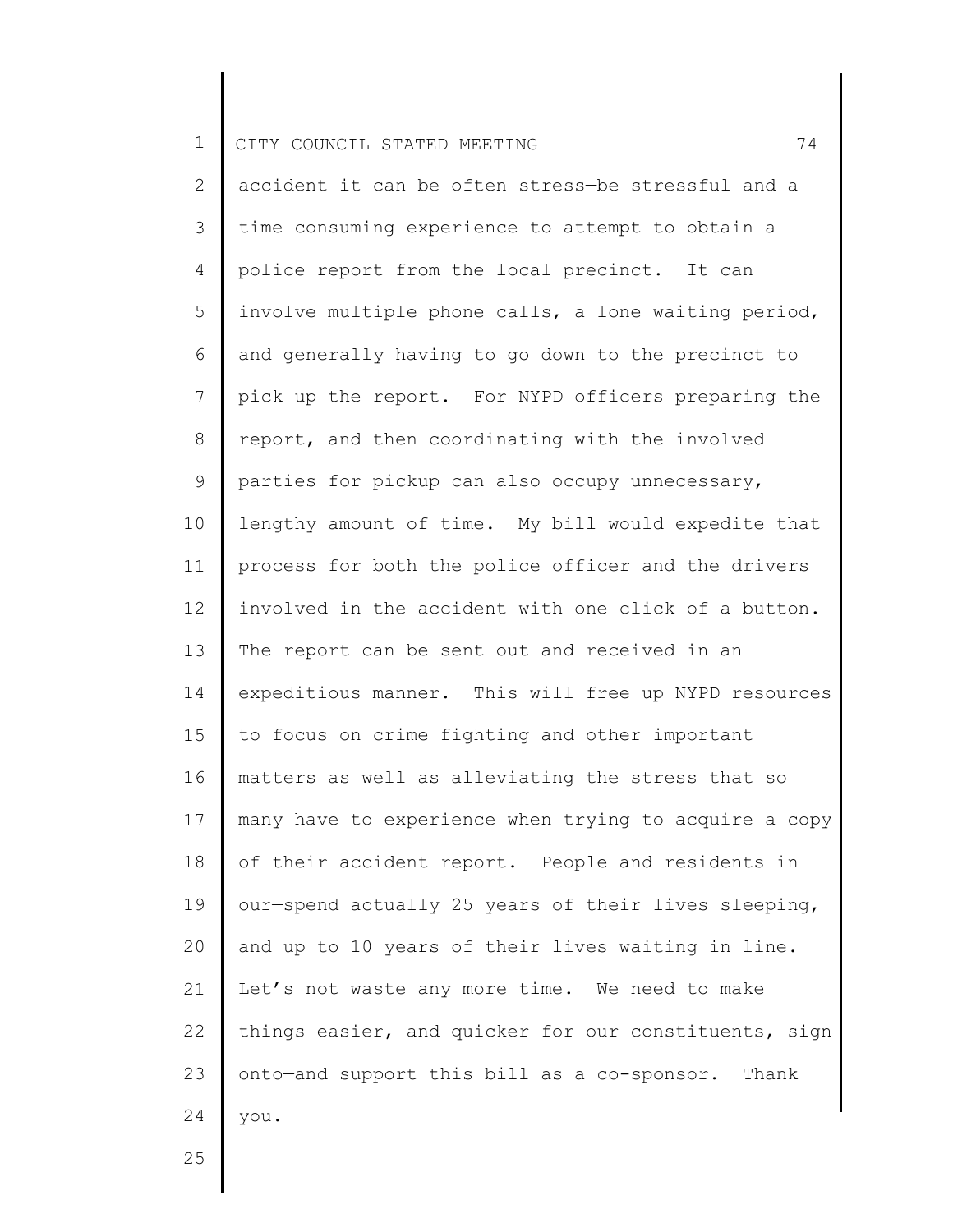2 3 PUBLIC ADVOCATE JAMES: Thank you. Council Member Cabrera.

4 5 6 7 8 9 10 11 12 13 14 15 16 17 18 19 20 21 COUNCIL MEMBER CABRERA: Thank you. Today, I am introducing Resolution 1224 calling upon New York State Legislators—Legislature to pass and the Governor to sign legislation requiring installation and the use of safety motion sensors in the doors of all school buses. Between 2005 and 2015 there were 31 reported accidents involving a school bus driving a student because the school bus door closed on the student's limb or backpack. The New York City Office of People Transportation, services over 600,000 students daily not counting field trips. With so many students at possible risk for injury, safety motion sensors in school bus doors should be a requirement. I incur—encourage all my colleagues to sign onto this resolution. Thank you. PUBLIC ADVOCATE JAMES: Thank you. Council Member Chin. COUNCIL MEMBER CHIN: Thank you. Good

22 23 24 25 afternoon. I want to draw my colleagues' attention to Intro 1278, legislation introduced by me along with Council Members Koo, Menchaca, Salamanca and Treyger. This bill brings us one step closer to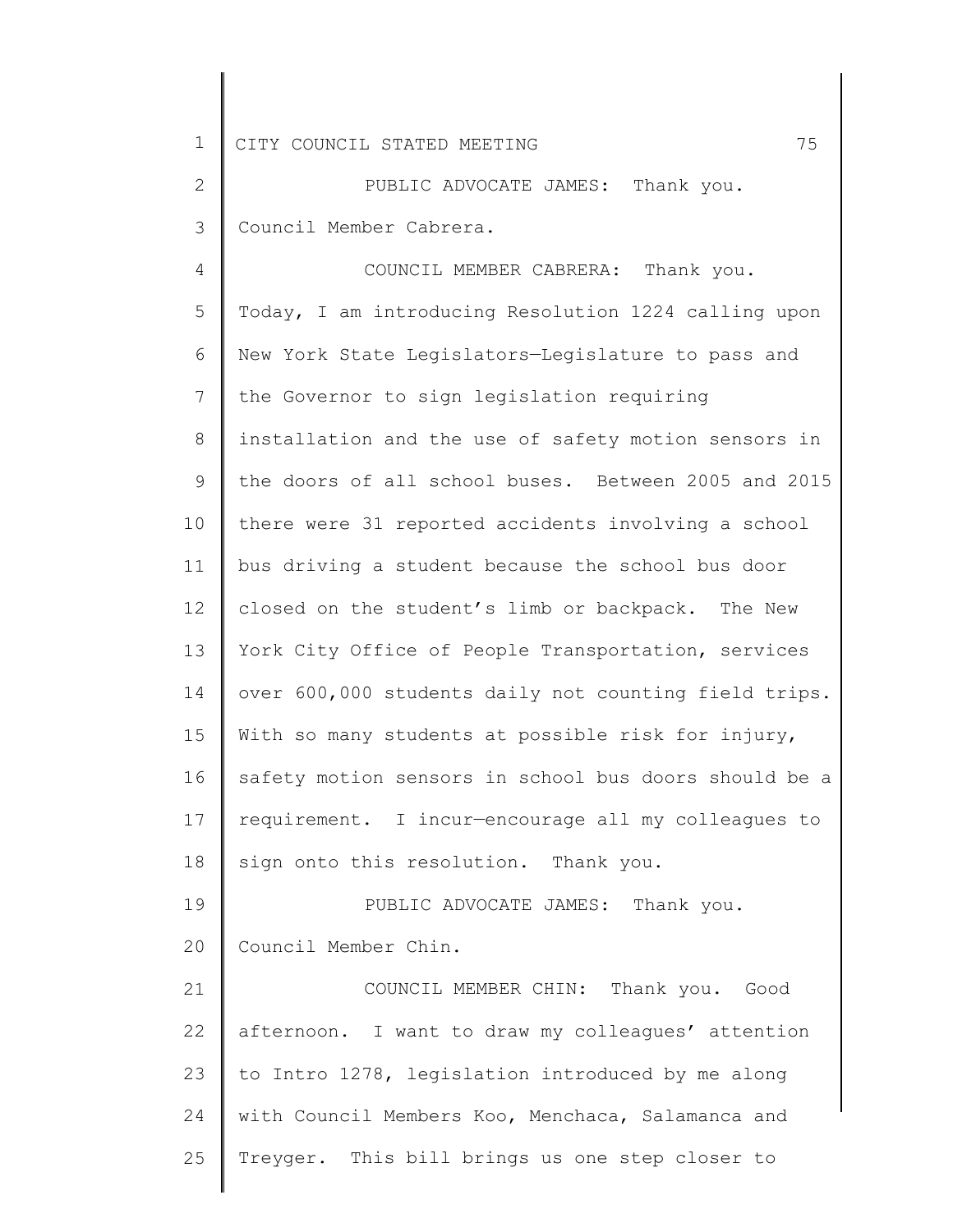|  | 1   CITY COUNCIL STATED MEETING |  |  |  |  |  |
|--|---------------------------------|--|--|--|--|--|
|--|---------------------------------|--|--|--|--|--|

2 3 4 5 6 7 8 9 10 11 12 13 14 15 16 17 18 19 20 21 ensure greater transparency for the social adult day care that operates within our community. Social adult day cares provide a vital service for the fun functional impaired seniors and their caregivers. They offer seniors a safe place to socialize and receive services. They also give unpaid caregivers a much needed break to go to the store or even enjoy a quick movie. There are 266 registered social adult daycares in the city, and too many of them operate with little oversight, and sometimes even deploy illegal tactics to make a quick buck. Some require seniors to take services that they do not need. Other brazenly offer cash to seniors to refer their friends. Intro 1278— PUBLIC ADVOCATE JAMES: [interposing] [shushing for quiet] COUNCIL MEMBER CHIN: --will require the Department for the Aging to provide social adult daycare to a performance summary card that must be placed in a prominent position—position in the

22 23 24 25 facility. The performance card will include the social adult daycare's compliance to the New York State office for the Aging regulations, the time of operation, capacity, and comparison to other social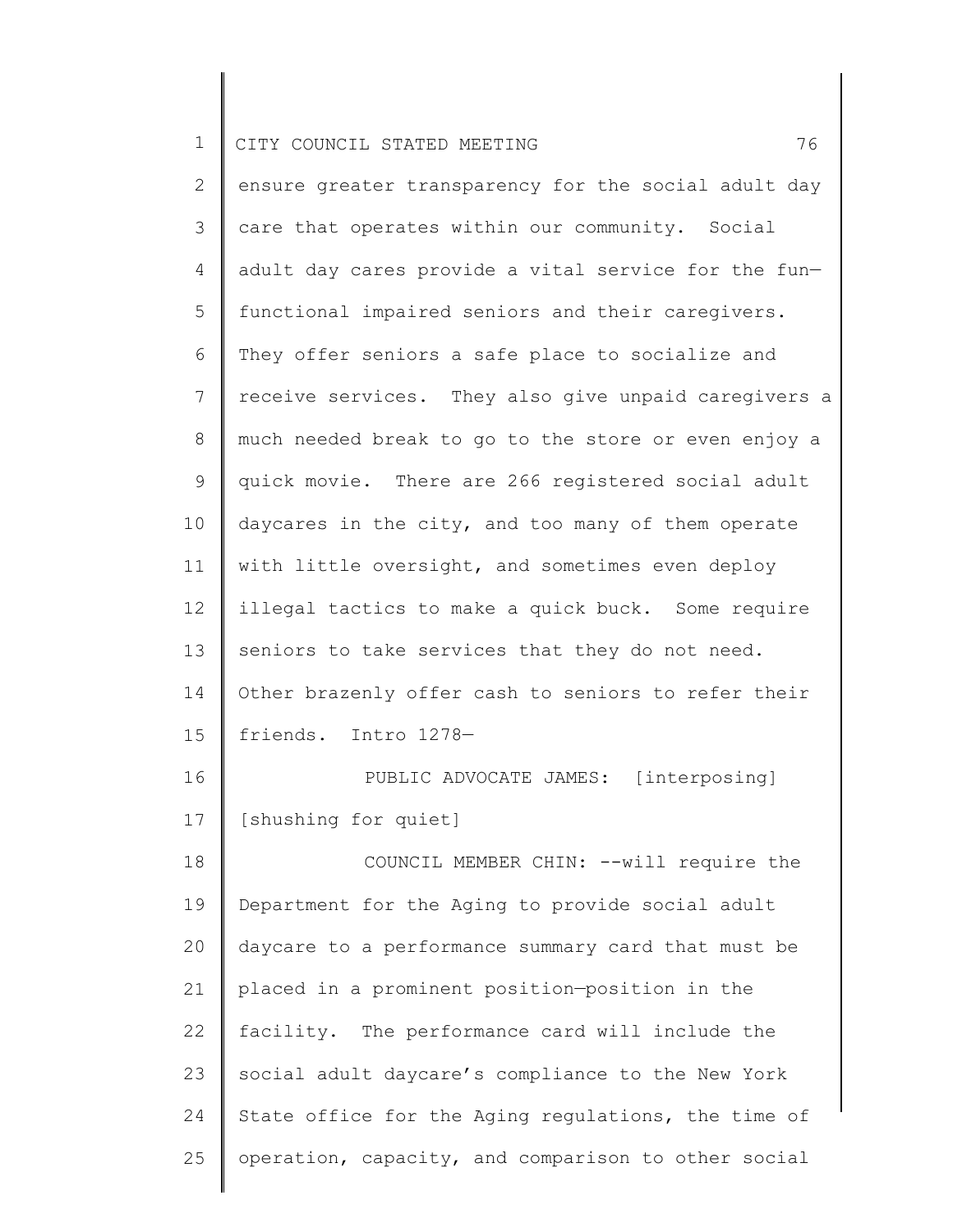| $\mathbf 1$  | 77<br>CITY COUNCIL STATED MEETING                     |
|--------------|-------------------------------------------------------|
| $\mathbf{2}$ | daycares. I also want to quickly ask for your         |
| 3            | support for Resos 1225 and 1226. These resolutions    |
| 4            | will ask the State Legislation-Legislature to give    |
| 5            | the State Department of Health and the State Long-    |
| 6            | Term Care Ombudsman's program the support it needs to |
| 7            | ensure quality adult care facilities. Wanted to       |
| $8\,$        | thank Eric Bernstein, Michelle Lee, and Annie Decker  |
| 9            | for their work on these bills and resolutions, and I  |
| 10           | ask my colleagues to sign on. Thank you.              |
| 11           | PUBLIC ADVOCATE JAMES: Thank you.                     |
| 12           | Council Member Barron.                                |
| 13           | COUNCIL MEMBER BARRON: Thank you, Madam               |
| 14           | Public Advocate. We all know that Rosa Park is known  |
| 15           | for sitting down and refusing to give up her seat.    |
| 16           | You might also know that Jackie Robinson, the famed   |
| 17           | football player, refused to sit at the back of the    |
| 18           | bus, and for that-                                    |
| 19           | SERGEANT-AT-ARMS: Quiet, please. Quiet                |
| 20           | please.                                               |
| 21           | COUNCIL MEMBER BARRON: -- he was court                |
| 22           | martialed. It was eventually overturned, but he also  |
| 23           | refused to be subject to the racist expressions that  |
| 24           | this country has. Now, we know that Colin             |
| 25           | Kaepernick, the football player, is expressing his    |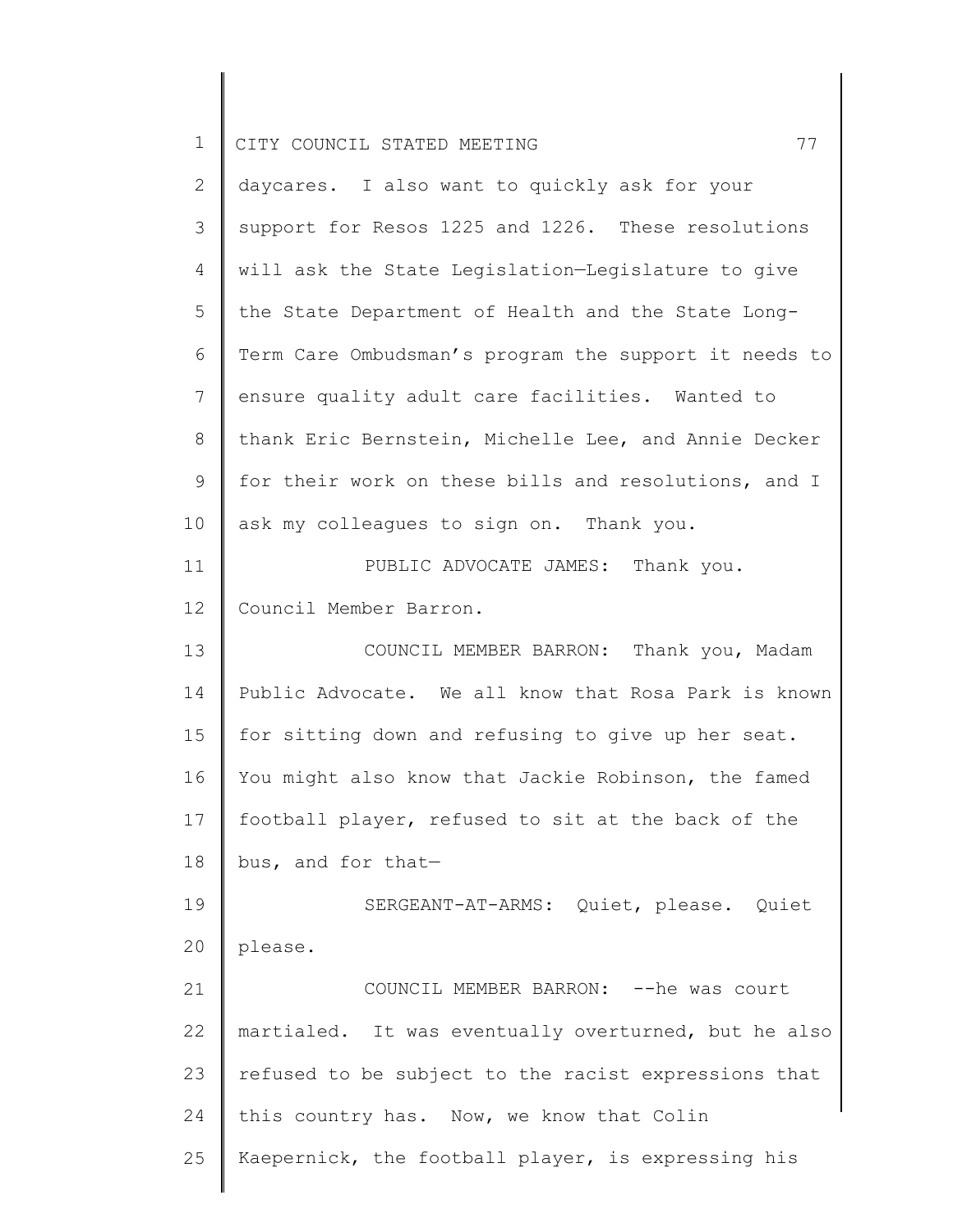| 78<br>CITY COUNCIL STATED MEETING                     |
|-------------------------------------------------------|
| displeasure with what's happening in our society, and |
| we all remember John Carlos and Tommy Smith at the    |
| 1968 Olympics expressing their protest to what was    |
| going on at that time. We do also want to             |
| acknowledge, though, that this body is acknowledge    |
| that what they had done was, in fact, commendable and |
| it was this body while Council Member Charles Barron  |
| who was here.                                         |
| PUBLIC ADVOCATE JAMES: [interposing]                  |
| [shushing for quiet]                                  |
| SERGEANT-AT-ARMS: Keep it down, please.               |
| COUNCIL MEMBER BARRON: Thank you. Gave                |
| them a proclamation talking about their act. At time  |
| when they were under real, real stress and            |
| oppression, one of them whose wife committed suicide, |
| there so much stress that she was subjected to. So    |
| here we are in 2016. Not much has changed. There's    |
| an ongoing assault on black men and black women, and  |
| people are only protesting by sitting down or         |
| kneeling down or refusing to say the pledge or sing   |
| the anthem. I think that it speaks volumes to how     |
| far we have yet to go.                                |
| SERGEANT-AT-ARMS: Keep it down, please.               |
| Keep it down.                                         |
|                                                       |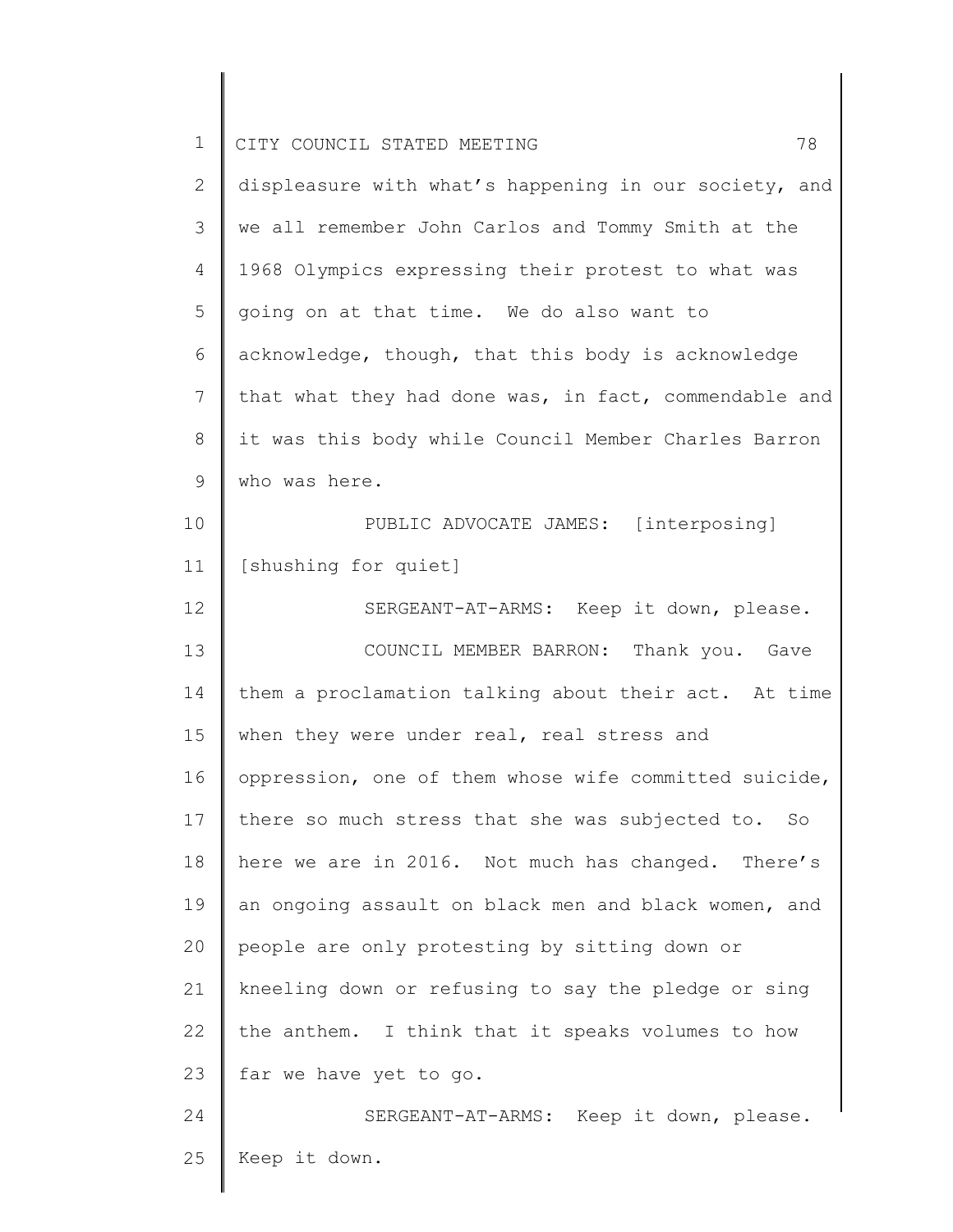| $\overline{2}$ | COUNCIL MEMBER BARRON: And I'm glad that              |
|----------------|-------------------------------------------------------|
| 3              | our colleague has decided that he would sit and join  |
| 4              | in that statement of protest. I commend my husband    |
| 5              | who during the time that he was here also sat during  |
| 6              | the pledge, and I'm joining in those efforts with     |
| 7              | those people who are protesting the ongoing           |
| 8              | conditions, the expanding assaults on black men and   |
| $\mathsf 9$    | women. And I will be sitting down during the salute   |
| 10             | to the flag. I'm not standing for the anthem as       |
| 11             | well. Thank you.                                      |
| 12             | PUBLIC ADVOCATE JAMES: Council Member                 |
| 13             | Wills.                                                |
| 14             | COUNCIL MEMBER WILLS: Good afternoon.<br>I            |
| 15             | rise to join my fellow co-sponsor, Council Member     |
| 16             | Miller in urging this body to support Reso 1230.      |
| 17             | Among the core principles of our nation's founding is |
| 18             | the freedom of religious expression, and those ideals |
| 19             | will only continue to hold truth so long as people    |
| 20             | with good character facing the Americans stand        |
| 21             | together to affirm them. Particularly when the        |
| 22             | rights and dignity of people of another religion,     |
| 23             | Islam, are blatantly and continually abridged by      |
| 24             | those with retaliate. (sic) We are deemed fortunate   |
| 25             | to live a city, state and country where such rights   |
|                |                                                       |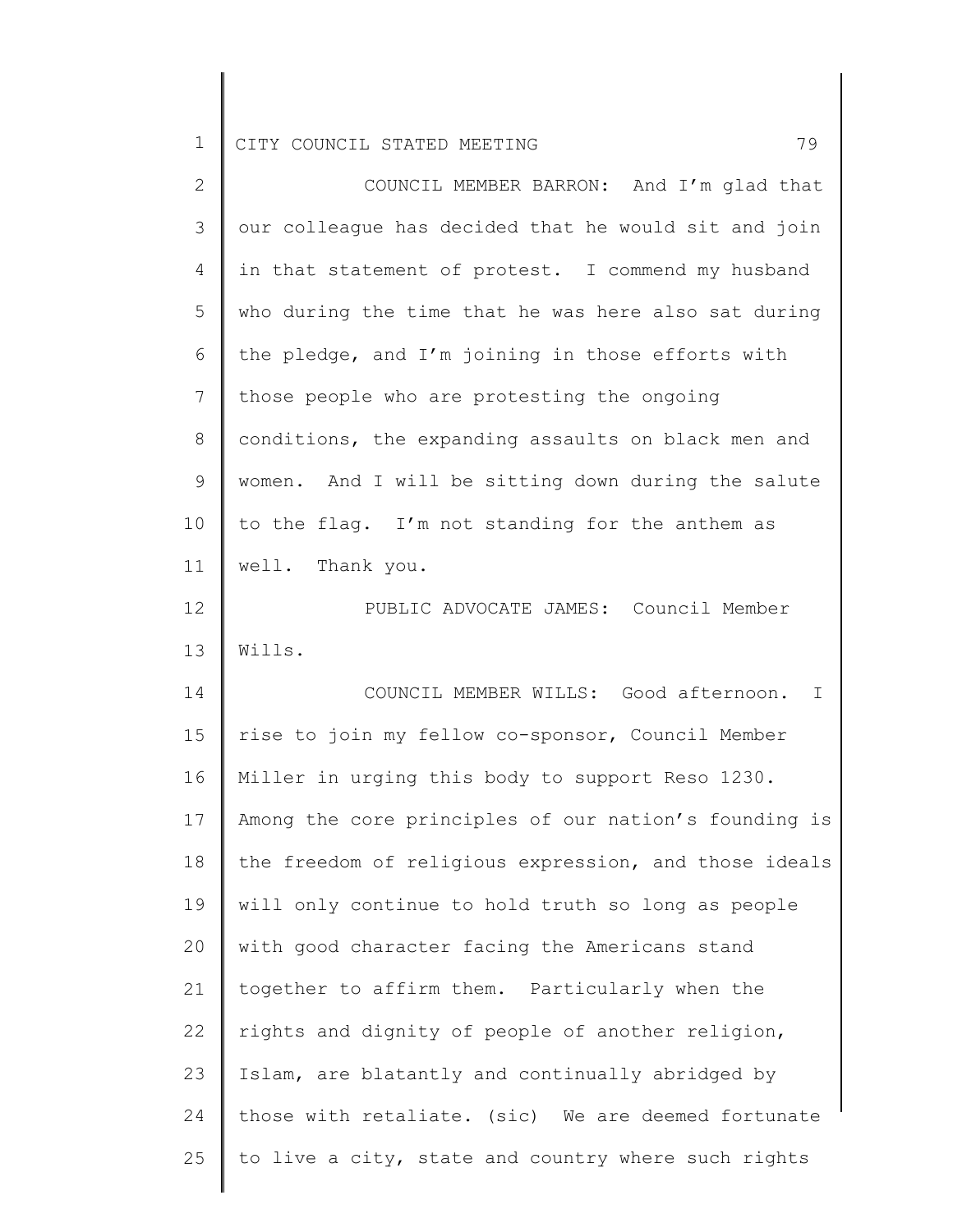2 3 4 5 6 7 8 9 10 11 12 13 14 15 16 17 18 19 20 21 22 23 24 25 are lawfully detected, acknowledged and inspected. That a Muslim public school child educated in our city now has an equal opportunity to participate in his or her religious belief as their as their peers underscores this effort. They is avowed discourse exchanged by those typically lurking within the farthest bounds of our society increasingly threatens to desensitize everyday citizens to dehumanizing and venomous slurs, a type of rhetoric that has been channeled as acts of violence, vandalism and even cold blooded murder. Not only against practitioners of Islamic faith, but all those indiscriminately targeted by the willful ignorant like Indians, Sheiks and Bengalis. We have a responsibility to remind the public that people of every religious faith including those without faith possess the constitutional rights to live in accordance with the principles without fear or intimidation. Muslims wear their uniform in defense of community and nation, and constantly give their lives willingly in the course of doing so. It is also worth noting a recently departed member of the Islamic faith, humanitarian and boxing legend Mohammed Ali was a conscientious objector to the Vietnam War. And as I call on the rest of my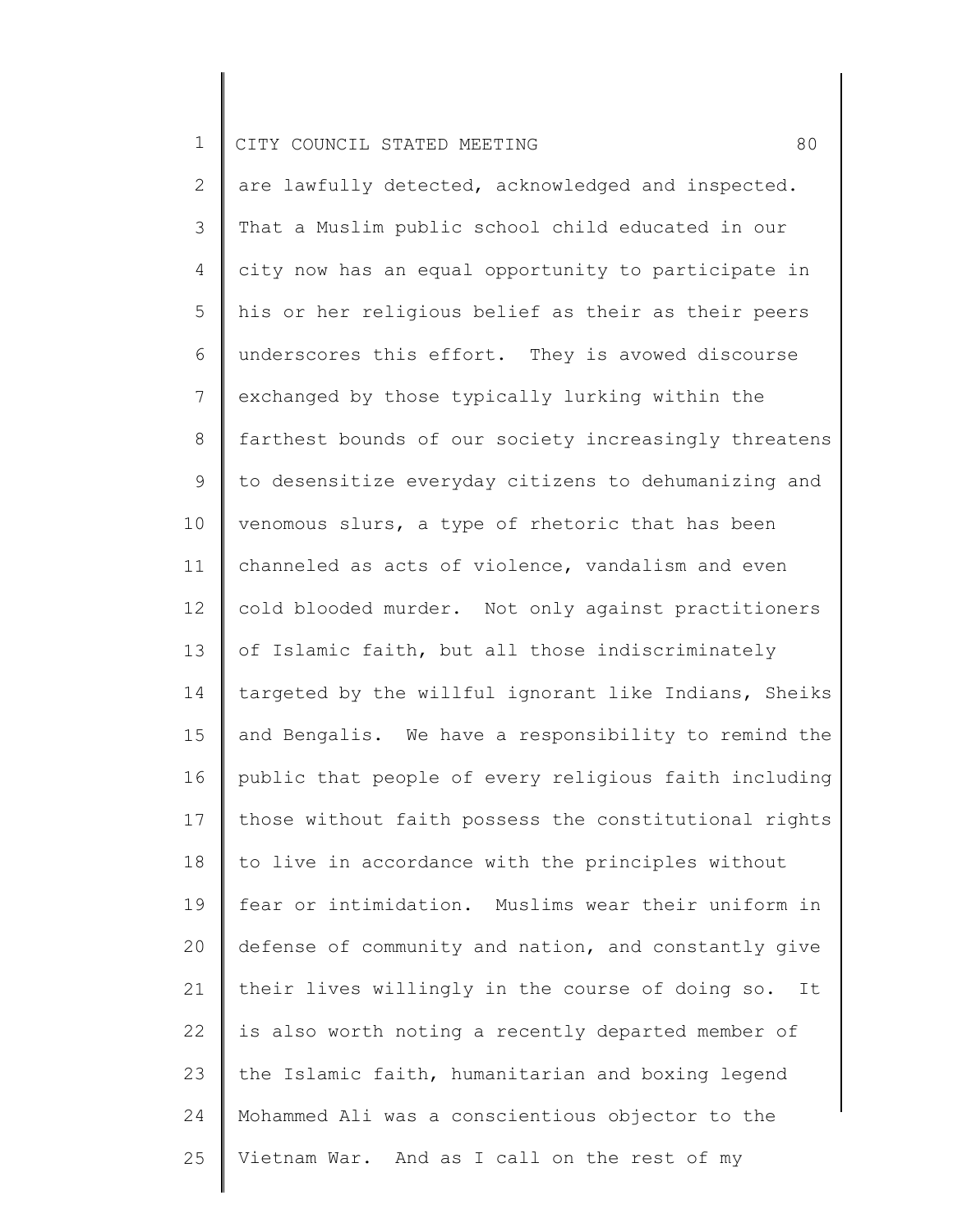| $\mathbf 1$  | 81<br>CITY COUNCIL STATED MEETING                     |
|--------------|-------------------------------------------------------|
| $\mathbf{2}$ | colleagues to support Reso 1230, I wish to            |
| 3            | acknowledge the right of each Council Member to       |
| 4            | express his or her dissatisfaction with the besieged  |
| 5            | social inequity of justice without being subjected to |
| 6            | vicious racial bigotry. I thank Council Member I.     |
| 7            | Daneek Miller for sponsoring this reso and I urge the |
| 8            | rest of the Council to sign on. Thank you.            |
| 9            | PUBLIC ADVOCATE JAMES: Thank your.                    |
| 10           | Council Member Miller.                                |
| 11           | COUNCIL MEMBER MILLER: Thank you, Madam               |
| 12           | Public Advocate and thank you Council Member Wills    |
| 13           | for your passionate representation. I am also rising  |
| 14           | to-to introduce Reso 1230. This weekend myself and    |
| 15           | the Public Advocate and Madam Speaker had the         |
| 16           | opportunity to join many residents in the City of New |
| 17           | York in the matter of united Muslim Day Parade.       |
| 18           | While this celebration has become a tradition, this   |
| 19           | year is especially meaningful because of the          |
| 20           | increased rhetoric and attacks against Muslims in the |
| 21           | city of New York and throughout the country. That is  |
| 22           | why I have introduced this resolution resolving New   |
| 23           | York City's declares its support for the Muslim       |
| 24           | community. Affirms religious pluralism of the United  |
| 25           | States and urges all residents to stand together for  |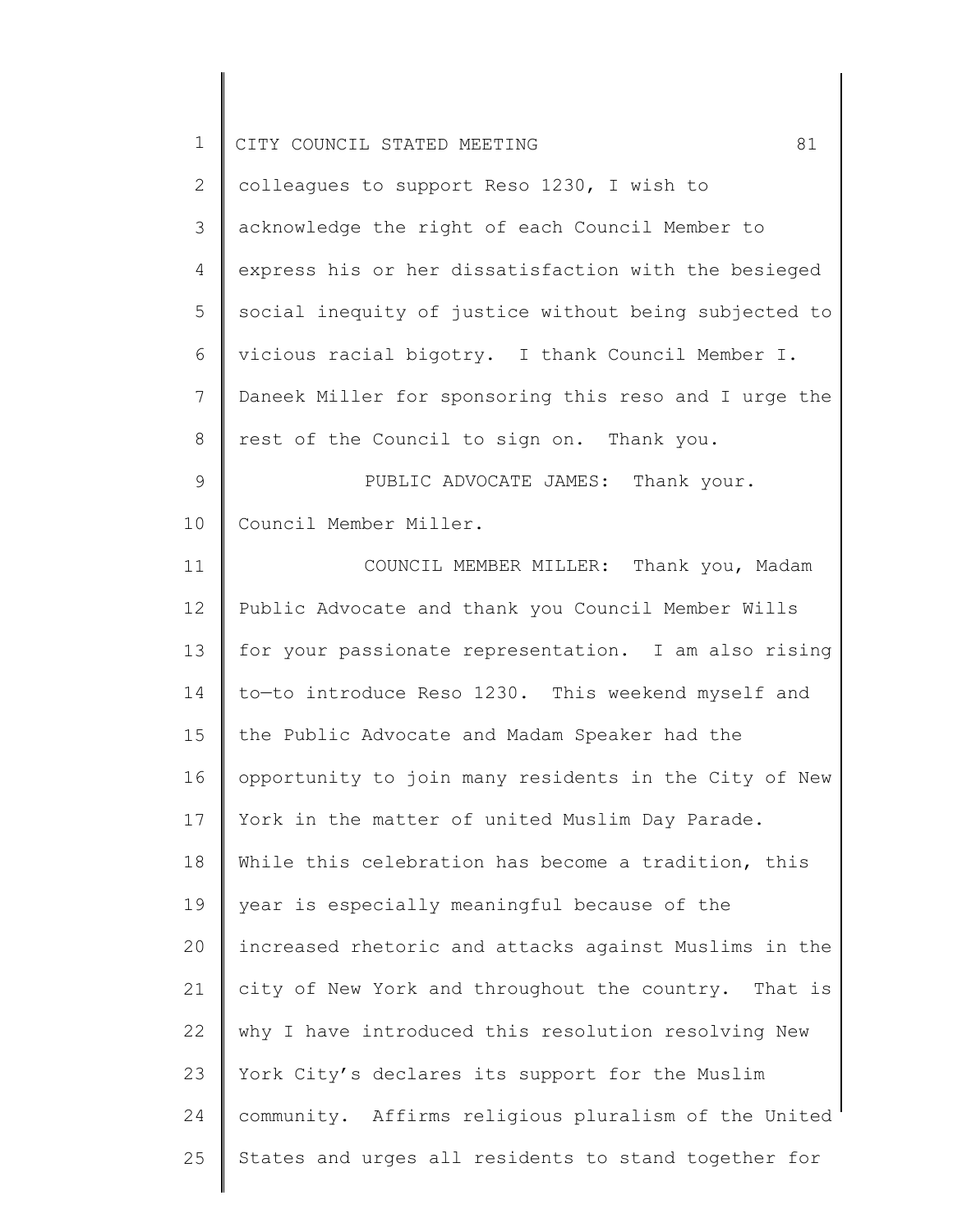2 3 4 5 6 7 8 9 10 11 12 13 14 15 16 17 18 19 20 21 22 23 24 25 peace and understanding. According to the Council on American Islamic Relations, in 2015 Islamophobia has increased across the country five times greater than just after 9/11. Just last year, 78 mosques were targeted with vandalism, the highest since this number has been recorded, and began in 2009. Another study showed that in 2014 overall hate crimes were down across the United States, while most crimes against Muslims have risen by 15%. New York City was founded by people who fought for—for—for freedoms and religious freedom, and this body has an obligation ton continue to uphold those ideals and those freedoms. I have been proud to be a part of a Council who has continued to recognize the contributions of the Muslim faith throughout the City of New York and ensured that the rights of our—our young scholars in practicing their religion and their faith and not having to sacrifice that between their educations and these holidays. Also, this week the Administration launched outreach efforts online campaign that said I am Muslim to support the Muslim community. This progress is something that we can all be clearly proud of, but there is certainly much more than can be done. We Quran--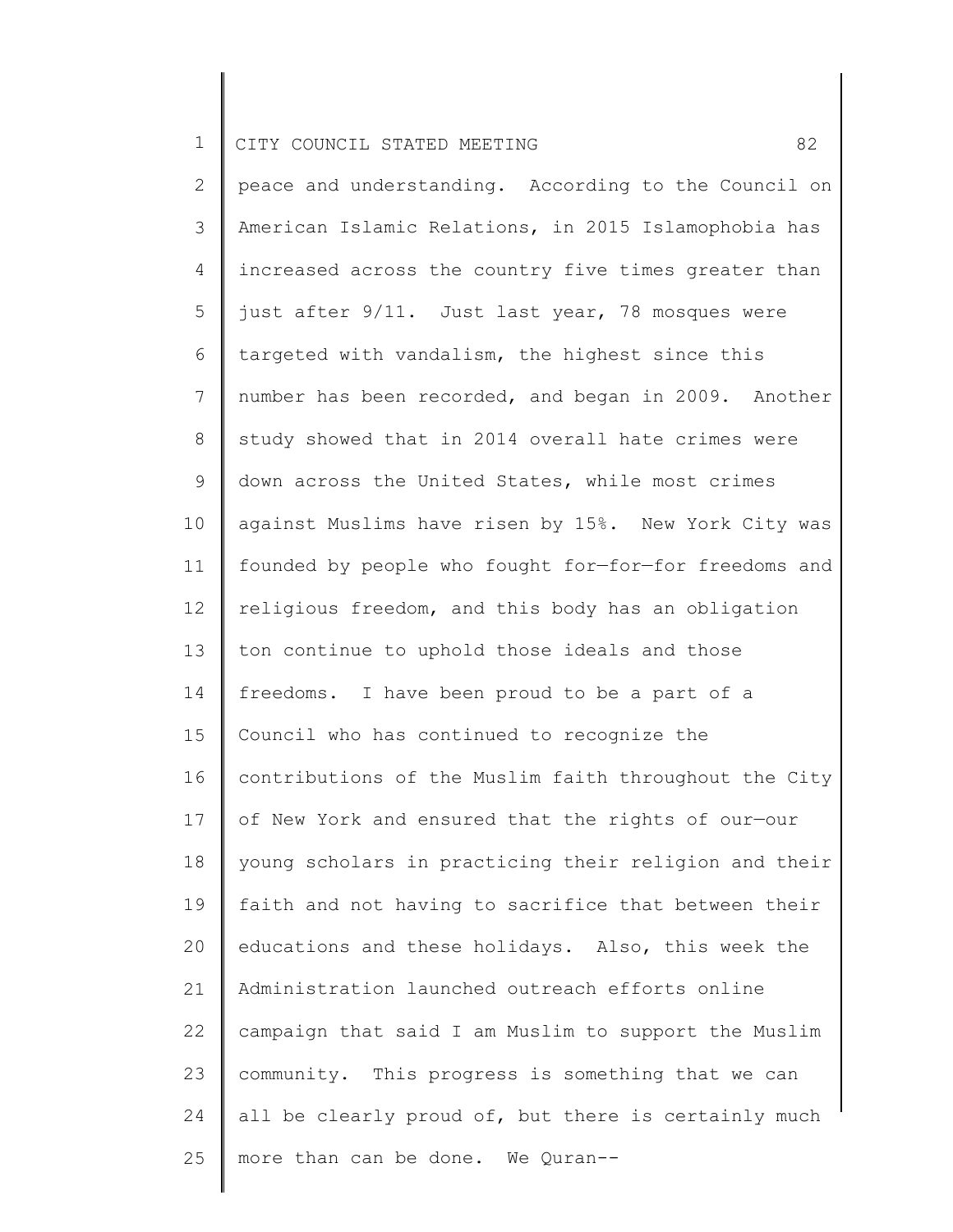2 3 4 PUBLIC ADVOCATE JAMES: [interposing] Council Member, could you bring your comments to a close?

5 6 7 8 9 10 11 12 13 14 15 16 COUNCIL MEMBER MILLER: Yes, ma'am, I will the Quran says that we should cooperate with each other in matters of goodness and righteousness and not cooperate with one another in matters of sin and hostility. Unfortunately, this past year we have had to come together many times in violence against Muslims, but each time there was a rabbi, a priest, and members of the community standing with us. This resolution has many sponsors. I ask that you stand with us and stand against Islamophobia, xenophobia, and stand up for freedoms. Thank you and I ask my members to support.

17 18 PUBLIC ADVOCATE JAMES: Thank you. Council Member Cumbo.

19 20 21 22 23 24 25 COUNCIL MEMBER CUMBO: Thank you. I also want to celebrate the opening of the first African-American Museum on the Smithsonian Mall, and I want to applaud its Executive Director Lonnie Bunch, and people all over the world who have celebrated the history of African-American contributions to our great country. I am proud today to introduce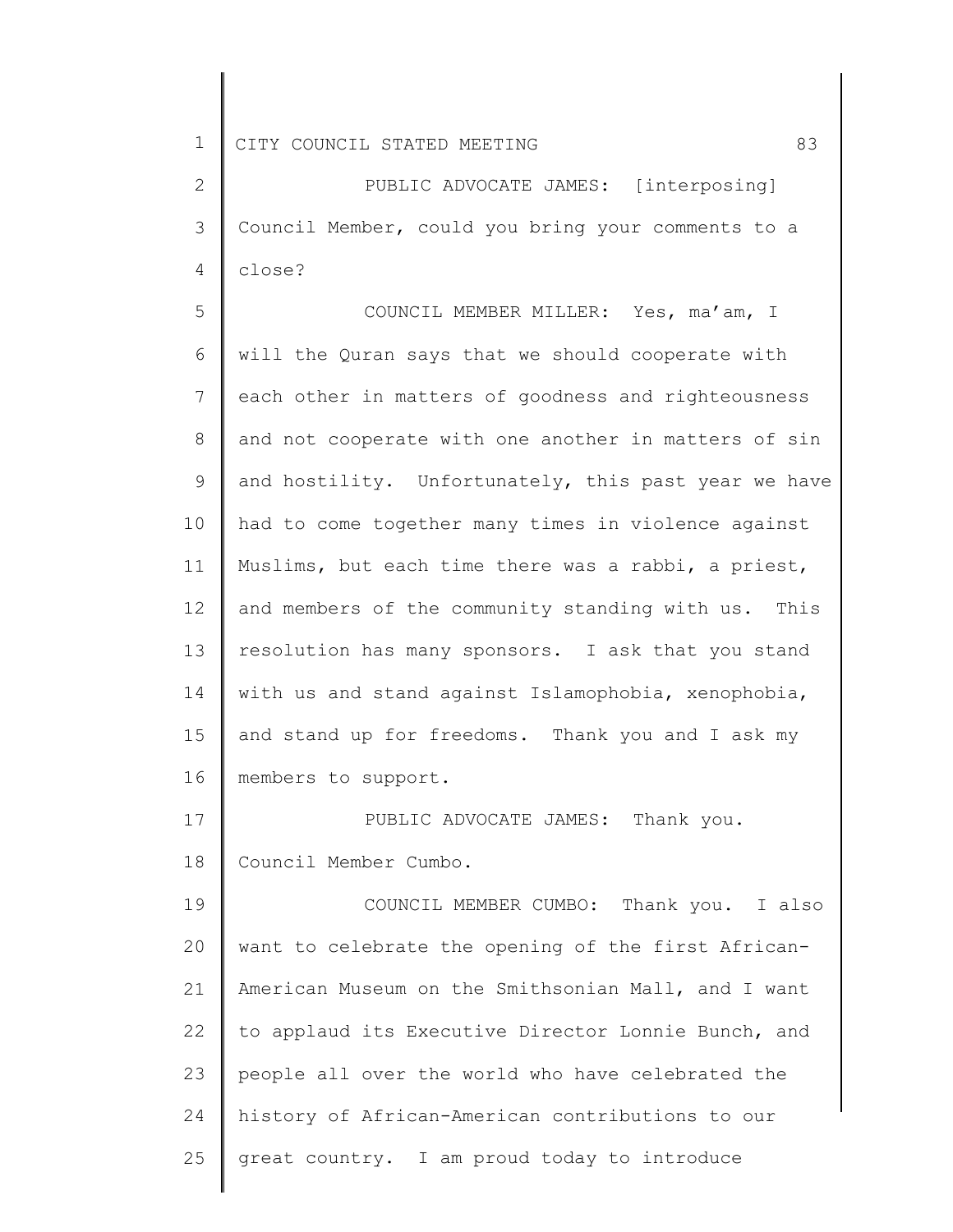| $\mathbf 1$     | 84<br>CITY COUNCIL STATED MEETING                     |
|-----------------|-------------------------------------------------------|
| $\mathbf{2}$    | Resolution 1227 to recognize September as Infant      |
| 3               | Mortality Month in New York City. In 2014, the        |
| 4               | infant mortality rate for black children was          |
| 5               | approximately 11.01 per 1,000 live births, more than  |
| 6               | tripled that of white children which was              |
| $7\phantom{.0}$ | approximately 2.8% per 1,000 live births. Part of     |
| $8\,$           | the disparity in infant mortality rates among races   |
| 9               | can be attributed to a lack of access and education   |
| 10              | about pre and postnatal care. By recognizing          |
| 11              | September as Infant Mortality Month in New York City, |
| 12              | we will help raise awareness about the causes and     |
| 13              | solutions for infant mortality especially in          |
| 14              | communities of color. I urge my fellow council        |
| 15              | members to sign this resolution so we can utilize     |
| 16              | September to highlight the truth about infant         |
| 17              | mortality, thereby encouraging women to seek the      |
| 18              | necessary health care for themselves and their baby.  |
| 19              | In fiscal year 2017, \$4 million from the Council and |
| 20              | the Administration is supporting the Nurse-Family     |
| 21              | Partnership, an evidence-based nurse home visiting    |
| 22              | program that provides support to low-income first     |
| 23              | time mothers. I want to say that I authored this      |
| 24              | resolution in memory of my daughter Jade Cumbo Cuello |
| 25              | (sp?) that I lost on January 3, 2013 in the six       |
|                 |                                                       |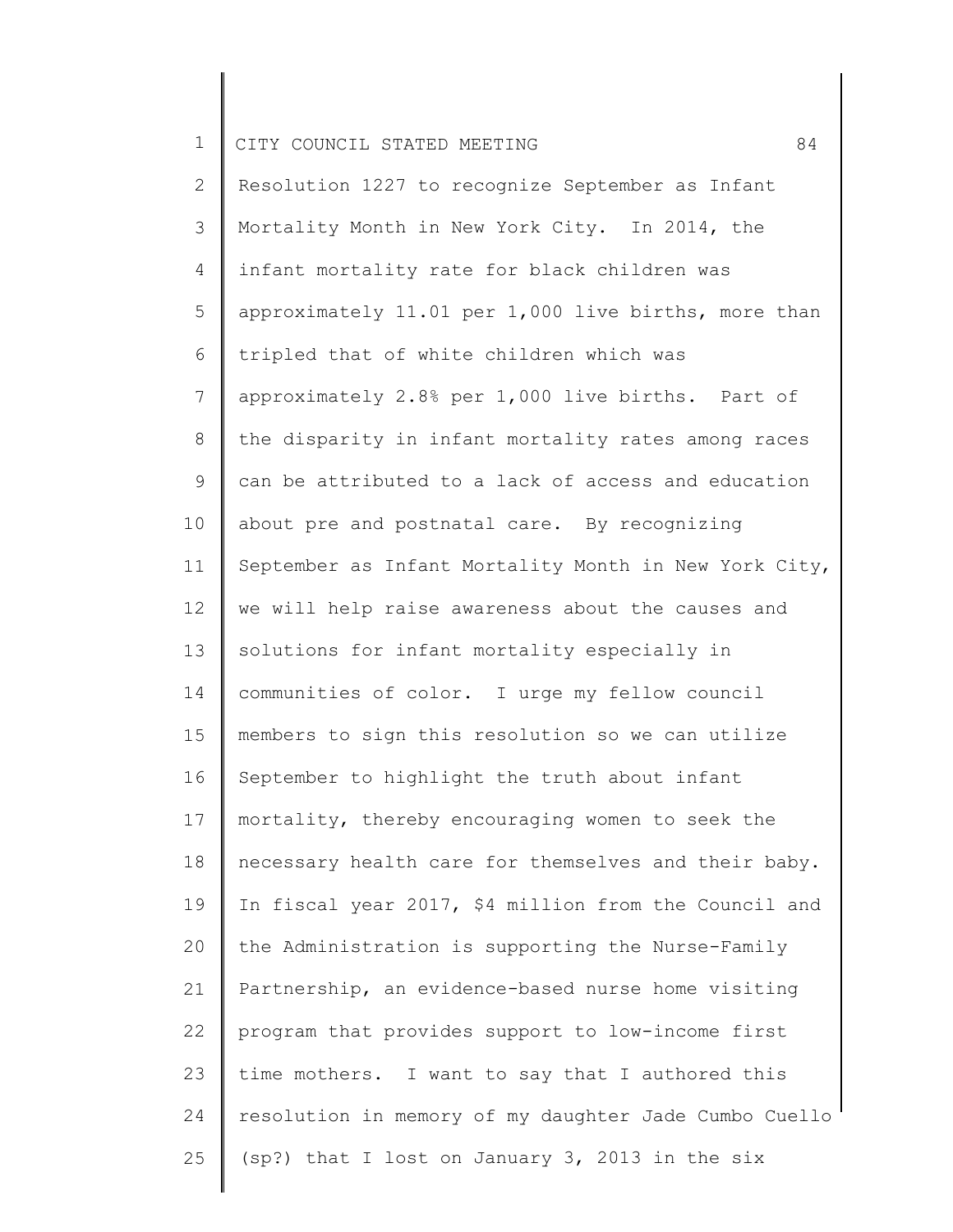| $\mathbf 1$    | 85<br>CITY COUNCIL STATED MEETING                                |
|----------------|------------------------------------------------------------------|
| $\mathbf{2}$   | months of my pregnancy. I hope that this resolution              |
| 3              | will encourage more women to come forward, and to                |
| $\overline{4}$ | share their experiences and to take the stigma away              |
| 5              | from infant mortality. Thank you.                                |
| 6              | PUBLIC ADVOCATE JAMES: Thank you.                                |
| $\overline{7}$ | Council Member Levin.                                            |
| 8              | COUNCIL MEMBER LEVIN: Thank you very                             |
| $\mathsf 9$    | much, Madam Public Advocate. I want to acknowledge               |
| 10             | and stand with Council Member Cumbo and her support              |
| 11             | of awareness for infant mortality. We need to do                 |
| 12             | more as a city to address prenatal and postnatal                 |
| 13             | healthcare, mental health services for expectant                 |
| 14             | mothers and new mothers, and look forward to working             |
| 15             | with Council Member Cumbo on addressing those issues.            |
| 16             | I also want to acknowledge that they-this week, this             |
| 17             | Friday is the 40 <sup>th</sup> Anniversary of the Hyde Amendment |
| 18             | in the U.S. Congress, and that has been an impediment            |
| 19             | to comprehensive women's healthcare by preventing                |
| 20             | women who are seeking abortions from receiving                   |
| 21             | federal funds, except in the case of rape and incest             |
| 22             | and when likely the mother is at risk. There are                 |
| 23             | actions around the country this week calling for the             |
| 24             | repeal of the Hyde Amendment, and just this week the             |
| 25             | Boston City Council passed a resolution that mirrors             |
|                |                                                                  |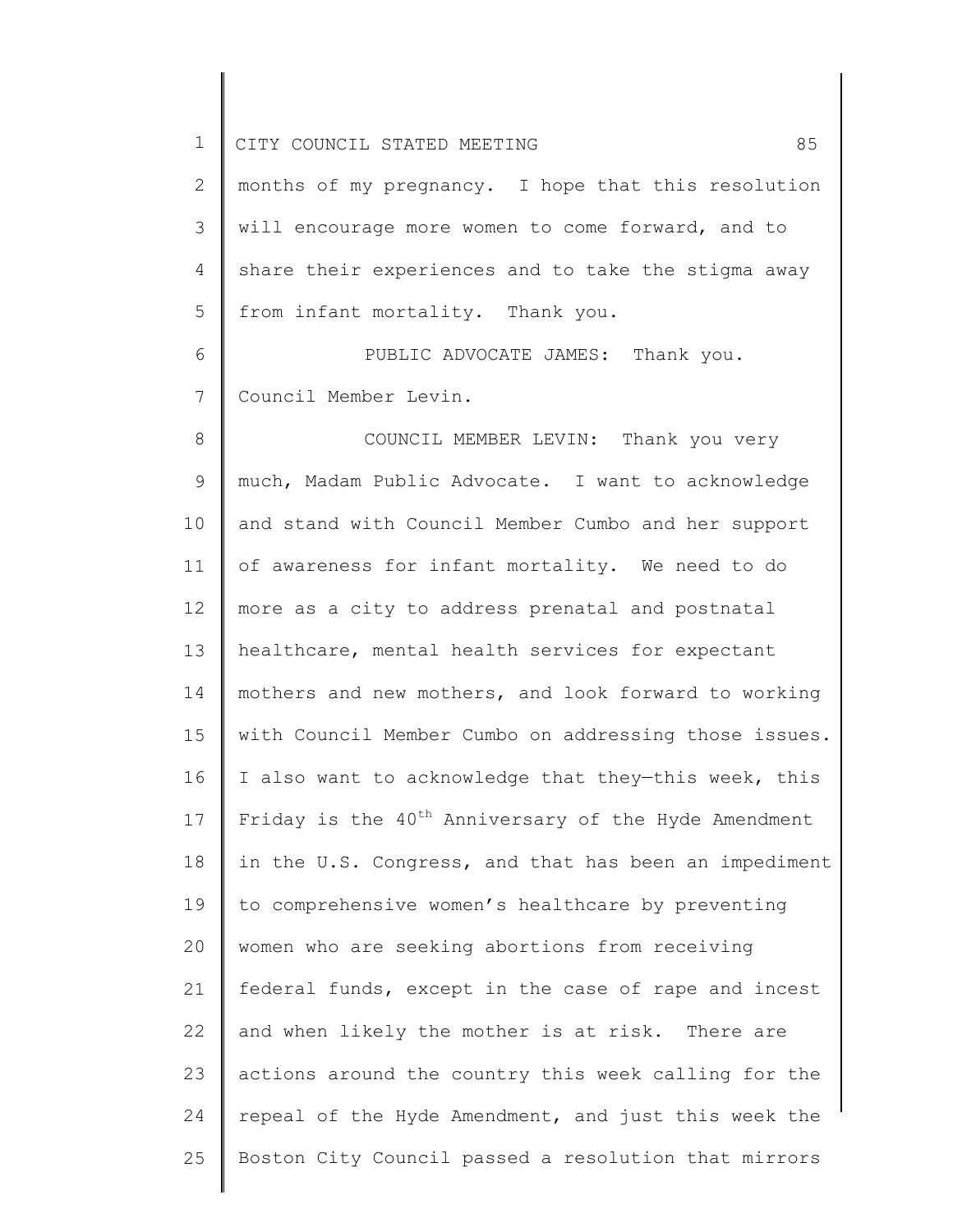| $\mathbf 1$    | 86<br>CITY COUNCIL STATED MEETING                     |
|----------------|-------------------------------------------------------|
| $\overline{2}$ | the New Your City Council's resolution from 2013      |
| 3              | sponsored by our Finance Chair Julissa Ferreras-      |
| 4              | Copeland, and we want to make sure that that women    |
| 5              | throughout our country are able to receive            |
| 6              | comprehensive healthcare without restriction, and-and |
| $\overline{7}$ | that particularly low-income women have access to-to  |
| 8              | all healthcare that they are entitled to. Thank you   |
| 9              | very much.                                            |
| 10             | PUBLIC ADVOCATE JAMES: Thank you.                     |
| 11             | Council Member Lander.                                |
| 12             | COUNCIL MEMBER LANDER: Thank you Madam                |
| 13             | Public Advocate. For every New York City Council      |
| 14             | meeting over the past seven years, I've stood, placed |
| 15             | my right hand over my heart and said the Pledge of    |
| 16             | Allegiance. Today, I remain seated in an act of       |
| 17             | solidarity and patriotism. At this moment in          |
| 18             | American history, as we see in our people of color    |
| 19             | citizens of the republic for which it stands, killed  |
| 20             | by police officers far too frequently. As we see the  |
| 21             | consequences of systemic racism in housing,           |
| 22             | education, criminal justice I believe it's important  |
| 23             | for white people to see, name, and take               |
| 24             | responsibility for our privilege and to find ways to  |
| 25             | act in solidarity with people of color working for    |

║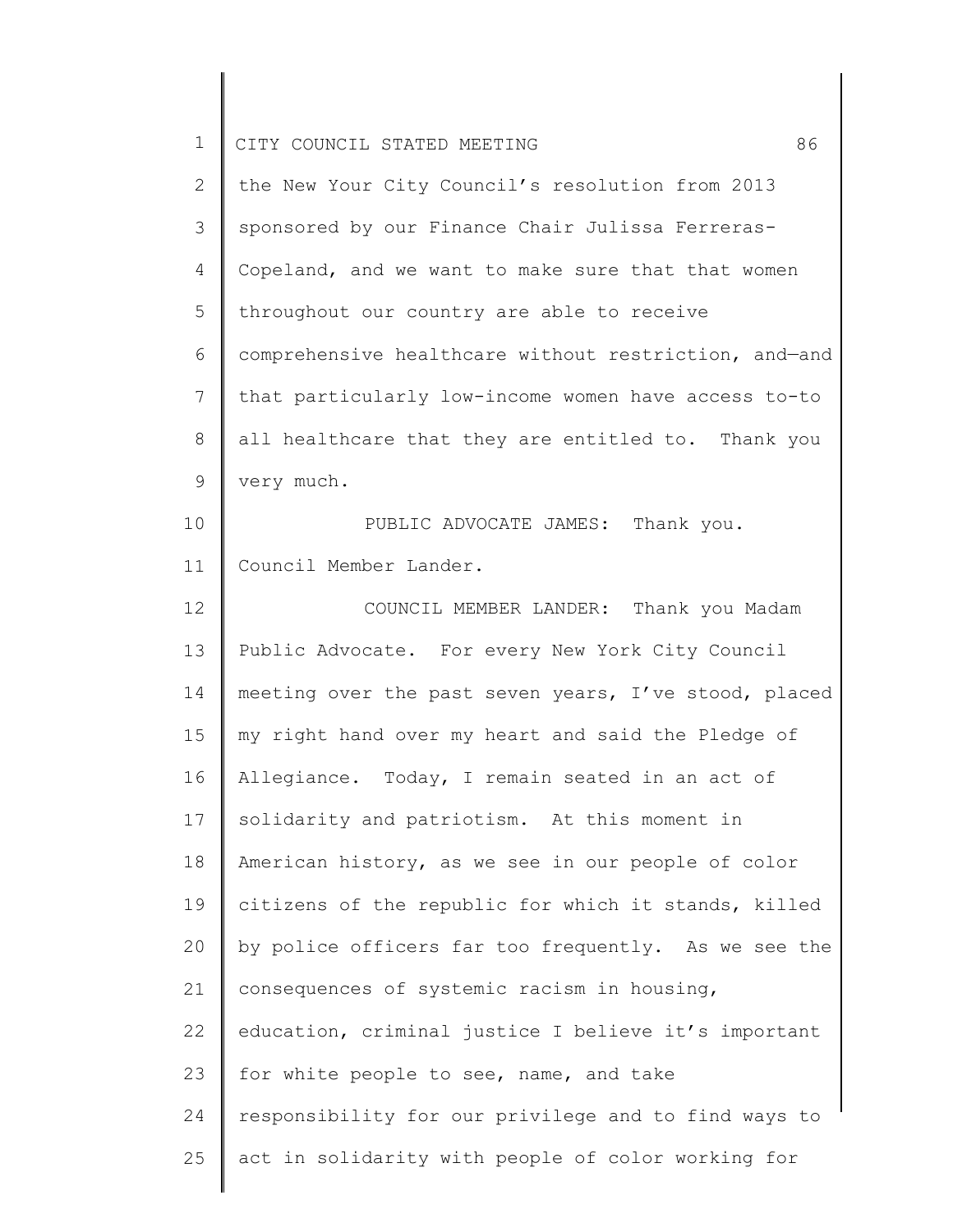2 3 4 5 6 7 8 9 10 11 12 13 14 15 16 17 18 19 20 21 22 23 24 25 justice. For me, there's no better ally in that work than Council Member Williams, but when he sat during the Pledge at our last meeting while I respected his protest, I didn't feel compelled to join him. After reading the racist hate mail he received, however, it became clear to me that it was an important—it was important for me to join him today. But it's not only an act of solidarity. It's also an act of patriotism. Our allegiance to this country is not one of race, ethnicity of skin color. It's not blood or DNA or common ancestry that we share when we pledge allegiance. It's allegiance to a shared commitment to a deep set of democratic goals and practices, and our job as legislators and citizens is to hold this country to those ideals, and asking the fundamental questions about how we're doing is highly patriotic. Where Eric Garner, Michael Brown, Betty Gray, Sandra Bland, Alton Sterling, Fernando Castillo created equal, endowed with unalienable rights, are we to the best of our ability a country with liberty and justice for all? It seems clear to me today that the answer is not yet, and it was in that spirit of forming a more perfect union of what Martin Luther King called the fierce urgency of now that I remain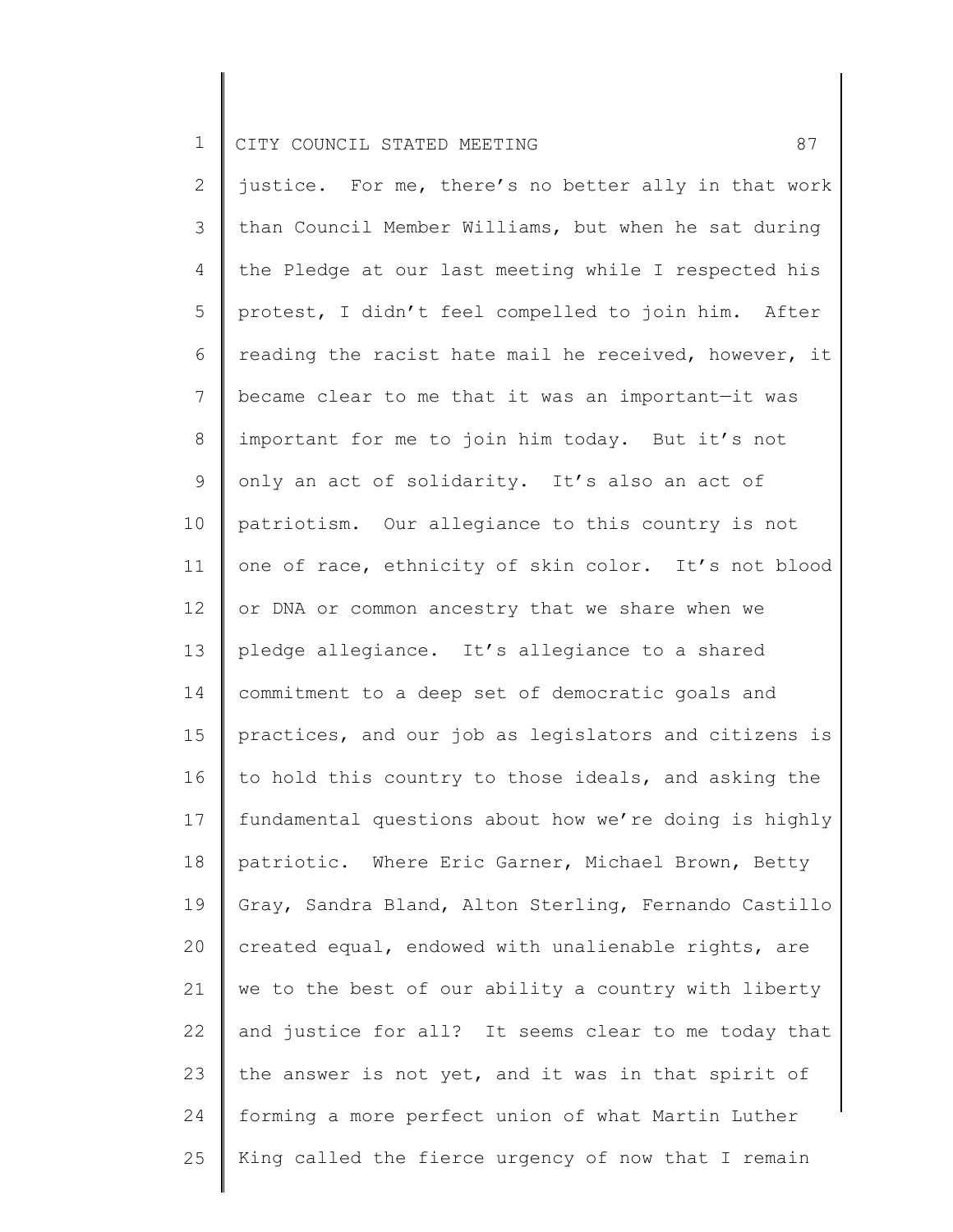| $\mathbf 1$    | 88<br>CITY COUNCIL STATED MEETING                     |
|----------------|-------------------------------------------------------|
| $\mathbf{2}$   | seated. I'm not withdrawing from my pledge of         |
| 3              | allegiance. I'm taking it as seriously as I know      |
| $\overline{4}$ | how. I'd also like to give props to Council Member    |
| 5              | Miller for Resolution 1230, and note that Council-    |
| 6              | PUBLIC ADVOCATE JAMES: [interposing]                  |
| 7              | Council Member.                                       |
| 8              | COUNCIL MEMBER LANDER: -- that local                  |
| $\mathsf 9$    | elected officials all around the country through      |
| 10             | local progress in the Young Elected Officials Network |
| 11             | is standing up against Islamophobia, and I'm proud    |
| 12             | that the City Council is a partner in that work.      |
| 13             | PUBLIC ADVOCATE JAMES: Thank you.                     |
| 14             | Council Member Greenfield.                            |
| 15             | COUNCIL MEMBER GREENFIELD: [pause] Thank              |
| 16             | you, Madam Public Advocate. First, I'd also like to   |
| 17             | associate myself and recognize the importance of what |
| 18             | Council Member Cumbo and Council Member Miller have   |
| 19             | respectively done today. They're speaking about       |
| 20             | issues that to them are very personal and bringing    |
| 21             | it to our attention. I certainly will be signing      |
| 22             | onto those resolutions and encourage my colleagues to |
| 23             | do the same. I do also want to express my-my real     |
| 24             | disappointment and anger at the actions that have     |
| 25             | been targeted towards Council Member Jumaane          |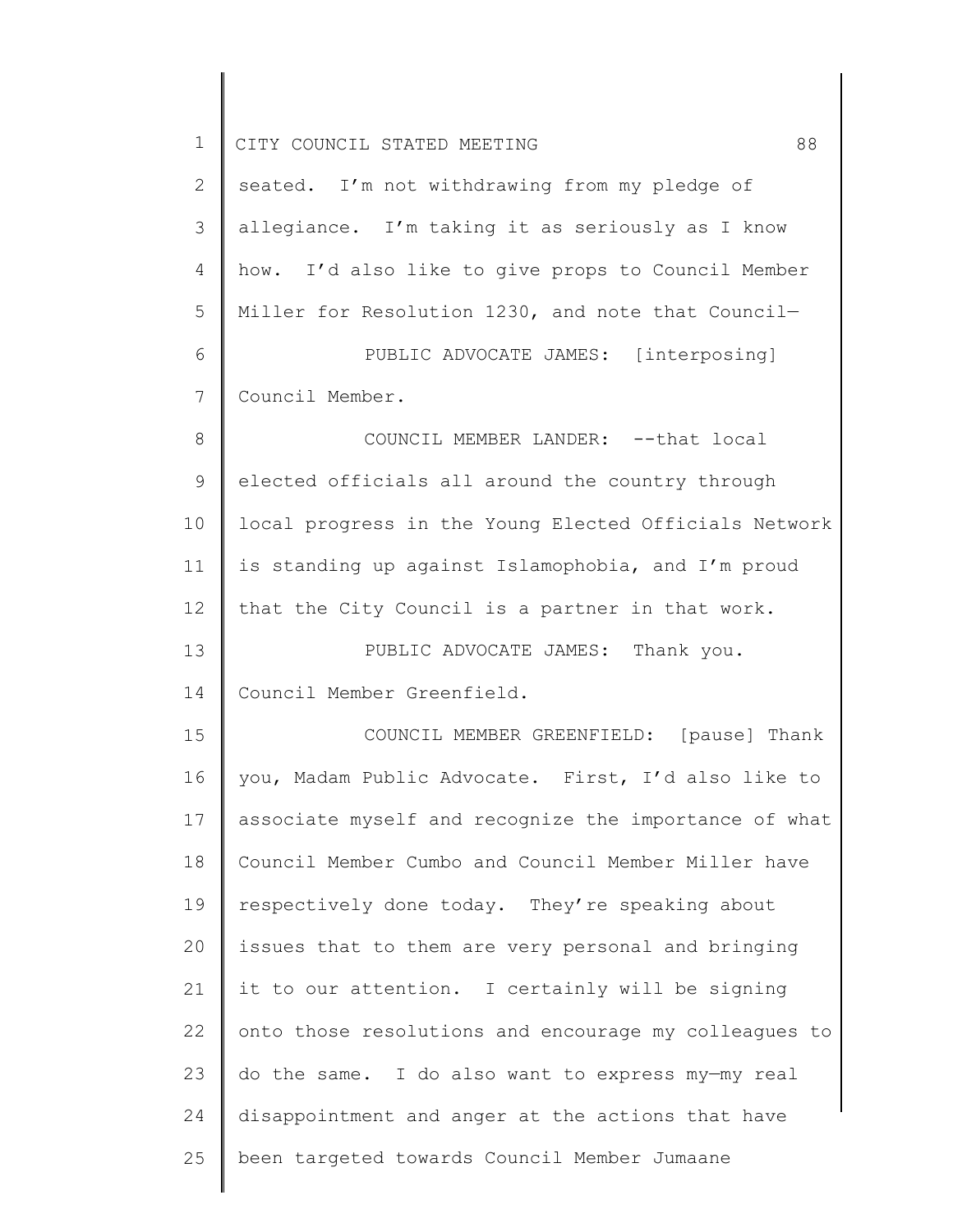2 3 4 5 6 7 8 9 10 11 12 13 14 15 16 17 18 19 20 21 22 23 24 25 Williams. Certainly unacceptable. While we can agree to disagree on issues, we have to do it in an agreeable way, and the rhetoric and the heat that has been sent his way in a certain ironic perspective actually simply reinforces what he has been trying to do with the statement that has been making. I want to thank him for speaking up, and I encourage him to keep at it. And finally, with my final minute, I just wanted to recognize, as the Speaker mentioned earlier today that there was a significant loss today. One of the great statesmen from around the world and that was the former Prime Minister and President of Israel and that person is Shimon Peres. He has spent his life dedicated to founding and staring Israel, and realized that in order for Israel to successfully continue that he needed to lead the way towards a peace process and, in fact, he was fond of saying that there is no alternative to peace. I think it's actually a very important message that when people talk conflict around the world, that there really is no alternative for peace. He was a foreign minister, a defense minister, a finance minister, a prime minister, president and even in his last days--and I was privileged to meet with him on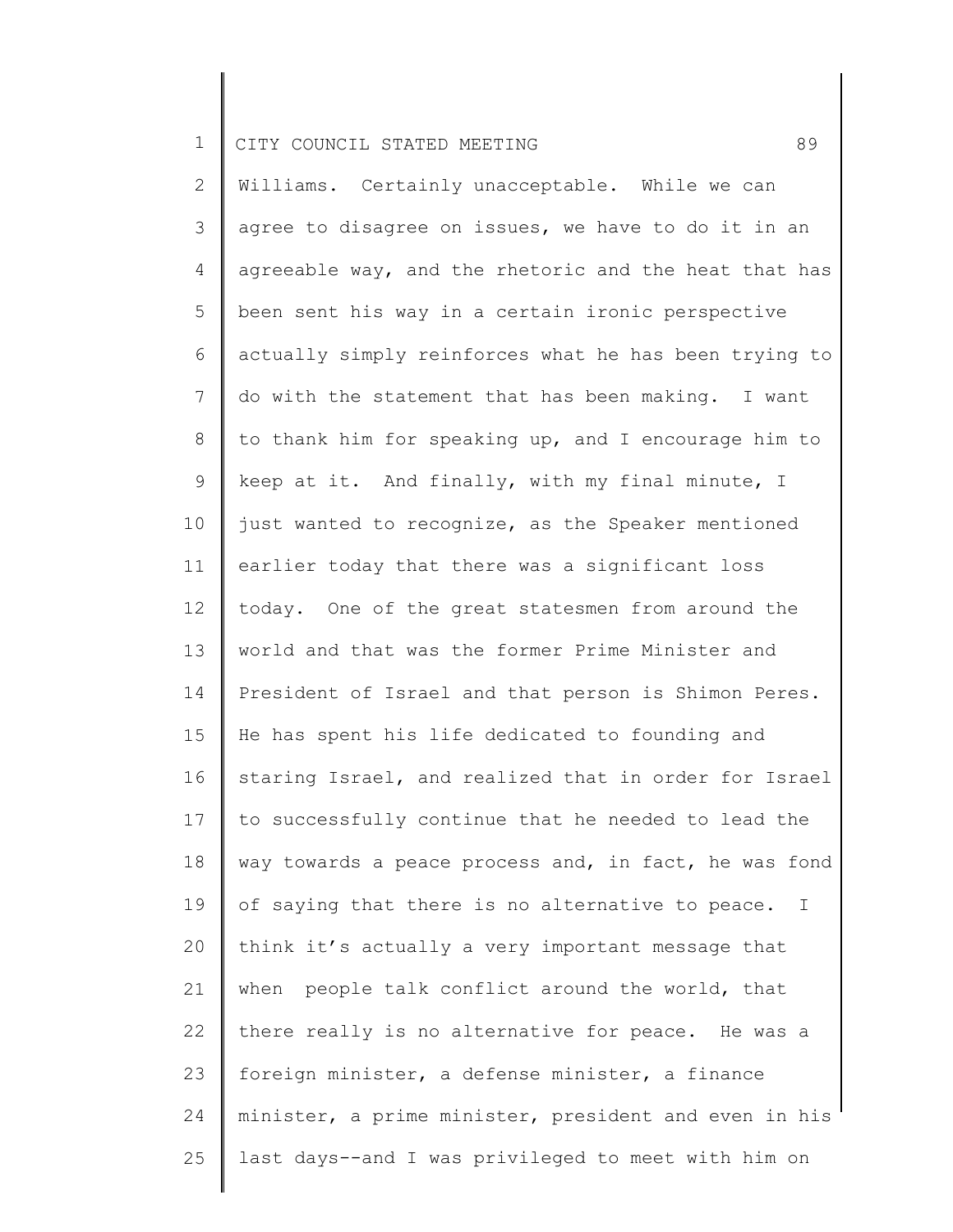| $\mathbf 1$    | 90<br>CITY COUNCIL STATED MEETING                     |
|----------------|-------------------------------------------------------|
| $\overline{2}$ | several occasions--even in his last days he was       |
| 3              | actually quietly trying to restart the peace process  |
| 4              | by meeting with the passing authority. He was not     |
| 5              | successful, but his legacy of optimism and hope and   |
| 6              | [bell] and commitment to the future, a peaceful       |
| $\overline{7}$ | future endured. So thank you very much.               |
| $\,8\,$        | PUBLIC ADVOCATE JAMES: Thank you.                     |
| $\mathsf 9$    | Council-and lastly Council Member Menchaca.           |
| 10             | COUNCIL MEMBER MENCHACA: Thank you,                   |
| 11             | Madam Public Advocate. I'm also standing today and    |
| 12             | proud to be introducing a resolution with Council     |
| 13             | Member Daneek Miller, and others to declare support   |
| 14             | for our Muslim communities affirming their religious  |
| 15             | pluralism of the United States and urging all New     |
| 16             | Yorkers to stand together. We're doing this in        |
| 17             | solidarity as elected officials from across the       |
| 18             | country, and leaders in our communities. We stand     |
| 19             | against hate crimes, against school bullying, against |
| 20             | workplace discrimination, against closing of our      |
| 21             | borders-our borders on the basis of religion and      |
| 22             | against hate. You know, we're elected                 |
| 23             | representatives, and we say to those who are on the   |
| 24             | streets right now fighting for lives to matter who    |
| 25             | hear yourselves described as murderers and rapists    |
|                |                                                       |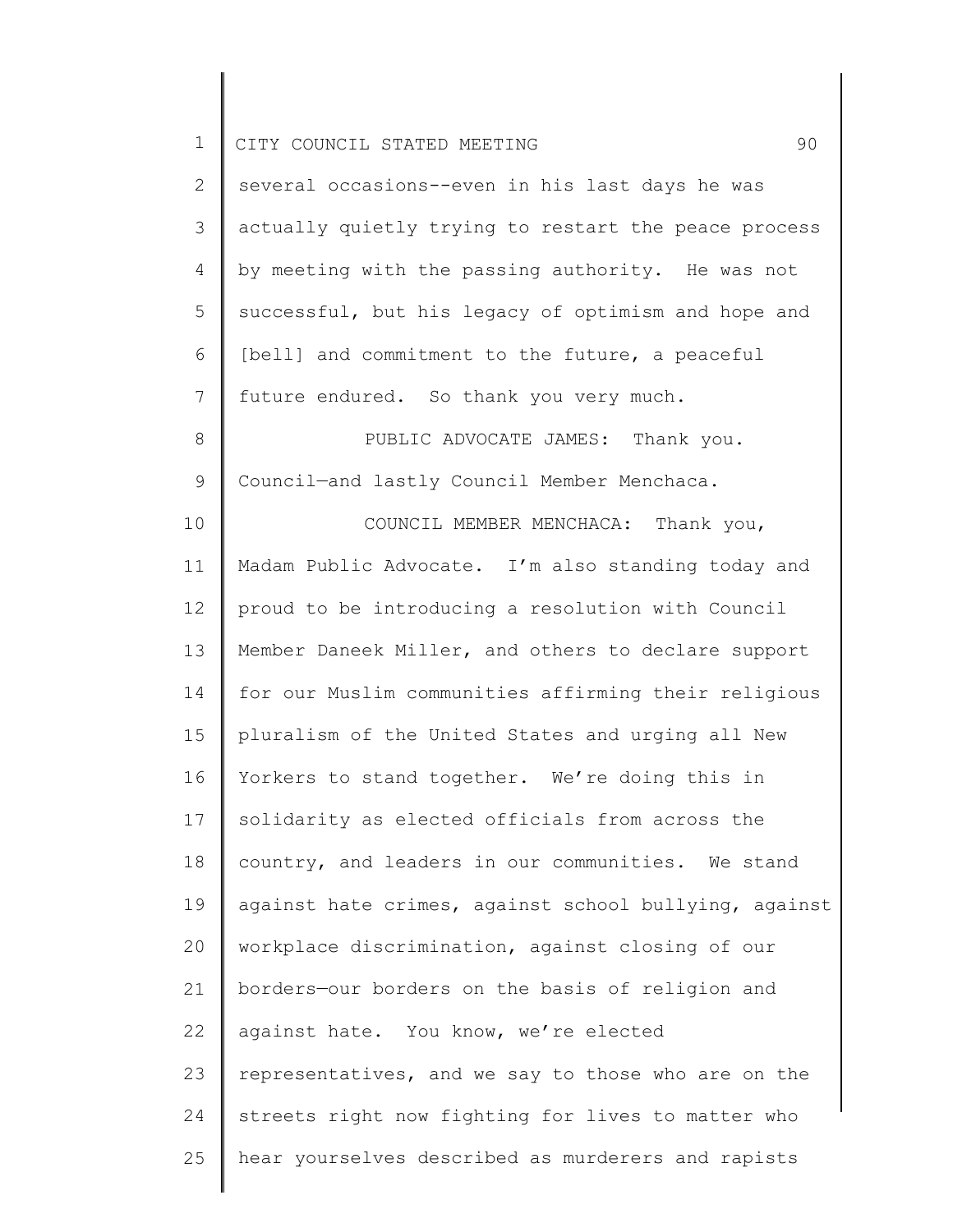2 3 4 5 6 7 8 9 10 11 12 13 like candidates for the nation's highest offices who fear for the safety of their children. We are on your side, and we vow in our positions to stand up against anti-Muslim bigotry, against xenophobia, against hatred and against oppression, and we vow to promote local laws, and policies that advance the equity and the value of diversity, and again also to my brother Jumaane Williams, the Council stands with you in solidarity. We stand with you, and we stand for the future of this city as we continue to discuss race in our city and our neighborhoods and our hearts. Thank you.

14 15 16 PUBLIC ADVOCATE JAMES: Thank you. Speaker, to close. Speaker Mark-Melissa Mark-Vivertio.

17 18 19 20 21 22 23 24 25 SPEAKER MARK-VIVERITO: Thank you Madam Public Advocate, and—and I want to thank all my colleagues for your words today, and I—I want to thank Laurie for your courage and for the work that you're doing to raise awareness. It's such an important issue. We're going to close and—and Vanessa just brought to my attention that as being reported in the Daily News we have yet another shooting in an elementary school in South Carolina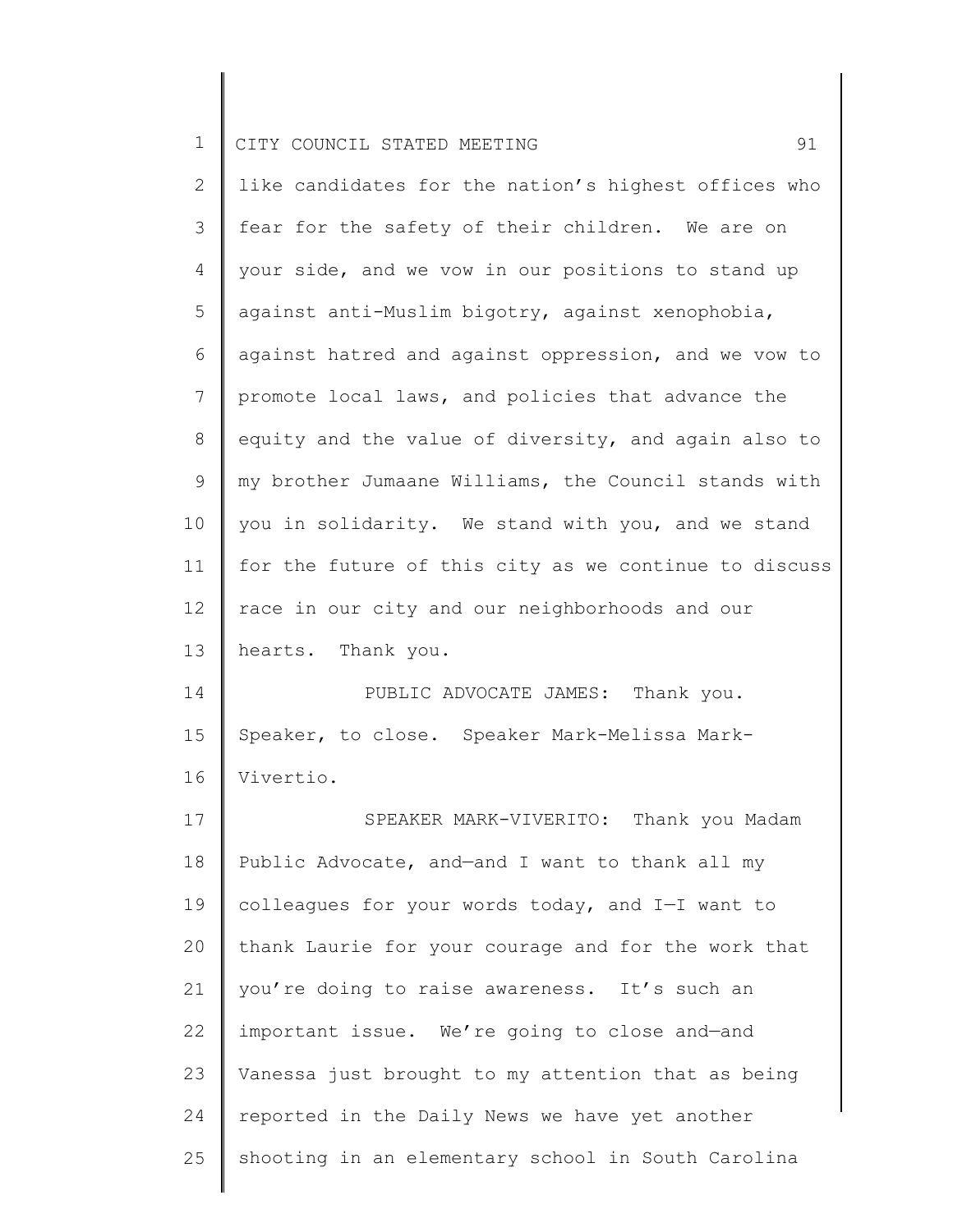| $\mathbf 1$    | CITY COUNCIL STATED MEETING<br>92                    |
|----------------|------------------------------------------------------|
| $\overline{2}$ | where one is dead, and thankfully, the suspect is in |
| 3              | custody, and it's just-seems to be a daily           |
| 4              | occurrence. We have to do something. We've been      |
| 5              | talking about that in terms of the National Gun      |
| 6              | Policies, and we've started to make changes. We      |
| 7              | don't want to see this becoming our normal. So thank |
| $8\,$          | you, everyone. Have a great rest of your day, and    |
| 9              | with that, I guess we are adjourned.                 |
| 10             | PUBLIC ADVOCATE JAMES: We stand                      |
| 11             | adjourned. [gavel]                                   |
| 12             |                                                      |
| 13             |                                                      |
| 14             |                                                      |
| 15             |                                                      |
| 16             |                                                      |
| $17$           |                                                      |
| $18\,$         |                                                      |
| 19             |                                                      |
| 20             |                                                      |
| 21             |                                                      |
| 22             |                                                      |
| 23             |                                                      |
| 24             |                                                      |
| 25             |                                                      |